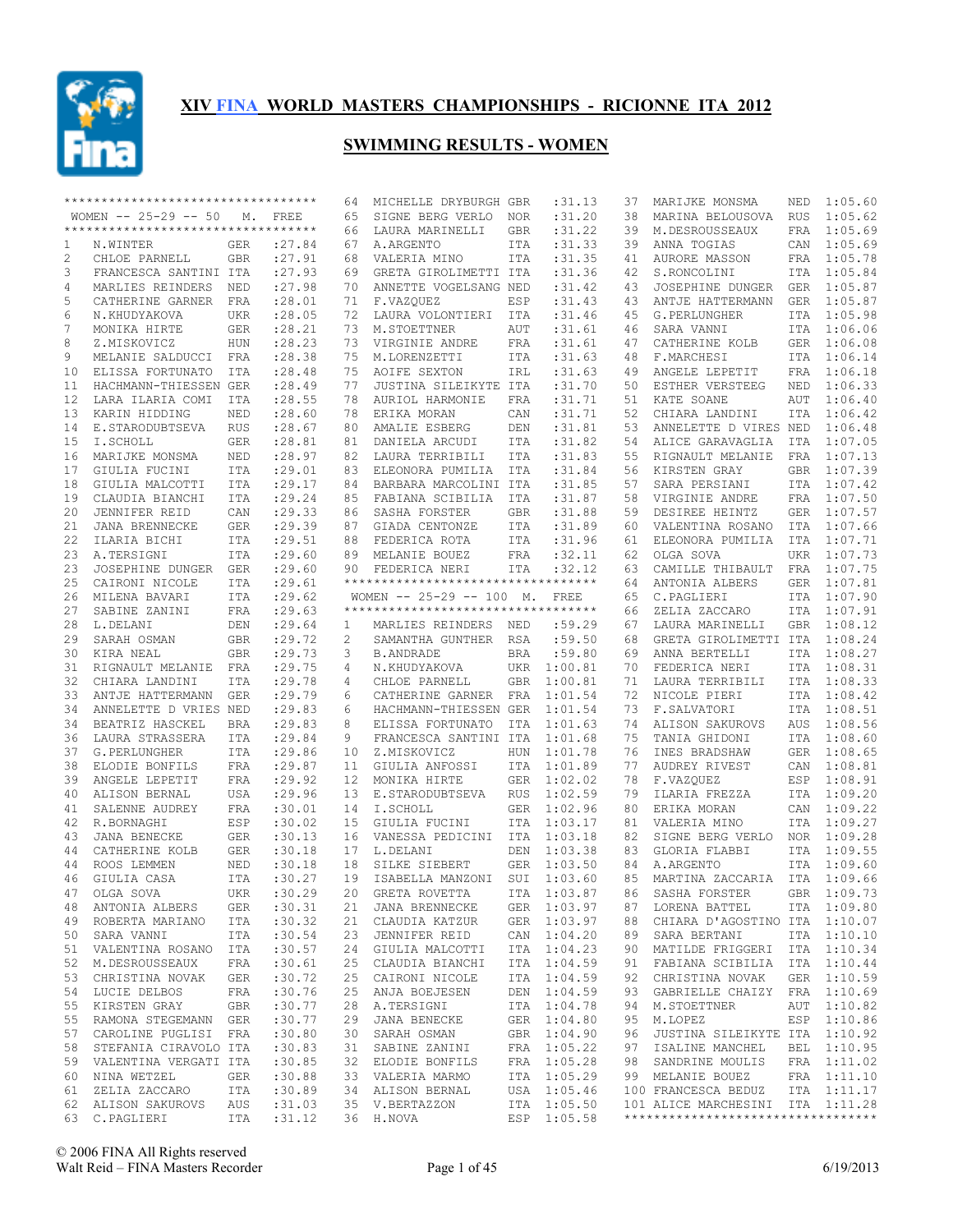

|    | WOMEN -- 25-29 -- 200 M. FREE                    |            |             | 65 | ANNELETTE D VRIES NED                                         |            | 2:32.82     | 48 | SANDRINE MOULIS                    |            | FRA 5:34.38      |
|----|--------------------------------------------------|------------|-------------|----|---------------------------------------------------------------|------------|-------------|----|------------------------------------|------------|------------------|
|    | ***********************************              |            |             | 66 | GRETA GIROLIMETTI ITA                                         |            | 2:33.60     |    | ********************************** |            |                  |
| 1  | <b>B.ANDRADE</b>                                 |            | BRA 2:07.24 | 67 | MATILDE FRIGGERI                                              | ITA        | 2:33.76     |    | WOMEN -- 25-29 -- 800 M. FREE      |            |                  |
| 2  | MARLIES REINDERS NED                             |            | 2:08.62     | 68 | LORENA BATTEL                                                 | <b>ITA</b> | 2:33.97     |    | ********************************** |            |                  |
| 3  | SAMANTHA GUNTHER RSA                             |            | 2:08.65     | 69 | CHIARA D'AGOSTINO ITA 2:34.03                                 |            |             | 1  | MARION BLANCHARD FRA 9:27.12       |            |                  |
|    |                                                  |            |             |    |                                                               |            |             |    |                                    |            |                  |
| 4  | CLAUDIA STICH                                    | GER        | 2:11.16     | 70 | F.CASTELLINI                                                  | ITA        | 2:34.67     | 2  | L.DELANI                           |            | DEN 9:38.16      |
| 5  | F.GIULIACCI                                      |            | ITA 2:11.79 | 71 | ANDREA CHMIEL                                                 |            | GER 2:34.69 | 3  | C.FERNANDEZ                        |            | ESP 9:40.61      |
| 6  | CATHERINE GARNER                                 | FRA        | 2:14.50     | 72 | A.ARGENTO                                                     | ITA        | 2:35.04     | 4  | MARTINA BENETTON                   |            | ITA 9:48.78      |
| 7  | MARTINA BENETTON                                 |            | ITA 2:15.88 | 73 | M.LOPEZ                                                       | ESP        | 2:35.05     | 5  | DEBORAH DESSERT                    |            | FRA 9:58.95      |
| 8  | HEIKE NAFE                                       | GER        | 2:16.37     | 74 | ALISON SAKUROVS                                               | AUS        | 2:35.15     | 6  | MARIT BLOEMER                      |            | GER 10:00.21     |
| 9  | MELANIE SPEET                                    | <b>AUS</b> | 2:17.54     | 75 | MARTINA ZACCARIA                                              |            | ITA 2:35.48 | 7  | CAROL THAIN                        |            | GBR 10:01.80     |
| 10 | L.DELANI                                         | DEN        | 2:17.63     |    | 76 V.SCENDRATE                                                | ITA        | 2:35.58     | 8  | SILKE SIEBERT                      |            | GER 10:04.33     |
| 11 | CARLA BECKMANN                                   | GER        | 2:18.47     | 77 | A.SGOLACCHIA                                                  |            | ITA 2:35.60 | 9  | ELEONORA PUMILIA                   |            | ITA 10:05.69     |
| 12 | E.STARODUBTSEVA                                  | <b>RUS</b> | 2:19.35     | 78 | M.FORTIN-MCCUAIG                                              | CAN        | 2:35.87     | 10 | CARLA BECKMANN                     |            | GER 10:08.57     |
| 13 | VALERIA MARMO                                    |            | ITA 2:19.88 | 79 | F.SALVATORI                                                   |            | ITA 2:35.97 | 11 | MELANIE SPEET                      |            | AUS 10:12.85     |
| 14 | MONIKA HIRTE                                     |            | GER 2:20.39 |    | 80 RAPPOLI FEDERICA ITA 2:36.04                               |            |             | 12 | TINA MATT                          |            | GER 10:13.97     |
|    |                                                  |            |             |    | **********************************                            |            |             | 13 |                                    |            |                  |
| 15 | CLAUDIA KATZUR                                   |            | GER 2:20.94 |    |                                                               |            |             |    | ANA LEITE                          |            | POR 10:15.55     |
| 16 | SARAH OSMAN                                      |            | GBR 2:21.05 |    | WOMEN $-- 25-29 -- 400 M.$                                    |            | FREE        | 14 | BIANCA COLLE                       |            | ITA 10:15.57     |
| 17 | GIULIA FUCINI                                    |            | ITA 2:21.22 |    | ***********************************                           |            |             | 15 | AURORE MASSON                      |            | FRA 10:26.41     |
| 18 | JENNIFER REID                                    | CAN        | 2:21.24     | 1  | B.ANDRADE                                                     |            | BRA 4:31.24 | 16 | SARA BELLONI                       |            | ITA 10:28.08     |
| 19 | VANESSA PEDICINI                                 |            | ITA 2:21.71 | 2  | SAMANTHA GUNTHER RSA 4:38.55                                  |            |             | 17 | SIMONA NOCERINO                    |            | ITA 10:29.72     |
| 20 | A. SANCHEZ                                       | MEX        | 2:22.15     | 3  | MARION BLANCHARD                                              | FRA        | 4:39.65     | 18 | AILIN GONZALEZ                     |            | ARG 10:31.17     |
| 21 | MILENA BAVARI                                    |            | ITA 2:22.60 | 4  | CLAUDIA STICH                                                 | GER        | 4:41.85     | 19 | ILARIA FREZZA                      |            | ITA 10:38.15     |
| 22 | CLAUDIA BIANCHI                                  | ITA        | 2:22.96     | 5  | L.DELANI                                                      | DEN        | 4:42.06     | 20 | ANNA CORIANI                       |            | ITA 10:41.89     |
| 23 | ANNA-LENA RUMPF                                  | GER        | 2:23.59     | 6  | CATHERINE GARNER FRA                                          |            | 4:48.56     | 21 | ANNA-LENA RUMPF                    |            | GER 10:43.74     |
| 24 | ELEONORA PUMILIA                                 |            | ITA 2:23.69 | 7  | MARTINA BENETTON                                              |            | ITA 4:48.89 | 22 | SARA FILIPPINI                     |            | ITA 10:46.52     |
|    |                                                  |            |             |    |                                                               |            |             |    |                                    |            |                  |
| 25 | ANA LEITE                                        |            | POR 2:24.05 | 8  | SUZANI PAZ                                                    | BRA        | 4:49.50     | 23 | JOSEPHINE DUNGER                   |            | GER 10:52.09     |
| 26 | AURORE MASSON                                    |            | FRA 2:24.29 | 9  | TARRYN STANFORD                                               | RSA        | 4:49.77     | 24 | PAULINE TIELEMAN                   |            | NED 10:52.22     |
| 27 | H.NOVA                                           |            | ESP 2:24.42 | 10 | CAROL THAIN                                                   | GBR        | 4:50.77     | 25 | CORNELIA ZUMPE                     |            | GER 10:52.65     |
| 28 | F.TERNA                                          |            | ITA 2:24.49 | 11 | MELANIE SPEET                                                 | AUS        | 4:51.29     | 26 | ANNA BERTELLI                      |            | ITA 10:53.59     |
| 29 | F.MARCHESI                                       |            | ITA 2:24.54 | 12 | DEBORAH DESSERT                                               |            | FRA 4:52.65 | 27 | CANDIDA VERA                       |            | VEN 11:05.38     |
| 30 | SARA BELLONI                                     |            | ITA 2:24.57 | 13 | BIANCA COLLE                                                  | ITA        | 4:53.61     | 28 | F.CASTELLINI                       |            | ITA 11:14.95     |
| 31 | A.TERSIGNI                                       |            | ITA 2:24.77 | 14 | CARLA BECKMANN                                                | GER        | 4:56.15     | 29 | M.FORTIN-MCCUAIG                   |            | CAN 11:18.08     |
| 32 | CAIRONI NICOLE                                   |            | ITA 2:24.79 | 15 | LUCIA VACHANOVA                                               | SVK        | 4:58.13     | 30 | MARINA TILINGER                    |            | RUS 11:20.34     |
| 33 | JOSEPHINE DUNGER GER 2:24.82                     |            |             | 16 | VANESSA PEDICINI                                              | ITA        | 4:59.48     | 31 | LAURA GERLACH                      |            | GER 11:21.14     |
| 34 | ALISON BERNAL                                    |            | USA 2:25.20 | 17 | LAURA HENRY                                                   | GBR        | 4:59.59     | 32 | GABRIELLE CHAIZY FRA 11:23.86      |            |                  |
|    |                                                  |            |             |    |                                                               |            |             |    |                                    |            |                  |
| 35 | JANA BENECKE                                     |            | GER 2:25.95 | 18 | A. SANCHEZ                                                    | MEX        | 5:00.20     | 33 | LUCIA IPPOLITI                     |            | ITA 11:25.30     |
| 36 | ALICE GARAVAGLIA                                 |            | ITA 2:25.96 | 19 | ANA LEITE                                                     |            | POR 5:01.02 | 34 | BARBARA STEIMEL                    |            | GER 11:29.60     |
| 37 | JANA BRENNECKE                                   |            | GER 2:26.05 | 20 | KIRA NEAL                                                     | <b>GBR</b> | 5:02.80     | 35 | AMALIE ESBERG                      |            | DEN 11:30.02     |
| 38 | LENA SCHWARZ                                     |            | GER 2:26.40 | 21 | FRANCESCA PASTORE ITA                                         |            | 5:05.14     | 36 | ELISA ROSADA                       |            | ITA 11:38.76     |
| 39 | IULIIA NIKOLAEVA                                 | <b>RUS</b> | 2:26.47     | 22 | SARA BELLONI                                                  | <b>ITA</b> | 5:06.38     |    | ********************************** |            |                  |
| 40 | MARINA BELOUSOVA RUS                             |            | 2:26.78     | 23 | CLAUDIA KATZUR                                                |            | GER 5:06.88 |    | WOMEN -- 25-29 -- 50 M. BACK       |            |                  |
| 41 | CANDIDA VERA                                     | VEN        | 2:26.80     | 24 | F.MARCHESI                                                    | <b>ITA</b> | 5:07.06     |    | ********************************** |            |                  |
| 42 | SALENNE AUDREY                                   |            | FRA 2:26.98 | 25 | LAURA HIESINGER                                               |            | GER 5:07.46 | 1  | DILETTA LUGANO                     | ITA        | :32.22           |
| 43 | CHIARA ROBBIATI                                  |            | ITA 2:27.37 | 26 | CHIARA ROBBIATI                                               | ITA        | 5:07.83     | 2  | ERICA PAKKALA                      | FIN        | :32.69           |
| 44 | M.VON                                            |            | PER 2:27.74 |    | 27 AURORE MASSON                                              |            | FRA 5:08.31 | 3  | F.GIULIACCI                        | <b>ITA</b> | : 33.17          |
| 45 | ANNA BERTELLI                                    |            | ITA 2:27.82 | 28 | AILIN GONZALEZ                                                | ARG        | 5:09.82     | 4  | CRIALESE CLAUDIA                   | ITA        | : 33.62          |
| 46 |                                                  |            | GER 2:28.13 | 29 |                                                               |            |             | 5  |                                    |            | : 33.71          |
|    | CORNELIA ZUMPE                                   |            |             |    | SARA FILIPPINI                                                |            | ITA 5:10.29 |    | LINH CARPENTER                     | <b>HKG</b> |                  |
| 47 | PAULINE TIELEMAN NED                             |            | 2:28.26     | 30 | PAULINE TIELEMAN                                              | NED        | 5:11.89     | 6  | HEIKE NAFE                         | <b>GER</b> | :33.87           |
| 48 | T.PATRUNO                                        |            | ITA 2:28.79 |    | 31 GLORIA FLABBI                                              |            | ITA 5:12.80 |    | 7 I.SCHOLL                         |            | GER : 33.95      |
|    | 49 GLORIA FLABBI                                 |            | ITA 2:29.56 |    | 32 VALENTINA ROSSI                                            |            | ITA 5:16.90 | 8  | SILVIA FRANCHINO ITA               |            | :34.02           |
|    | 50 SABINE ZANINI                                 |            | FRA 2:29.72 |    | 33 IULIIA NIKOLAEVA RUS 5:17.46                               |            |             | 9  | BEATRIZ HASCKEL                    | BRA        | :34.10           |
|    | 51 ANNA CORIANI                                  |            | ITA 2:30.12 |    | 34 EMMA CONDREN                                               |            | GBR 5:21.40 | 10 | SILVIA PAPA                        | ITA        | :34.28           |
|    | 52 ANGELE LEPETIT                                |            | FRA 2:30.22 |    | 35 IRIS BRUNSO                                                |            | ESP 5:21.85 | 11 | S.RONCOLINI                        | ITA        | :34.68           |
| 53 | F.VAZQUEZ                                        |            | ESP 2:30.32 |    | 36 CANDIDA VERA VEN 5:23.63                                   |            |             | 12 | ELODIE BONFILS                     | FRA        | :34.75           |
|    | 54 GEMMA ALEANDRI                                |            | ITA 2:30.33 |    | 37 LAURA MARINELLI GBR 5:24.00                                |            |             | 13 | CATIA VALENTE                      | POR        | :34.81           |
|    |                                                  |            |             |    |                                                               |            |             |    |                                    |            |                  |
|    | 55 LAURA MARINELLI                               |            | GBR 2:30.41 |    | 38 ELISA MORO                                                 |            | ITA 5:25.40 | 14 | SARA SILLANPAA                     | FIN        | :35.06           |
|    | 56 EMMA CONDREN                                  |            | GBR 2:30.50 |    | 39 LAURA GERLACH                                              |            | GER 5:25.51 | 15 | CAROLINE PUGLISI FRA               |            | :35.21           |
| 57 | MARIJKE MONSMA                                   |            | NED 2:30.64 |    | 40 ELENA GALLO                                                |            | ITA 5:26.46 | 16 | FRANCA WILLEME                     | NED        | :35.26           |
|    | 58 LAURA GERLACH                                 |            | GER 2:30.90 |    | 41 VALENTINA CARINI ITA 5:26.55                               |            |             | 17 | A.VAZHENINA                        | RUS        | :35.49           |
|    | 59 DESIREE HEINTZ                                |            | GER 2:30.99 |    | 42 STEFANIA CAZZIN                                            |            | ITA 5:27.00 | 18 | CAIRONI NICOLE                     | ITA        | :35.53           |
|    | 60 KIRSTEN GRAY                                  |            | GBR 2:31.56 |    | 43 MARINA TILINGER RUS 5:29.39                                |            |             | 19 | WIETEKE ELZINGA                    | NED        | :35.69           |
|    | 61 ELISA MAGRINI                                 |            | ITA 2:31.62 |    | 44 M.FORTIN-MCCUAIG CAN 5:29.59                               |            |             | 20 | HELENA EKDAHL                      | SWE        | :35.78           |
|    | 62 LAURA TERRIBILI                               |            | ITA 2:32.01 |    | 45 LIESJET V DOKKUM FRA 5:30.32                               |            |             | 21 | TANIA GHIDONI                      | ITA        | :35.89           |
|    |                                                  |            |             |    |                                                               |            |             |    |                                    |            |                  |
|    |                                                  |            |             |    |                                                               |            |             |    |                                    |            |                  |
|    | 63 AUDREY RIVEST<br>64 MIOT CHARLINE FRA 2:32.64 |            | CAN 2:32.33 |    | 46 MARTA PERIN ITA 5:33.58<br>47 GABRIELLE CHAIZY FRA 5:34.03 |            |             |    | 22 M.LORENZETTI<br>23 MARTA PERIN  | ITA<br>ITA | :35.90<br>:36.03 |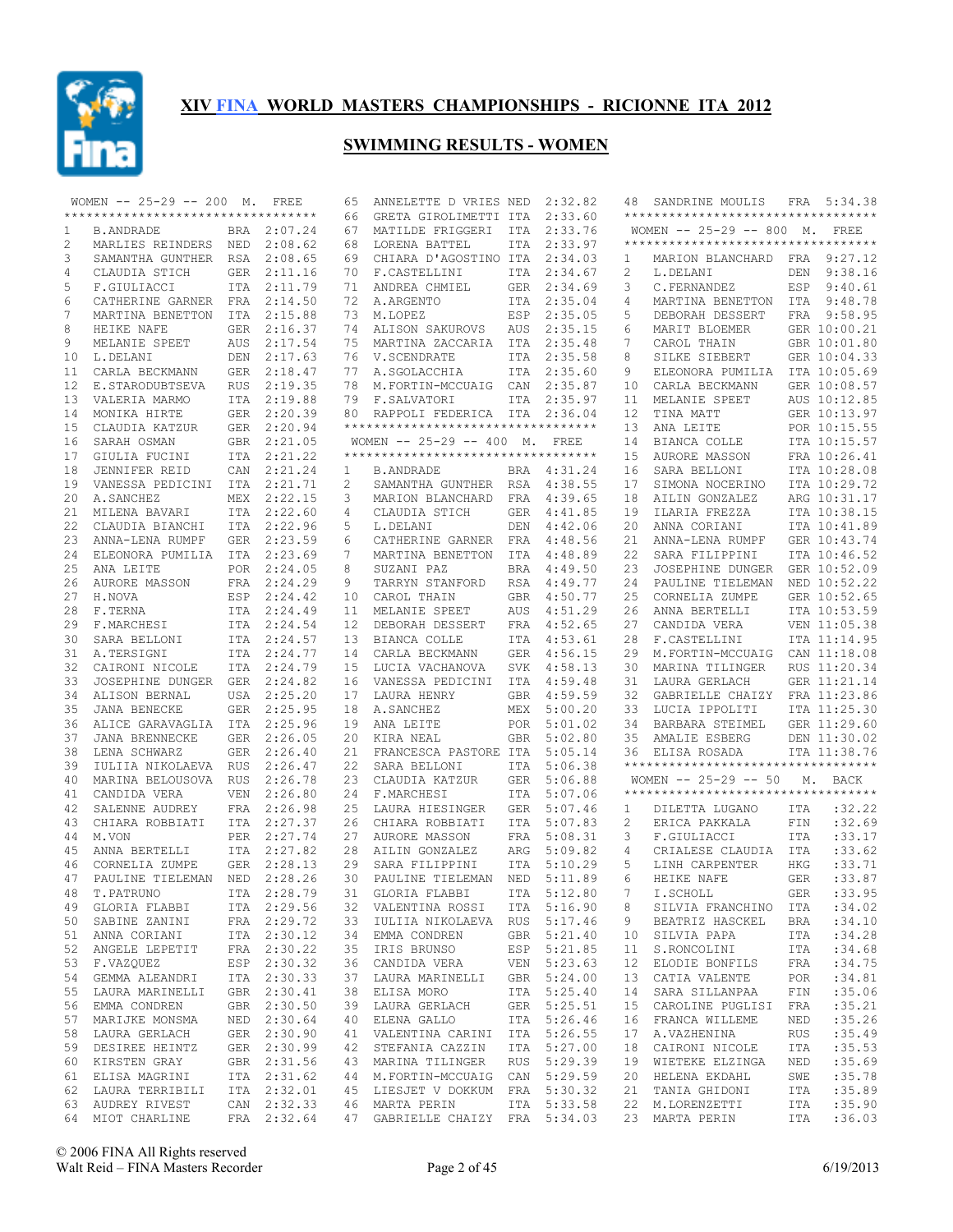

| 24           | STEFANIA CAZZIN                     | ITA        | :36.32      | 5            | C.FERNANDEZ                         | ESP        | 2:33.10     | 29       | LAURA FRACASSO                                               | ITA        | : 38.42     |
|--------------|-------------------------------------|------------|-------------|--------------|-------------------------------------|------------|-------------|----------|--------------------------------------------------------------|------------|-------------|
| 25           | MICHELLE DRYBURGH GBR               |            | :36.65      | 6            | HEIKE NAFE                          | GER        | 2:34.65     | 30       | SILVIA MUELAS                                                | ESP        | :38.64      |
| 26           | ADRIA CONSONNI                      | ITA        | :36.79      | 6            | LEDA BUBOLA                         |            | ITA 2:34.65 | 31       | ANGELINA WOLF                                                | <b>GER</b> | :38.65      |
| 27           | ELENA MORIGGI                       | ITA        | :36.89      | 8            | CAROL THAIN                         | <b>GBR</b> | 2:35.44     | 32       | BENEDETTA MORLUPI ITA                                        |            | :38.82      |
| 28           | SIGNE BERG VERLO                    | NOR.       | :36.94      | 9            | MARTY VIRGINIE                      | FRA        | 2:36.51     | 33       | IRENE FOGGI                                                  | ITA        | :38.92      |
| 29           | SALENNE AUDREY                      | FRA        | :37.00      | 10           | MICHELLE CURRY                      | GBR        | 2:37.76     | 34       | INES BRADSHAW                                                | <b>GER</b> | :38.94      |
| 30           | FEDERICA MORETTI                    | ITA        | :37.47      | 11           | SILVIA FRANCHINO                    | ITA        | 2:37.78     | 35       | BEATRICE BLOUIN                                              | <b>FRA</b> | :38.96      |
| 31           | FABIANA BRIGANTE                    | ITA        | :37.48      | 12           | MARIT BLOEMER                       | <b>GER</b> | 2:38.99     | 36       | FEDERICA BALBONI                                             | ITA        | :38.99      |
| 32           | ALICE LEBEAU                        | FRA        | :37.56      | 13           | I.SCHOLL                            | GER        | 2:40.21     | 37       | F.CASTELLINI                                                 | ITA        | :39.06      |
| 33           | ESTHER VERSTEEG                     | NED        | :37.74      | 14           | NADYA PUTTER                        | NED        | 2:42.22     | 38       | STEFANIA CIRAVOLO ITA                                        |            | :39.10      |
| 34           | JANA KRAUSE                         | GER        | :37.76      | 15           | SILKE SIEBERT                       | GER        | 2:42.80     | 39       | RAMONA STEGEMANN                                             | GER        | :39.33      |
| 35           | DANIELA BIANCHET ITA                |            | :37.81      | 16           | BEATRIZ HASCKEL                     | <b>BRA</b> | 2:44.07     | 40       | ANDREA CHMIEL                                                | <b>GER</b> | :39.34      |
|              | **********************************  |            |             | 17           | ANNABELL HAUBNER                    | AUT        | 2:45.39     | 41       | ROOS LEMMEN                                                  | NED        | :39.39      |
|              | WOMEN -- 25-29 -- 100 M. BACK       |            |             | 18           | BIANCA COLLE                        | ITA        | 2:45.55     | 42       | OPHELIE FORET                                                | <b>FRA</b> | :39.46      |
|              | **********************************  |            |             | 19           | LINH CARPENTER                      | HKG        | 2:46.43     | 43       | KATIE GARRATT                                                | <b>GBR</b> | :39.60      |
| 1            | DIANA MACMANUS                      |            | USA 1:06.91 | 20           | TANIA GHIDONI                       | ITA        | 2:46.84     | 44       | MELANIE BOUEZ                                                | <b>FRA</b> | :39.71      |
| 2            | DILETTA LUGANO                      |            | ITA 1:07.42 | 21           | RAPPOLI FEDERICA                    | ITA        | 2:47.73     | 45       | SARA PAPA                                                    | <b>ITA</b> | :39.77      |
| 3            | ERICA PAKKALA                       | FIN        | 1:08.98     | 22           | FRANCA WILLEME                      | NED        | 2:48.74     | 46       | GIADA FAGGIONATO                                             | ITA        | :39.93      |
|              |                                     |            |             |              |                                     |            |             |          |                                                              |            | :39.93      |
| 4            | MARION BLANCHARD FRA                |            | 1:09.59     | 23           | CATIA VALENTE                       | POR        | 2:50.36     | 46<br>48 | LAURA FUSINI                                                 | <b>ITA</b> |             |
| 5            | HACHMANN-THIESSEN GER               |            | 1:10.18     | 24           | A.VAZHENINA                         | <b>RUS</b> | 2:51.19     |          | ANNE HACKENBERG                                              | <b>GER</b> | :40.16      |
| 6            | TARRYN STANFORD                     | RSA        | 1:11.45     | 25           | CAROLINE PUGLISI                    | FRA        | 2:51.86     | 49       | BARBARA MARCOLINI ITA                                        |            | :40.35      |
| 7            | F.GIULIACCI                         |            | ITA 1:11.54 | 26           | VALENTINA ENGLE                     | <b>ITA</b> | 2:51.91     | 50       | ALINE DEHON                                                  | <b>FRA</b> | :40.42      |
| 8            | SILVIA FRANCHINO                    |            | ITA 1:11.79 | 27           | ANDREA STICH                        | GER        | 2:52.16     | 51       | EVA DUNKHASE                                                 | <b>GER</b> | :40.56      |
| 9            | V.BERTAZZON                         |            | ITA 1:12.38 | 28           | SARA SILLANPAA                      | FIN        | 2:52.27     | 52       | ANJA SCHULTE                                                 | <b>GER</b> | :40.72      |
| 10           | I.SCHOLL                            | GER        | 1:12.47     | 29           | S.RONCOLINI                         | ITA        | 2:53.78     | 53       | CHRISTINA HUBER                                              | <b>GER</b> | : 41.04     |
| 11           | BEATRIZ HASCKEL                     |            | BRA 1:12.73 | 30           | JENNIFER REID                       | CAN        | 2:54.23     | 54       | TINA ODDY                                                    | <b>GBR</b> | : 41.15     |
| 11           | MICHELLE CURRY                      |            | GBR 1:12.73 | 31           | ROBERTA MANUELE                     | ITA        | 2:54.64     | 55       | LAURA MARINELLI                                              | <b>GBR</b> | : 41.22     |
| 13           | HEIKE NAFE                          |            | GER 1:13.25 | 32           | ALISON BERNAL                       | USA        | 2:54.87     | 56       | M.STOETTNER                                                  | AUT        | :41.87      |
| 14           | CRIALESE CLAUDIA                    |            | ITA 1:13.54 | 33           | KIRSTEN GRAY                        | GBR        | 2:54.89     | 57       | MARIA GRIGGIO                                                | ITA        | :41.92      |
| 15           | SILVIA PAPA                         |            | ITA 1:13.82 | 34           | FEDERICA MORETTI                    | ITA        | 2:57.14     | 58       | MARINE CHOULANT                                              | FRA        | :41.97      |
| 16           | LINH CARPENTER                      | HKG        | 1:14.07     | 35           | HERLINE BOURGEOIS FRA               |            | 2:58.42     |          | **********************************                           |            |             |
| 17           | FRANCA WILLEME                      | NED        | 1:14.75     | 36           | VIRGINIE ANDRE                      | FRA        | 2:58.44     |          | WOMEN -- 25-29 -- 100 M. BRST                                |            |             |
|              |                                     |            |             |              |                                     |            |             |          |                                                              |            |             |
| 18           | CATIA VALENTE                       |            | POR 1:15.06 | 37           | ELISA VILLA                         | ITA        | 2:59.74     |          | **********************************                           |            |             |
| 19           | LUCIA VACHANOVA                     |            | SVK 1:15.48 | 38           | FARINELLI BARBARA ITA               |            | 3:00.81     | 1        | ULRIKE GERNER                                                |            | GER 1:13.56 |
| 20           | S.RONCOLINI                         |            | ITA 1:16.18 | 39           | ELENA RIGHETTO                      | ITA        | 3:02.08     | 2        | SUSANNE HOCK                                                 | GER        | 1:13.80     |
| 21           | ELODIE BONFILS                      |            | FRA 1:16.21 |              | **********************************  |            |             | 3        | SERENA RIGAMONTI                                             |            | ITA 1:17.69 |
| 22           |                                     | FIN        | 1:16.40     |              | WOMEN $-- 25-29 -- 50$              | М.         | BRST        | 4        |                                                              |            |             |
|              | SARA SILLANPAA                      |            |             |              | *********************************** |            |             | 5        | ANNA PASERO                                                  |            | ITA 1:17.76 |
| 23           | CAIRONI NICOLE                      |            | ITA 1:16.51 |              |                                     |            |             |          | V.BRAMBILLA                                                  |            | ITA 1:18.43 |
| 24           | TANIA GHIDONI                       |            | ITA 1:17.15 | $\mathbf{1}$ | KARIN HIDDING                       | NED        | :34.22      | 6        | N.WINTER                                                     |            | GER 1:18.57 |
| 25           | CHIARA GENTILE                      |            | ITA 1:17.22 | 2            | SUSANNE HOCK                        | GER        | :34.37      | 7        | NADINE GRANDJEAN                                             |            | SUI 1:18.77 |
| 26           | MARTA PERIN                         |            | ITA 1:17.31 | 3            | RACHAEL HARES                       | <b>GBR</b> | :34.57      | 8        | KARIN HIDDING                                                | NED        | 1:18.94     |
| 27           | CAROLINE PUGLISI                    |            | FRA 1:17.54 | 4            | MICHELLE BOOTY                      | <b>GBR</b> | :35.19      | 9        | LUCIE DELBOS                                                 |            | FRA 1:19.07 |
| 28           | HELENA EKDAHL                       | SWE        | 1:17.80     | 5            | MIRIJAM DOMSKY                      | GER        | :35.72      | 10       | DIJK KARIN VAN                                               | NED        | 1:19.63     |
| 29           | A.VAZHENINA                         | <b>RUS</b> | 1:18.66     | 6            | LUCIE DELBOS                        | FRA        | :35.79      | 11       | MICHELLE BOOTY                                               |            | GBR 1:20.06 |
| 30           | STEFANIA CAZZIN                     |            | ITA 1:19.16 | 7            | NADINE GRANDJEAN                    | SUI        | :35.93      | 12       | STEPHANIE HETTICH GER                                        |            | 1:20.19     |
| 31           | AOIFE SEXTON                        | IRL        | 1:19.19     | 8            | V.BRAMBILLA                         | ITA        | :36.13      | 13       | ALESSIA PAOLONI                                              | <b>ITA</b> | 1:20.23     |
| 32           | ESTHER VERSTEEG                     | NED        | 1:19.38     | 9            | DORA KIRALY                         | HUN        | :36.30      | 14       | DORA KIRALY                                                  | <b>HUN</b> | 1:20.37     |
| 33           | M.LORENZETTI                        | <b>ITA</b> | 1:19.83     | 10           | SERENA RIGAMONTI                    | ITA        | :36.39      | 15       | ERZSEBET EVA NAGY HUN                                        |            | 1:20.71     |
| 34           | MICHELLE DRYBURGH GBR               |            | 1:20.09     | 11           | VERONICA BELLINI                    | ITA        | :36.44      | 16       | MICHELLE MULCAHY                                             | IRL        | 1:21.23     |
|              | 35 ADRIA CONSONNI ITA 1:20.32       |            |             |              |                                     |            |             |          | 12 DIJK KARIN VAN NED :36.47 17 ISABELLA MANZONI SUI 1:21.32 |            |             |
|              | 35 CAMILLA BANDINI                  |            | ITA 1:20.32 |              | 13 MICHELA SERENA                   | ITA        | :36.50      | 17       | ELENA PICCARDO                                               |            | ITA 1:21.32 |
|              | 37 ALICE LEBEAU                     |            | FRA 1:21.11 |              | 14 M.GIORGI                         | ITA        | :36.80      |          | 19 MICHELA SERENA                                            |            | ITA 1:21.58 |
|              | 38 ERICA SARZILLA                   |            | ITA 1:21.18 |              | 15 STEPHANIE HETTICH GER            |            | :36.95      | 20       | MARIJKE MONSMA                                               |            | NED 1:21.69 |
|              | 39 ELENA MORIGGI                    |            | ITA 1:21.35 |              | 16 MARIJKE MONSMA                   | NED        | :36.97      | 21       | VALENTINA MARCHI                                             |            | ITA 1:22.26 |
| 40           | DANIELA BIANCHET ITA 1:21.47        |            |             |              | 17 VALENTINA MARCHI ITA             |            | :37.27      | 22       | M.GIORGI                                                     |            | ITA 1:22.49 |
|              | 41 KIRSTEN GRAY                     |            | GBR 1:22.05 |              | 18 NICOLE KENTSCHKE GER             |            | :37.44      | 23       | Z.OMODEI                                                     |            | ITA 1:22.52 |
|              | 42 SANDRINE MOULIS                  |            | FRA 1:22.35 |              | 19 ELEONORA FRASSON ITA             |            | :37.46      | 24       | MIRIJAM DOMSKY                                               |            | GER 1:23.45 |
|              | 43 SARA CALABRESE                   |            | ITA 1:23.99 |              | 20 ISABELLA MANZONI SUI             |            | :37.65      | 25       | VERONICA BELLINI                                             |            | ITA 1:23.55 |
|              | 44 JANA KRAUSE                      |            | GER 1:24.07 |              | 21 Z.OMODEI                         | ITA        | :37.76      | 26       | SABINE ZANINI                                                |            | FRA 1:25.05 |
|              | **********************************  |            |             |              | 22 GIULIA BORRONI                   | ITA        | :37.80      | 27       | BEATRICE BLOUIN                                              |            | FRA 1:25.36 |
|              | WOMEN -- 25-29 -- 200 M. BACK       |            |             |              | 23 MICHELLE MULCAHY IRL             |            | :37.94      | 28       | ELEONORA FRASSON                                             |            | ITA 1:25.67 |
|              | *********************************** |            |             |              | 24 SABINE ZANINI                    | FRA        | :38.19      | 29       | SALENNE AUDREY                                               |            | FRA 1:25.87 |
| $\mathbf{1}$ | DILETTA LUGANO                      |            | ITA 2:28.14 |              | 25 CATHERINE KOLB                   | GER        | : 38.27     | 30       | GIULIA BORRONI                                               |            | ITA 1:25.91 |
| 2            | ERICA PAKKALA FIN 2:32.45           |            |             |              | 26 VERONICA RIZZUTO ITA             |            | : 38.33     | 31       | MICHELLE DRYBURGH GBR 1:25.93                                |            |             |
| 3            | TARRYN STANFORD RSA 2:32.68         |            |             |              | 27 ANNA TOGIAS                      | CAN        | :38.35      |          | 32 CATHERINE KOLB                                            |            | GER 1:26.12 |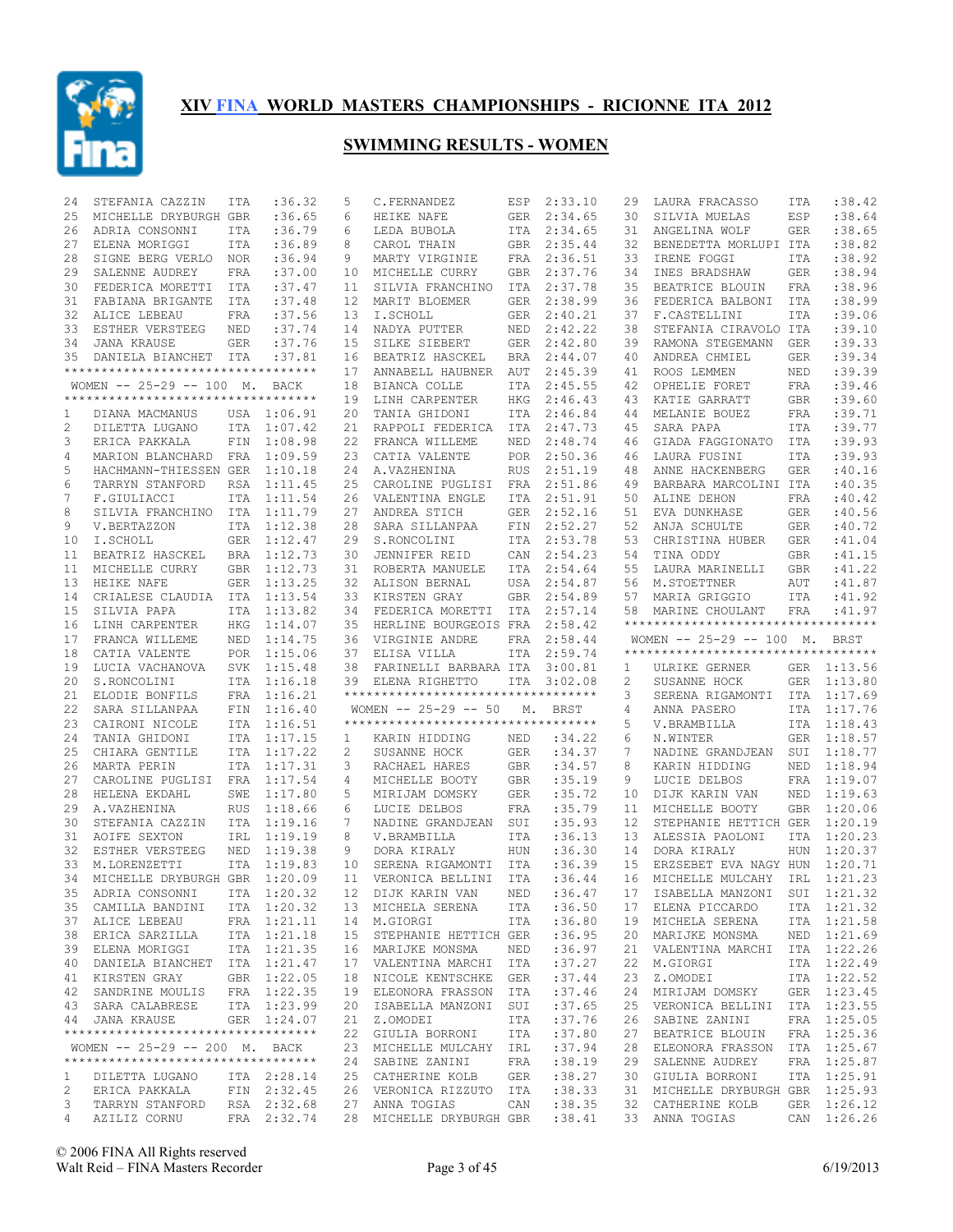

| 34 | INES BRADSHAW                      | GER        | 1:26.62     | 33                | M.AAN HET ROT                       | NED        | 3:19.20     | 59 | CARLA CALCABRINI                    | ITA        | : 33.32     |
|----|------------------------------------|------------|-------------|-------------------|-------------------------------------|------------|-------------|----|-------------------------------------|------------|-------------|
| 35 | ANGELINA WOLF                      | GER        | 1:26.73     | 34                | M.GIRALDI                           | ITA        | 3:19.73     | 60 | JENNIFER REID                       | CAN        | : 33.33     |
| 36 | F.CASTELLINI                       |            | ITA 1:26.92 |                   | 35 AGNESE GUARNORI                  | ITA        | 3:20.31     | 61 | JOSEPHINE DUNGER                    | GER        | :33.45      |
| 37 | VALERIA ROMANELLI ITA 1:27.14      |            |             | 36                | SILVIA MUELAS                       | ESP        | 3:20.82     | 62 | CAMILLE THIBAULT                    | FRA        | :33.50      |
| 38 | F.TERNA                            |            | ITA 1:27.32 |                   | 37 MARIA MORENO                     |            | VEN 3:21.44 | 63 | OPHELIE FORET                       | FRA        | :33.53      |
| 39 | MIOT CHARLINE                      |            | FRA 1:27.37 |                   | *********************************** |            |             | 64 | M.LORENZETTI                        | ITA        | :33.57      |
| 40 | KATE SOANE                         | AUT        | 1:27.48     |                   | $WOMEN$ -- 25-29 -- 50              | Μ.         | FLY.        | 64 | HERLINE BOURGEOIS FRA               |            | :33.57      |
| 41 | SARA MORONI                        |            | ITA 1:27.79 |                   | **********************************  |            |             | 66 | ANNE HACKENBERG                     | <b>GER</b> | :33.60      |
| 42 | MELANIE BOUEZ                      |            | FRA 1:27.98 | $\mathbf{1}$      | N.KHUDYAKOVA                        | UKR        | : 28.94     | 67 | VANESSA RACIOPPI                    | ITA        | : 33.62     |
| 43 | BARBARA MARCOLINI ITA 1:28.22      |            |             | 2                 | GIULIA ANFOSSI                      | ITA        | : 29.67     | 68 | NINA WETZEL                         | <b>GER</b> | :33.65      |
| 44 | EVA DUNKHASE                       |            | GER 1:28.41 | 3                 | MELANIE SALDUCCI                    | FRA        | : 29.80     | 69 | JANA BRENNECKE                      | GER        | :33.66      |
| 45 | ANJA SCHULTE                       |            | GER 1:28.72 | 4                 | NADINE GRANDJEAN                    | SUI        | : 29.97     | 70 | A.SANCHEZ                           | MEX        | :33.67      |
| 46 | ANNETTE VOGELSANG NED              |            | 1:28.86     | 5                 | N.WINTER                            | GER        | :30.07      | 71 | AURIOL HARMONIE                     | <b>FRA</b> | :33.72      |
| 47 | SILVIA MUELAS                      | ESP        | 1:29.04     | 6                 | MICHELLE BOOTY                      | <b>GBR</b> | :30.30      | 71 | KATIE GARRATT                       | <b>GBR</b> | :33.72      |
| 48 | ANDREA CHMIEL                      |            | GER 1:29.31 | 7                 | SUZANI PAZ                          | <b>BRA</b> | :30.47      | 73 | AOIFE SEXTON                        | IRL        | :33.76      |
| 49 | CHRISTINA HUBER                    |            | GER 1:29.49 | 8                 | ANIOUE WILLEME                      | NED        | :30.57      | 73 | ELISABETTA PRIMO                    | ITA        | :33.76      |
| 50 | CHIARA RUGGERI                     |            | ITA 1:30.15 | 9                 | HELENA KOESTERKE                    | <b>GER</b> | :30.84      | 75 | ELODIE BONFILS                      | FRA        | :33.84      |
| 51 |                                    |            |             |                   |                                     |            |             | 76 |                                     |            | :33.95      |
|    | SARA PAPA                          |            | ITA 1:30.52 | 10                | R.BORNAGHI                          | ESP        | :30.86      |    | MIRIAM VISSERMAN                    | NED        |             |
| 52 | D.NICULAE                          | ROU        | 1:31.15     | 11                | MARZIA FELCINI                      | ITA        | :30.98      | 76 | SUSANN BARTZ                        | <b>GER</b> | :33.95      |
| 53 | NOELIA BONFANTI                    | ARG        | 1:31.22     | 12                | LARA ILARIA COMI                    | ITA        | :31.01      | 78 | VALENTINA ENGLE                     | <b>ITA</b> | :33.98      |
| 54 | FIONA LUTRINGER                    |            | FRA 1:31.32 | $12 \overline{ }$ | ELISSA FORTUNATO                    | ITA        | :31.01      | 79 | F.SALVATORI                         | <b>ITA</b> | :34.05      |
| 55 | C.GIAMPIERETTI                     |            | ITA 1:31.71 | 14                | ALLA FEOKTISTOVA                    | <b>RUS</b> | : 31.14     | 80 | FIONA LUTRINGER                     | FRA        | :34.19      |
| 56 | M.STOETTNER                        | AUT        | 1:31.96     | 15                | GRETA ROVETTA                       | ITA        | : 31.24     | 81 | OLGA FEDOROVA                       | <b>RUS</b> | :34.22      |
| 57 | FARINELLI BARBARA ITA              |            | 1:32.20     | 16                | DEBORAH DESSERT                     | FRA        | : 31.36     | 82 | MATILDE FRIGGERI                    | <b>ITA</b> | :34.30      |
| 58 | SARA BIFFONI                       |            | ITA 1:32.43 | 17                | SABINA MUSSI                        | ITA        | : 31.43     | 83 | STEFANIA CIRAVOLO ITA               |            | :34.32      |
| 59 | S.PATZSCHKE                        |            | GER 1:32.51 | 18                | VALENTINA ROSANO                    | ITA        | : 31.44     | 84 | SASHA FORSTER                       | <b>GBR</b> | :34.42      |
| 60 | TINA ODDY                          |            | GBR 1:32.72 | 19                | GIULIA FUCINI                       | ITA        | :31.50      | 84 | F.CASTELLINI                        | ITA        | :34.42      |
| 61 | MARIA GRIGGIO                      |            | ITA 1:33.00 | 20                | GIULIA MALCOTTI                     | ITA        | : 31.54     | 86 | EVA DUNKHASE                        | <b>GER</b> | :34.46      |
| 62 | M.GIRALDI                          |            | ITA 1:33.05 | 21                | MONIKA HIRTE                        | GER        | : 31.58     | 87 | CHIARA FOLLADORE                    | ITA        | :34.47      |
| 63 | SUSANNA MONTILLO                   |            | ITA 1:33.12 | 22                | CHIARA GENTILE                      | ITA        | :31.61      | 88 | EMMA CONDREN                        | <b>GBR</b> | :34.53      |
| 64 | M.AAN HET ROT                      |            | NED 1:33.65 | 22                | SARA PAPINI                         | ITA        | :31.61      | 89 | RAMONA STEGEMANN                    | GER        | :34.59      |
|    | ********************************** |            |             | 24                | ISABELLA MANZONI                    | SUI        | :31.65      | 90 | LIESJET V DOKKUM                    | FRA        | :34.72      |
|    | WOMEN -- 25-29 -- 200 M. BRST      |            |             | 24                | ANJA BOEJESEN                       | DEN        | :31.65      | 91 | RAFFAELLA TAINI                     | ITA        | :34.78      |
|    | ********************************** |            |             | 26                | ANGELINA WOLF                       |            | :31.69      | 92 | D.NICULAE                           | <b>ROU</b> | :34.82      |
|    |                                    |            |             |                   |                                     | GER        |             |    |                                     |            |             |
| 1  | ULRIKE GERNER                      |            | GER 2:37.68 | 27                | ILARIA BICHI                        | ITA        | :31.86      | 93 | GRETA GIROLIMETTI ITA               |            | :34.87      |
| 2  | SUSANNE HOCK                       |            | GER 2:43.91 | 28                | MILENA BAVARI                       | ITA        | :31.95      | 94 | SARA SILLANPAA                      | FIN        | :34.90      |
| 3  | ANNA PASERO                        |            | ITA 2:49.30 | 29                | LAURA STRASSERA                     | ITA        | :32.03      | 95 | F.PANZACCHI                         | ITA        | :34.92      |
| 4  | STEPHANIE HETTICH GER 2:51.36      |            |             | 30                | ALISON BERNAL                       | USA        | :32.04      | 96 | MARIE COLAS                         | FRA        | :35.06      |
| 5  | SERENA RIGAMONTI ITA               |            | 2:51.44     | 31                | VANESSA PEDICINI                    | ITA        | :32.05      | 97 | LAURA SULKAVA                       | FIN        | :35.07      |
| 6  | DIJK KARIN VAN                     | NED        | 2:51.46     | 32                | MAILLIW RODRIGUEZ VEN               |            | :32.08      | 98 | ELISA VILLA                         | ITA        | :35.25      |
| 7  | V.BRAMBILLA                        | ITA        | 2:53.78     | 33                | ANDREA BAZO                         | ESP        | :32.11      | 99 | MALIN OHLANDER                      | SWE        | :35.48      |
| 8  | MICHELLE MULCAHY                   | IRL        | 2:54.51     | 34                | BEATRICE BLOUIN                     | FRA        | :32.21      |    | **********************************  |            |             |
| 9  | LUCIE DELBOS                       |            | FRA 2:55.73 | 35                | ESTHER VERSTEEG                     | NED        | :32.25      |    | WOMEN $-- 25-29 -- 100$ M.          |            | <b>FLY</b>  |
| 10 | VALENTINA MARCHI                   |            | ITA 2:56.26 | 36                | ERIKA MORAN                         | CAN        | :32.26      |    | *********************************** |            |             |
| 11 | DORA KIRALY                        | <b>HUN</b> | 2:57.59     | 37                | ANTONIA ALBERS                      | <b>GER</b> | :32.42      | 1  | CLAUDIA STICH                       |            | GER 1:05.43 |
| 12 | Z.OMODEI                           |            | ITA 3:01.58 | 38                | SILVIA FRANCHINO                    | ITA        | :32.48      | 2  | SAMANTHA GUNTHER RSA 1:05.89        |            |             |
| 13 | M.GIORGI                           |            | ITA 3:01.59 | 39                | M.DESROUSSEAUX                      | FRA        | :32.57      | 3  | GIULIA ANFOSSI                      | ITA        | 1:06.14     |
| 14 | ELENA PICCARDO                     |            | ITA 3:02.30 | 40                | ANNA CORIANI                        | <b>ITA</b> | :32.59      | 4  | NADINE GRANDJEAN                    | SUI        | 1:06.50     |
| 15 | ANJA SCHULTE                       |            | GER 3:02.53 | 41                | SARAH OSMAN                         | GBR        | :32.67      | 5  | ANIOUE WILLEME                      | NED        | 1:07.56     |
|    | 16 VALERIA ROMANELLI ITA 3:02.78   |            |             | 41                | ROOS LEMMEN                         |            | NED :32.67  | 6  | SABINA MUSSI                        |            | ITA 1:08.32 |
| 17 | PAOLA GERMANI ITA 3:04.96          |            |             |                   | 41 MARTINA CALLARI                  | ITA        | :32.67      | 7  | MARZIA FELCINI                      |            | ITA 1:08.45 |
|    | 18 F.TERNA ITA 3:06.34             |            |             |                   | 44 STEPHANIE HETTICH GER :32.69     |            |             | 8  | LUANA MOLINARI                      |            | ITA 1:08.65 |
|    | 19 VERONICA RIZZUTO ITA 3:07.04    |            |             |                   | 45 LINH CARPENTER                   | HKG        | :32.74      | 9  | N.WINTER                            |            | GER 1:08.75 |
|    |                                    |            |             |                   |                                     |            |             |    |                                     |            |             |
| 20 | SARA MORONI                        |            | ITA 3:07.17 |                   | 46 G.PERLUNGHER                     |            | ITA : 32.79 | 10 | CARLA BECKMANN                      |            | GER 1:09.12 |
| 21 | PAULINE TIELEMAN NED 3:10.42       |            |             |                   | 47 CHIARA LANDINI ITA               |            | :32.80      | 11 | R.BORNAGHI                          |            | ESP 1:09.61 |
| 22 | D.NICULAE                          |            | ROU 3:11.13 |                   | 47 MARIYA KRYLOVA                   | RUS        | :32.80      | 12 | SARA PAPINI                         |            | ITA 1:09.65 |
| 23 | BARBARA MARCOLINI ITA 3:11.33      |            |             |                   | 49 HELENA EKDAHL                    | SWE        | :32.84      | 13 | DEBORAH DESSERT                     |            | FRA 1:09.71 |
| 24 | SALENNE AUDREY                     |            | FRA 3:11.76 |                   | 50 IULIIA NIKOLAEVA RUS             |            | :32.91      | 14 | GRETA ROVETTA                       |            | ITA 1:10.26 |
| 25 | LIESJET V DOKKUM FRA 3:12.18       |            |             |                   | 51 ANNABELL HAUBNER AUT             |            | :32.94      | 15 | ALLA FEOKTISTOVA RUS 1:10.29        |            |             |
|    | 26 ANNE HACKENBERG                 |            | GER 3:15.73 |                   | 51 FRANCA WILLEME                   | NED        | :32.94      | 16 | SABRINA GUZZETTI                    |            | ITA 1:10.59 |
| 27 | OPHELIE FORET                      |            | FRA 3:16.74 |                   | 53 RIGNAULT MELANIE FRA             |            | :32.95      | 17 | HELENA KOESTERKE GER 1:10.84        |            |             |
|    | 28 NOELIA BONFANTI                 |            | ARG 3:17.68 |                   | 54 ANNELETTE D VRIES NED            |            | :32.98      | 18 | MAILLIW RODRIGUEZ VEN 1:11.18       |            |             |
| 29 | SUSANNA MONTILLO ITA 3:18.16       |            |             |                   | 55 VIRGINIE ANDRE                   | FRA        | :33.09      | 19 | ANGELINA WOLF                       |            | GER 1:11.59 |
|    | 30 LAURA FUSINI                    |            | ITA 3:18.89 |                   | 56 VERONICA BELLINI ITA             |            | : 33.14     | 20 | CLAUDIA KATZUR                      |            | GER 1:11.63 |
|    | 31 ANDREA CHMIEL                   |            | GER 3:18.92 |                   | 57 SIGNE BERG VERLO NOR             |            | : 33.18     |    | 21 ANDREA BAZO                      |            | ESP 1:11.82 |
|    | 32 CHRISTINA HUBER GER 3:18.93     |            |             |                   | 58 KATE SOANE                       |            | AUT :33.21  |    | 22 NADYA PUTTER                     |            | NED 1:11.95 |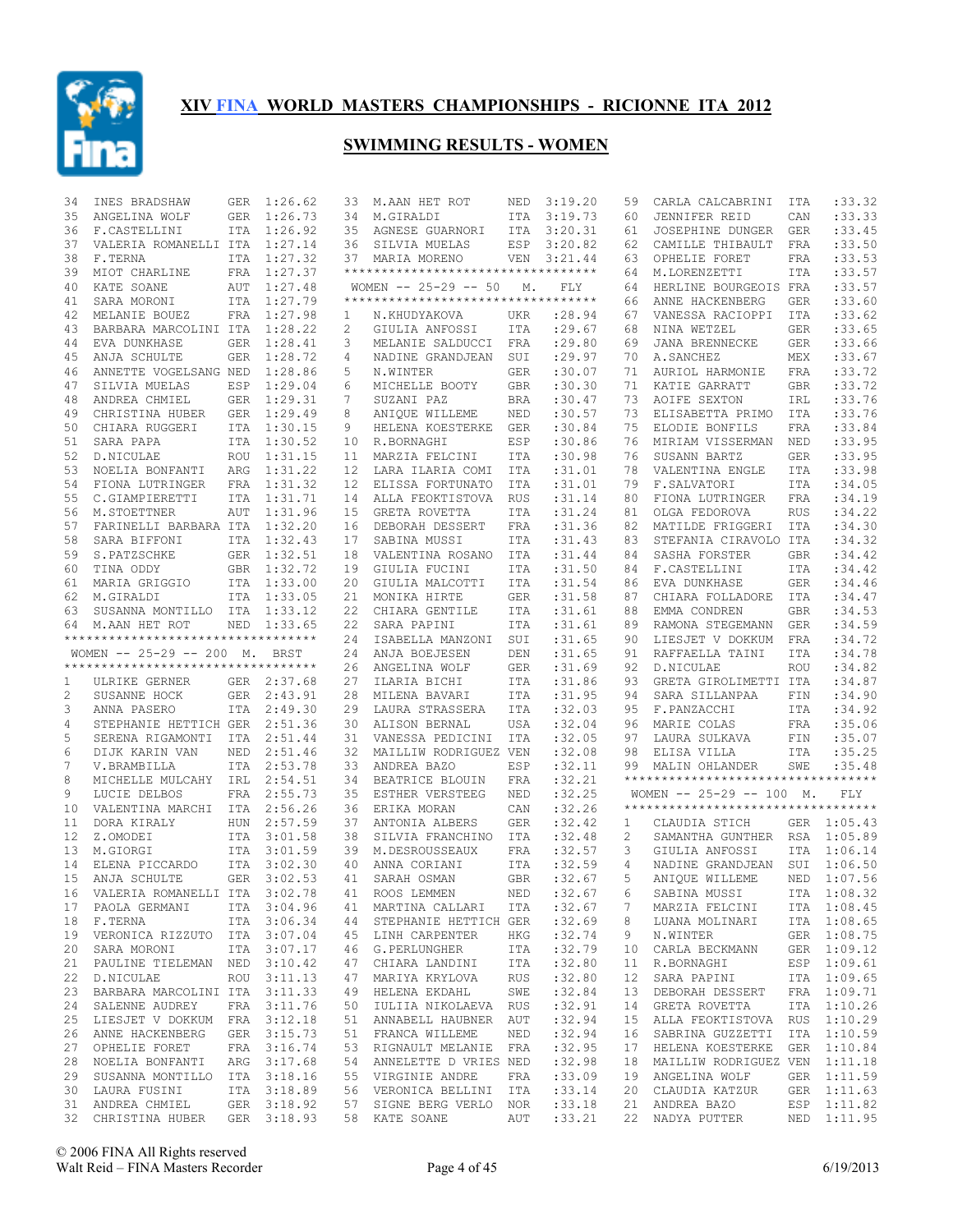

| 23       | DESIREE HEINTZ                     | GER        | 1:12.07                    | 4        | CAROL THAIN                                                        | <b>GBR</b>        | 2:33.60            | 2                   | <b>B.ANDRADE</b>                                             | BRA        | 5:17.15          |
|----------|------------------------------------|------------|----------------------------|----------|--------------------------------------------------------------------|-------------------|--------------------|---------------------|--------------------------------------------------------------|------------|------------------|
| 24       | ESTHER VERSTEEG                    | NED        | 1:12.52                    | 5        | AZILIZ CORNU                                                       | FRA               | 2:33.84            | 3                   | MARTY VIRGINIE                                               | <b>FRA</b> | 5:25.96          |
| 25       | CARLA CALCABRINI                   | ITA        | 1:12.67                    | 6        | ULRIKE GERNER                                                      | GER               | 2:34.19            | 4                   | SUSANNE HOCK                                                 | GER        | 5:26.69          |
| 26       | TINA MATT                          | <b>GER</b> | 1:13.05                    | 7        | ANIQUE WILLEME                                                     | NED               | 2:34.54            | 5                   | AZILIZ CORNU                                                 | FRA        | 5:27.47          |
| 27       | MELANIE SPEET                      | AUS        | 1:13.09                    | 8        | ISABELLA MANZONI                                                   | SUI               | 2:34.95            | 6                   | TARRYN STANFORD                                              | RSA        | 5:32.66          |
| 28       | SIMONA NOCERINO                    | <b>ITA</b> | 1:13.68                    | 9        | ANJA BOEJESEN                                                      | DEN               | 2:36.15            | 7                   | ULRIKE GERNER                                                | <b>GER</b> | 5:32.83          |
| 29       | A. SANCHEZ                         |            | MEX 1:14.00                | 10       | TARRYN STANFORD                                                    | RSA               | 2:36.29            | 8                   | CAROL THAIN                                                  | GBR        | 5:34.15          |
| 29       | BEATRICE BLOUIN                    |            | FRA 1:14.00                | 11       | MARTY VIRGINIE                                                     | FRA               | 2:36.72            | 9                   | NICOLE KENTSCHKE                                             | <b>GER</b> | 5:38.57          |
| 31       | MARTINA CALLARI                    | ITA        | 1:14.43                    | 12       | ELEONORA SCOCCIA                                                   | ITA               | 2:36.75            | 10                  | NADYA PUTTER                                                 | NED        | 5:39.23          |
| 32       | LINH CARPENTER                     | HKG        | 1:14.68                    | 13       | SILKE SIEBERT                                                      | <b>GER</b>        | 2:36.92            | 11                  | ANNA TOGIAS                                                  | CAN        | 5:39.32          |
| 33       | SARAH OSMAN                        | GBR        | 1:14.74                    | 14       | DILETTA LUGANO                                                     | ITA               | 2:37.24            | 12                  | MICHELLE CURRY                                               | GBR        | 5:44.06          |
| 34       | VANESSA PEDICINI                   | ITA        | 1:15.15                    | 15       | NADYA PUTTER                                                       | NED               | 2:38.41            | 13                  | TINA MATT                                                    | GER        | 5:44.96          |
| 35       | VIRGINIE ANDRE                     |            | FRA 1:15.22                | 16       | MICHELLE BOOTY                                                     | GBR               | 2:38.78            | 14                  | BIANCA COLLE                                                 |            | ITA 5:50.21      |
| 36       | ELISABETTA PRIMO                   | ITA        | 1:15.40                    | 17       | RACHAEL HARES                                                      | <b>GBR</b>        | 2:39.83            | 15                  | DESIREE HEINTZ                                               | GER        | 5:52.85          |
| 37       | FRANCA WILLEME                     | NED        | 1:15.56                    | 18       | MICHELLE CURRY                                                     | GBR               | 2:39.98            | 16                  | MICHELLE MULCAHY                                             | IRL        | 5:55.84          |
| 38       | ANNA-LENA RUMPF                    | <b>GER</b> | 1:15.69                    | 19       | LEDA BUBOLA                                                        | ITA               | 2:40.92            | 17                  | VALERIA ROMANELLI ITA                                        |            | 5:56.06          |
| 39       | NINA HOHMANN                       |            | GER 1:16.21                | 20       | ANNA TOGIAS                                                        | CAN               | 2:41.12            | 18                  | SUSANA MALDONADO                                             | PER        | 5:56.11          |
| 40       | KATE SOANE                         | AUT        | 1:16.27                    | 21       | STEPHANIE HETTICH GER                                              |                   | 2:41.29            | 19                  | DIJK KARIN VAN                                               | NED        | 6:00.31          |
| 41       | WIETEKE ELZINGA                    | NED        | 1:16.57                    | 22       | F.TERNA                                                            | ITA               | 2:41.95            | 20                  | AILIN GONZALEZ                                               | ARG        | 6:00.49          |
| 42       | SUSANN BARTZ                       | <b>GER</b> | 1:16.59                    | 23       | T.PATRUNO                                                          | ITA               | 2:42.58            | 21                  | MIOT CHARLINE                                                | FRA        | 6:05.36          |
| 43       | VANESSA RACIOPPI                   | ITA        | 1:17.81                    | 24       | H.NOVA                                                             | ESP               | 2:43.75            | 22                  | ANNE HACKENBERG                                              | GER        | 6:09.27          |
| 44       | ANNELETTE D VRIES NED              |            | 1:18.04                    | 25       | BIANCA COLLE                                                       | <b>ITA</b>        | 2:43.86            | 23                  | CATIA VALENTE                                                | POR        | 6:12.17          |
| 45       | EMMA CONDREN                       | <b>GBR</b> | 1:18.20                    | 26       | SILVIA FRANCHINO                                                   | ITA               | 2:44.09            | 24                  | CORINNA GUENTHER GER<br>**********************************   |            | 6:12.23          |
| 46       | OPHELIE FORET                      | FRA        | 1:18.32<br>1:18.60         | 27       | MICHELA SERENA                                                     | ITA               | 2:44.76<br>2:45.07 |                     |                                                              |            |                  |
| 47<br>48 | MATILDE FRIGGERI                   | ITA        | 1:18.67                    | 28<br>29 | M.DESROUSSEAUX                                                     | FRA<br><b>ITA</b> | 2:45.35            |                     | WOMEN $-- 30-34 -- 50$<br>********************************** | М.         | FREE             |
|          | CHIARA D'AGOSTINO ITA              |            |                            |          | CHIARA GENTILE                                                     |                   |                    |                     |                                                              |            |                  |
| 49<br>50 | M.LORENZETTI                       |            | ITA 1:18.80                | 30       | ANNA CORIANI                                                       | ITA               | 2:46.30<br>2:46.41 | 1<br>$\overline{c}$ | KATJA ROHRS                                                  | <b>GER</b> | :27.59<br>:27.75 |
| 51       | RIGNAULT MELANIE                   | FRA        | 1:18.81<br>FRA 1:19.23     | 31<br>32 | ANNABELL HAUBNER<br>KATE SOANE                                     | AUT<br>AUT        | 2:46.46            | 3                   | OLESYA BUROVA                                                | ITA<br>ITA | : 27.87          |
| 52       | SHAUNA BRIN<br>A.BARTOLUCCI        |            | ITA 1:19.68                | 33       | ANDREA STICH                                                       | <b>GER</b>        | 2:46.67            | 4                   | EMANUELA DONATI<br>LIUBOV IUDINA                             | <b>RUS</b> | :27.95           |
| 53       | F.SALVATORI                        |            | ITA 1:20.17                | 34       | LAURA FRACASSO                                                     | ITA               | 2:47.06            | 5                   | KATIE BIRCHALL                                               | <b>GBR</b> | :28.30           |
|          | ********************************** |            |                            | 35       | DIJK KARIN VAN                                                     | NED               | 2:47.31            | 6                   | LARA CONSOLANDI                                              | ITA        | :28.31           |
|          | WOMEN $-- 25-29 -- 200$ M.         |            | FLY                        | 36       | VALERIA ROMANELLI ITA                                              |                   | 2:47.45            | 7                   | KARPOVA IRINA                                                | <b>RUS</b> | :28.42           |
|          | ********************************** |            |                            | 37       | SARA BELLONI                                                       | ITA               | 2:47.84            | 7                   | VERA HOYER                                                   | <b>GER</b> | :28.42           |
| 1        | SAMANTHA GUNTHER RSA 2:27.16       |            |                            | 38       | IULIIA NIKOLAEVA                                                   | <b>RUS</b>        | 2:48.16            | 9                   | CORBINO VALERIA                                              | ITA        | :28.47           |
| 2        | CLAUDIA STICH                      | GER        | 2:29.67                    | 39       | CAMILLE THIBAULT                                                   | FRA               | 2:48.54            | 10                  | S.VOLKHAMMER                                                 | <b>GER</b> | :28.49           |
| 3        | MARZIA FELCINI                     | ITA        | 2:32.35                    | 40       | ALICE GARAVAGLIA                                                   | ITA               | 2:48.81            | 10                  | ANGELA GRILLO                                                | ITA        | :28.49           |
| 4        | SUZANI PAZ                         |            | BRA 2:34.09                | 41       | ANNE HACKENBERG                                                    | <b>GER</b>        | 2:50.36            | 12                  | FLORENCE RIERA                                               | FRA        | :28.53           |
| 5        | CARLA BECKMANN                     |            | GER 2:36.06                | 42       | GEMMA ALEANDRI                                                     | <b>ITA</b>        | 2:50.61            | 13                  | STACY PETERSON                                               | USA        | :28.91           |
| 6        | DEBORAH DESSERT                    |            | FRA 2:36.65                | 43       | EVA DUNKHASE                                                       | <b>GER</b>        | 2:51.02            | 14                  | GIUSEPPA ZIZZO                                               | <b>ITA</b> | :29.01           |
| 7        | LUANA MOLINARI                     |            | ITA 2:37.71                | 44       | MIOT CHARLINE                                                      | FRA               | 2:51.57            | 15                  | ELENA SCREMIN                                                | <b>ITA</b> | : 29.02          |
| 8        | NICOLE KENTSCHKE                   | GER        | 2:38.24                    | 45       | PAULINE TIELEMAN                                                   | NED               | 2:51.65            | 16                  | NATALIE ANDERSSON SWE                                        |            | :29.07           |
| 9        | ANIQUE WILLEME                     | NED        | 2:38.71                    | 46       | F.MARCHESI                                                         | ITA               | 2:52.07            | 17                  | TINA MOLLENHAUER                                             | <b>GER</b> | :29.10           |
| 10       | A.SANCHEZ                          |            | MEX 2:39.53                | 47       | NINA HOHMANN                                                       | <b>GER</b>        | 2:52.12            | 18                  | C.PASCALINE                                                  | <b>FRA</b> | :29.14           |
| 11       | SIMONA NOCERINO                    | <b>ITA</b> | 2:41.18                    | 48       | A.VAZHENINA                                                        | <b>RUS</b>        | 2:53.16            | 19                  | SARAH KOCH                                                   | AUS        | : 29.27          |
| 12       | MELANIE SPEET                      | <b>AUS</b> | 2:41.84                    | 49       | ANNA BERTELLI                                                      | ITA               | 2:53.44            | 20                  | U.REY                                                        | ESP        | : 29.35          |
| 13       | ANGELINA WOLF                      | <b>GER</b> | 2:43.89                    | 50       | HERLINE BOURGEOIS FRA                                              |                   | 2:53.47            | 21                  | BARBARA ZANNOL                                               | <b>ITA</b> | : 29.37          |
| 14       | CARLA CALCABRINI ITA 2:44.29       |            |                            | 51       | A.ARGENTO                                                          | <b>ITA</b>        | 2:53.74            | 22                  | DELIA BADOUX                                                 | NED        | :29.44           |
| 15       | DESIREE HEINTZ                     | GER        | 2:44.61                    | 52       | SIGNE BERG VERLO                                                   | NOR               | 2:53.77            | 23                  | ERICA JONES                                                  | <b>GBR</b> | : 29.47          |
| 16       | TINA MATT                          |            | GER 2:45.15                | 53       | SHAUNA BRIN                                                        |                   | FRA 2:54.18        |                     | 24 LAETITIA DUBOIS FRA : 29.54                               |            |                  |
|          | 17 MAILLIW RODRIGUEZ VEN 2:45.29   |            |                            |          | 54 SARA VANNI                                                      |                   | ITA 2:54.55        |                     | 25 P.KUGONIC                                                 | SLO        | : 29.59          |
|          | 18 ALLA FEOKTISTOVA RUS 2:45.33    |            |                            |          | 55 LIESJET V DOKKUM FRA 2:54.70                                    |                   |                    |                     | 26 L.GAMMELMARK                                              | DEN        | : 29.79          |
|          | 19 NADYA PUTTER                    |            | NED 2:49.50                |          | 56 CORINNA GUENTHER GER 2:54.80                                    |                   |                    | 27                  | F.BUTTARELLI                                                 | ITA        | : 29.82          |
|          | 20 AURORE MASSON                   |            | FRA 2:51.77                |          | 57 AUDREY JAMES                                                    |                   | ITA 2:54.82        | 28                  | VALENTINA LEONE                                              | ITA        | : 29.87          |
|          | 21 NINA HOHMANN                    |            | GER 2:52.92                | 58       | SARA SILLANPAA                                                     |                   | FIN 2:55.49        | 29                  | FRAUKE KRAATZ                                                | GER        | :30.00           |
|          | 22 CORINNA GUENTHER GER 2:53.28    |            |                            |          | 59 ANDREA CHMIEL                                                   |                   | GER 2:56.36        | 29                  | MARIE LESCRENIER                                             | FRA        | :30.00           |
|          | 23 BEATRICE BLOUIN                 |            | FRA 2:53.29                |          | 60 SARA BALESTRIERI ITA 2:56.59                                    |                   |                    | 31                  | DIGUET MYRIAM                                                | FRA        | :30.05           |
|          | 24 OPHELIE FORET                   |            | FRA 2:57.80                |          | 61 VERONICA RIZZUTO ITA 2:56.83                                    |                   |                    | 32                  | SUSANNA NORMARK                                              | SWE        | :30.12           |
|          | 25 A.TOVAR                         |            | VEN 3:01.59                |          | 62 V.SCENDRATE                                                     |                   | ITA 2:58.23        | 33                  | VALENTINA LUGANO                                             | ITA        | :30.21           |
|          | 26 EMMA CONDREN                    |            | GBR 3:02.40                |          | 63 ANNETTE VOGELSANG NED 2:58.74                                   |                   |                    | 34                  | JEANNETTE BUSCH                                              | GER        | :30.22           |
|          | ********************************** |            |                            |          | 64 AUDREY RIVEST                                                   |                   | CAN 2:59.91        | 35                  | SILVIA MARCHESI                                              | ITA        | :30.24           |
|          | WOMEN $-- 25-29 -- 200$ M. I.M.    |            |                            |          | 65 DANIELA ARCUDI                                                  |                   | ITA 2:59.92        | 36                  | LIGA LIBERE                                                  | LAT        | :30.25           |
|          | ********************************** |            |                            |          | **********************************                                 |                   |                    | 37                  | F. SACCHETTO                                                 | ITA        | :30.27           |
|          |                                    |            |                            |          |                                                                    |                   |                    |                     |                                                              |            |                  |
| 1        | MARION BLANCHARD FRA 2:24.65       |            |                            |          | WOMEN $-- 25-29 -- 400 M. I.M.$                                    |                   |                    |                     | 38 E.ALEXANDROVA                                             | RUS        | :30.30           |
| 2<br>3   | B.ANDRADE<br>SUSANNE HOCK          |            | BRA 2:28.73<br>GER 2:32.32 | 1        | **********************************<br>MARION BLANCHARD FRA 5:11.74 |                   |                    | 39                  | CRUZEL CAROLINE<br>40 LUCIA COLOMBI                          | FRA<br>ITA | :30.37<br>:30.42 |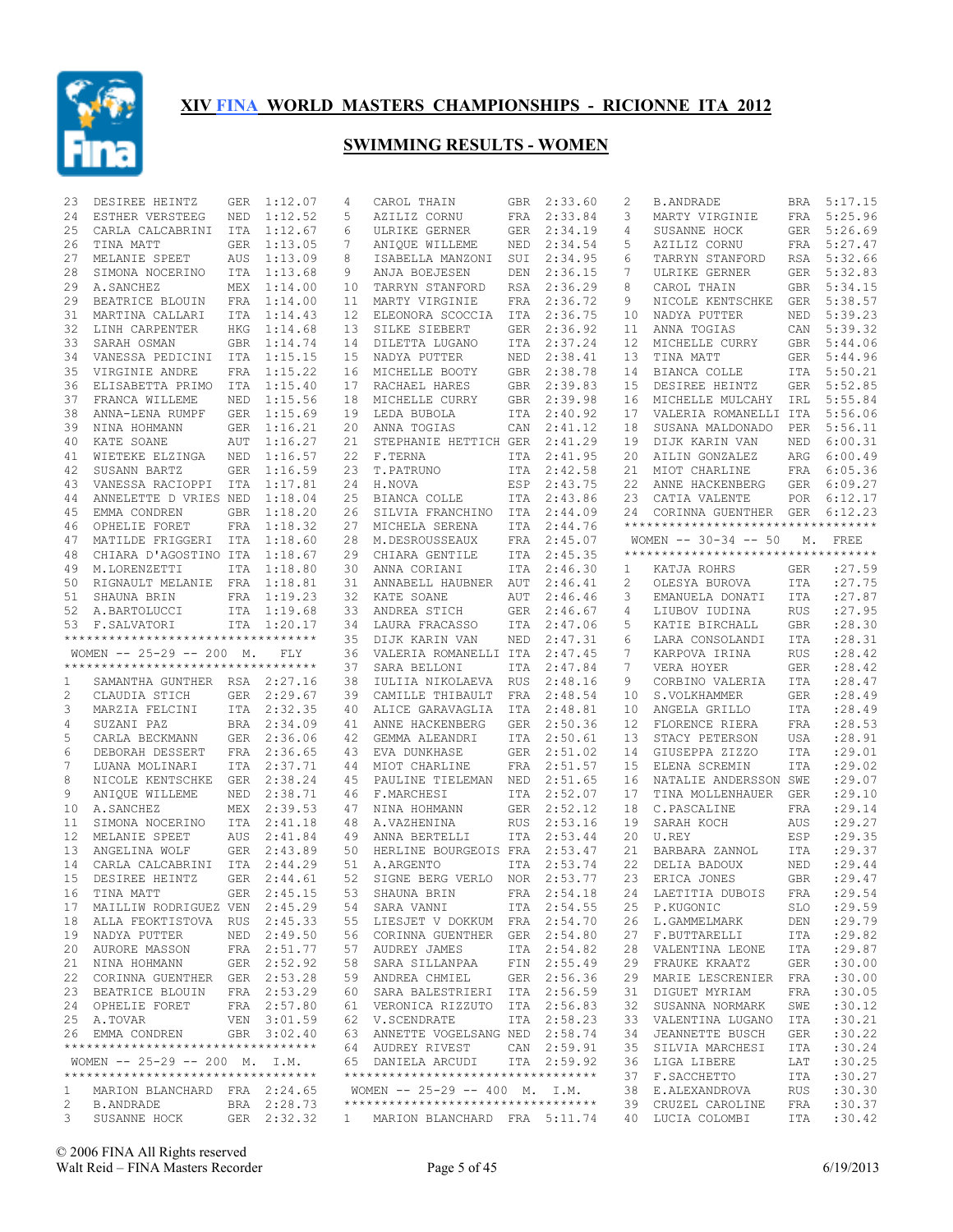

| 41 | CARLA CIROLLI                                   | ITA        | :30.44           |                 | 107 FANNY FEVE                                     | FRA        | :32.97      | 59 | ELISA GIRARDI                                                 | ITA | 1:10.58                |
|----|-------------------------------------------------|------------|------------------|-----------------|----------------------------------------------------|------------|-------------|----|---------------------------------------------------------------|-----|------------------------|
| 42 | ANGELIQUE BOERSMA NED                           |            | :30.48           |                 | 108 SANTIS SIMONA DE ITA                           |            | : 33.00     | 60 | SABRINA BERTOGNA                                              | ITA | 1:10.72                |
| 43 | NATALIA KODAJOVA                                | SVK        | :30.53           |                 | 109 M.ARGENTIERI                                   | ITA        | : 33.01     | 61 | RAFFAELLA DREI                                                |     | ITA 1:10.88            |
| 43 | GIULIA PERONI                                   | ITA        | :30.53           |                 | 110 STEPHANIE KERN                                 | SUI        | : 33.05     | 62 | CARON EMMANUELLE                                              | FRA | 1:10.96                |
| 45 | CLAUDIA FANTECHI                                | ITA        | :30.59           |                 | 111 YVONNE FEIST                                   | <b>GER</b> | : 33.16     | 63 | STEPHANIE KERN                                                |     | SUI 1:10.97            |
| 46 | ELISA MATTARUCCHI ITA                           |            | :30.73           |                 | ***********************************                |            |             | 64 | PAOLA PITTON                                                  | ITA | 1:11.11                |
| 47 | LUCIA PUCCI                                     | ITA        | :30.74           |                 | WOMEN $-- 30-34 -- 100$ M.                         |            | FREE        | 65 | MONICA CUTILLO                                                |     | ITA 1:11.13            |
| 48 | A.JOHANSEN                                      | <b>NOR</b> | :30.75           |                 | **********************************                 |            |             | 66 | MANUELA VITALE                                                | ITA | 1:11.39                |
| 49 | CARLOTTA RAMILLI ITA                            |            | :30.77           | $\mathbf{1}$    | KATJA ROHRS                                        |            | GER 1:00.96 | 67 | PAULINE LESBORDES FRA 1:11.50                                 |     |                        |
| 50 | CHARLOTTE REID                                  | IRL        | :30.81           | 2               | CAROLYN GORRICK                                    | AUS        | 1:01.16     | 68 | V.ABBATANTUONO                                                | ITA | 1:11.68                |
| 51 | ELENA MALIKOVA                                  | <b>RUS</b> | :30.85           | 3               | BILSKI KARINE                                      | FRA        | 1:01.23     | 69 | DANIELA GIOIA                                                 |     | ITA 1:11.88            |
| 52 | MARGARIDA SANTOS                                | POR        | :30.88           | 4               | ANGELA GRILLO                                      | ITA        | 1:01.53     | 70 | LAMBERT FLORIANE                                              | FRA | 1:11.92                |
| 53 | CARON EMMANUELLE                                | FRA        | :30.94           | 5               | LARA CONSOLANDI                                    | ITA        | 1:01.69     | 71 | SIDSEL HOMANN                                                 |     | DEN 1:11.99            |
| 54 | VIRGINIE CUNY                                   | FRA        | :31.00           | 6               | FLORENCE RIERA                                     | FRA        | 1:01.89     | 72 | FANNY FEVE                                                    |     | FRA 1:12.08            |
| 55 | FEDERICA ORLERI                                 | ITA        | : 31.14          | 7               | L.GAMMELMARK                                       | DEN        | 1:02.23     | 73 | RUZZA SARA DI                                                 |     | ITA 1:12.38            |
| 56 | MORETTI DANIELA                                 | ITA        | :31.23           | 8               | KATIE BIRCHALL                                     | <b>GBR</b> | 1:02.41     | 74 | ANNA MANZO                                                    |     | ITA 1:12.55            |
| 56 | ANU AHLROOS                                     | FIN        | :31.23           | 9               | VERA HOYER                                         | GER        | 1:02.51     | 75 | D. PELLEGRINI                                                 |     | ITA 1:12.62            |
| 58 | RAMPINI ROSSANA                                 | ITA        | :31.29           | 10              | GIUSEPPA ZIZZO                                     | ITA        | 1:02.75     | 76 | M.SAUZET                                                      |     | FRA 1:12.66            |
| 59 | MARTE SANDOE LUND NOR                           |            | :31.31           | 11              | S.VOLKHAMMER                                       | GER        | 1:02.78     | 77 | LEANNE MASTERS                                                |     | IRL 1:12.68            |
| 60 | E.MACDONALD                                     | HKG        | :31.32           | 12 <sup>°</sup> | LETIZIA GELSOMINI ITA                              |            | 1:03.01     | 78 | SAMUELA CATTANEO                                              | ITA | 1:12.75                |
| 60 | M.PELLIZZONI                                    | <b>ITA</b> | : 31.32          | 13              | CORBINO VALERIA                                    | ITA        | 1:03.12     | 79 | JOWITA MALCHAR                                                | POL | 1:12.82                |
| 60 | REBECCA ADAM                                    | <b>GBR</b> | :31.32           | 14              | NICOLETA COICA                                     | ITA        | 1:03.33     | 80 | ZUZANA TRNKOVA                                                | SVK | 1:12.90                |
| 63 | HEIDI PEARSON                                   | CAN        | :31.33           | 15              | TINA MOLLENHAUER                                   | <b>GER</b> | 1:03.34     | 81 | ANNIKA SCHOCH                                                 |     | GER 1:12.94            |
| 64 | ELENA KRUTITCKAIA RUS                           |            | :31.34           | 16              | NATALIE ANDERSSON SWE                              |            | 1:03.52     | 82 | F.ITALIANO                                                    |     | ITA 1:13.00            |
| 65 | SILVIA PICCOLO                                  | ITA        | :31.35           | 17              | KARPOVA IRINA                                      | <b>RUS</b> | 1:04.22     | 83 | EMILIE FOSSARD                                                |     | FRA 1:13.27            |
| 66 | PHILLIPA BISHOP                                 | RSA        | :31.36           | 18              | LAETITIA DUBOIS                                    | FRA        | 1:04.63     | 84 | FRANCESCO ARIANNA ITA                                         |     | 1:13.28                |
| 67 | LORENA MENGONI                                  | ITA        | :31.37           | 19              | U.REY                                              | ESP        | 1:04.71     | 85 | LAURA GNESOTTO                                                |     | ITA 1:13.29            |
| 68 | L.CIANTELLINI                                   | <b>ITA</b> | :31.49           | 20              | SILVIA MARCHESI                                    | ITA        | 1:04.91     | 86 | HEIKE MUELLER                                                 |     | GER 1:13.36            |
| 68 | DANIELA GIOIA                                   | <b>ITA</b> | :31.49           | 21              | ELENA SCREMIN                                      | ITA        | 1:04.97     | 87 | D.LAURA                                                       | ITA | 1:13.52                |
| 68 | MARIE LEFEBVRE                                  | CAN        | :31.49           | 22              | ANGELIQUE BOERSMA NED                              |            | 1:05.19     | 88 | AZUSA FURUKI                                                  |     | JPN 1:13.58            |
| 71 | P.RAMUNNO                                       | <b>ITA</b> | :31.51           | 23              | ERICA JONES                                        | GBR        | 1:05.29     | 89 | VITO MANUELA DE                                               |     | ITA 1:14.11            |
| 72 | GIORGIA BARBIERI                                | ITA        | :31.52           | 24              | VALENTINA LEONE                                    | ITA        | 1:05.32     | 90 | M.ARGENTIERI                                                  |     | ITA 1:14.13            |
|    |                                                 |            |                  |                 |                                                    |            |             |    |                                                               |     |                        |
| 72 | NAOMI KOWAL                                     | CAN        | :31.52           | 25              | FRAUKE KRAATZ                                      | <b>GER</b> | 1:05.68     |    | **********************************                            |     |                        |
| 74 | OTHILIE THOREY                                  | FRA        | :31.64           | 26              | GIULIA PERONI                                      | ITA        | 1:06.39     |    | WOMEN -- 30-34 -- 200 M. FREE                                 |     |                        |
| 75 | M.SAUZET                                        | FRA        | :31.72           | 27              | CLAUDIA RAUTY                                      | ITA        | 1:06.52     |    | ***********************************                           |     |                        |
| 76 | PAOLA TORTORETI                                 | <b>ITA</b> | :31.75           | 28              | MARIE LESCRENIER                                   | FRA        | 1:06.58     | 1  | MEGAN MELGAARD                                                |     | USA 2:06.91            |
| 77 | ADRIENNE MONGER                                 | GBR        | :31.76           | 29              | A.CHILLEMI                                         | ITA        | 1:06.68     | 2  | KATJA ROHRS                                                   | GER | 2:13.40                |
| 77 | LAETITIA PUCEL                                  | FRA        | :31.76           | 30              | LINDA PUMP                                         | <b>GER</b> | 1:06.76     | 3  | SUSANNE KELLER                                                |     | SUI 2:13.56            |
| 79 | LAMBERT FLORIANE                                | FRA        | :31.81           | 31              | CARLA CIROLLI                                      | ITA        | 1:06.78     | 4  | ANGELA GRILLO                                                 |     | ITA 2:14.00            |
| 80 | KRUG ANNE-SOPHIE                                | FRA        | :31.92           | 32              | SUSANNA NORMARK                                    | SWE        | 1:06.79     | 5  | ANN WANTER                                                    |     | NED 2:14.79            |
| 81 | ILENIA MORACCI                                  | ITA        | :31.93           | 33              | E.ALEXANDROVA                                      | <b>RUS</b> | 1:06.98     | 6  | ELISA ELMI                                                    |     | ITA 2:16.55            |
| 82 | ELISA GALLI                                     | ITA        | :31.94           | 34              | LUCIA COLOMBI                                      | ITA        | 1:07.17     | 7  | GIUSEPPA ZIZZO                                                |     | ITA 2:16.72            |
| 83 | ANKE WECK                                       | GER        | :32.02           | 35              | ZUZANA KARASKOVA                                   | SVK        | 1:07.18     | 8  | L.GAMMELMARK                                                  | DEN | 2:17.86                |
| 84 | CHIARA BONETTI                                  | <b>ITA</b> | :32.05           | 36              | VIRGINIE CUNY                                      | <b>FRA</b> | 1:07.53     | 9  | VERA HOYER                                                    |     | GER 2:19.46            |
| 85 | F.CHRISTELLE                                    | FRA        | :32.11           | 37              | CHARLOTTE REID                                     | IRL        | 1:07.75     | 10 | E.TAGLIAVENTI                                                 | ITA | 2:19.50                |
| 86 | RAFFAELLA DREI                                  | ITA        | :32.12           | 38              | SARAH KOCH                                         | AUS        | 1:07.87     | 11 | KARPOVA IRINA                                                 | RUS | 2:19.89                |
| 87 | P.GONZALEZ                                      | MEX        | :32.24           | 39              | JOSEE ROBERT                                       | FRA        | 1:07.89     | 12 | SAMUELA MAGNELLI                                              | ITA | 2:20.34                |
| 88 | LILY PARIAGUA                                   | <b>ITA</b> | :32.29           | 40              | ELISA MATTARUCCHI ITA                              |            | 1:08.00     | 13 | LETIZIA GELSOMINI ITA                                         |     | 2:20.75                |
| 89 | TONDINI FRANCESCA ITA                           |            | :32.34           | 41              | DOMINIKA MICHALIK POL                              |            | 1:08.12     | 14 | LISA LASAGNA                                                  | ITA | 2:21.01                |
|    | 90 ELISA SCAIOLI ITA :32.39                     |            |                  |                 |                                                    |            |             |    | 42 SILVIA PICCOLO ITA 1:08.21 15 VALENTINA LUGANO ITA 2:22.30 |     |                        |
|    | 91 PAOLA PITTON                                 | ITA        | :32.45           |                 | 43 HEIDI PEARSON                                   |            | CAN 1:08.53 |    | 16 RUTH BARNES                                                |     | HKG 2:22.51            |
|    | 92 E.FORMAGGIO                                  | ITA        | :32.46           |                 | 44 KATIE BULL                                      |            | GBR 1:08.59 | 17 | LARA CONSOLANDI                                               |     | ITA 2:22.90            |
|    | 93 JOWITA MALCHAR POL                           |            | :32.48           |                 | 45 PHILLIPA BISHOP                                 |            | RSA 1:08.82 | 18 | SILVIA MARCHESI                                               |     | ITA 2:23.07            |
|    | 94 A.BOURGEADE                                  | FRA        | :32.53           |                 | 46 ELENA MALIKOVA                                  |            | RUS 1:09.04 | 18 | BRUYN ALICE DE                                                |     | FRA 2:23.07            |
| 94 | ALIX TURC                                       | FRA        | :32.53           |                 | 47 KRUG ANNE-SOPHIE FRA 1:09.10                    |            |             | 20 | Z.CADDEN                                                      |     | CAN 2:24.07            |
|    | 96 ELODIE FROUART                               | FRA        | :32.64           |                 | 48 PAOLA TORTORETI                                 |            | ITA 1:09.30 | 21 | FRAUKE KRAATZ                                                 |     | GER 2:24.36            |
|    | 97 MARIELLE CASTELLI FRA                        |            | :32.68           |                 | 49 REBECCA ADAM                                    |            | GBR 1:09.31 | 22 | OPPEN CECILE VAN CAN 2:25.02                                  |     |                        |
|    | 98 PAULINE LESBORDES FRA                        |            | :32.69           |                 | 50 E.MCHEDLISHVILI                                 |            | RUS 1:09.64 | 23 | LAURA GINNOBILI                                               |     | ITA 2:25.65            |
|    | 99 SASKIA KOHLER                                | GER        | :32.72           |                 | 51 V.CONTIN                                        |            | ITA 1:09.69 | 24 | DOMINIKA MICHALIK POL 2:25.77                                 |     |                        |
|    | 100 M.VASSAUX                                   | FRA        | :32.74           | 52              | ELENA KRUTITCKAIA RUS 1:09.80                      |            |             | 24 | SYLVIE LAYDEVANT                                              |     | FRA 2:25.77            |
|    | 101 M.SERSENDAGINA                              | MGL        | :32.75           |                 | 53 GIORGIA BARBIERI ITA 1:09.94                    |            |             | 26 | CLAUDIA RAUTY                                                 |     | ITA 2:25.92            |
|    | 102 MANUELA VITALE                              | ITA        | :32.77           |                 | 54 L.CIANTELLINI                                   |            | ITA 1:10.10 | 27 | U.REY                                                         |     | ESP 2:25.94            |
|    | 103 SIDSEL HOMANN                               | DEN        | :32.78           |                 | 55 ILENIA MORACCI                                  |            | ITA 1:10.23 | 28 | ANGELIQUE BOERSMA NED 2:26.37                                 |     |                        |
|    | 104 V.ABBATANTUONO                              | ITA        | :32.80           |                 | 56 ALIX TURC                                       |            | FRA 1:10.33 | 29 | A.CHILLEMI                                                    |     | ITA 2:27.22            |
|    | 105 LEANNE MASTERS<br>106 FRANCESCO ARIANNA ITA | IRL        | :32.86<br>:32.95 |                 | 57 CLAUDIA FANTECHI ITA 1:10.39<br>58 AMILA ALFANO |            | ITA 1:10.41 | 30 | VALENTINA LEONE<br>31 P.GONZALEZ                              | MEX | ITA 2:27.61<br>2:27.71 |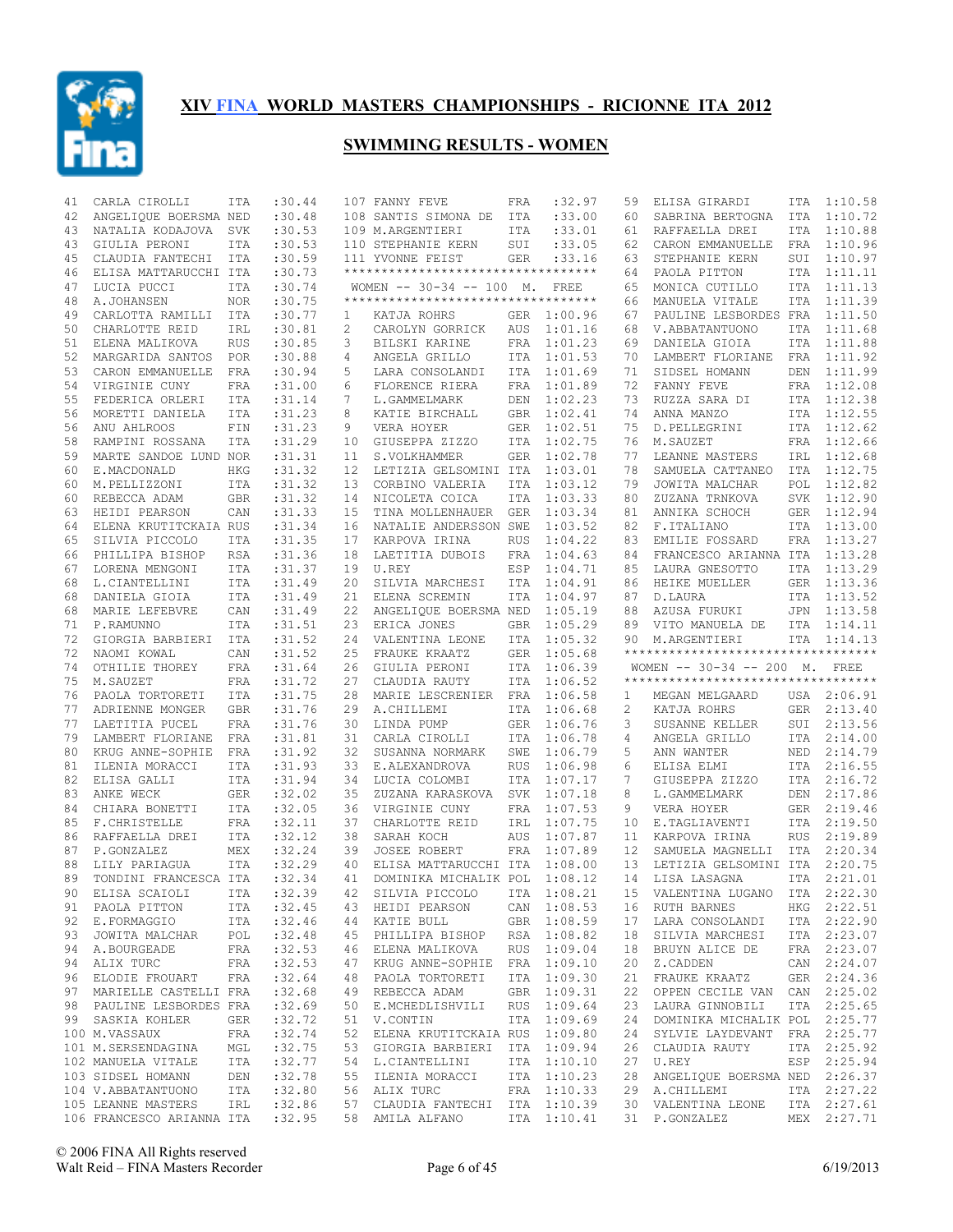

| 32 | MANUELA BIONDO                     | ITA        | 2:28.44                    | 31 | CREPALDI PAMELA                    |            | ITA 5:33.78        | 13 | TINA MOLLENHAUER                               | GER        | : 33.83                    |
|----|------------------------------------|------------|----------------------------|----|------------------------------------|------------|--------------------|----|------------------------------------------------|------------|----------------------------|
| 33 | SONJA SIEBERT                      | GER        | 2:28.86                    | 32 | JOSEE ROBERT                       | FRA        | 5:35.14            | 14 | LISA LASAGNA                                   | ITA        | :33.87                     |
| 34 | ZUZANA KARASKOVA                   |            | SVK 2:30.34                | 33 | VALERIA FAELLA                     |            | ITA 5:36.21        | 15 | ALINA HRISTOV                                  | <b>ROU</b> | :33.93                     |
| 35 | KATRIN GAUSMANN                    | GER        | 2:30.60                    | 34 | CHIARA ARGENTERI                   | ITA        | 5:37.53            | 16 | CLAUDIA RAUTY                                  | ITA        | :34.05                     |
| 36 | RAFFAELLA DREI                     |            | ITA 2:31.50                | 35 | LEANNE MASTERS                     | IRL        | 5:39.79            | 17 | F.SACCHETTO                                    | ITA        | :34.07                     |
| 37 | KATIE BULL                         | <b>GBR</b> | 2:31.91                    | 36 | ZUZANA SZABOOVA                    | SVK        | 5:40.14            | 18 | LARA CONSOLANDI                                | ITA        | :34.34                     |
| 38 | SABRINA BERTOGNA                   |            | ITA 2:31.95                |    | 37 FANNY FEVE                      | FRA        | 5:41.34            | 19 | SIMONA BARAVALLE                               | <b>ITA</b> | :34.84                     |
| 39 | PAOLA TORTORETI                    |            | ITA 2:32.39                | 38 | CELINE CLOGENSON FRA               |            | 5:43.55            | 20 | DIGUET MYRIAM                                  | <b>FRA</b> | :35.08                     |
| 40 | OTHILIE THOREY                     |            | FRA 2:32.68                | 39 | D.PELLEGRINI                       |            | ITA 5:43.62        | 21 | CRUZEL CAROLINE                                | FRA        | :35.18                     |
| 41 | DANA OBALSKI                       |            | GER 2:33.18                | 40 | ELENA SAIBENE                      |            | ITA 5:44.10        | 22 | ELIZABETH MURRAY                               | IRL        | :35.28                     |
| 42 | VANINA FERRI                       |            | ITA 2:33.53                |    | ********************************** |            |                    | 23 | BARBARA ZANNOL                                 | ITA        | :35.78                     |
| 43 | REBECCA ADAM                       |            | GBR 2:33.94                |    | WOMEN $-- 30-34 -- 800$ M.         |            | FREE               | 24 | ANU AHLROOS                                    | FIN        | :35.79                     |
| 44 | ELISSA GELLENY                     | CAN        | 2:34.78                    |    | ********************************** |            |                    | 25 | LIGA LIBERE                                    | LAT        | :35.87                     |
|    |                                    |            |                            |    |                                    |            |                    |    |                                                |            |                            |
| 45 | KRUG ANNE-SOPHIE                   | FRA        | 2:35.05                    | 1  | SUSANNE KELLER                     | SUI        | 9:23.57            | 26 | NAOMI KOWAL                                    | CAN        | :35.95                     |
| 46 | STEPHANIE KERN                     | SUI        | 2:35.48                    | 2  | GIUSEPPA ZIZZO                     |            | ITA 9:36.61        | 27 | GIULIA PERONI                                  | ITA        | :36.13                     |
| 47 | SILVIA PICCOLO                     | ITA        | 2:35.57                    | 3  | ANN WANTER                         | NED        | 9:43.10            | 28 | A.JOHANSEN                                     | <b>NOR</b> | :36.15                     |
| 48 | CHIARA BONETTI                     |            | ITA 2:35.61                | 4  | ELISA ELMI                         |            | ITA 10:01.79       | 29 | ELISA GALLI                                    | ITA        | :36.57                     |
| 49 | MONICA CUTILLO                     | ITA        | 2:35.70                    | 5  | E.TAGLIAVENTI                      |            | ITA 10:11.24       | 30 | MAJA MICELOTTA                                 | <b>ITA</b> | :36.62                     |
| 50 | VALENTINA MARTINI ITA              |            | 2:35.79                    | 6  | VALENTINA LUGANO                   |            | ITA 10:21.07       | 31 | MICHELLE TAPSON                                | CAN        | :36.77                     |
| 51 | ILENIA MORACCI                     | ITA        | 2:35.81                    | 7  | BRUYN ALICE DE                     |            | FRA 10:23.19       | 32 | I.CHARBONNIER                                  | FRA        | :37.24                     |
| 52 | SARAH KOCH                         | AUS        | 2:36.63                    | 8  | CARLOTTA FARNETI                   |            | ITA 10:25.24       | 32 | VERDI ELISA                                    | ITA        | :37.24                     |
| 53 | V.ABBATANTUONO                     |            | ITA 2:37.05                | 9  | FRAUKE KRAATZ                      |            | GER 10:25.93       | 34 | TAMMY MCDERMOTT                                | <b>GBR</b> | :37.27                     |
| 54 | NAOMI KOWAL                        |            | CAN 2:37.29                | 10 | KELLY MCPHERSON                    |            | USA 10:28.13       | 35 | ANNA PIPIA                                     | ITA        | :37.73                     |
| 55 | ELISA GIRARDI                      |            | ITA 2:38.36                | 11 | C. PANTELLARO                      |            | ITA 10:28.81       | 36 | ELODIE FROUART                                 | FRA        | :37.76                     |
| 56 | ANNA MANZO                         |            | ITA 2:38.50                | 12 | SONJA SIEBERT                      |            | GER 10:33.14       | 37 | ELISA MATTARUCCHI ITA                          |            | :38.02                     |
| 57 | D. PELLEGRINI                      |            | ITA 2:38.68                | 13 | KATJA MATT                         |            | GER 10:34.00       | 38 | CARON EMMANUELLE                               | FRA        | :38.12                     |
| 58 | ILARIA CREPALDI                    |            | ITA 2:38.71                | 14 | ANNA FENTON                        |            | GBR 10:38.00       | 39 | MARTINA LEHNER                                 | AUT        | :38.38                     |
| 59 | JOWITA MALCHAR                     |            | POL 2:40.03                | 15 | KAY HAMILTON                       |            | GBR 10:44.40       | 40 | MANUELA VITALE                                 | <b>ITA</b> | :38.77                     |
| 60 | MARTINA LIGUORI                    |            | ITA 2:40.16                | 16 | SYLVIE LAYDEVANT                   |            | FRA 10:44.62       | 41 | M.SAUZET                                       | <b>FRA</b> | :38.85                     |
| 61 | F.ITALIANO                         |            | ITA 2:40.24                | 17 | VIRNA MOTTA                        |            | ITA 10:52.34       | 42 | ZUZANA TRNKOVA                                 | <b>SVK</b> | :39.00                     |
| 62 | LEANNE MASTERS                     |            | IRL 2:40.35                | 18 | STEPHANIE KERN                     |            | SUI 10:59.44       | 43 | FLAVIA ANDREOTTI                               | ITA        | :39.20                     |
|    |                                    |            | ITA 2:41.10                |    |                                    |            |                    |    |                                                |            |                            |
| 63 | ELISA BONACINI                     |            |                            | 19 | DANA OBALSKI                       |            | GER 11:01.09       | 44 | A.BOURGEADE                                    | <b>FRA</b> | :39.35                     |
|    |                                    |            |                            |    |                                    |            |                    |    |                                                |            |                            |
| 64 | SAMUELA CATTANEO ITA 2:41.36       |            |                            | 20 | C.NATASCIA                         |            | ITA 11:04.19       | 45 | PHILLIPA BISHOP                                | RSA        | :39.41                     |
| 64 | MANUELA VITALE                     |            | ITA 2:41.36                | 21 | HELEN WHITTLE                      |            | GBR 11:11.53       |    | **********************************             |            |                            |
|    | ********************************** |            |                            | 22 | ELISSA GELLENY                     |            | CAN 11:15.92       |    | WOMEN -- 30-34 -- 100 M. BACK                  |            |                            |
|    | WOMEN -- 30-34 -- 400 M. FREE      |            |                            | 23 | JESSICA GUENTHER                   |            | GER 11:16.29       |    | **********************************             |            |                            |
|    | ********************************** |            |                            | 24 | MADDALENA MASONI                   |            | ITA 11:18.86       | 1  | FLORENCE RIERA                                 |            | FRA 1:07.10                |
| 2  | MEGAN MELGAARD                     |            | USA 4:26.50                | 25 | D.LAURA                            |            | ITA 11:21.06       | 2  | KATIE BIRCHALL                                 |            | GBR 1:07.36                |
| 3  | SUSANNE KELLER                     | SUI        | 4:40.20                    | 26 | PHILLIPA BISHOP                    |            | RSA 11:21.99       | 3  | TANIA GIACHINI                                 |            | ITA 1:09.37                |
| 4  | ANN WANTER                         |            | NED 4:45.05                | 27 | CREPALDI PAMELA                    |            | ITA 11:22.78       | 4  | BIANCA LINTKER                                 |            | GER 1:09.57                |
| 5  | GIUSEPPA ZIZZO                     |            | ITA 4:47.65                | 28 | VALENTINA MARTINI ITA 11:23.74     |            |                    | 5  | C.PASCALINE                                    |            | FRA 1:09.94                |
| 6  | KATJA ROHRS                        |            | GER 4:48.29                | 29 | YVONNE GERRITSEN                   |            | NED 11:26.39       | 6  | ANNAMARIA GAZDA                                |            | HUN 1:10.02                |
| 7  | ANGELA GRILLO                      |            | ITA 4:48.86                | 30 | CLAUDIA RONACHER                   |            | AUT 11:27.86       | 7  | BILSKI KARINE                                  |            | FRA 1:10.03                |
| 8  | ELISA ELMI                         |            | ITA 4:53.62                | 31 | MONICA CUTILLO                     |            | ITA 11:29.23       | 8  | JULIA KRAJEWSKI                                |            | GER 1:10.18                |
| 9  | E.TAGLIAVENTI                      |            | ITA 4:59.91                | 32 | JULIA JANSON                       |            | GER 11:31.47       | 9  | ARIANNA POZZOBON                               | ITA        | 1:10.54                    |
| 10 | FRAUKE KRAATZ                      |            | GER  4:59.94               | 33 | MARION HUMMEL                      |            | GER 11:41.44       | 10 | LISA LASAGNA                                   |            | ITA 1:12.73                |
| 11 |                                    |            | USA 5:00.42                | 34 | D.PELLEGRINI                       |            | ITA 11:42.94       | 11 | MARTA BALDINI                                  | ITA        | 1:13.05                    |
| 12 | KELLY MCPHERSON                    |            | ITA 5:00.72                | 35 | JENNIFER WENZ                      |            | GER 11:50.53       | 12 | ALINA HRISTOV                                  |            | ROU 1:13.23                |
|    | VALENTINA LUGANO<br>SARAH KINSEY   |            |                            |    |                                    |            |                    |    |                                                |            | GBR 1:13.29                |
| 13 |                                    | <b>GBR</b> | 5:01.76                    | 36 | VITO MANUELA DE                    |            | ITA 11:56.14       | 13 | ANNA FENTON                                    |            |                            |
|    | 14 LISA LASAGNA                    |            | ITA 5:05.53                |    | 37 C.GUALTIEROTTI                  |            |                    |    | ITA 11:59.12  14  STACY PETERSON  USA  1:13.39 |            |                            |
|    | 15 C.PANTELLARO                    |            | ITA 5:05.56                |    | 38 JOWITA MALCHAR                  |            | POL 12:04.00       |    | 15 CARLOTTA RAMILLI                            |            | ITA 1:13.54                |
|    | 16 MINERVA PUJOL                   |            | ESP 5:06.11                |    | ********************************** |            |                    |    | 16 ELIZABETH MURRAY                            |            | IRL 1:14.62                |
| 17 | VIRNA MOTTA                        |            | ITA 5:08.77                |    | WOMEN $-- 30-34 -- 50 M$ . BACK    |            |                    | 17 | BARBARA GIORDANI                               |            | ITA 1:14.80                |
|    | 18 DOMINIKA MICHALIK POL 5:09.04   |            |                            |    | ********************************** |            |                    | 18 | CRUZEL CAROLINE                                |            | FRA 1:15.03                |
| 19 | SYLVIE LAYDEVANT                   |            | FRA 5:10.50                | 1  | KATIE BIRCHALL                     | GBR        | :31.38             | 18 | SIMONA BARAVALLE                               |            | ITA 1:15.03                |
|    | 20 GIORGIA BATTISTEL ITA 5:10.83   |            |                            | 2  | FLORENCE RIERA                     | FRA        | :31.57             | 20 | DIGUET MYRIAM                                  |            | FRA 1:15.33                |
| 21 | KAY HAMILTON                       |            | GBR 5:11.40                | 3  | BILSKI KARINE                      | FRA        | :31.97             | 21 | TINA KUETER                                    |            | GER 1:16.40                |
| 22 | ESPEJO ANNA                        |            | ESP 5:19.06                | 4  | BIANCA LINTKER                     | GER        | :32.30             | 22 | ESPEJO ANNA                                    |            | ESP 1:16.43                |
| 23 | STEPHANIE KERN                     |            | SUI 5:20.58                | 5  | ANNAMARIA GAZDA                    | HUN        | :32.53             | 23 | ERICA JONES                                    |            | GBR 1:16.58                |
| 24 | DANA OBALSKI                       |            | GER 5:22.18                | 6  | TANIA GIACHINI                     | ITA        | :32.92             | 24 | NAOMI KOWAL                                    |            | CAN 1:16.92                |
| 25 | ROBERTA MARULLO                    |            | ITA 5:23.91                | 7  | JULIA KRAJEWSKI                    | GER        | : 33.17            | 25 | TAMMY MCDERMOTT                                |            | GBR 1:17.42                |
|    | 26 MADDALENA MASONI                |            | ITA 5:24.35                | 8  | C.PASCALINE                        | FRA        | : 33.21            | 26 | Z.CADDEN                                       |            | CAN 1:17.65                |
| 27 | P.GONZALEZ                         |            | MEX 5:24.54                | 9  | STACY PETERSON                     | USA        | : 33.34            | 27 | L.PASTROVICCHIO                                |            | ITA 1:17.98                |
|    | 28 JESSICA GUENTHER GER 5:27.07    |            |                            |    | 10 CARLOTTA RAMILLI                | ITA        | :33.59             | 28 | ELISA FILARDO                                  |            | ITA 1:18.68                |
|    | 29 C.NATASCIA<br>30 ELISSA GELLENY |            | ITA 5:28.42<br>CAN 5:29.05 |    | 11 ANNA FENTON<br>11 TINA KUETER   | GBR<br>GER | : 33.71<br>: 33.71 | 29 | MICHELLE TAPSON<br>30 IULIIA ELFIMOVA          |            | CAN 1:18.74<br>RUS 1:18.89 |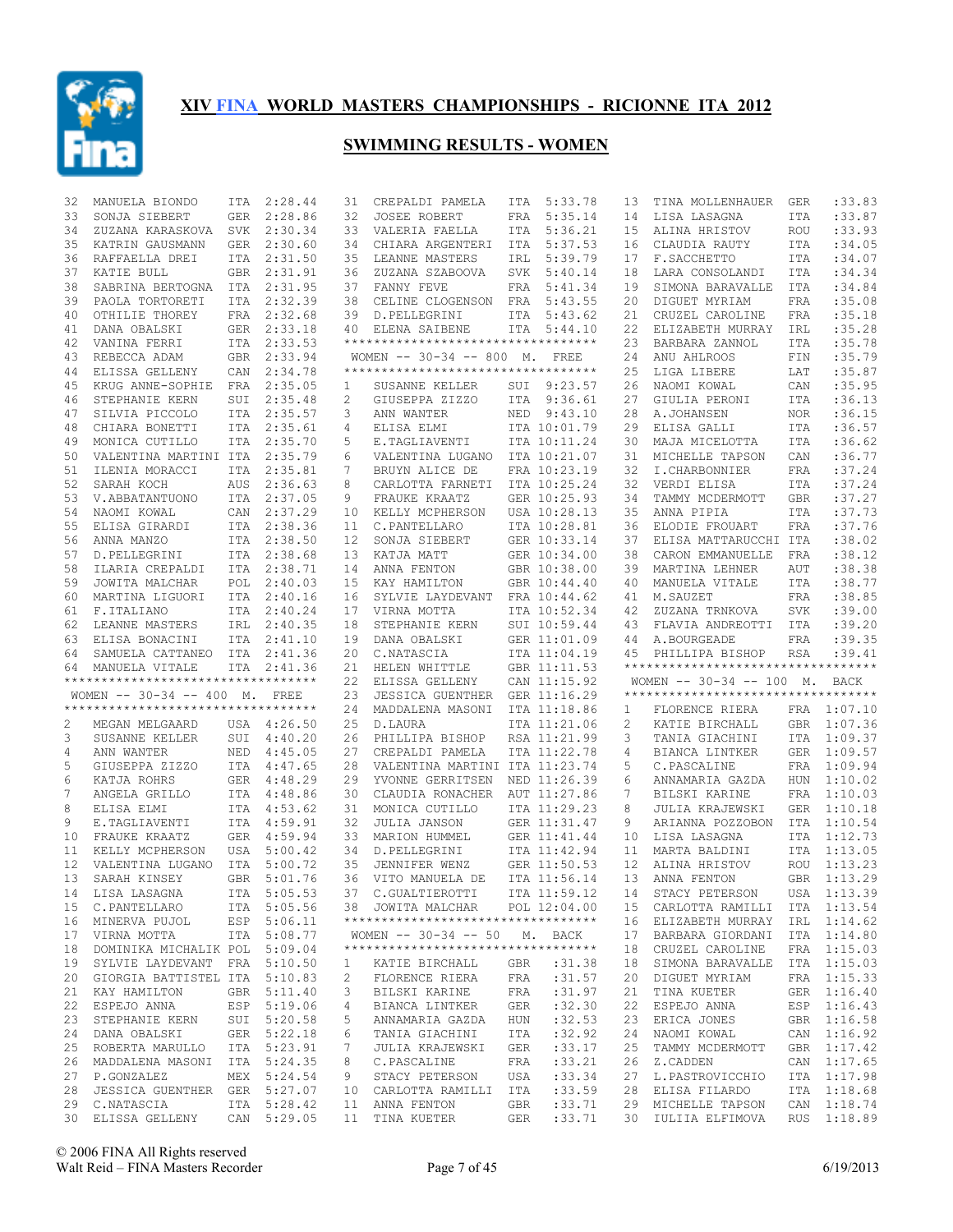

| 31             | VANINA FERRI                            | ITA        | 1:19.41                    | 5        | <b>RUTH BARNES</b>                 | HKG                | :35.67           | 2        | NICOLE HEIDEMANN                | GER        | 1:13.13                |
|----------------|-----------------------------------------|------------|----------------------------|----------|------------------------------------|--------------------|------------------|----------|---------------------------------|------------|------------------------|
| 32             | MAJA MICELOTTA                          | ITA        | 1:19.84                    | 6        | LAETITIA DUBOIS                    | FRA                | :35.81           | 3        | CLAIRE DESDOIT                  | FRA        | 1:16.54                |
| 33             | ELISA GALLI                             |            | ITA 1:19.91                | 7        | CLAIRE DESDOIT                     | FRA                | :35.97           | 4        | LAURA BADOUX                    |            | NED 1:16.64            |
| 34             | LAETITIA PUCEL                          |            | FRA 1:20.23                | 8        | NICOLETA COICA                     | ITA                | :36.03           | 5        | ANDREA MARTIN                   |            | GER 1:17.25            |
| 35             | A.JOHANSEN                              |            | NOR 1:20.27                | 9        | NADINE HAINZ                       | AUT                | :36.21           | 6        | NICOLETA COICA                  | ITA        | 1:17.81                |
| 36             | DANA OBALSKI                            | GER        | 1:20.71                    | 10       | BIRTE RETZBACH                     | <b>GER</b>         | :36.57           | 7        | RUTH BARNES                     | HKG        | 1:18.68                |
| 37             | M. SAUZET                               |            | FRA 1:21.49                | 11       | INA KWIEZINSKI                     | <b>GER</b>         | :36.66           | 8        | LUCIA BUSSOTTI                  |            | ITA 1:19.13            |
| 38             | GENDT JOLANDA VAN NED                   |            | 1:21.79                    | 12       | INGRID V BECKMANN CAN              |                    | :36.86           | 9        | BIRTE RETZBACH                  | GER        | 1:19.81                |
| 39             | ELODIE FROUART                          |            | FRA 1:22.58                | 13       | CECILE VERVACKE                    | FRA                | :36.97           | 10<br>11 | LAETITIA DUBOIS                 |            | FRA 1:20.46<br>1:20.63 |
| 40<br>41       | ANNA PIPIA                              |            | ITA 1:22.91<br>ITA 1:23.41 | 14<br>15 | ANGELA FORD<br>A.BESKHLEBNAIA      | NOR.<br><b>RUS</b> | :37.10<br>:37.15 | 12       | K.HERNAES<br>CAROLINE SAILLET   | NOR        | FRA 1:20.70            |
| 42             | MANUELA VITALE<br>CHIARA CORNACCHIA ITA |            | 1:24.30                    | 16       | D.CORALINE                         | FRA                | :37.49           | 13       | NADINE HAINZ                    | AUT        | 1:21.18                |
| 43             | MARIE LEFEBVRE                          | CAN        | 1:24.55                    | 17       | TATJANA BERLIN                     | <b>GER</b>         | :37.56           | 14       | CLAIRE NIXON                    |            | GBR 1:21.38            |
| 44             | <b>JULIE CIVE</b>                       |            | FRA 1:24.81                | 18       | KATHRIN ENGEL                      | <b>GER</b>         | :37.61           | 15       | INGRID V BECKMANN CAN           |            | 1:21.63                |
| 45             | I.CHARBONNIER                           |            | FRA 1:25.39                | 19       | EMANUELA DONATI                    | ITA                | :37.65           | 16       | ANGELA FORD                     |            | NOR 1:21.76            |
| 46             | HEIKE MUELLER                           |            | GER 1:25.45                | 20       | NATALIA KODAJOVA                   | <b>SVK</b>         | :37.70           | 17       | ALEX MCCRAE                     |            | GBR 1:22.16            |
| 47             | CARON EMMANUELLE FRA 1:25.84            |            |                            | 21       | LINDA PUMP                         | <b>GER</b>         | :37.80           | 18       | CECILE VERVACKE                 |            | FRA 1:22.73            |
| 48             | ALINA ANANINA                           | <b>RUS</b> | 1:25.92                    | 22       | CHARLOTTE REID                     | IRL                | :37.92           | 19       | BRITTA WEBER                    |            | GER 1:23.16            |
| 49             | CECILE YOU                              |            | FRA 1:25.99                | 23       | K.HERNAES                          | <b>NOR</b>         | :38.19           | 20       | SARA GIALLONARDO                |            | ITA 1:23.17            |
|                | **********************************      |            |                            | 24       | D.PARACCHINI                       | ITA                | : 38.37          | 21       | D.CORALINE                      |            | FRA 1:23.19            |
|                | WOMEN $--$ 30-34 $--$ 200 M.            |            | BACK                       | 25       | PAOLA PATERA                       | ITA                | :38.52           | 22       | SARA PALOMBI                    |            | ITA 1:23.48            |
|                | **********************************      |            |                            | 26       | YVONNE GERRITSEN                   | NED                | :38.82           | 23       | ANNA BARNES                     | AUS        | 1:23.51                |
| 1              | MEGAN MELGAARD                          |            | USA 2:24.25                | 26       | <b>B.MARTINEZ</b>                  | ESP                | :38.82           | 24       | PAOLA PATERA                    |            | ITA 1:23.59            |
| 2              | ORIANA BURGIO                           | ITA        | 2:28.77                    | 28       | M.VASSAUX                          | FRA                | :38.96           | 25       | TATJANA BERLIN                  | GER        | 1:23.69                |
| 3              | KATIE BIRCHALL                          |            | GBR 2:31.07                | 29       | CLOTILDE GENERAUX FRA              |                    | :39.03           | 26       | LINDA PUMP                      |            | GER 1:23.81            |
| 4              | TANIA GIACHINI                          |            | ITA 2:31.24                | 30       | V. CUCCHIARINI                     | <b>ITA</b>         | :39.13           | 27       | KATHRIN ENGEL                   | GER        | 1:24.03                |
| 5              | ZANNA RACHINSKAYA RUS                   |            | 2:32.74                    | 31       | KIM RIBBE                          | <b>GER</b>         | :39.42           | 28       | SYLVIE LAYDEVANT                | FRA        | 1:24.04                |
| 6              | ANNAMARIA GAZDA                         | <b>HUN</b> | 2:33.55                    | 32       | SARAH KOCH                         | AUS                | :39.48           | 29       | <b>B.MARTINEZ</b>               | ESP        | 1:24.13                |
| 7              | C.PASCALINE                             | FRA        | 2:33.99                    | 33       | C.THURNBICHLER                     | AUT                | :39.52           | 30       | NATALIA KODAJOVA                | SVK        | 1:24.59                |
| 8              | JULIA KRAJEWSKI                         | GER        | 2:34.37                    | 34       | CHIARA CACCAMO                     | ITA                | :39.61           | 31       | KIM RIBBE                       | GER        | 1:24.86                |
| 9              | MARTA BALDINI                           | ITA        | 2:38.42                    | 35       | DANJA BARETTA                      | ITA                | :39.79           | 32       | CHARLOTTE REID                  | IRL        | 1:25.22                |
| 10             | OPPEN CECILE VAN                        | CAN        | 2:42.68                    | 36       | ELISA MATTARUCCHI ITA              |                    | :39.81           | 33       | VERONIKA TOLGYESI HUN           |            | 1:25.25                |
| 11             | ALINA HRISTOV                           | ROU        | 2:43.23                    | 37       | SABRINA BERTOGNA                   | ITA                | :39.88           | 34       | D. PARACCHINI                   | ITA        | 1:25.61                |
| 12             | ANNA FENTON                             | <b>GBR</b> | 2:43.41                    | 38       | G.LASZLO                           | ROU                | :40.00           | 35       | CHIARA CACCAMO                  | ITA        | 1:25.68                |
| 13             | CARLOTTA RAMILLI ITA                    |            | 2:44.30                    | 39       | ERICA FOGLIATA                     | ITA                | :40.10           | 36       | SABRINA BERTOGNA                | ITA        | 1:25.96                |
| 14             | ELIZABETH MURRAY                        | IRL        | 2:45.09                    | 40       | EMILIE FOSSARD                     | FRA                | :40.20           | 37       | A.BESKHLEBNAIA                  | <b>RUS</b> | 1:26.48                |
| 15             | TINA KUETER                             | GER        | 2:45.48                    | 41       | ANU AHLROOS                        | FIN                | :40.25           | 38       | C.THURNBICHLER                  | AUT        | 1:27.08                |
| 16             | BRITTA WEBER                            | GER        | 2:47.35                    | 42       | E.FORMAGGIO                        | ITA                | :40.51           | 39       | M.VASSAUX                       |            | FRA 1:27.17            |
| 17             | RUTH MCLAUGHLIN                         | IRL        | 2:47.58                    | 43       | VIRGINIE CUNY                      | FRA                | :40.69           | 40       | ANGELIQUE BOERSMA NED           |            | 1:27.76<br>ITA 1:27.86 |
| 18<br>19       | Z.CADDEN<br>MANUELA GROTTAGLI ITA       | CAN        | 2:48.58<br>2:49.12         | 44<br>45 | HELEN WHITTLE<br>Z.MARTIN-CARO     | <b>GBR</b><br>ESP  | :40.75<br>:40.85 | 41<br>42 | F.BOMPIERI<br>ERICA FOGLIATA    | ITA        | 1:28.26                |
| 20             | PAOLA TORTORETI                         | <b>ITA</b> | 2:49.97                    | 46       | T.KRIVOSHEINA                      | <b>RUS</b>         | :40.90           | 43       | PAULINE LESBORDES FRA           |            | 1:28.37                |
| 21             | NAOMI KOWAL                             | CAN        | 2:50.35                    | 47       | LORENA MARCOLINI                   | ITA                | :41.00           | 44       | SARA CHIEREGATO                 | ITA        | 1:28.46                |
| 22             | IULIIA ELFIMOVA                         | <b>RUS</b> | 2:52.03                    | 48       | CLELIA MEROLA                      | <b>ITA</b>         | :41.03           | 45       | YVONNE GERRITSEN                | <b>NED</b> | 1:28.82                |
| 23             | MICHELLE TAPSON                         | CAN        | 2:53.81                    | 49       | <b>ESTELLE SEVE</b>                | FRA                | :41.04           | 46       | EMILIE FOSSARD                  | FRA        | 1:28.83                |
| 24             | F.BOMPIERI                              | ITA        | 2:54.65                    | 50       | GIORGIA PICCONI                    | ITA                | : 41.22          | 47       | CLOTILDE GENERAUX FRA           |            | 1:29.45                |
| 25             | CLARA MASCIA                            |            | ITA 2:55.14                | 51       | LUCIA COLOMBI                      | <b>ITA</b>         | : 41.25          | 48       | VIRGINIE CUNY                   | FRA        | 1:29.59                |
| 26             | VANINA FERRI                            |            | ITA 2:55.79                | 52       | MARTE SANDOE LUND NOR              |                    | : 41.59          | 49       | VALENTINA FABRIZI ITA           |            | 1:29.73                |
| 27             | EMMA DAVIES                             |            | GBR 2:56.13                | 53       | D.KOROMYSLICHENKO RUS              |                    | : 41.84          | 50       | T.KRIVOSHEINA                   | <b>RUS</b> | 1:30.13                |
| 28             | OTHILIE THOREY                          |            | FRA 2:56.98                |          | 54 ELODIE FROUART                  | FRA                | :41.89           |          | 51 ESTELLE SEVE                 |            | FRA 1:30.22            |
|                | 29 M.SAUZET                             |            | FRA 2:57.20                |          | 55 L.MALET                         | ARG                | :42.03           |          | 52 LAETITIA PUCEL               |            | FRA 1:30.26            |
|                | 30 DANA OBALSKI                         |            | GER 2:57.42                |          | 56 V.PECHEUR-DOUCET FRA            |                    | :42.08           | 53       | Z.MARTIN-CARO                   |            | ESP 1:30.30            |
|                | 31 JESSICA GUENTHER GER 2:58.91         |            |                            |          | 57 AURORE SALOTTI                  | FRA                | :42.20           | 54       | YVETTE ROOZEN                   |            | NED 1:30.44            |
|                | 32 HEIDI PEARSON                        |            | CAN 2:59.38                |          | 58 RAFFAELLA DREI                  | ITA                | :42.37           | 55       | CHRISTINA HERBOLD GER 1:30.49   |            |                        |
|                | 33 MADDALENA MASONI ITA 3:01.18         |            |                            |          | 59 MARIELLE CASTELLI FRA           |                    | :42.43           | 56       | FRANCESCA MARZO                 |            | ITA 1:30.65            |
|                | 34 GENDT JOLANDA VAN NED 3:01.66        |            |                            |          | 60 P.STEPHANIE                     | FRA                | :42.68           | 57       | P.STEPHANIE                     |            | FRA 1:31.07            |
|                | 35 A.SCHMIDT                            |            | GER 3:01.90                |          | 61 SILKE KIMPEL                    | GER                | :42.82           | 58       | R.ALESSANDRA                    |            | ITA 1:31.11            |
|                | 36 ELODIE FROUART                       |            | FRA 3:02.63                |          | 62 EMANUELA CAPUTO                 | ITA                | :42.90           | 59       | G.LASZLO                        |            | ROU 1:31.18            |
|                | 37 ANNIKA SCHOCH                        |            | GER 3:02.65                |          | 63 AZUSA FURUKI                    | JPN                | :42.95           | 60       | LUCIA COLOMBI                   |            | ITA 1:31.28            |
|                | **********************************      |            |                            |          | 64 NINA NAGELE                     | AUT                | :42.96           | 61       | M.LE GROTTAGLIE                 |            | ITA 1:31.85            |
|                | WOMEN $-- 30-34 -- 50$                  |            | M. BRST                    |          | 65 GALPIN SEVERINE                 | FRA                | :43.13           | 62       | MARTINA LIGUORI                 |            | ITA 1:32.86            |
|                | **********************************      |            |                            |          | 66 R.LONGOBARDO                    | ITA                | :43.23           |          | 63 E.FORMAGGIO                  |            | ITA 1:32.87            |
| $\mathbf{1}$   | NICOLE HEIDEMANN GER                    |            | :32.66                     |          | 66 R.ALESSANDRA                    | ITA                | :43.23           | 64       | L.MALET                         |            | ARG 1:32.99            |
| 2              | LAURA BADOUX                            | NED        | : 34.45                    |          | ********************************** |                    |                  |          | 65 SILKE KIMPEL                 |            | GER 1:33.78            |
| 3              | ANDREA MARTIN                           | GER        | : 34.47                    |          | WOMEN -- 30-34 -- 100 M. BRST      |                    |                  |          | 66 LORENA MARCOLINI ITA 1:33.82 |            |                        |
| $\overline{4}$ | CHIARA MASCETTI                         | ITA        | :35.22                     |          | ********************************** |                    |                  |          | 67 MARA FERRI                   |            | ITA 1:33.85            |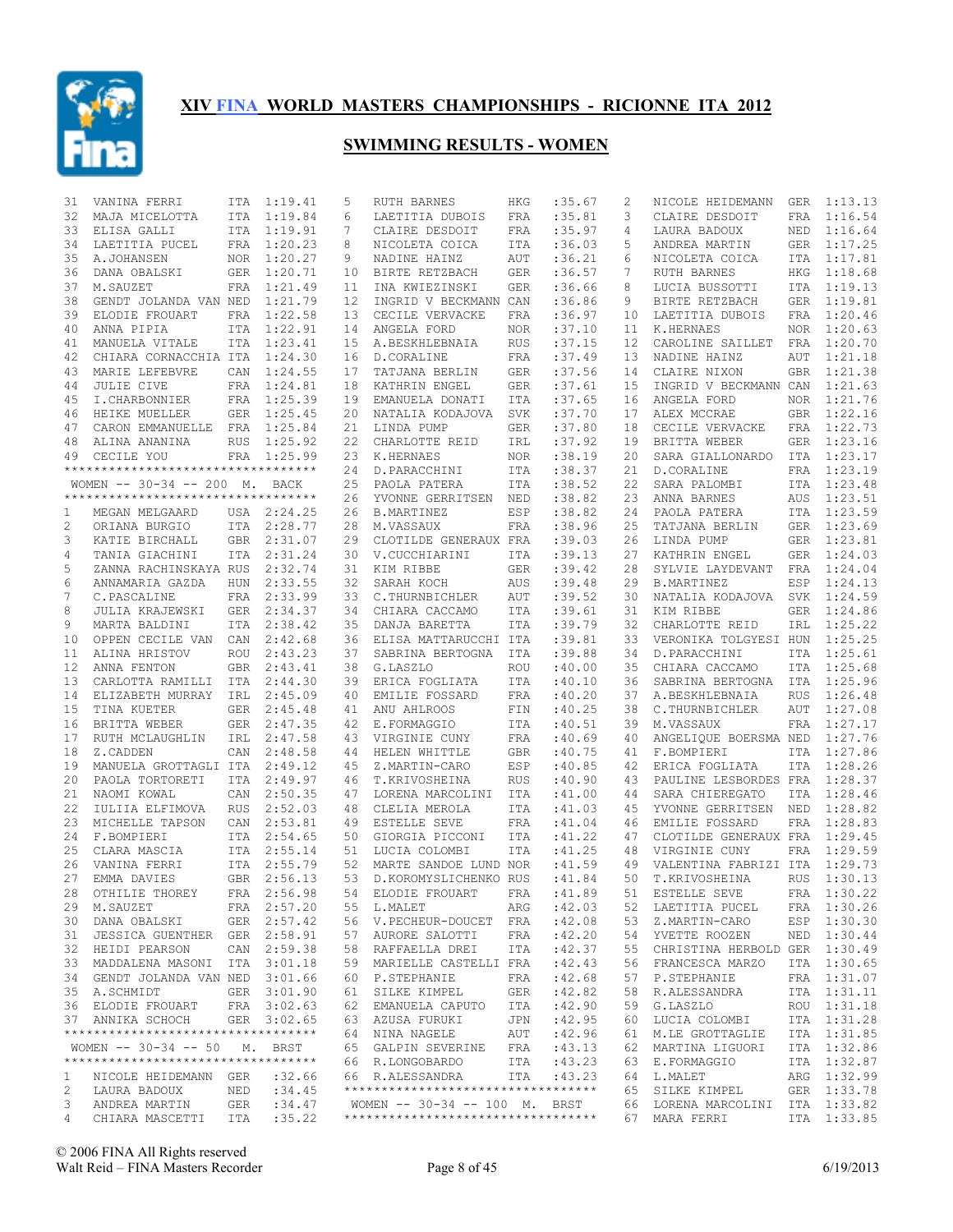

| 68       | LAURA CONNI                         | ITA               | 1:34.29            | 17       | ERICA JONES                        | <b>GBR</b>        | : 31.31              | 1            | S.VOLKHAMMER                        | GER        | 1:07.01                    |
|----------|-------------------------------------|-------------------|--------------------|----------|------------------------------------|-------------------|----------------------|--------------|-------------------------------------|------------|----------------------------|
| 69       | NINA NAGELE                         | <b>AUT</b>        | 1:34.41            | 18       | NATALIE ANDERSSON SWE              |                   | :31.39               | $\mathbf{2}$ | CORBINO VALERIA                     | ITA        | 1:07.22                    |
| 70       | AURORE SALOTTI                      | FRA               | 1:34.86            | 19       | STACY PETERSON                     | <b>USA</b>        | :31.51               | 3            | BILSKI KARINE                       | <b>FRA</b> | 1:07.96                    |
| 71       | GALPIN SEVERINE                     | FRA               | 1:35.08            | 20       | CHRISTINE JAEGGI                   | CAN               | :31.58               | 4            | E.BELLINGER                         | <b>GBR</b> | 1:08.06                    |
| 72       | R.LONGOBARDO                        |                   | ITA 1:35.29        | 21       | F.BUTTARELLI                       | <b>ITA</b>        | :31.65               | 5            | ANN WANTER                          | NED        | 1:08.16                    |
| 73       | V.PECHEUR-DOUCET                    | FRA               | 1:35.46            | 22       | ELENA MANZATO                      | ITA               | :31.79               | 6            | CAROLYN GORRICK                     | AUS        | 1:08.32                    |
|          | *********************************** |                   |                    | 23       | JEANNETTE BUSCH                    | <b>GER</b>        | :32.32               | 7            | BIANCA LINTKER                      | <b>GER</b> | 1:08.60                    |
|          | WOMEN -- 30-34 -- 200 M. BRST       |                   |                    | 24       | SILVIA PERINI                      | <b>ITA</b>        | :32.42               | 8            | CHRISTINE JAEGGI                    | CAN        | 1:09.90                    |
|          | **********************************  |                   |                    | 25       | MORETTI DANIELA                    | ITA               | :32.65               | 9            | ELENA MANZATO                       | ITA        | 1:10.09                    |
| 1        | NICOLE HEIDEMANN GER                |                   | 2:40.42            | 26       | NADINE HAINZ                       | AUT               | :32.66               | 10           | ANGELA FORD                         | <b>NOR</b> | 1:10.81                    |
| 2        | CLAIRE DESDOIT                      | FRA               | 2:48.61            | 27       | LORENA MENGONI                     | ITA               | :32.68               | 11           | CARLOTTA FARNETI                    | ITA        | 1:10.83                    |
| 3        | ANDREA MARTIN                       | GER               | 2:49.00            | 28       | KATJA MATT                         | <b>GER</b>        | :32.71               | 12           | SAMUELA MAGNELLI                    | <b>ITA</b> | 1:11.04                    |
| 4        | LAURA BADOUX                        | NED               | 2:49.30            | 29       | MARIE LESCRENIER                   | FRA               | :32.75               | 13           | L.GAMMELMARK                        | DEN        | 1:11.07                    |
| 5        | BIRTE RETZBACH                      | <b>GER</b>        | 2:49.66            | 30       | SIMONA BARAVALLE                   | ITA               | :32.77               | 14           | ANNA BARNES                         | AUS        | 1:11.22                    |
| 6        | NICOLETA COICA                      | <b>ITA</b>        | 2:49.67            | 31       | LAETITIA PUCEL                     | <b>FRA</b>        | :33.22               | 15           | CLAIRE NIXON                        |            | GBR 1:11.23                |
| 7        | K.HERNAES                           | <b>NOR</b>        | 2:50.01            | 32       | CINZIA TARANTINI                   | ITA               | :33.24               | 16           | SIMONA BARAVALLE                    | ITA        | 1:11.46                    |
| 8        | INGRID V BECKMANN CAN               |                   | 2:54.04            | 33       | LAETITIA DUBOIS                    | <b>FRA</b>        | :33.27               | 17           | ERICA JONES                         |            | GBR 1:11.60                |
| 9        | <b>RUTH BARNES</b>                  | <b>HKG</b>        | 2:55.73            | 34       | PAOLA PATERA                       | <b>ITA</b>        | :33.32               | 18           | F.BUTTARELLI                        | ITA        | 1:11.81                    |
| 10<br>11 | LUCIA BUSSOTTI                      | ITA               | 2:56.24            | 35       | MARTE SANDOE LUND NOR              |                   | : 33.37<br>:33.40    | 19<br>20     | CHIARA MASCETTI                     | ITA        | 1:12.84                    |
| 12       | CAROLINE SAILLET                    | <b>FRA</b>        | 2:58.26<br>2:58.93 | 36<br>37 | CARLOTTA RAMILLI<br>E.MACDONALD    | ITA<br><b>HKG</b> | :33.42               | 21           | K.HERNAES                           | <b>NOR</b> | 1:14.15<br>1:14.29         |
| 13       | SARA GIALLONARDO<br>CLAIRE NIXON    | ITA<br><b>GBR</b> | 2:59.11            | 37       | SARAH KOCH                         | <b>AUS</b>        | :33.42               | 22           | LETIZIA GELSOMINI ITA<br>KATJA MATT | <b>GER</b> | 1:14.34                    |
| 14       | ANGELA FORD                         | <b>NOR</b>        | 3:00.11            | 39       | PATRICIA STROHM                    | <b>NED</b>        | :33.47               | 23           | ROBERTA BONOMI                      | <b>ITA</b> | 1:14.72                    |
| 15       | NADINE HAINZ                        | AUT               | 3:00.31            | 40       | ZUZANA KARASKOVA                   | <b>SVK</b>        | :33.49               | 24           | BRUYN ALICE DE                      | FRA        | 1:15.48                    |
| 16       | LINDA PUMP                          | <b>GER</b>        | 3:00.93            | 41       | CLAUDIA FANTECHI                   | <b>ITA</b>        | :33.51               | 25           | LORENA MENGONI                      | <b>ITA</b> | 1:15.49                    |
| 17       | <b>B.MARTINEZ</b>                   | <b>ESP</b>        | 3:01.85            | 41       | MELANIE SCHMIDT                    | <b>GER</b>        | :33.51               | 26           | F.CHRISTELLE                        | <b>FRA</b> | 1:15.60                    |
| 18       | TATJANA BERLIN                      | <b>GER</b>        | 3:01.97            | 43       | PHILLIPA BISHOP                    | <b>RSA</b>        | :33.63               | 27           | <b>JOSEE ROBERT</b>                 | FRA        | 1:15.88                    |
| 19       | ROBERTA BONOMI                      | <b>ITA</b>        | 3:01.98            | 44       | RAMPINI ROSSANA                    | <b>ITA</b>        | :33.84               | 28           | A.CHILLEMI                          | ITA        | 1:15.97                    |
| 20       | D.CORALINE                          | FRA               | 3:02.43            | 45       | ANNIKA SCHOCH                      | <b>GER</b>        | :33.88               | 29           | MORETTI DANIELA                     | ITA        | 1:16.42                    |
| 21       | KIM RIBBE                           | GER               | 3:02.49            | 46       | SARA RAPONI                        | <b>ITA</b>        | :33.93               | 30           | MELANIE SCHMIDT                     | <b>GER</b> | 1:17.00                    |
| 22       | VERONIKA TOLGYESI HUN               |                   | 3:03.10            | 47       | ESTELLE SEVE                       | FRA               | :33.95               | 31           | LAETITIA PUCEL                      | FRA        | 1:17.08                    |
| 23       | SYLVIE LAYDEVANT                    | <b>FRA</b>        | 3:03.11            | 48       | ILENIA MORACCI                     | ITA               | :33.98               | 32           | VIRNA MOTTA                         | ITA        | 1:17.14                    |
| 24       | SARA PALOMBI                        | <b>ITA</b>        | 3:04.33            | 49       | CHARLOTTE REID                     | IRL               | :34.07               | 33           | STEFANIA MASIA                      | <b>ITA</b> | 1:17.72                    |
| 25       | PAULINE LESBORDES FRA               |                   | 3:07.32            | 49       | L.BIKTIMIROVA                      | UKR               | :34.07               | 34           | L. PASTROVICCHIO                    | ITA        | 1:17.78                    |
| 26       | SARA CHIEREGATO                     | ITA               | 3:07.70            | 51       | E.MCHEDLISHVILI                    | <b>RUS</b>        | :34.08               | 35           | E.MCHEDLISHVILI                     | <b>RUS</b> | 1:17.85                    |
| 27       | ELENA SAIBENE                       | <b>ITA</b>        | 3:08.60            | 52       | A.CHILLEMI                         | <b>ITA</b>        | :34.17               | 36           | KAY HAMILTON                        | GBR        | 1:18.01                    |
| 28       | CECILE VERVACKE                     | FRA               | 3:09.24            | 53       | <b>JOSEE ROBERT</b>                | FRA               | :34.20               | 37           | DIGUET MYRIAM                       | <b>FRA</b> | 1:18.58                    |
| 29       | SILKE KIMPEL                        | <b>GER</b>        | 3:14.54            | 54       | V.CONTIN                           | ITA               | :34.23               | 38           | SYLVIA REIJERS                      | NED        | 1:19.16                    |
| 30       | R.ALESSANDRA                        | ITA               | 3:14.62            | 55       | MARGARIDA SANTOS                   | POR               | :34.34               | 39           | ELISA BONACINI                      | ITA        | 1:20.24                    |
| 31       | CHRISTINA HERBOLD GER               |                   | 3:15.05            | 56       | SILVIA PICCOLO                     | <b>ITA</b>        | :34.35               | 40           | CECILE YOU                          | FRA        | 1:20.68                    |
| 32       | YVONNE GERRITSEN                    | NED               | 3:16.15            | 57       | CECILE YOU                         | <b>FRA</b>        | :34.38               | 41           | A.SCHMIDT                           | <b>GER</b> | 1:21.39                    |
| 33       | L.MALET                             | ARG               | 3:16.44            | 58       | RAFFAELLA DREI                     | ITA               | :34.54               | 42           | KRISTIINA ARUSOO                    | EST        | 1:21.50                    |
| 34       | P.STEPHANIE                         | <b>FRA</b>        | 3:16.68            | 59       | ANNA FENTON                        | <b>GBR</b>        | :34.60               | 43           | E.MACDONALD                         | <b>HKG</b> | 1:22.25                    |
| 35       | ERICA FOGLIATA                      | <b>ITA</b>        | 3:17.23            | 60       | F.CHRISTELLE                       | <b>FRA</b>        | :34.68               |              | **********************************  |            |                            |
| 36       | M.VASSAUX                           | FRA               | 3:17.51            | 61       | HELEN WHITTLE                      | <b>GBR</b>        | :34.69               |              | WOMEN $-- 30-34 -- 200$ M.          |            | FLY.                       |
| 37       | N.VELASCO                           | ESP               | 3:21.34            | 62       | LAMBERT FLORIANE                   | FRA               | :34.77               |              | *********************************** |            |                            |
| 38       | GIORGIA PICCONI                     | <b>ITA</b>        | 3:24.10            | 63       | STEFANIA MASIA                     | ITA               | :34.79               | 1            | ORIANA BURGIO                       | ITA        | 2:27.70                    |
|          | **********************************  |                   |                    | 64       | KRISTIINA ARUSOO                   | EST               | :34.80               | 2            | ANN WANTER                          | NED        | 2:30.12                    |
|          | WOMEN $-- 30-34 -- 50$              | М.                | FLY                | 65       | REBECCA ADAM                       | <b>GBR</b>        | :34.90               | 3            | S.VOLKHAMMER                        | GER        | 2:32.54                    |
|          | **********************************  |                   |                    |          | 66 AZUSA FURUKI                    | JPN               | :34.91               | $4 -$        | CORBINO VALERIA ITA 2:34.24         |            |                            |
| 1        | BIANCA LINTKER                      | GER               | : 29.66            |          | 67 VALENTINA FABRIZI ITA           |                   | :34.94               | 5            | NEVA MEDOS                          |            | ITA 2:36.20                |
| 2        | S.VOLKHAMMER                        | GER               | : 29.73            |          | 68 ELISA BONACINI                  | ITA               | :34.99               | 6            | CARLOTTA FARNETI ITA 2:36.61        |            |                            |
| 3        | BILSKI KARINE                       | FRA               | : 29.83            |          | 69 ELISA MATTARUCCHI ITA           |                   | : 35.14              | 7            | CHRISTINE JAEGGI CAN 2:37.03        |            |                            |
| 4        | KATJA ROHRS                         | GER               | : 29.90            |          | 70 ELEONORA GENTILI ITA            |                   | :35.35               | 8            | ELENA MANZATO                       |            | ITA 2:37.14                |
| 4        | NICOLE HEIDEMANN GER                |                   | : 29.90            | 71       | ZUZANA TRNKOVA                     | SVK               | :35.47               | 9            | ANNA BARNES                         |            | AUS 2:38.57                |
| 6        | E.BELLINGER                         | GBR               | :30.12             |          | 72 B.PINTO                         | POR               | :35.51               | 10           | VERONIKA TOLGYESI HUN 2:46.31       |            |                            |
| 7        | CAROLYN GORRICK                     | AUS               | :30.18             |          | 73 D.KOROMYSLICHENKO RUS           |                   | :35.90               | 11           | KATJA MATT                          |            | GER 2:46.95                |
| 8        | DELIA BADOUX                        | NED               | :30.39             |          | 73 ELENA SHANGINA                  | RUS               | :35.90               | 12           | EMMA DAVIES                         |            | GBR 2:51.59                |
| 9        | C.PASCALINE                         | FRA               | :30.55             |          | 75 ANDREA SCHAFER                  | GER               | :36.03               | 13           | VIRNA MOTTA                         |            | ITA 2:54.37                |
| 9        | EMANUELA DONATI                     | ITA               | :30.55             |          | 75 MARUSKA VALAGUSSA ITA           | FRA               | :36.03               | 14           | F. CHRISTELLE<br>KAY HAMILTON       |            | FRA 2:54.45<br>GBR 2:55.19 |
| 11<br>12 | ELENA SCREMIN<br>P.KUGONIC          | ITA<br>SLO        | :30.65             |          | 77 EMILIE FOSSARD<br>78 FANNY FEVE |                   | :36.05<br>FRA :36.08 | 15<br>16     | SARAH KINSEY                        |            | GBR 2:58.11                |
| 13       | CORBINO VALERIA                     | ITA               | :30.68<br>:30.74   |          | 79 GIUSY ESPOSITO                  | ITA               | :36.14               | 17           | STEFANIA MASIA                      |            | ITA 2:58.98                |
| 14       | LETIZIA GELSOMINI ITA               |                   | :30.84             |          | ********************************** |                   |                      |              | 18 KRISTIINA ARUSOO EST 3:10.93     |            |                            |
| 15       | L.GAMMELMARK                        | DEN               | :31.03             |          | WOMEN -- 30-34 -- 100 M. FLY       |                   |                      |              | **********************************  |            |                            |
|          | 16 OLESYA BUROVA                    | ITA               | :31.10             |          | ********************************** |                   |                      |              | WOMEN $-- 30-34 -- 200$ M. I.M.     |            |                            |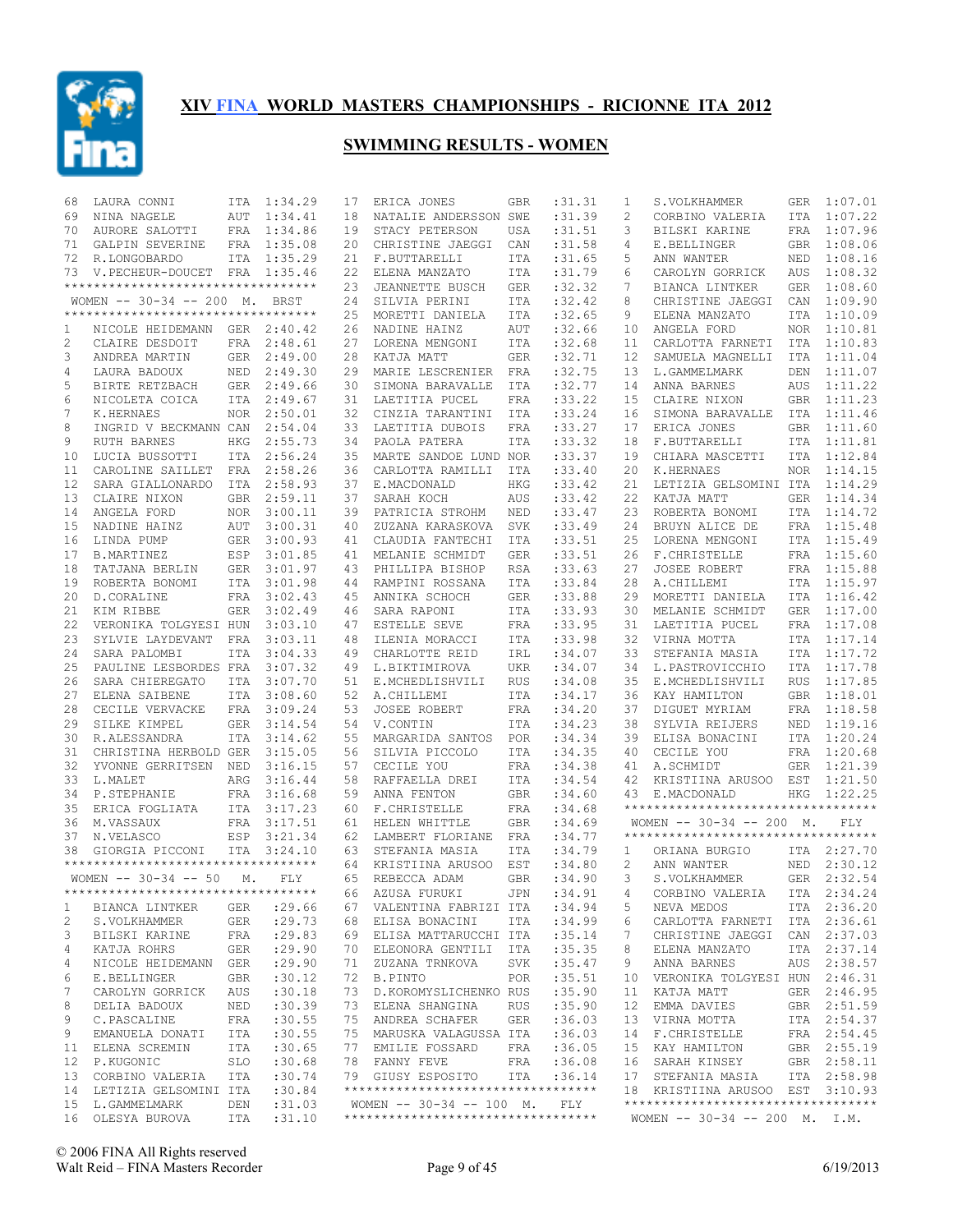

|              | **********************************  |     |             | 11              | CINZIA TARANTINI                   | ITA        | 5:53.13     | 51 | T.DELLA                            | ITA        | :31.41      |
|--------------|-------------------------------------|-----|-------------|-----------------|------------------------------------|------------|-------------|----|------------------------------------|------------|-------------|
| 1            | NICOLE HEIDEMANN GER 2:30.56        |     |             | 12              | VERONIKA TOLGYESI HUN              |            | 5:57.69     | 52 | ELENA RIGGIO                       | ITA        | :31.52      |
| 2            | ORIANA BURGIO                       |     | ITA 2:31.75 | 13              | KATJA MATT                         |            | GER 5:58.35 | 53 | SONIA CERRI                        | ITA        | :31.53      |
| 3            | NICOLETA COICA                      |     | ITA 2:32.15 | 14              | C.PANTELLARO                       | ITA        | 6:01.42     | 54 | LARISA ALEKSEEVA                   | RUS        | :31.62      |
| 4            | CAROLYN GORRICK                     | AUS | 2:32.98     | 15              | EMMA DAVIES                        | GBR        | 6:06.89     | 55 | ANTRA ROGA                         | LAT        | :31.67      |
| 5            | CLAIRE DESDOIT                      |     | FRA 2:33.63 | 16              | KAY HAMILTON                       | GBR        | 6:08.27     | 56 | F.TREVISIOL                        | ITA        | :31.74      |
| 6            | ANGELA GRILLO                       |     | ITA 2:33.80 | 17              | VIRNA MOTTA                        | ITA        | 6:10.08     | 57 | MANUELA ANTONIS                    | <b>ITA</b> | :31.75      |
| 7            | JULIA KRAJEWSKI                     |     | GER 2:34.81 | 18              | MANUELA GROTTAGLI ITA              |            | 6:11.42     | 58 | VALERIA BRANCATO                   | ITA        | :31.82      |
| 8            | LUCIA BUSSOTTI                      |     | ITA 2:36.02 | 19              | MICHELLE TAPSON                    | CAN        | 6:13.82     | 59 | LAURA ALVAREZ                      | CRC        | :31.87      |
| 9            | ANNAMARIA GAZDA                     | HUN | 2:36.34     | 20              | SONJA SIEBERT                      | GER        | 6:14.63     | 60 | STEPHANIE MOYOU                    | <b>FRA</b> | :31.90      |
| 10           | ANDREA MARTIN                       |     | GER 2:36.73 |                 | 21 CLAUDIA FANTECHI ITA            |            | 6:21.21     | 60 | MADANI EMILIE EL                   | FRA        | :31.90      |
| 11           | CLAIRE NIXON                        |     | GBR 2:37.53 |                 | 22 CHRISTINA HERBOLD GER           |            | 6:22.10     | 62 | V.D'AGOSTINO                       | ITA        | :31.91      |
| 12           | NADINE HAINZ                        | AUT | 2:38.12     |                 | 23 YVONNE GERRITSEN NED 6:22.29    |            |             | 63 | STEPHANIE LENTZ                    | <b>FRA</b> | :31.93      |
| 13           | ANNA BARNES                         | AUS | 2:39.17     |                 | ********************************** |            |             | 64 | FRANCESCA MEINI                    | <b>ITA</b> | :31.99      |
| 14           | ZANNA RACHINSKAYA RUS               |     | 2:39.28     |                 | WOMEN $-- 35-39 -- 50$             | М.         | FREE        | 65 | MIRYAM RIBBE                       | <b>GER</b> | :32.03      |
| 15           | BIANCA LINTKER                      | GER | 2:40.96     |                 | ********************************** |            |             | 66 | NICOLA SMITH                       | GBR        | :32.07      |
| 16           | PAOLA PATERA                        |     | ITA 2:41.75 | $\mathbf{1}$    | SANDRA KAZIKOVA                    | CZE        | : 26.79     | 67 | S.CORREAS                          | ESP        | :32.17      |
| 17           | SIMONA BARAVALLE ITA                |     | 2:41.98     | 2               | R.CRESCENTINI                      | ITA        | : 27.20     | 68 | S.SANGIANI                         | FRA        | :32.18      |
| 18           | ELIZABETH MURRAY                    | IRL | 2:42.05     | 3               |                                    |            | : 27.47     | 69 |                                    |            | :32.20      |
|              |                                     |     |             | 4               | EKATERINA YUDINA RUS               |            |             | 70 | ELENA NESCI                        | AUS        | :32.29      |
| 19           | BRITTA WEBER                        | GER | 2:43.61     |                 | KATJA TROSIEN                      | GER        | : 27.93     |    | SARA CASADEI                       | <b>SMR</b> |             |
| 20           | Z.CADDEN                            | CAN | 2:43.65     | 5               | GILLIAN O'MARA                     | AUS        | : 27.99     | 71 | CARMEN TRIMBITAS                   | ROU        | :32.32      |
| 21           | BRUYN ALICE DE                      |     | FRA 2:43.88 | 6               | OLGA BUDASZ                        | ITA        | :28.18      | 72 | VALERIE VALLE                      | <b>USA</b> | :32.51      |
| 22           | SARA GIALLONARDO                    |     | ITA 2:46.49 | 7               | MARIA RIVERA                       | VEN        | : 28.27     | 73 | BARBARA BERTAINA                   | ITA        | :32.53      |
| 23           | C.PANTELLARO                        | ITA | 2:47.04     | 8               | ANNA LOHMANN                       | SWE        | :28.41      | 74 | AOIFE COSGROVE                     | IRL        | :32.62      |
| 24           | ZUZANA KARASKOVA                    |     | SVK 2:47.89 | 9               | J.HARMSEN-BAKKER NED               |            | :28.54      | 75 | C.LAURENCE                         | <b>FRA</b> | :32.64      |
| 25           | MANUELA BIONDO                      |     | ITA 2:48.01 | 9               | NANCY KUEHDEISCH                   | GER        | :28.54      | 75 | LAURA MASTRANGELO ITA              |            | :32.64      |
| 26           | CLAUDIA RAUTY                       |     | ITA 2:48.16 | 11              | ROSARIA CASSARO                    | ITA        | : 28.60     | 77 | ULRIKE GREINER                     | AUT        | :32.69      |
| 27           | MARIE LESCRENIER                    | FRA | 2:48.20     | 12              | NATHALIE BLONDEEL BEL              |            | :28.68      | 78 | FRANCESCA SORDI                    | <b>ITA</b> | :32.72      |
| 28           | SARA RAPONI                         |     | ITA 2:48.38 | 13              | MIA JONSSON                        | SWE        | : 29.00     | 79 | CHIZUYO KINOSHITA JPN              |            | :32.73      |
| 29           | KIM RIBBE                           |     | GER 2:49.86 | 14              | ELENA BABIKOVA                     | RUS        | : 29.03     | 80 | MARIA LOVBERG                      | SWE        | :32.81      |
| 30           | L. PASTROVICCHIO                    |     | ITA 2:51.63 | 15              | GINA HOBSON                        | GBR        | : 29.05     | 81 | LARA MAGNOLI                       | ITA        | :32.84      |
| 31           | HELEN WHITTLE                       |     | GBR 2:51.73 | 16              | FANNI ASZTALOS                     | HUN        | : 29.23     | 82 | M.MARUNIAKOVA                      | <b>SVK</b> | :32.86      |
| 32           | F.BOMPIERI                          |     | ITA 2:51.92 | 17              | PERRY CADIZ                        | RSA        | : 29.26     | 83 | RAFFAELLA MAINA                    | ITA        | :32.87      |
| 33           | OLGA MALANIK                        |     | AUT 2:53.03 | 18              | SIUBHAN DRINNAN                    | CAN        | :29.28      | 84 | SARA GIARDINI                      | ITA        | :32.89      |
| 34           | L.BIKTIMIROVA                       |     | UKR 2:53.22 | 19              | STEFFI KONRAD                      | GER        | : 29.29     | 85 | MANUELA PUNT                       | NED        | :32.97      |
| 35           | VANINA FERRI                        |     | ITA 2:53.69 | 20              | ALEXANDRA TESSIER CAN              |            | : 29.48     | 86 | BARBARA FAVA                       | ITA        | :33.03      |
| 35           | SONJA SIEBERT                       |     | GER 2:53.69 | 20              | MARINA VITKO                       | <b>RUS</b> | : 29.48     | 87 | GWENAELLE DENIOT                   | FRA        | :33.04      |
| 37           | SYLVIA REIJERS                      | NED | 2:53.72     | 22              | PAILAN JOURY                       | FRA        | :29.51      | 88 | J.PRANCKEVICIENE                   | LTU        | :33.08      |
| 38           | MELANIE SCHMIDT                     |     | GER 2:55.03 | 23              | ERIKA CASOLI                       | ITA        | :29.58      | 89 | ANNE SEGOND                        | <b>FRA</b> | :33.19      |
| 39           | CLAUDIA FANTECHI                    |     | ITA 2:55.48 | 24              | M.AUDREY                           | FRA        | : 29.64     | 90 | SARAH BROOKSBANK GBR               |            | :33.20      |
| 40           | CHRISTINA HERBOLD GER               |     | 2:56.29     | 25              | SEVERINE FREMONT FRA               |            | : 29.70     | 91 | HEIDI STEPHENSON                   | CAN        | : 33.61     |
| 41           | CECILE YOU                          |     | FRA 2:56.86 | 26              | VANESSA STOSSEL                    | FRA        | :29.76      |    | ********************************** |            |             |
| 42           | SILVIA PICCOLO                      |     | ITA 2:57.04 | 27              | F.MALAGUTI                         | ITA        | : 29.81     |    | WOMEN $-- 35-39 -- 100$ M.         |            | FREE        |
| 43           | ELISSA GELLENY                      | CAN | 2:57.46     | 28              | O.LAMAZOUERE                       | FRA        | : 29.82     |    | ********************************** |            |             |
| 44           | ILENIA MORACCI                      |     | ITA 2:58.59 | 29              | BEATE KERN                         | GER        | : 29.90     | 1  | SANDRA KAZIKOVA                    | CZE        | :59.81      |
| 45           | SABRINA BERTOGNA ITA 2:58.61        |     |             | 30              | NICOLE BERGER                      | GER        | :29.91      | 2  | EKATERINA YUDINA RUS               |            | 1:00.28     |
| 46           | R.ALESSANDRA                        |     | ITA 2:59.69 | 31              | K.BEINHAUER                        | GER        | : 29.92     | 3  |                                    |            | CAN 1:00.70 |
| 47           | GENDT JOLANDA VAN NED               |     | 2:59.84     | 32 <sup>2</sup> | ELENA RIGON                        | ITA        | :29.96      | 4  | CINDY BERTELINK<br>KATJA TROSIEN   |            | GER 1:01.31 |
| 48           |                                     |     | ITA 2:59.90 | 33              |                                    |            | :30.19      | 5  |                                    | ITA        | 1:01.54     |
|              | LILY PARIAGUA                       |     |             |                 | CECILIA KENTELL                    | SWE        |             |    | ALFONSINA IRACE                    |            |             |
| 49           | ZUZANA TRNKOVA                      |     | SVK 3:01.61 |                 | 34 S.NOBLE-KENDRICK GBR : 30.20    |            |             |    | 6 GINA HOBSON                      |            | GBR 1:02.20 |
|              | 50 ALIX TURC                        |     | FRA 3:03.17 |                 | 35 ROMINA DEGRASSI                 | ITA        | :30.22      | 7  | GILLIAN O'MARA                     |            | AUS 1:02.26 |
|              | 51 F.ITALIANO                       |     | ITA 3:04.40 |                 | 36 K.DANIELLA                      | UKR        | :30.25      | 8  | JANE KELSEY                        |            | HKG 1:02.31 |
|              | 52 JULIE CIVE                       |     | FRA 3:04.82 |                 | 37 KATJA AERNECKE                  | GER        | :30.26      | 9  | ROSARIA CASSARO                    |            | ITA 1:02.76 |
|              | **********************************  |     |             |                 | 38 URTE JACOBS                     | GER        | :30.37      | 10 | OLGA BUDASZ                        |            | ITA 1:02.98 |
|              | WOMEN -- 30-34 -- 400 M. I.M.       |     |             |                 | 39 ANNETTE STEIN                   | GER        | :30.47      | 11 | J.HARMSEN-BAKKER NED 1:03.00       |            |             |
|              | *********************************** |     |             |                 | 40 PIRTA HOTULAINEN FIN            |            | :30.50      | 12 | NATHALIE BLONDEEL BEL 1:03.11      |            |             |
| $\mathbf{1}$ | ORIANA BURGIO                       |     | ITA 5:21.39 |                 | 41 STEPHANIE HOPPNER GER           |            | :30.62      | 13 | NANCY KUEHDEISCH GER 1:03.14       |            |             |
| 2            | LUCIA BUSSOTTI                      |     | ITA 5:29.33 |                 | 42 JAIMIE LEE                      | USA        | :30.69      | 14 | ANNA LOHMANN                       |            | SWE 1:03.22 |
| 3            | ANNA BARNES                         |     | AUS 5:33.18 |                 | 43 ANJA MERZ                       | GER        | :30.77      | 15 | ANJA HANZ                          |            | GER 1:03.37 |
| 4            | ZANNA RACHINSKAYA RUS 5:34.32       |     |             |                 | 44 UTE HOLT                        | GER        | :30.99      | 16 | FANNI ASZTALOS                     |            | HUN 1:03.47 |
| 5            | CLAIRE NIXON                        |     | GBR 5:37.66 |                 | 45 YULIYA SINITSINA KAZ            |            | :31.10      | 17 | ZUZANA KOSTALOVA SVK 1:03.57       |            |             |
| 6            | BRITTA WEBER                        |     | GER 5:43.93 |                 | 46 M.DEGERSTROEM                   | NOR        | :31.21      | 18 | DAWN PALMER                        |            | GBR 1:03.59 |
| 7            | ELIZABETH MURRAY IRL 5:46.00        |     |             |                 | 47 PATRICIA PRIETO                 | ESP        | :31.27      | 19 | SEVERINE FREMONT                   |            | FRA 1:03.77 |
| 8            | BRUYN ALICE DE                      |     | FRA 5:46.06 |                 | 48 TIZIANA D'ANCONA ITA            |            | :31.29      | 20 | M.AUDREY                           |            | FRA 1:04.42 |
| 9            | ELENA MANZATO                       |     | ITA 5:47.01 |                 | 49 AUDREY DENIS                    | FRA        | :31.31      |    | 21 ELENA BABIKOVA                  |            | RUS 1:04.47 |
|              | 10 OPPEN CECILE VAN CAN 5:51.16     |     |             |                 | 50 ILARIA ROSATI                   | ITA        | :31.32      |    | 22 CECILIA KENTELL SWE 1:04.65     |            |             |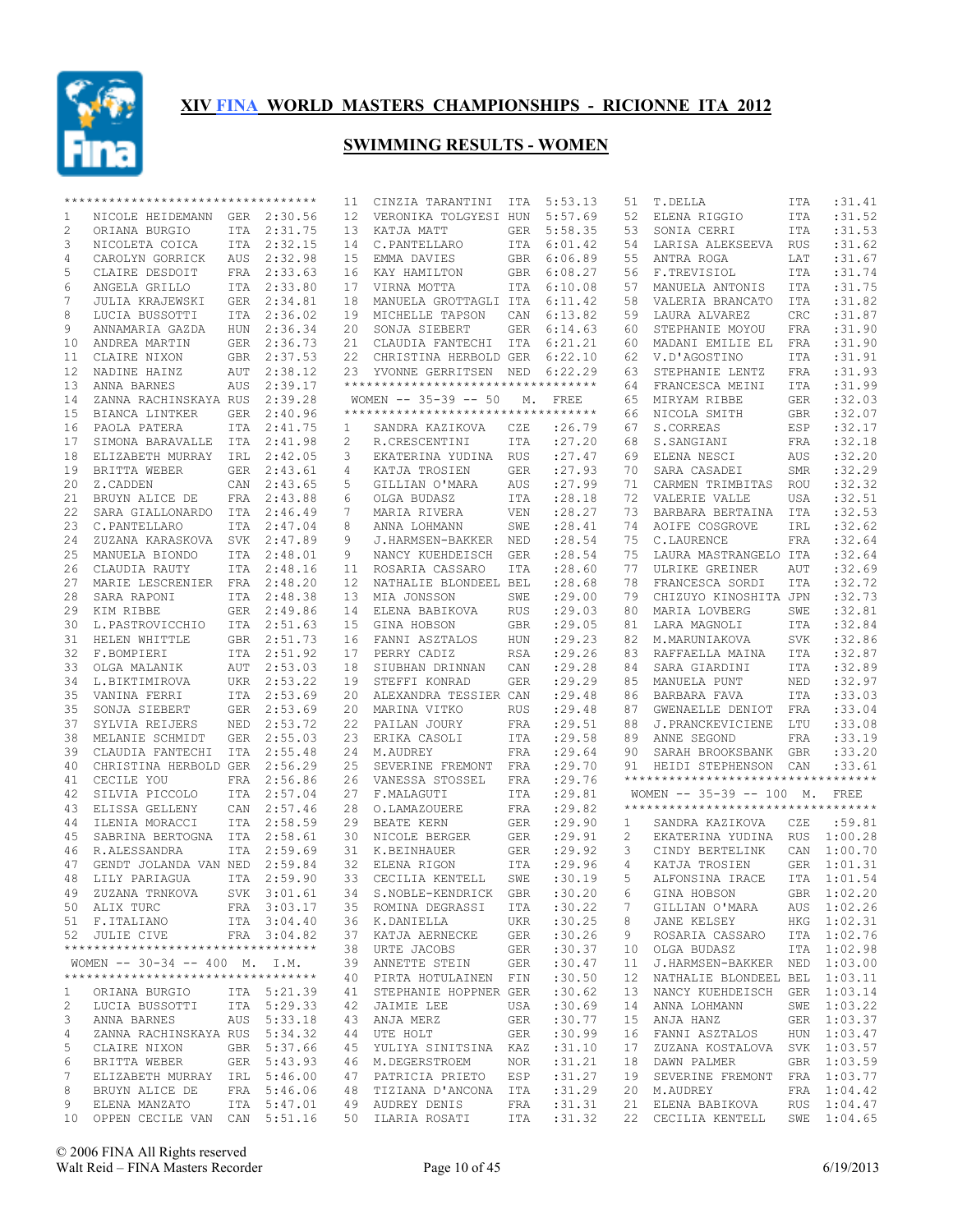

| 23       | S.NOBLE-KENDRICK                    | GBR        | 1:04.80                    | 89                | CARMEN TRIMBITAS                     | ROU                      | 1:14.72            | 58     | EITZEN BRITTA VON GER                                               |                   | 2:39.72            |
|----------|-------------------------------------|------------|----------------------------|-------------------|--------------------------------------|--------------------------|--------------------|--------|---------------------------------------------------------------------|-------------------|--------------------|
| 24       | PERRY CADIZ                         | RSA        | 1:04.81                    | 90                | KATIA D'AMARIO                       | ITA                      | 1:15.36            | 59     | MAYA SCHLESINGER                                                    | ISR               | 2:39.84            |
| 25       | MIA JONSSON                         | SWE        | 1:04.84                    | 91                | RAFFAELLA MAINA                      | ITA                      | 1:15.39            | 60     | VALERIA BRANCATO                                                    | ITA               | 2:39.91            |
| 26       | ALEXANDRA TESSIER CAN               |            | 1:04.86                    | 91                | CAROLYN PREBBLE                      | CAN                      | 1:15.39            | 61     | LAVINIA MELI                                                        | ITA               | 2:41.31            |
| 27       | LYNNE MEALE                         | <b>GBR</b> | 1:04.88                    | 93                | J.PRANCKEVICIENE LTU                 |                          | 1:15.90            | 62     | LAURA ALVAREZ                                                       | CRC               | 2:41.32            |
| 28       | SIUBHAN DRINNAN                     | CAN        | 1:05.06                    | 94                | BARBARA FERRARINI ITA                |                          | 1:15.93            | 63     | A.ZACHARECK                                                         | FRA               | 2:41.74            |
| 29       | PAILAN JOURY                        |            | FRA 1:05.14                |                   | **********************************   |                          |                    | 64     | M.BELLANOVA                                                         | ITA               | 2:41.90            |
| 30       | MARINA VITKO                        | RUS        | 1:05.50                    |                   | WOMEN $-- 35-39 -- 200$ M.           |                          | FREE               | 65     | ALICIA GONZALEZ                                                     | ESP               | 2:42.90            |
| 31       | K.BEINHAUER                         |            | GER 1:05.73                |                   | **********************************   |                          |                    | 66     | GWENAELLE DENIOT                                                    | FRA               | 2:42.91            |
| 32       | O.LAMAZOUERE                        |            | FRA 1:05.78                | 1                 | CINDY BERTELINK                      | CAN                      | 2:11.72            | 67     | LARA MAGNOLI                                                        | ITA               | 2:43.23            |
| 33       | VANESSA STOSSEL                     |            | FRA 1:05.82                | 2                 | GILLIAN O'MARA                       | AUS                      | 2:15.02            | 68     | HOOF NATACHA VAN                                                    | BEL               | 2:43.26            |
| 34       | F.MALAGUTI                          |            | ITA 1:06.20                | 3                 | JANE KELSEY                          | HKG                      | 2:15.03            | 69     | L.MANERA                                                            | ITA               | 2:43.48            |
| 34       | C.FLORENTINA                        |            | ITA 1:06.20                | 4                 | ANJA HANZ                            | GER                      | 2:16.16            | 70     | DANIELA TAMBORRA                                                    |                   | ITA 2:44.95        |
| 36       | ELENA RIGON                         |            | ITA 1:06.32                | 5                 | DANIELA LANGE                        | <b>GER</b>               | 2:17.06            | 71     | S. SANGIANI                                                         | FRA               | 2:45.07            |
| 37       | DESTEPHEN ARIANE                    |            | FRA 1:06.97                | 6                 | NOELIA PETTI                         | ARG                      | 2:17.76            | 72     | C.LAURENCE                                                          |                   | FRA 2:45.48        |
| 38       | JAIMIE LEE                          | USA        | 1:07.06                    | 7                 | DORA CERVA                           | <b>HUN</b>               | 2:17.87            | 73     | GATTI ELEONORA                                                      |                   | ITA 2:45.72        |
| 39       | KATJA AERNECKE                      | GER        | 1:07.46                    | 8                 | J.HARMSEN-BAKKER NED                 |                          | 2:18.81            | 74     | MARTINE LAHAYE                                                      |                   | ITA 2:45.78        |
| 40       | SABRINA CAPELLUPO ITA               |            | 1:07.66                    | 9                 | SUZANNE NEEDHAM                      | <b>HKG</b>               | 2:19.02            | 75     | CELIA MANTOVANI                                                     |                   | FRA 2:46.14        |
| 41       | LARA CICERI                         | <b>ITA</b> | 1:07.78                    | 10                | SUZANNE HARKINS                      | IRL                      | 2:19.09            | 76     | BERLY AURELIE                                                       |                   | FRA 2:46.61        |
| 42       | MARCELA CHACON                      | CRC        | 1:07.87                    | 11                | CHIARA BENVENUTI                     | ITA                      | 2:19.38            | 77     | CAROLYN PREBBLE                                                     |                   | CAN 2:47.61        |
| 43       | ERIKA VACCARO                       | ITA        | 1:07.88                    | $12 \overline{ }$ | OLGA BUDASZ                          | <b>ITA</b>               | 2:19.48            | 78     | PASTI MARZIA<br>***********************************                 |                   | ITA 2:48.08        |
| 44       | ILARIA ROSATI                       |            | ITA 1:08.00                | 13                | KATHARINE NIMMO                      | <b>GBR</b>               | 2:20.69            |        |                                                                     |                   |                    |
| 44       | PIRTA HOTULAINEN                    | FIN        | 1:08.00                    | 14                | CECILIA KENTELL                      | SWE                      | 2:20.83            |        | WOMEN -- 35-39 -- 400 M. FREE<br>********************************** |                   |                    |
| 46       | AUDREY DENIS                        | FRA        | 1:08.23                    | 15                | NATHALIE BLONDEEL BEL                |                          | 2:20.96            |        |                                                                     |                   |                    |
| 47<br>48 | MALENA HANKINS                      |            | USA 1:08.28<br>ITA 1:08.43 | 16<br>17          | ZUZANA KOSTALOVA<br>NANCY KUEHDEISCH | <b>SVK</b><br><b>GER</b> | 2:21.24<br>2:22.78 | 1<br>2 | JANE KELSEY                                                         | HKG<br>GER        | 4:44.05<br>4:44.36 |
|          | ELENA BERNASCONI<br>ROMINA DEGRASSI |            | ITA 1:08.49                |                   |                                      |                          | 2:22.95            |        | ANJA HANZ<br>ANNETT V REKOWSKI GER                                  |                   |                    |
| 49<br>50 | ELENA BINDA                         |            | ITA 1:09.11                | 18<br>19          | KATHERINE BARKER                     | USA                      |                    | 3      |                                                                     |                   | 4:48.26<br>4:50.56 |
| 51       | NICOLA SMITH                        | GBR        | 1:09.19                    | 20                | JANNOT KARINE<br>MICHELLE SENECAL    | FRA<br>GBR               | 2:23.63<br>2:23.78 | 4<br>5 | DANIELA LANGE                                                       | <b>GER</b><br>HKG | 4:52.84            |
| 52       | VALERIE VALLE                       |            | USA 1:09.31                | 21                | M.AUDREY                             | <b>FRA</b>               | 2:24.68            | 6      | SUZANNE NEEDHAM<br>CHIARA BENVENUTI                                 | ITA               | 4:54.08            |
| 53       | VALERIA BRANCATO                    |            | ITA 1:09.49                | 22                | OLGA POSTNIKOVA                      | <b>RUS</b>               | 2:25.30            | 7      | SUZANNE HARKINS                                                     | IRL               | 4:55.28            |
| 54       | CHIZUYO KINOSHITA JPN               |            | 1:09.59                    | 23                | SERENA BRENDAGLIA ITA                |                          | 2:25.33            | 8      | ELISABETTA NERVI                                                    | ITA               | 4:56.55            |
| 55       | ANJA MERZ                           | GER        | 1:09.65                    | 24                | S.NOBLE-KENDRICK                     | GBR                      | 2:25.68            | 9      | CATHERINE PIERCE                                                    | ITA               | 4:58.84            |
| 56       | ANN HARTLAND                        | <b>GBR</b> | 1:09.78                    | 25                | K.BEINHAUER                          | GER                      | 2:25.81            | 10     | JANNOT KARINE                                                       | FRA               | 5:00.94            |
| 57       | PAOLI PETRA DE                      |            | ITA 1:09.80                | 26                | MALENA HANKINS                       | USA                      | 2:26.07            | 11     | ZUZANA KOSTALOVA                                                    | <b>SVK</b>        | 5:02.40            |
| 58       | PATRICIA PRIETO                     | ESP        | 1:10.34                    | 27                | LISELOTTE JOLING                     | NED                      | 2:26.74            | 12     | KATHERINE BARKER                                                    | USA               | 5:03.20            |
| 59       | LAVINIA MELI                        |            | ITA 1:10.64                | 28                | MARINA VITKO                         | <b>RUS</b>               | 2:27.44            | 13     | KATHARINE NIMMO                                                     | <b>GBR</b>        | 5:03.50            |
| 60       | STEPHANIE LENTZ                     | FRA        | 1:10.90                    | 29                | MIGUEL ANA DE                        | <b>VEN</b>               | 2:27.89            | 14     | TETIANA SHARUN                                                      | UKR               | 5:05.42            |
| 61       | LAURA ALVAREZ                       | <b>CRC</b> | 1:10.92                    | 30                | ELENA RIGON                          | ITA                      | 2:27.98            | 15     | MALENA HANKINS                                                      | USA               | 5:05.83            |
| 62       | ANNETTE STEIN                       | GER        | 1:11.09                    | 31                | VANESSA ANCIC                        | FRA                      | 2:28.00            | 16     | DESTEPHEN ARIANE                                                    | FRA               | 5:06.89            |
| 63       | EDNNA VILLAMIZAR                    | VEN        | 1:11.21                    | 32                | TATIANA MIRCA                        | ITA                      | 2:29.85            | 17     | OLGA POSTNIKOVA                                                     | <b>RUS</b>        | 5:08.10            |
| 64       | LARISA ALEKSEEVA RUS                |            | 1:11.23                    | 33                | NICOLA SMITH                         | GBR                      | 2:29.91            | 18     | SILVIA BERTONI                                                      | ITA               | 5:09.52            |
| 65       | BARBARA BERTAINA                    | ITA        | 1:11.50                    | 34                | LARA CICERI                          | ITA                      | 2:30.19            | 19     | MONIKA MESSNER                                                      | <b>AUT</b>        | 5:09.78            |
| 66       | ELENA NESCI                         | <b>AUS</b> | 1:11.61                    | 35                | MICHELA BONIARDI                     | <b>ITA</b>               | 2:30.48            | 20     | MURIEL XHERVELLE                                                    | BEL               | 5:12.62            |
| 67       | GWENAELLE DENIOT FRA                |            | 1:11.65                    | 36                | C.FLORENTINA                         | <b>ITA</b>               | 2:31.39            | 21     | VANESSA ANCIC                                                       | FRA               | 5:15.27            |
| 68       | T.DELLA                             | <b>ITA</b> | 1:11.67                    | 37                | V.D'AGOSTINO                         | ITA                      | 2:31.64            | 22     | TATIANA MIRCA                                                       | ITA               | 5:15.82            |
| 69       | C.LAURENCE                          |            | FRA 1:12.21                | 38                | ELENA BINDA                          | ITA                      | 2:31.76            | 23     | MIGUEL ANA DE                                                       | <b>VEN</b>        | 5:16.84            |
| 70       | A.VIRNOVSKAIA                       | NOR        | 1:12.22                    | 39                | VALERIE VALLE                        |                          | USA 2:32.51        | 24     | NADINE DIERKER                                                      | GER               | 5:18.45            |
| 71       | LAURA MASTRANGELO ITA               |            | 1:12.26                    | 40                | MATHIAS CAROLINE                     | FRA                      | 2:32.79            | 25     | VALERIE NAHON                                                       | <b>FRA</b>        | 5:18.99            |
|          | 72 LARA MAGNOLI ITA 1:12.29         |            |                            |                   | 41 AUDREY DENIS                      |                          | FRA 2:33.82        |        | 26 VALERIE VALLE                                                    |                   | USA 5:20.13        |
|          | 73 GATTI ELEONORA                   |            | ITA 1:12.41                |                   | 42 BARBARA CASELLA                   |                          | ITA 2:34.00        | 27     | CLAUDIA KONRAD                                                      |                   | GER 5:20.82        |
|          | 74 CHIARA CANTU'                    |            | ITA 1:12.64                |                   | 43 FRANCESCA MEINI                   |                          | ITA 2:34.15        |        | 28 B.MICCHELINI                                                     |                   | ITA 5:25.03        |
|          | 75 MADANI EMILIE EL FRA 1:12.93     |            |                            |                   | 44 C.SCARAMEL                        |                          | ITA 2:34.55        | 29     | ROBERTA PINTUS                                                      |                   | ITA 5:25.51        |
|          | 76 G.VILLALOBOS                     |            | CRC 1:12.94                |                   | 45 ELENA NESCI                       |                          | AUS 2:35.94        | 30     | ELENA BINDA                                                         |                   | ITA 5:25.77        |
| 76       | G.MARIETTA                          |            | HUN 1:12.94                |                   | 46 CLAUDIA KONRAD                    |                          | GER 2:35.99        | 31     | BARBARA CASELLA                                                     |                   | ITA 5:25.97        |
|          | 78 A.ZACHARECK                      |            | FRA 1:13.17                |                   | 47 ANJA MERZ                         |                          | GER 2:36.49        | 32     | AUDREY DENIS                                                        |                   | FRA 5:26.86        |
| 79       | ULRIKE GREINER                      |            | AUT 1:13.77                |                   | 48 CHIZUYO KINOSHITA JPN 2:37.62     |                          |                    | 33     | CINZIA CRESSERI                                                     |                   | ITA 5:28.10        |
|          | 80 BARBARA FAVA                     |            | ITA 1:13.85                |                   | 49 STEPHANIE MOYOU                   |                          | FRA 2:37.97        | 34     | C.SCARAMEL                                                          |                   | ITA 5:28.36        |
| 81       | ALICIA GONZALEZ                     |            | ESP 1:13.96                |                   | 50 ANNAMARIA POSCA                   |                          | ITA 2:38.34        | 35     | GIADA PUCCI                                                         |                   | ITA 5:33.41        |
| 82       | PASTI MARZIA                        |            | ITA 1:14.24                |                   | 51 ANTRA ROGA                        |                          | LAT 2:38.42        | 36     | ANTONELLA ZAZA                                                      |                   | ITA 5:33.76        |
| 83       | MAYA SCHLESINGER ISR 1:14.31        |            |                            |                   | 52 GIADA PUCCI                       |                          | ITA 2:38.73        | 37     | MONICA TREVISAN                                                     |                   | ITA 5:35.29        |
| 84       | ISABELLE JALLET                     |            | FRA 1:14.46                |                   | 53 ARIANNA BONI                      |                          | ITA 2:38.80        | 38     | FABIENNE ROSE                                                       |                   | SUI 5:35.34        |
| 85       | M.BELLANOVA                         |            | ITA 1:14.47                |                   | 54 KATJA LERCHE                      |                          | GER 2:38.88        | 39     | CHIKA NISHIBORI                                                     |                   | JPN 5:36.11        |
|          | 86 MANUELA PUNT                     |            | NED 1:14.53                |                   | 55 G.MARIETTA                        |                          | HUN 2:39.01        | 40     | PAOLA GALLERANO                                                     |                   | ITA 5:36.16        |
| 87       | HEIDI STEPHENSON CAN 1:14.54        |            |                            |                   | 56 REGINA SENFTEN                    |                          | SUI 2:39.03        | 41     | MATILDE PETRUZZI                                                    |                   | ITA 5:37.45        |
| 88       | T.GAVRILENKOVA                      |            | RUS 1:14.70                |                   | 57 MONICA LOSCHI                     |                          | ITA 2:39.33        |        | 42 MASO ALESSANDRA                                                  |                   | ITA 5:39.00        |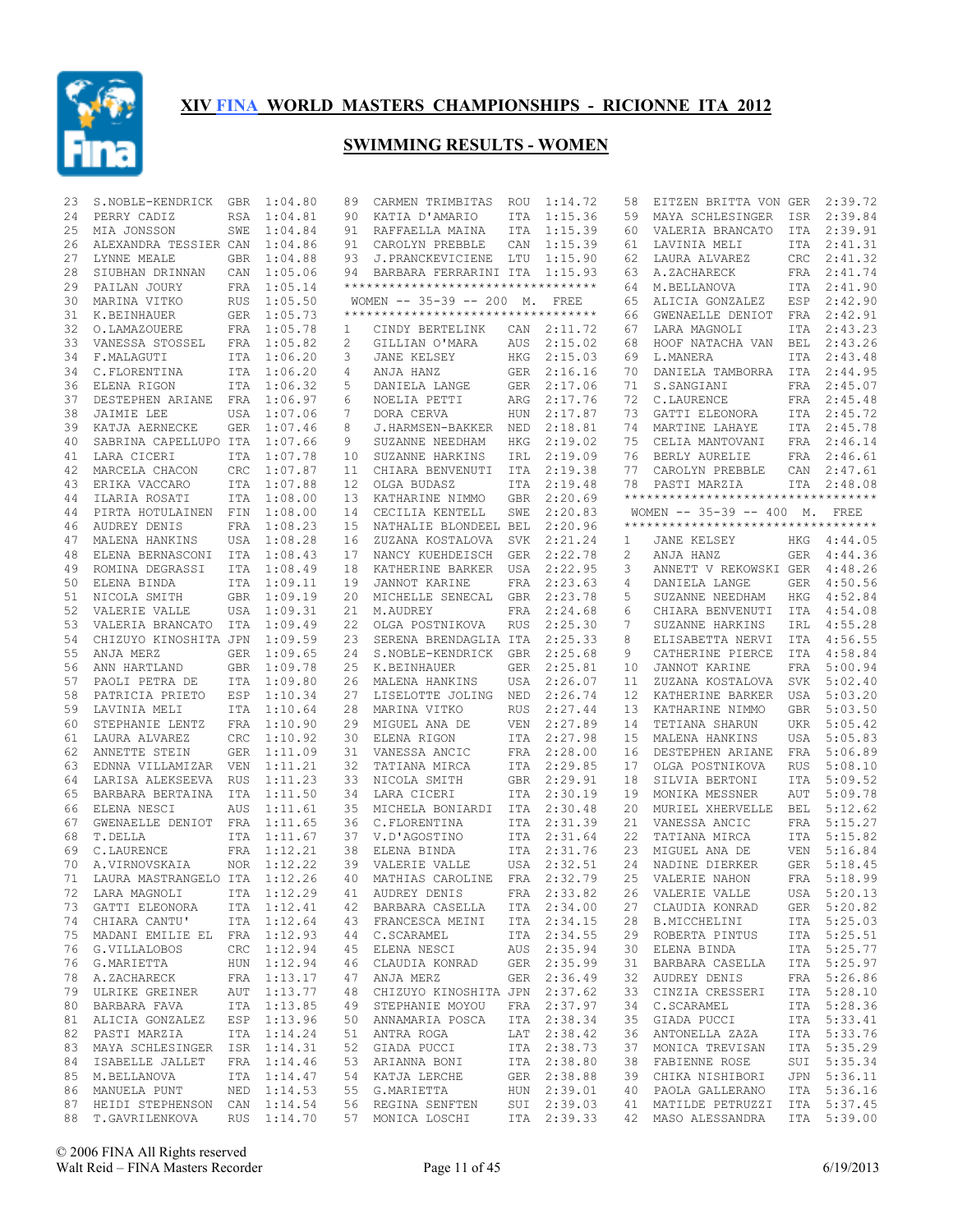

| 43             | EITZEN BRITTA VON GER               |     | 5:39.42                      | 9        | DAWN PALMER                                                       | <b>GBR</b>        | :33.90                     | 28             | ELENA MANINI                        |                   | ITA 1:20.73                |
|----------------|-------------------------------------|-----|------------------------------|----------|-------------------------------------------------------------------|-------------------|----------------------------|----------------|-------------------------------------|-------------------|----------------------------|
| 44             | SINA WITTE                          | FRA | 5:42.85                      | 10       | RAPHAELA KAROLYI                                                  | <b>GER</b>        | :34.01                     | 29             | F.MALAGUTI                          |                   | ITA 1:21.19                |
| 45             | ARIANNA BONI                        |     | ITA 5:44.99                  | 11       | NADJA PFUHL                                                       | <b>GER</b>        | :34.03                     | 30             | NICOLA SMITH                        |                   | GBR 1:21.32                |
| 46             | CELIA MANTOVANI                     | FRA | 5:47.28                      | 12       | ALEXANDRA TESSIER CAN                                             |                   | :34.23                     | 31             | MADANI EMILIE EL                    |                   | FRA 1:21.34                |
| 47             | HOOF NATACHA VAN BEL                |     | 5:48.81                      | 13       | VALERIE ETIENNE                                                   | <b>BEL</b>        | :34.70                     | 32             | C.BRADICICH                         |                   | ITA 1:21.60                |
| 48             | G.GOMEZ                             | ESP | 5:54.12                      | 14       | PERRY CADIZ                                                       | <b>RSA</b>        | :34.89                     | 33             | G.MARIETTA                          | HUN               | 1:21.76                    |
| 49             | E.CARMAGNANI                        |     | ITA 5:55.45                  | 15       | NANCY KUEHDEISCH                                                  | <b>GER</b>        | :34.92                     | 34             | STEPHANIE MOYOU                     | <b>FRA</b>        | 1:22.25                    |
| 50             | CAPPELLI CINZIA                     |     | ITA 5:57.01                  | 16       | K.DANIELLA                                                        | <b>UKR</b>        | :35.27                     | 35             | SAMANTHA BARDELLI ITA               |                   | 1:22.90                    |
|                | *********************************   |     |                              | 17       | PAILAN JOURY                                                      | FRA               | :35.40                     | 36             | CAMILLA RUGGITI                     | <b>ITA</b>        | 1:23.07                    |
|                | WOMEN -- 35-39 -- 800 M. FREE       |     |                              | 18       | F.MALAGUTI                                                        | <b>ITA</b>        | :35.56                     | 37             | SILVIA LEUTLOFF                     | <b>GER</b>        | 1:23.11                    |
|                | **********************************  |     |                              | 19       | VANESSA ANCIC                                                     | FRA               | :35.64                     | 38             | MARZIA CAVANA                       | ITA               | 1:23.34                    |
| 1              | NOELIA PETTI                        | ARG | 9:44.70                      | 20       | URTE JACOBS                                                       | <b>GER</b>        | :36.21                     | 39             | BERNARD SANDRINE                    | FRA               | 1:23.78                    |
| $\mathbf{2}$   | JANE KELSEY                         | HKG | 9:51.13                      | 21       | NICOLE GROICHER                                                   | GER               | :36.38                     | 40             | KATJA LERCHE                        | GER               | 1:23.99                    |
| 3              | ANNETT V REKOWSKI GER               |     | 9:54.62                      | 22       | BARBARA GRASSANI                                                  | ITA               | :36.61                     | 41             | REGINA SENFTEN                      | SUI               | 1:24.76                    |
| 4              | DANIELA LANGE                       |     | GER 9:59.30<br>ITA 10:03.45  | 23       | CLAUDIA BONDI<br>CAMILLE BARRERE                                  | ITA               | :36.71                     | 42             | AMANDA MIKELS                       | USA               | 1:24.86<br>1:25.14         |
| 5              | CHIARA BENVENUTI                    |     |                              | 24       |                                                                   | FRA               | :36.72<br>:36.87           | 43             | MARINA MASTRIGLI                    | ITA               | 1:26.21                    |
| 6              | ELISABETTA NERVI                    |     | ITA 10:03.47                 | 25       | MIRYAM RIBBE                                                      | GER               | :36.92                     | 44             | CRISTINA PINTORI                    | ITA               | 1:26.24                    |
| 7              | SUZANNE NEEDHAM                     |     | HKG 10:08.40                 | 26       | C.BRADICICH                                                       | ITA               |                            | 45             | MANUELA GALLI                       | ITA               | 1:26.36                    |
| 8<br>9         | KATHARINE NIMMO<br>MIRIAM MOSER     |     | GBR 10:12.49<br>SUI 10:13.53 | 27<br>28 | SILVIA ACETI                                                      | ITA<br>ITA        | :36.97<br>:37.03           | 46<br>47       | MAYA SCHLESINGER                    | ISR<br>GER        | 1:26.82                    |
|                |                                     |     |                              |          | ELENA MANINI                                                      |                   |                            |                | RUTH NIEHAUS                        |                   |                            |
| 10             | MALENA HANKINS                      |     | USA 10:15.29                 | 29       | STEPHANIE MOYOU                                                   | FRA               | :37.16<br>:37.35           | 48<br>49       | C.DUCRUET                           | FRA               | 1:27.29<br>1:27.40         |
| 11             | TETIANA SHARUN                      |     | UKR 10:16.75                 | 30       | SILVIA LEUTLOFF<br>MADANI EMILIE EL                               | GER               |                            |                | A.VIRNOVSKAIA<br>KATIA GIACOMOLLI   | NOR               | 1:27.43                    |
| 12<br>13       | MONIKA MESSNER<br>SILVIA BERTONI    |     | AUT 10:37.01<br>ITA 10:38.09 | 31<br>32 | AMANDA MIKELS                                                     | FRA<br><b>USA</b> | :37.38<br>:38.91           | 50<br>51       | CARLA BONVICINI                     | ITA               | ITA 1:28.14                |
| 14             | LAURA VOLPI                         |     | ITA 10:38.17                 | 33       | BERNARD SANDRINE                                                  | FRA               | :39.22                     | 52             | BARBARA VATTUONE                    | ITA               | 1:28.56                    |
| 15             | JANNOT KARINE                       |     | FRA 10:38.26                 | 34       | MARINA MASTRIGLI                                                  | ITA               | :39.24                     | 53             | MICHELA VELLICO                     |                   | ITA 1:28.57                |
| 16             | LISELOTTE JOLING                    |     | NED 10:38.93                 | 35       | C.DUCRUET                                                         | FRA               | :39.36                     | 54             | DEBORA TONIN                        | ITA               | 1:29.64                    |
| 17             | DESTEPHEN ARIANE                    |     | FRA 10:42.67                 | 35       | MARIANI CLAUDIA                                                   | ITA               | :39.36                     | 55             | ANNIE CHAMPAGNE                     | CAN               | 1:30.37                    |
| 18             | OLGA POSTNIKOVA                     |     | RUS 10:47.42                 | 37       | RITA FINITI                                                       | ITA               | :39.38                     | 56             | SABINA PASSARO                      | ITA               | 1:31.07                    |
| 19             | VALERIE NAHON                       |     | FRA 10:49.47                 | 38       | MANUELA GALLI                                                     | ITA               | :39.55                     |                | *********************************** |                   |                            |
| 20             | CLAUDIA KONRAD                      |     | GER 10:55.73                 | 39       | RAFFAELLA MAINA                                                   | ITA               | :39.60                     |                | WOMEN -- 35-39 -- 200 M. BACK       |                   |                            |
| 21             | NADINE DIERKER                      |     | GER 10:57.94                 | 40       | TATIANA MIRCA                                                     | <b>ITA</b>        | :39.85                     |                | *********************************** |                   |                            |
|                |                                     |     |                              |          |                                                                   |                   |                            |                |                                     |                   |                            |
|                |                                     |     |                              |          |                                                                   |                   |                            |                |                                     |                   |                            |
| 22             | C.SCARAMEL                          |     | ITA 10:58.26                 | 41       | MICHELA VELLICO                                                   | ITA               | :39.88                     | 1              | SANDRA KAZIKOVA                     |                   | CZE 2:32.62                |
| 23             | MIGUEL ANA DE                       |     | VEN 10:58.80                 | 42       | MARILISA PEGOIANI ITA                                             |                   | :39.96                     | $\overline{c}$ | NADJA PFUHL                         | GER               | 2:36.79                    |
| 24             | BARBARA MEUCCI                      |     | ITA 10:59.31                 | 43       | CRISTINA PINTORI                                                  | ITA               | :40.28                     | 3              | KATHERINE BARKER                    | USA               | 2:38.14                    |
| 25             | D.KIEFER-GRZAN                      |     | GER 11:08.23                 | 44       | DEBORA TONIN<br>***********************************               | ITA               | :40.91                     | 4              | ANJA HANZ                           | GER               | 2:39.05                    |
| 26             | AUDREY DENIS                        |     | FRA 11:09.33                 |          |                                                                   |                   |                            | 5              | ANNETT V REKOWSKI GER               |                   | 2:42.91                    |
| 27             | ANJA MERZ                           |     | GER 11:12.07                 |          | WOMEN $-- 35-39 -- 100$ M.<br>*********************************** |                   | BACK                       | 6              | NICOLE GROICHER                     | GER               | 2:45.12                    |
| 28             | MELANIE RAGOT                       |     | GER 11:19.03                 |          |                                                                   |                   |                            | 7              | ELENA ALBERGHINI                    | ITA               | 2:45.76                    |
| 29             | EVA KEZSMARKI                       |     | HUN 11:21.01                 | 1        | MARIA RIVERA                                                      |                   | VEN 1:08.89                | 8<br>9         | PERRY CADIZ                         |                   | RSA 2:47.42                |
| 30             | AOIFE COSGROVE                      |     | IRL 11:21.92                 | 2<br>3   | NAHOMI SHIRATA                                                    | JPN               | 1:10.75                    | 10             | NADINE DIERKER                      | GER               | 2:47.51                    |
| 31<br>32       | VANIA MASCAGNA                      |     | ITA 11:25.46                 | 4        | NADJA PFUHL                                                       | <b>GER</b><br>FRA | 1:11.04                    | 11             | CLIZIA BORRELLO                     | ITA<br><b>FRA</b> | 2:49.17<br>2:49.76         |
| 33             | GIADA PUCCI<br>REGINA SENFTEN       |     | ITA 11:29.47<br>SUI 11:31.59 | 5        | SEVERINE FREMONT<br>P.PIERALLI                                    | ITA               | 1:11.46<br>1:12.10         | 12             | VANESSA ANCIC<br>JENNI HARJUOJA     | FIN               | 2:50.07                    |
| 34             | MAYA SCHLESINGER                    |     | ISR 11:34.35                 | 6        |                                                                   | <b>GBR</b>        | 1:12.17                    | 13             |                                     | ITA               | 2:50.47                    |
| 35             | PAOLA GALLERANO                     |     | ITA 11:36.20                 | 7        | DAWN PALMER<br>J.HARMSEN-BAKKER NED                               |                   | 1:12.34                    | 14             | CLAUDIA BONDI<br>LAURA VOLPI        | ITA               | 2:50.61                    |
| 36             | CORTONA PAOLA                       |     | ITA 11:36.21                 | 8        | ALEXANDRA TESSIER CAN                                             |                   | 1:12.62                    | 15             | ROMINA DEGRASSI                     | ITA               | 2:51.80                    |
| 37             | ROBERTA BENEDET                     |     | ITA 11:46.13                 | 9        | ANJA HANZ                                                         | GER               | 1:12.72                    | 16             | MONIKA MESSNER                      | AUT               | 2:52.90                    |
| 38             | HOOF NATACHA VAN                    |     | BEL 11:51.05                 | 10       | OLGA BUDASZ                                                       | ITA               | 1:13.10                    | 17             | CAMILLE BARRERE                     |                   | FRA 2:52.92                |
|                | 39 CELIA MANTOVANI                  |     | FRA 11:56.57                 |          | 11 GINA HOBSON                                                    |                   | GBR 1:13.27                |                | 18 MOLNAR JOLAN                     |                   | HUN 2:53.11                |
|                | 40 TURPIN SEVERINE                  |     | FRA 12:06.78                 |          | 12 VALERIE ETIENNE                                                |                   | BEL 1:15.20                |                | 19 B.MICCHELINI                     |                   | ITA 2:53.56                |
|                | 41 MIRTA SCANFERLA                  |     | ITA 12:10.02                 |          | 13 S.NOBLE-KENDRICK GBR 1:15.80                                   |                   |                            |                | 20 MICHELA BONIARDI                 |                   | ITA 2:53.78                |
|                | 42 LAURA ALVAREZ CRC 12:10.03       |     |                              |          | 14 PAILAN JOURY                                                   |                   | FRA 1:16.32                | 21             | ROMINA BASCIANI                     |                   | ITA 2:57.06                |
|                | 43 CAPPELLI CINZIA ITA 12:15.02     |     |                              |          | 15 CLAUDIA BONDI                                                  |                   | ITA 1:16.87                | 22             | REGINA SENFTEN                      |                   | SUI 3:00.03                |
|                | 44 GIULIA BORGHI                    |     | ITA 12:20.70                 |          | 16 JENNI HARJUOJA                                                 |                   | FIN 1:16.88                | 23             | LARA SCIARRETTA                     |                   | ITA 3:00.21                |
|                | **********************************  |     |                              |          | 17 PERRY CADIZ                                                    |                   | RSA 1:17.04                | 24             | ANTRA ROGA                          |                   | LAT 3:00.28                |
|                | WOMEN -- 35-39 -- 50 M. BACK        |     |                              |          | 18 K.DANIELLA                                                     |                   | UKR 1:18.02                | 25             | STEPHANIE MOYOU                     |                   | FRA 3:01.16                |
|                | **********************************  |     |                              |          | 19 MOLNAR JOLAN                                                   |                   | HUN 1:18.13                | 26             | SILVIA LEUTLOFF                     |                   | GER 3:01.56                |
| $\mathbf{1}$   | MARIA RIVERA                        | VEN | :31.96                       |          | 20 CLIZIA BORRELLO                                                |                   | ITA 1:18.23                | 27             | ANDREA WORLE                        |                   | GER 3:03.73                |
| $\overline{c}$ | NAHOMI SHIRATA                      | JPN | :32.11                       |          | 21 CAMILLE BARRERE                                                |                   | FRA 1:18.49                | 28             | BERNARD SANDRINE                    |                   | FRA 3:03.75                |
| 3              | VIVIENNE NUCCIO                     | ITA | :32.96                       |          | 22 SILVIA ACETI                                                   |                   | ITA 1:19.14                | 29             | ROBERTA BENEDET                     |                   | ITA 3:06.23                |
| 4              | P.PIERALLI                          | ITA | : 33.42                      |          | 23 MICHELA BONIARDI ITA 1:19.67                                   |                   |                            | 30             | AMANDA MIKELS                       |                   | USA 3:06.51                |
| 5              | ROSARIA CASSARO                     | ITA | : 33.54                      |          | 24 BARBARA GRASSANI                                               |                   | ITA 1:20.09                | 31             | MARZIA CAVANA                       |                   | ITA 3:07.03                |
| 6              | ROMINA DEGRASSI                     | ITA | : 33.64                      |          | 25 TIZIANA D'ANCONA                                               |                   | ITA 1:20.26                | 32             | RUTH NIEHAUS                        |                   | GER 3:08.20                |
| 7<br>8         | OLGA BUDASZ<br>SEVERINE FREMONT FRA | ITA | : 33.65<br>: 33.73           |          | 26 MIRYAM RIBBE<br>27 LARA SCIARRETTA                             |                   | GER 1:20.27<br>ITA 1:20.31 |                | 33 MANUELA GALLI<br>34 R.OJEDA      |                   | ITA 3:08.36<br>ESP 3:10.63 |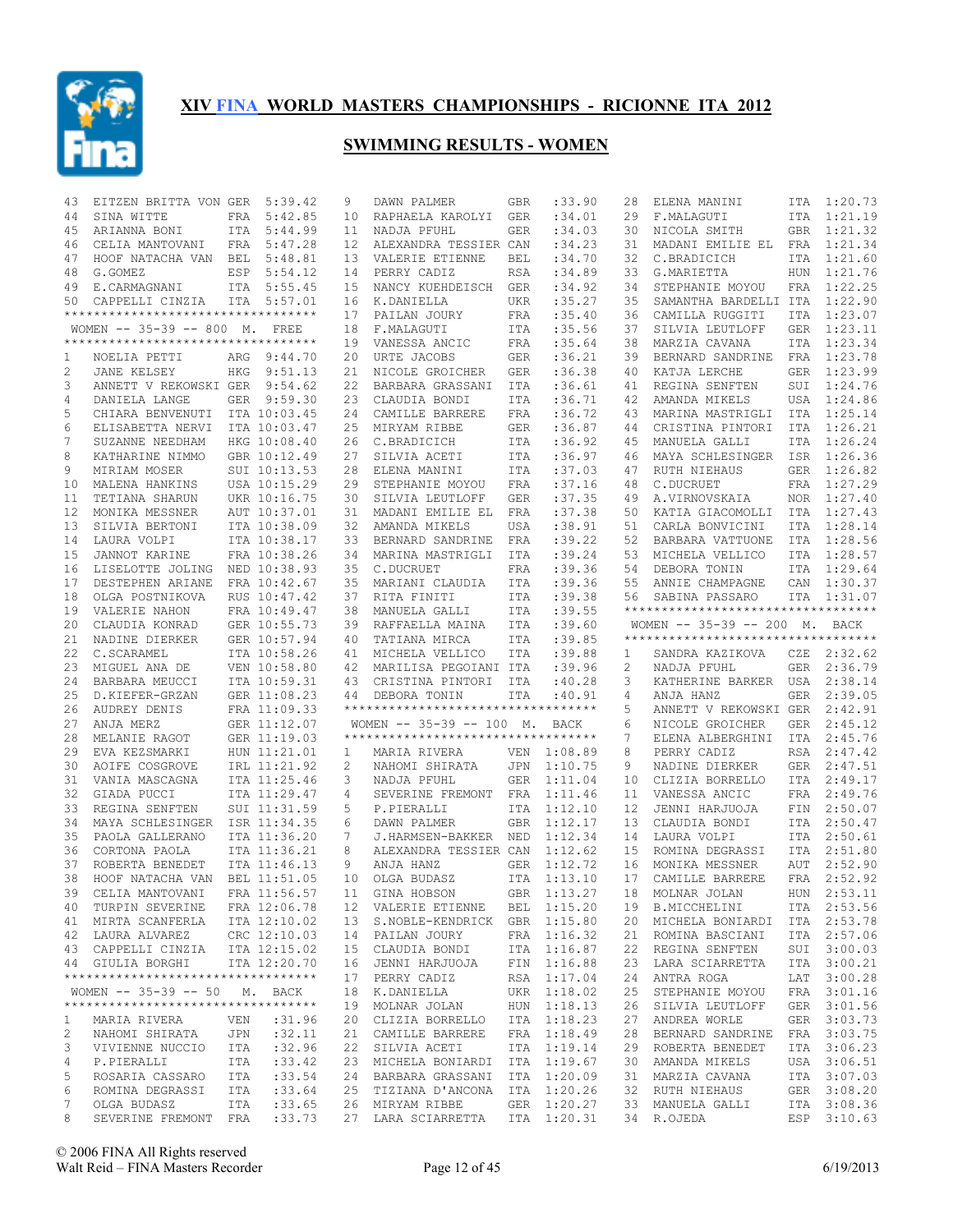

| 35 | A.VIRNOVSKAIA                      | NOR        | 3:11.50     | 61                | FRANCESCA SORDI                     | ITA        | : 44.33     | 54           | A.FERRARA                           | ITA        | 1:35.22     |
|----|------------------------------------|------------|-------------|-------------------|-------------------------------------|------------|-------------|--------------|-------------------------------------|------------|-------------|
| 36 | ANNA KUGUSHEVA                     | <b>RUS</b> | 3:13.86     | 62                | T.DELLA                             | ITA        | : 44.34     | 55           | MANUELA PUNT                        | NED        | 1:35.44     |
| 37 | ANGELIKA KAMPS                     |            | GER 3:15.31 | 63                | S. PARCIANELLO                      | <b>ITA</b> | :44.41      | 56           | ALICIA GONZALEZ                     |            | ESP 1:35.52 |
|    | ********************************** |            |             | 64                | CHRISTINA SASSI                     | ITA        | : 44.55     | 57           | S. PARCIANELLO                      |            | ITA 1:36.35 |
|    | WOMEN -- 35-39 -- 50 M. BRST       |            |             | 65                | GIOVANNA DRAGO                      | ITA        | :44.60      | 58           | LARK STEWART                        |            | GBR 1:37.95 |
|    | ********************************** |            |             | 66                | VIVIANA AGUS                        | ITA        | :44.65      |              | *********************************** |            |             |
| 1  | R. CRESCENTINI                     | ITA        | :33.69      | 67                | O.LARREA                            | ESP        | :44.67      |              | WOMEN -- 35-39 -- 200 M. BRST       |            |             |
| 2  | ANNA-KARIN LUNDIN SWE              |            | :34.22      | 68                | DI STEFANO MARIA                    | ITA        | :44.84      |              | **********************************  |            |             |
| 3  | KAREN KEY                          | <b>GBR</b> | :34.63      | 69                | SANDRINE CLOUP                      | FRA        | :44.87      | 1            | ANNA-KARIN LUNDIN SWE 2:48.37       |            |             |
| 4  | SHARON BURCHELL                    | GBR        | :36.44      |                   | 70 L.CAVALLARO                      | ITA        | :45.01      | 2            | KAREN KEY                           | GBR        | 2:49.09     |
| 5  | BEATE KERN                         | GER        | :36.45      |                   | **********************************  |            |             | 3            | MATHIAS CAROLINE                    | FRA        | 2:49.92     |
| 6  | MARIT BOHM                         | GER        | :36.48      |                   | WOMEN $-- 35-39 -- 100 M.$          |            | BRST        | 4            | MARIT BOHM                          | GER        | 2:54.59     |
| 7  | LYNNE MEALE                        | <b>GBR</b> | :36.81      |                   | *********************************** |            |             | 5            | SUZANNE NEEDHAM                     | HKG        | 2:56.78     |
| 8  | STEFFI KONRAD                      | <b>GER</b> | :36.86      |                   | ANNA-KARIN LUNDIN SWE               |            |             | 6            | CHIARA LUI                          |            | ITA 2:57.67 |
|    | MARIIA MIKHAILOVA RUS              |            |             | 1                 |                                     |            | 1:15.17     | 7            |                                     |            | GBR 2:58.37 |
| 9  |                                    |            | :37.65      | 2                 | KAREN KEY                           | GBR        | 1:16.43     |              | SHARON BURCHELL                     |            |             |
| 10 | MURIEL XHERVELLE                   | BEL        | :37.75      | 3                 | MATHIAS CAROLINE                    | FRA        | 1:18.39     | 8            | VIOLA OERTEL                        | GER        | 2:58.99     |
| 11 | K.OLEKSANDRA                       | <b>UKR</b> | :37.77      | 4                 | MARIT BOHM                          | <b>GER</b> | 1:20.10     | 9            | <b>B.GONFAUS</b>                    | ESP        | 2:59.54     |
| 12 | GILLIAN O'MARA                     | AUS        | :37.82      | 5                 | SUZANNE NEEDHAM                     | <b>HKG</b> | 1:20.17     | 10           | UTE HOLT                            | GER        | 2:59.74     |
| 13 | <b>B.GONFAUS</b>                   | ESP        | :38.02      | 6                 | LYNNE MEALE                         | <b>GBR</b> | 1:21.30     | 11           | MURIEL XHERVELLE                    | BEL        | 3:01.68     |
| 14 | STEPHANIE HOPPNER GER              |            | : 38.17     | 7                 | SHARON BURCHELL                     | <b>GBR</b> | 1:21.57     | 12           | STEPHANIE HOPPNER GER               |            | 3:02.04     |
| 15 | SARAH BROOKSBANK GBR               |            | : 38.47     | 8                 | GALYA STOYANOVA                     | <b>BUL</b> | 1:21.78     | 13           | F.SAVARINO                          | <b>ITA</b> | 3:04.85     |
| 16 | GIORGIA TREVISAN                   | <b>ITA</b> | :38.51      | 9                 | SERENA BRENDAGLIA ITA               |            | 1:21.88     | 14           | SERENA BRENDAGLIA ITA               |            | 3:04.99     |
| 17 | ELEONORA DOMINICI ITA              |            | :38.81      | 10                | KATERINE MORENO                     | <b>BOL</b> | 1:22.21     | 15           | INGA WAGNER                         | <b>GER</b> | 3:05.43     |
| 18 | UTE HOLT                           | <b>GER</b> | :38.97      | 11                | MARIIA MIKHAILOVA RUS               |            | 1:22.45     | 16           | CECILIA CARNEVALE CRC               |            | 3:08.39     |
| 19 | CHIARA LUI                         | <b>ITA</b> | : 38.98     | $12 \overline{ }$ | CHIARA LUI                          | <b>ITA</b> | 1:22.60     | 17           | CINZIA CRESSERI                     | <b>ITA</b> | 3:08.89     |
| 20 | ANNA KUGUSHEVA                     | <b>RUS</b> | :39.01      | 13                | ULRIKE DOSCHER                      | <b>GER</b> | 1:22.83     | 18           | G.ALVAREZ                           | ESP        | 3:09.10     |
| 20 | KATERINE MORENO                    | <b>BOL</b> | :39.01      | 14                | BEATE KERN                          | <b>GER</b> | 1:23.23     | 19           | GATTI ELEONORA                      | ITA        | 3:10.56     |
| 22 | ANTONELLA LISIO                    | <b>ITA</b> | : 39.12     | 15                | STEPHANIE HOPPNER GER               |            | 1:23.91     | 20           | K.OLEKSANDRA                        | <b>UKR</b> | 3:12.55     |
| 23 | G.ALVAREZ                          | ESP        | :39.20      | 16                | UTE HOLT                            | <b>GER</b> | 1:24.20     | 21           | BARBARA CASELLA                     | ITA        | 3:13.68     |
| 24 | URTE JACOBS                        | <b>GER</b> | :39.50      | 17                | SIUBHAN DRINNAN                     | CAN        | 1:25.33     | 22           | R.OJEDA                             | ESP        | 3:15.75     |
| 25 | ELENA RIGGIO                       | ITA        | :39.51      | 18                | SARAH BROOKSBANK                    | GBR        | 1:25.88     | 23           | ANDREA WORLE                        | GER        | 3:16.89     |
| 26 | ERIKA VACCARO                      | <b>ITA</b> | :39.79      | 19                | ERIKA VACCARO                       | ITA        | 1:26.06     | 24           | FRANCESCA CHIRICO ITA               |            | 3:17.28     |
| 27 | MAARIT NILSSON                     | SWE        | :39.80      | 20                | GIORGIA TREVISAN                    | ITA        | 1:26.28     | 25           | ALESSANDRA MASO                     | <b>ITA</b> | 3:19.13     |
|    |                                    |            |             |                   |                                     |            |             |              |                                     |            |             |
| 28 | GATTI ELEONORA                     | ITA        | :39.99      | 21                | INGA WAGNER                         | <b>GER</b> | 1:26.34     | 26           | RUTH NIEHAUS                        | GER        | 3:19.51     |
| 29 | BARBARA CASELLA                    | ITA        | :40.03      | 22                | CECILIA CARNEVALE CRC               |            | 1:26.37     | 27           | JULIA TROFIMOVA                     | <b>RUS</b> | 3:21.57     |
| 30 | ANN HARTLAND                       | <b>GBR</b> | :40.18      | 23                | G.ALVAREZ                           | ESP        | 1:26.68     | 28           | GIADA PUCCI                         | ITA        | 3:22.03     |
| 31 | CECILIA CARNEVALE CRC              |            | :40.25      | 24                | K.OLEKSANDRA                        | <b>UKR</b> | 1:26.75     | 29           | TAMARA LOCONTE                      | ITA        | 3:23.72     |
| 32 | MANUELA ANTONIS                    | <b>ITA</b> | :40.45      | 25                | MAARIT NILSSON                      | SWE        | 1:27.50     | 30           | HICTER ANNE                         |            | FRA 3:25.73 |
| 33 | BARBARA BERTAINA                   | <b>ITA</b> | :40.50      | 26                | MONICA LOSCHI                       | ITA        | 1:27.57     | 31           | ANTJE HENNING                       | GER        | 3:26.79     |
| 34 | SELENA CARINI                      | ITA        | :40.58      | 27                | BARBARA BERTAINA                    | ITA        | 1:27.69     | 32           | E.CARMAGNANI                        | ITA        | 3:26.82     |
| 35 | A.VIRNOVSKAIA                      | <b>NOR</b> | :40.63      | 28                | BARBARA CASELLA                     | ITA        | 1:27.80     | 33           | ERICA PAMPAGNIN                     | ITA        | 3:26.94     |
| 36 | RUTH NIEHAUS                       | <b>GER</b> | :40.78      | 29                | ANN HARTLAND                        | <b>GBR</b> | 1:27.83     | 34           | LAURA FRATESI                       |            | ITA 3:27.60 |
| 37 | A.ZACHARECK                        | <b>FRA</b> | :41.01      | 30                | GATTI ELEONORA                      | ITA        | 1:28.01     | 35           | SIMONA MEDEOT                       | ITA        | 3:29.46     |
| 38 | MICHELA VELLICO                    | ITA        | :41.15      | 31                | A.ZACHARECK                         | <b>FRA</b> | 1:28.52     | 36           | GIOVANNA DRAGO                      | <b>ITA</b> | 3:30.80     |
| 39 | R.OJEDA                            | ESP        | : 41.32     | 32                | ANTONELLA LISIO                     | ITA        | 1:28.63     | 37           | CHRISTINA SASSI                     | <b>ITA</b> | 3:32.49     |
| 40 | ANTJE HENNING                      | GER        | :41.42      | 33                | BARBARA MEUCCI                      | ITA        | 1:28.87     | 38           | SVETLANA SMIRNOVA RUS               |            | 3:32.64     |
| 41 | ELENA BOSETTO                      | ITA        | :41.49      |                   | 34 FRANCESCA CHIRICO ITA            |            | 1:30.70     | 39           | ELENA BOSETTO                       | <b>ITA</b> | 3:33.09     |
| 42 | NICOLE BERGER                      | <b>GER</b> | :41.50      | 35                | R.OJEDA                             | ESP        | 1:30.85     | 40           | POLOVA TETYANA                      | UKR        | 3:35.45     |
| 42 | LAURA FRATESI                      | ITA        | :41.50      | 36                | ANNE GRIMAL                         | FRA        | 1:31.48     |              | **********************************  |            |             |
|    | 44 FEDERICA GUSMINI ITA : 41.59    |            |             |                   | 37 C.MIGNACCA                       |            | ITA 1:31.68 |              | WOMEN -- 35-39 -- 50 M. FLY         |            |             |
|    | 45 HICTER ANNE<br><b>FRA</b>       |            | :41.68      |                   | 38 MARTINE LAHAYE                   |            | ITA 1:31.98 |              | **********************************  |            |             |
|    | 46 ERICA BONACINI ITA              |            | :41.98      |                   | 39 RUTH NIEHAUS                     |            | GER 1:32.21 | $\mathbf{1}$ | EKATERINA YUDINA RUS : 29.06        |            |             |
| 47 | JULIA TROFIMOVA RUS                |            | :41.99      |                   | 40 HICTER ANNE                      |            | FRA 1:32.25 | 2            | R.CRESCENTINI                       | ITA        | : 29.14     |
|    | 48 MARTINE LAHAYE ITA              |            | :42.00      |                   | 41 LAURA FRATESI                    |            | ITA 1:32.26 | 3            | SANDRA KAZIKOVA                     | CZE        | : 29.26     |
| 49 | ANNE GRIMAL<br>FRA                 |            | :42.14      |                   | 42 NICOLE BERGER                    |            | GER 1:32.52 | 4            | ANNA LOHMANN                        | SWE        | : 29.65     |
|    | 50 MANUELA PUNT                    | NED        | :42.29      |                   |                                     |            | FRA 1:32.80 | 5            |                                     | GER        | : 29.77     |
|    |                                    |            |             |                   | 43 BERLY AURELIE                    |            |             |              | KATJA TROSIEN                       |            |             |
| 51 | FRANCESCA CHIRICO ITA              |            | :42.39      |                   | 44 S.CHADEBAUD                      |            | FRA 1:33.18 | 6            | MARIA RIVERA                        | VEN        | :30.00      |
| 52 | SILVIA MASUELLI ITA                |            | :42.52      |                   | 45 CRUZ DANIELA DA                  |            | FRA 1:33.33 | 7            | ALFONSINA IRACE                     | ITA        | :30.32      |
| 53 | MARIA LOVBERG                      | SWE        | :42.72      |                   | 46 JULIA TROFIMOVA                  |            | RUS 1:33.50 | 8            | GINA HOBSON                         | GBR        | :30.34      |
| 54 | ALICE COLOMBO                      | ITA        | :42.85      |                   | 47 ANTJE HENNING                    |            | GER 1:33.70 | 9            | MIA JONSSON                         | SWE        | :31.02      |
| 55 | SILVIA CALDERONI ITA               |            | :43.08      |                   | 48 ALICE COLOMBO ITA 1:33.95        |            |             | 10           | VALERIA DAMIANI                     | ITA        | :31.09      |
|    | 56 CLAUDIA CIROLLI ITA             |            | :43.37      |                   | 49 TURPIN SEVERINE                  |            | FRA 1:34.01 | 11           | ROSARIA CASSARO                     | ITA        | :31.20      |
| 57 | FEDERICA BERTANI ITA               |            | :43.88      |                   | 50 MICHELA VELLICO                  |            | ITA 1:34.10 | 12           | URTE JACOBS                         | GER        | :31.22      |
|    | 58 ALEXANDRA GERLACH FRA           |            | : 44.16     |                   | 51 SILVIA CALDERONI ITA 1:34.17     |            |             | 13           | GILLIAN O'MARA                      | AUS        | :31.41      |
|    | 59 ERICA PAMPAGNIN                 |            | ITA : 44.23 |                   | 52 SELENA CARINI                    |            | ITA 1:34.77 |              | 14 ERIKA CASOLI                     | ITA        | :31.57      |
|    | 60 S.GIORDANENGO ITA : 44.27       |            |             |                   | 53 ERICA PAMPAGNIN ITA 1:35.08      |            |             |              | 15 ULRIKE DOSCHER GER               |            | :31.59      |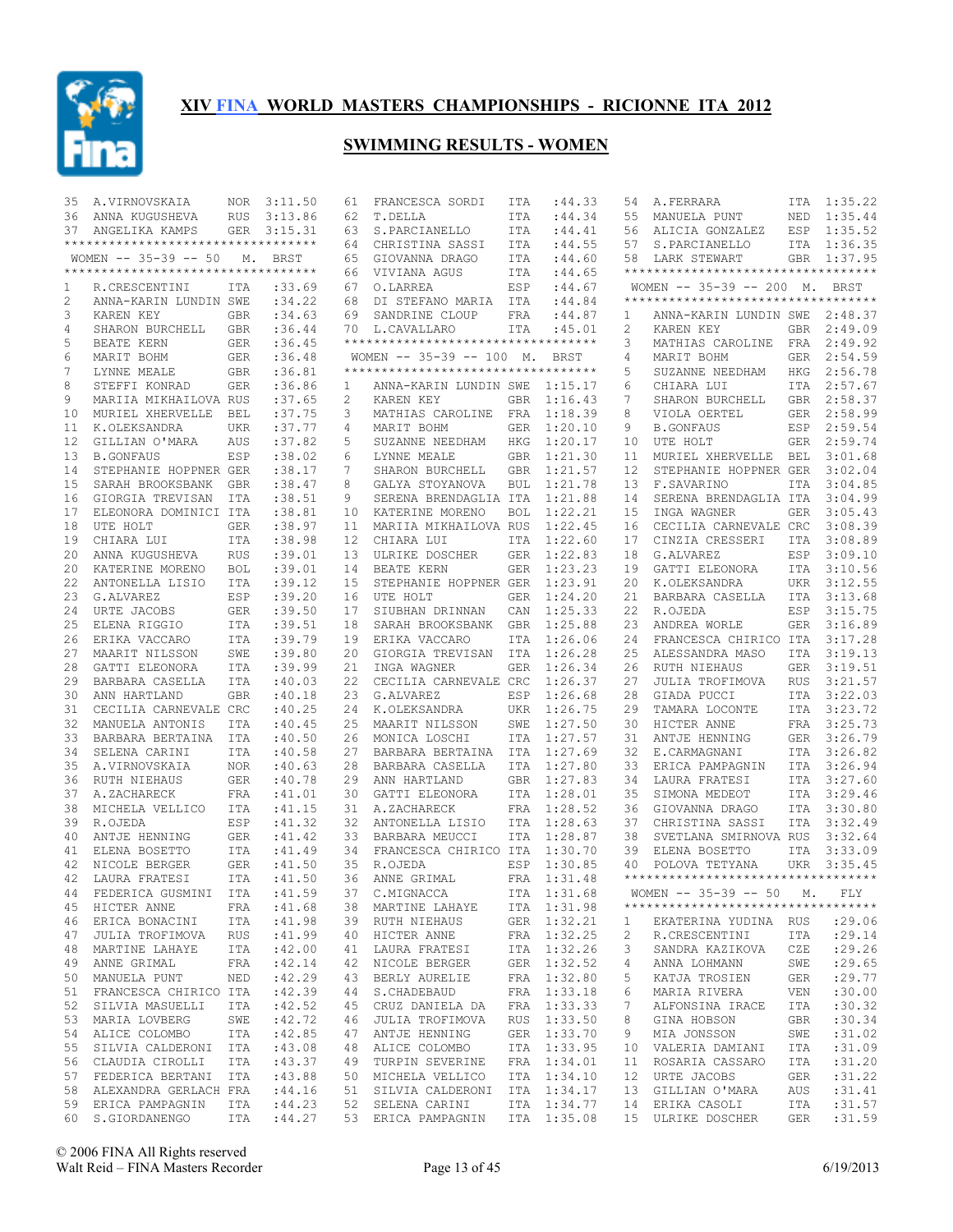

| 16           | K.BEINHAUER                                                    | <b>GER</b> | :31.63      | 4               | ALFONSINA IRACE                                        | ITA        | 1:08.16     |                | **********************************                                    |            |             |
|--------------|----------------------------------------------------------------|------------|-------------|-----------------|--------------------------------------------------------|------------|-------------|----------------|-----------------------------------------------------------------------|------------|-------------|
| 17           | SIUBHAN DRINNAN                                                | CAN        | :31.76      | 5               | VALERIA DAMIANI                                        | ITA        | 1:08.48     | 1              | CINDY BERTELINK                                                       |            | CAN 2:30.02 |
| 18           | KAREN KEY                                                      | GBR        | :31.77      | 6               | ULRIKE DOSCHER                                         | <b>GER</b> | 1:08.85     | $\overline{c}$ | DORA CERVA                                                            |            | HUN 2:35.91 |
| 19           | C.GARCIA                                                       | ESP        | :31.78      | 7               | DORA CERVA                                             | HUN        | 1:08.95     | 3              | ROSARIA CASSARO                                                       |            | ITA 2:35.95 |
| 20           | FANNI ASZTALOS                                                 | HUN        | :31.93      | 8               | ANDREA BALASOVA                                        | CZE        | 1:09.06     | 4              | DAWN PALMER                                                           |            | GBR 2:36.18 |
| 21           | VANESSA STOSSEL                                                | FRA        | :32.02      | 9               | GINA HOBSON                                            | GBR        | 1:09.21     | 5              | SEVERINE FREMONT                                                      | FRA        | 2:37.45     |
| 22           | LYNNE MEALE                                                    | GBR        | :32.04      | $10 \,$         | VIOLA OERTEL                                           | GER        | 1:09.39     | 6              | VIOLA OERTEL                                                          | GER        | 2:37.50     |
| 23           | PAILAN JOURY                                                   | FRA        | :32.39      | 11              | JANNOT KARINE                                          | FRA        | 1:10.68     | 7              | KATERINE MORENO                                                       | BOL        | 2:38.19     |
| 24           | ALEXANDRA TESSIER CAN                                          |            | :32.56      | 12 <sup>°</sup> | MIRIAM MOSER                                           | SUI        | 1:10.73     | 8              | NATHALIE BLONDEEL BEL                                                 |            | 2:38.25     |
| 25           | S. CHADEBAUD                                                   | FRA        | :32.58      | 13              | FANNI ASZTALOS                                         | HUN        | 1:10.78     | 9              | MATHIAS CAROLINE                                                      | FRA        | 2:39.15     |
| 26           | MIRYAM RIBBE                                                   | GER        | :32.76      | 14              | MICHELLE SENECAL                                       | GBR        | 1:11.48     | 10             | LYNNE MEALE                                                           | GBR        | 2:39.40     |
| 27           | S.NOBLE-KENDRICK                                               | GBR        | :32.87      | 15              | K.BEINHAUER                                            | GER        | 1:11.63     | 11             | KATHERINE BARKER                                                      | USA        | 2:40.15     |
| 28           | INGA WAGNER                                                    | GER        | :33.25      | 16              | C.GARCIA                                               | ESP        | 1:12.01     | 12             | CECILIA KENTELL                                                       | SWE        | 2:41.16     |
| 29           | TIZIANA LANAVE                                                 | <b>ITA</b> | : 33.28     | 17              | PATRIZIA BORIO                                         | ITA        | 1:12.37     | 13             | PATRIZIA BORIO                                                        | ITA        | 2:42.14     |
| 30           | M.AUDREY                                                       | FRA        | : 33.32     | 18              | KATHARINE NIMMO                                        | <b>GBR</b> | 1:13.14     | 14             | VALERIE ETIENNE                                                       | BEL        | 2:42.63     |
| 31           | VANESSA ANCIC                                                  | FRA        | : 33.42     | 19              | MARIT BOHM                                             | <b>GER</b> | 1:13.83     | 15             | VALERIA SIEVE                                                         |            | ITA 2:44.84 |
| 32           | KATJA AERNECKE                                                 | <b>GER</b> | : 33.45     | 20              | O.LAMAZOUERE                                           | FRA        | 1:13.96     | 16             | LIA FICARELLI                                                         |            | ITA 2:45.06 |
| 33           | NICOLE BERGER                                                  | GER        | : 33.49     | 21              | SIUBHAN DRINNAN                                        | CAN        | 1:14.10     | 17             | SERENA BRENDAGLIA ITA                                                 |            | 2:46.90     |
| 34           | KATJA LERCHE                                                   | GER        | : 33.52     | 22              | C.FONTANA                                              | <b>BRA</b> | 1:14.72     | 18             | MURIEL XHERVELLE                                                      | BEL        | 2:47.45     |
| 35           | MARCELA CHACON                                                 | <b>CRC</b> | : 33.74     | 23              | M.GIORDO                                               | ITA        | 1:14.95     | 19             | C.FLORENTINA                                                          |            | ITA 2:47.46 |
| 36           | SAMANTHA BARDELLI ITA                                          |            | : 33.76     | 24              | F.TREVISIOL                                            | ITA        | 1:14.97     | 20             | LARA CICERI                                                           | ITA        | 2:47.67     |
| 37           | SABRINA CAPELLUPO ITA                                          |            | :33.95      | 25              | C.FLORENTINA                                           | ITA        | 1:15.21     | 21             | CAMILLE BARRERE                                                       | FRA        | 2:47.85     |
| 38           | ERIKA VACCARO                                                  | <b>ITA</b> | : 33.96     | 26              | VALERIE ETIENNE                                        | <b>BEL</b> | 1:15.48     | 22             | LISELOTTE JOLING                                                      | NED        | 2:48.37     |
| 39           | DANIELA HANSTEIN                                               | GER        | :34.05      | 27              | INGA WAGNER                                            | <b>GER</b> | 1:15.69     | 23             | INGA WAGNER                                                           | GER        | 2:48.58     |
| 40           | MICHELA BONIARDI                                               | ITA        | :34.15      | 28              | MARCELA CHACON                                         | CRC        | 1:16.72     | 24             | ERIKA VACCARO                                                         | ITA        | 2:48.94     |
| 41           | AOIFE COSGROVE                                                 | IRL        | :34.16      | 29              | MIRYAM RIBBE                                           | GER        | 1:17.10     | 25             | CLIZIA BORRELLO                                                       | ITA        | 2:49.38     |
| 42           | OLGA POWELL                                                    | GBR        | : 34.17     | 30              | S. CHADEBAUD                                           | FRA        | 1:17.14     | 26             | MONIKA MESSNER                                                        | AUT        | 2:49.41     |
| 43           | ANN HARTLAND                                                   | <b>GBR</b> | :34.18      | 31              | ANNAMARIA POSCA                                        | ITA        | 1:18.88     | 27             | VANESSA STOSSEL                                                       | FRA        | 2:49.65     |
| 44           | CHIZUYO KINOSHITA JPN                                          |            | :34.27      | 32              | VALERIE NAHON                                          | FRA        | 1:18.95     | 28             | NADINE DIERKER                                                        | GER        | 2:50.50     |
| 45           | M.DEGERSTROEM                                                  | NOR.       | :34.29      | 33              | FRANCESCA MEINI                                        | ITA        | 1:18.98     | 29             | MONICA LOSCHI                                                         |            | ITA 2:51.89 |
| 46           | PIRTA HOTULAINEN FIN                                           |            | : 34.47     | 34              | ANDREA WORLE                                           | GER        | 1:19.02     | 30             | ELENA RIGON                                                           |            | ITA 2:53.05 |
| 46           | DESTEPHEN ARIANE                                               | FRA        | : 34.47     | 35              | TURPIN SEVERINE                                        | FRA        | 1:20.01     | 31             | ANN HARTLAND                                                          |            | GBR 2:53.64 |
| 48           | CARMEN TRIMBITAS                                               | ROU        | :34.62      | 36              | G.VILLALOBOS                                           | CRC        | 1:20.82     | 32             | ANDREA WORLE                                                          | GER        | 2:54.68     |
| 49           | FRANCESCA MEINI                                                | ITA        | :34.69      | 37              | KATJA AERNECKE                                         | GER        | 1:22.21     | 33             | DESTEPHEN ARIANE                                                      | FRA        | 2:54.77     |
| 50           | GABRIELLA RAGNI                                                | ITA        | :34.70      | 38              | ELENA NESCI                                            | AUS        | 1:23.02     | 34             | CECILIA CARNEVALE CRC                                                 |            | 2:56.14     |
| 51           | ROBERTA BENEDET                                                | ITA        | :34.89      | 39              | ISABELLE JALLET                                        | FRA        | 1:23.45     | 35             | OLGA POWELL                                                           | GBR        | 2:56.54     |
| 52           | EDNNA VILLAMIZAR                                               | VEN        | :34.94      | 40              | CARMEN TRIMBITAS                                       | ROU        | 1:23.84     | 36             | MADANI EMILIE EL                                                      | FRA        | 2:57.42     |
| 53           | SARAH BROOKSBANK                                               | <b>GBR</b> | : 35.12     | 41              | SARA GRACA                                             | POR        | 1:23.95     | 37             | A.ZACHARECK                                                           |            | FRA 2:57.81 |
| 54           | MARZIA CAVANA                                                  | ITA        | :35.23      | 42              | EDNNA VILLAMIZAR VEN                                   |            | 1:25.19     | 38             | KATJA LERCHE                                                          |            | GER 2:58.60 |
| 55           | GIORGIA CREMONA                                                | ITA        | : 35.41     | 43              | BARBARA VATTUONE                                       | ITA        | 1:25.21     | 39             | ANNAMARIA POSCA                                                       |            | ITA 2:58.90 |
| 56           | MARIA LOVBERG                                                  | SWE        | :35.77      | 44              | GIORGIA CREMONA                                        | ITA        | 1:25.56     | 40             | FABIANA CECCO                                                         | ITA        | 3:00.06     |
| 57           | GIORGIA TREVISAN                                               | ITA        | :35.83      |                 | **********************************                     |            |             | 41             | ROMINA BASCIANI                                                       | ITA        | 3:00.75     |
| 58           | ANNAMARIA POSCA                                                | ITA        | :36.26      |                 | WOMEN $-- 35-39 -- 200$ M.                             |            | FLY         | 42             | LARA SCIARRETTA                                                       | ITA        | 3:02.56     |
| 59           | ELENA NESCI                                                    | <b>AUS</b> | :36.32      |                 | ***********************************                    |            |             | 43             | MAARIT NILSSON                                                        | SWE        | 3:02.98     |
| 60           | G.VILLALOBOS                                                   | CRC        | :36.50      | 1               | VALERIA DAMIANI                                        |            | ITA 2:31.48 | 44             | ISABELLE JALLET                                                       | FRA        | 3:03.22     |
| 61           | HELENE CONCORIET FRA                                           |            | :36.52      | 2               | ULRIKE DOSCHER                                         |            | GER 2:32.06 | 45             | ALICIA GONZALEZ                                                       | ESP        | 3:04.09     |
| 62           | CHIARA CANTU'                                                  | ITA        | :36.55      | 3               | VIOLA OERTEL                                           |            | GER 2:32.72 | 46             | A.VIRNOVSKAIA                                                         | <b>NOR</b> | 3:04.22     |
| 63           | L.MANERA                                                       | ITA        | :36.61      | $\overline{4}$  | DORA CERVA                                             |            | HUN 2:33.32 | 47             | CHIZUYO KINOSHITA JPN                                                 |            | 3:06.25     |
| 64           | MANUELA ANTONIS                                                | ITA        | :36.62      | 5               | ANNA LOHMANN                                           | SWE        | 2:33.87     | 48             | REGINA SENFTEN                                                        | SUI        | 3:09.09     |
|              | 65 C.LAURENCE                                                  |            |             |                 | FRA : 36.71 6 ANDREA BALASOVA CZE 2:34.78              |            |             |                | 49 FEDERICA GUSMINI ITA 3:10.10                                       |            |             |
|              | 66 BARBARA FAVA                                                | ITA        | :36.77      | 7               | MIRIAM MOSER                                           |            | SUI 2:35.16 |                | 50 YULIYA SINITSINA KAZ 3:10.36                                       |            |             |
|              | 66 M.BELLANOVA                                                 | ITA        | :36.77      | 8               | ANNETT V REKOWSKI GER 2:38.35                          |            |             |                | 51 AMANDA MIKELS                                                      |            | USA 3:12.15 |
|              | 68 CECILIA CARNEVALE CRC                                       |            | :36.79      | 9               | SUZANNE HARKINS                                        |            | IRL 2:38.37 | 52             | MONIKA NOVAKOVA                                                       |            |             |
|              |                                                                |            | :36.84      |                 |                                                        |            |             |                | 53 CHRISTINA SASSI                                                    |            | SVK 3:12.62 |
|              | 69 ULRIKE GREINER                                              | AUT        |             | 10              | JANE KELSEY                                            |            | HKG 2:39.19 |                |                                                                       |            | ITA 3:12.97 |
|              | 70 ANNE SEGOND                                                 | FRA        | :36.94      | 11              | MATHIAS CAROLINE FRA 2:43.49                           |            |             | 54             | SILVIA BINI                                                           |            | ITA 3:13.63 |
|              | 71 KATIA D'AMARIO                                              | ITA        | :37.24      | 12              | JANNOT KARINE                                          |            | FRA 2:44.57 |                | 55 DANIELA TAMBORRA ITA 3:14.53                                       |            |             |
|              | 72 M.MARUNIAKOVA                                               | SVK        | :37.48      |                 | 13 C.FONTANA                                           |            | BRA 2:47.57 |                | 56 HEIDI STEPHENSON CAN 3:14.60<br>********************************** |            |             |
|              | 73 HEIDI STEPHENSON CAN                                        |            | :37.54      |                 | 14 VALERIE NAHON                                       |            | FRA 2:52.76 |                |                                                                       |            |             |
|              | 74 LEONA SLAVICKOVA CZE                                        |            | :37.81      |                 | 15 ZUZANA KOSTALOVA SVK 2:53.24                        |            |             |                | WOMEN $-- 35-39 -- 400$ M. I.M.<br>********************************** |            |             |
|              | 75 ANNIE CHAMPAGNE                                             | CAN        | :37.92      |                 | 16 O.LAMAZOUERE                                        |            | FRA 2:53.32 |                |                                                                       |            |             |
|              | **********************************                             |            |             |                 | 17 MARCELA CHACON                                      |            | CRC 3:08.65 | 1              | CINDY BERTELINK                                                       |            | CAN 5:21.23 |
|              | WOMEN -- 35-39 -- 100 M.<br>********************************** |            | FLY         |                 | 18 ISABELLE JALLET                                     |            | FRA 3:15.18 | 2              | ANNETT V REKOWSKI GER 5:30.67                                         |            |             |
|              |                                                                |            |             |                 | 19 SARA GRACA                                          |            | POR 3:18.44 | 3              | MIRIAM MOSER                                                          |            | SUI 5:34.63 |
| $\mathbf{1}$ | SANDRA KAZIKOVA                                                |            | CZE 1:06.25 |                 | 20 SIMONA MEDEOT<br>********************************** |            | ITA 3:23.82 | 4              | DAWN PALMER                                                           |            | GBR 5:35.15 |
| 2            | DANIELA LANGE                                                  |            | GER 1:07.69 |                 |                                                        |            |             | 5              | VIOLA OERTEL                                                          |            | GER 5:36.23 |
| $3^{\circ}$  | ANNA LOHMANN                                                   |            | SWE 1:08.12 |                 | WOMEN $-- 35-39 -- 200$ M. I.M.                        |            |             | 6              | CECILIA KENTELL SWE 5:37.78                                           |            |             |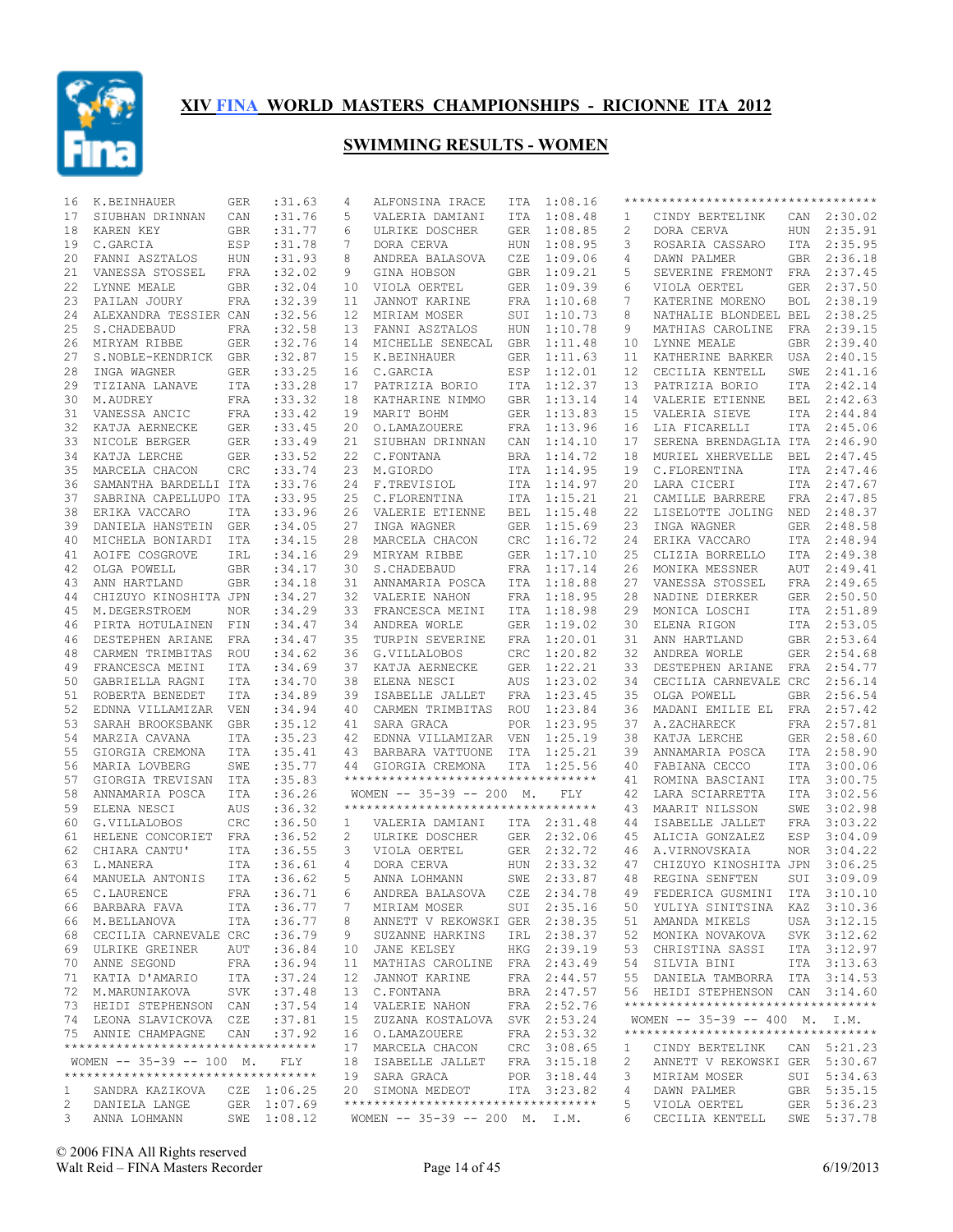

| 7            | DANIELA LANGE                       | GER        | 5:39.64     | 45 | GIOVANNA BARALDI                 | ITA        | : 31.35    |                | 111 PATRIZIA ROSSI                 | ITA        | :34.38            |
|--------------|-------------------------------------|------------|-------------|----|----------------------------------|------------|------------|----------------|------------------------------------|------------|-------------------|
| 8            | KATERINE MORENO                     | <b>BOL</b> | 5:41.09     | 46 | PAMELA WARE                      | GBR        | :31.36     |                | 112 HELENE KEMPER                  | ITA        | :34.39            |
| 9            | MARIT BOHM                          | GER        | 5:44.07     | 47 | F.RONCHIERI                      | ITA        | :31.43     |                | 113 FRANCESCA MELIS                | ITA        | :34.40            |
| 10           | TETIANA SHARUN                      | UKR        | 5:50.81     | 48 | L.LINDGREN                       | SWE        | :31.44     |                | 114 SILVIA CASARIL                 | <b>ITA</b> | :34.41            |
| 11           | M.GIORDO                            | ITA        | 5:53.21     | 49 | NADJA KURZ                       | AUT        | :31.53     |                | 115 E.KLOTZ-BAIR                   | AUT        | :34.52            |
| 12           | LISELOTTE JOLING NED                |            | 5:53.98     | 50 | HELEN Z AKERS                    | <b>GBR</b> | : 31.55    |                | 116 BARBARA BRUNELLI               | ITA        | :34.55            |
| 13           | C.FONTANA                           |            | BRA 5:59.15 | 51 | SANDRA WENGER                    | <b>GER</b> | :31.69     |                | 117 DE VERONICO RITA               | ITA        | :34.61            |
| 14           | MONIKA MESSNER                      | AUT        | 6:00.46     | 51 | OLGA MITROFANOVA                 | <b>RUS</b> | :31.69     |                | 117 MICHELA NALESSO                | <b>ITA</b> | :34.61            |
| 15           | LARA CICERI                         | ITA        | 6:00.63     | 53 | KAREN HOWELLS                    | GBR        | :31.87     |                | 119 POTAPENKO MARINA               | UKR        | :34.64            |
| 16           | NADINE DIERKER                      | GER        | 6:00.95     | 54 | TANJA HAIBER                     | GER        | :31.91     |                | 120 FARRA BARBARA DAL ITA          |            | :34.65            |
| 17           | MOLNAR JOLAN                        | HUN        | 6:02.78     | 55 | LORENA TORBOLI                   | ITA        | :31.95     |                | 121 ORLA FLECKER                   | AUS        | :34.77            |
| 18           | CLIZIA BORRELLO                     | ITA        | 6:02.99     | 55 | ANNE BRAAM                       | <b>GBR</b> | :31.95     |                | 122 CLAUDIA CORNEJO                | PER        | :34.79            |
| 19           | O.LAMAZOUERE                        |            | FRA 6:05.10 | 57 | CHRISTIANE ALTE                  | GER        | :31.98     |                | 123 MARINELLA MOSNA                | <b>ITA</b> | :34.81            |
|              |                                     |            | ITA 6:10.60 |    | GYORGYI BARTA                    |            |            |                |                                    |            |                   |
| 20           | ELENA RIGON                         |            |             | 58 |                                  | ITA        | :32.06     |                | 124 BERKEL NICOLE VAN GER          |            | :34.83<br>: 34.85 |
| 21           | ANDREA WORLE                        |            | GER 6:11.09 | 59 | MARINA RAFFAELLI                 | ITA        | :32.10     |                | 125 SIMONETTA ZACCARA ITA          |            |                   |
| 22           | FABIANA CECCO                       |            | ITA 6:24.69 | 60 | ALISON MACKINTOSH FRA            |            | :32.16     |                | 126 CHRYSTELE SAMSON               | FRA        | : 35.01           |
| 23           | GIADA PUCCI                         |            | ITA 6:37.20 | 60 | SIMONA BIANCONI                  | ITA        | :32.16     |                | 127 SABINE ZURLO                   | <b>GER</b> | :35.04            |
| 24           | ISABELLE JALLET                     |            | FRA 6:41.09 | 62 | NEGUEDE FLOVIA                   | FRA        | :32.24     |                | 128 SANDRA PANZARIN                | <b>ITA</b> | : 35.11           |
| 25           | SARA GRACA                          |            | POR 6:48.95 | 63 | GUILLON FLORENCE                 | FRA        | :32.37     |                | 129 CLAIRE MURRAY                  | <b>GBR</b> | :35.15            |
|              | **********************************  |            |             | 63 | SILVIA MURGIA                    | ITA        | :32.37     |                | 130 S.BARTOLOZZI                   | ITA        | :35.25            |
|              | WOMEN $--$ 40-44 $--$ 50            | М.         | FREE        | 65 | LAETITIA BERTHOU                 | FRA        | :32.40     |                | 131 DANIELA D'ADDA                 | ITA        | :35.27            |
|              | *********************************** |            |             | 66 | K.NIEDERMANNER                   | <b>GER</b> | :32.41     |                | 132 BRIGITTE FREVILLE FRA          |            | :35.40            |
| 1            | ANA FORTIN                          | HON        | : 27.97     | 67 | SIMONA POGNANT                   | ITA        | :32.44     |                | 132 CARLA MACIEIRINHA POR          |            | : 35.40           |
| $\mathbf{2}$ | MELINDA MAROSI                      | HUN        | :28.07      | 68 | SOLVEIG FLEMMING                 | <b>GER</b> | :32.45     |                | 134 BARBARA DEDOLA                 | ITA        | :35.49            |
| 3            | RAQUEL STELLET                      | BRA        | :28.35      | 69 | DORIANA CASILIO                  | ITA        | :32.46     |                | 135 PAOLA PELLANDRA                | <b>SMR</b> | :35.53            |
| 4            | MADDALENA FORNI                     | ITA        | :28.39      | 70 | SYLVAINE ZITTEL                  | <b>FRA</b> | :32.51     |                | ********************************** |            |                   |
| 5            | NATALIA GOLUBOVA UKR                |            | : 29.07     | 71 | ANA ISABEL LLORCA VEN            |            | :32.56     |                | WOMEN $-- 40-44 -- 100$ M. FREE    |            |                   |
| 6            | SUSAN FRASER                        | GBR        | :29.18      | 72 | KERSTIN SCHUBERT                 | <b>GER</b> | :32.59     |                | ********************************** |            |                   |
| 7            | DASCHA HAAN                         | GER        | : 29.23     | 73 | BARBARA FERRARIS                 | ITA        | :32.74     | 1              | ANA FORTIN                         |            | HON 1:00.50       |
| 8            | NATALIA PENSATO                     | ITA        | :29.36      | 74 | N.KRAVCHENKO                     | <b>RUS</b> | :32.81     | $\overline{c}$ | MELINDA MAROSI                     |            | HUN 1:00.97       |
| 9            | L.COSSATIS                          | <b>BRA</b> | : 29.57     | 75 | ANJA HILB                        | <b>GER</b> | :32.82     | 3              | ANNA HAMMAR                        |            | SWE 1:01.16       |
|              |                                     |            | : 29.61     |    |                                  |            | :32.84     | 4              |                                    |            | CRC 1:01.28       |
| 10           | JANE GRANT                          | GBR        |             | 76 | IVANKA RONCO                     | ITA        |            |                | CLAUDIA POLL                       |            |                   |
| 11           | SANDRA HARRIES                      | CRC        | : 29.75     | 77 | J.HENDERSON                      | <b>GBR</b> | :32.87     | 5              | KATLIN VOLK                        | GER        | 1:01.49           |
| 11           | CINTA VILANOVA                      | ESP        | : 29.75     | 78 | JULIE LASNEL                     | FRA        | :32.89     | 6              | CSILLA CSIKANY                     | HUN        | 1:03.94           |
| 13           | O.KOLBASYNSKA                       | UKR        | : 29.85     | 79 | LAAT MARCELA DE                  | CAN        | :32.94     | 7              | DASCHA HAAN                        |            | GER 1:03.96       |
| 14           | DANIELA SABATINI                    | ITA        | :30.01      | 80 | RAMONA TEPELEA                   | <b>ROU</b> | :32.99     | 8              | CINTA VILANOVA                     | ESP        | 1:04.52           |
| 15           | STEFANIA GRANDIS                    | ITA        | :30.05      | 81 | M.GIORGINI                       | ITA        | : 33.03    | 9              | SUSAN FRASER                       | GBR        | 1:04.60           |
| 16           | INNA KOUCKA                         | <b>UKR</b> | :30.15      | 81 | ANGELA GIOVANETTI ITA            |            | : 33.03    | 10             | DANIELA SABATINI                   |            | ITA 1:05.19       |
| 17           | FLORENCE FONSALE FRA                |            | :30.20      | 83 | MICHELA BETTIN                   | ITA        | : 33.04    | 11             | T.LAURE                            | FRA        | 1:05.24           |
| 18           | SANDRA COLOMBO                      | ITA        | :30.23      | 83 | MARIA BRANDAO                    | POR        | :33.04     | 12             | VANBON-ROSENBRAND NED 1:05.39      |            |                   |
| 19           | D.DEMATTI                           | ITA        | :30.24      | 85 | BARBARA BELLUCCI                 | ITA        | : 33.10    | 13             | L.COSSATIS                         | BRA        | 1:05.44           |
| 19           | SUSANN HUMMEL                       | GER        | :30.24      | 86 | C.MARCHITTI                      | ITA        | : 33.13    | 14             | SUSANNE TANNO'                     |            | SUI 1:05.73       |
| 21           | LAURA BIANCHI                       | ITA        | :30.34      | 87 | L.BESCOND                        | FRA        | : 33.15    | 15             | JANE GRANT                         |            | GBR 1:06.17       |
| 22           | M.NIKOLAISEN                        | <b>NOR</b> | :30.45      | 88 | SONIA GHIOTTO                    | <b>ITA</b> | :33.16     | 16             | EVE VIRKKUNEN                      |            | EST 1:06.42       |
| 23           | BRITTA WORTMANN                     | GER        | :30.50      | 89 | MARIANNE KUEFFNER SUI            |            | :33.17     | 17             | SYLVIA HAAK                        |            | GER 1:06.50       |
| 24           | OKSANA OUINDT                       | GER        | :30.59      | 90 | JENNIFER MARONEY                 | USA        | :33.20     | 18             | SANDRA COLOMBO                     |            | ITA 1:06.59       |
| 24           | SIMONA BURINI                       | ITA        | :30.59      | 91 | M.KJAERSGAARD                    | DEN        | :33.29     | 19             | G.PEREZ                            | ESP        | 1:06.83           |
| 26           | PAOLA MASOERO                       | ITA        | :30.62      | 92 | MANUELA PEDROTTI                 | ITA        | :33.32     | 20             | JO JOHNSON                         |            | GBR 1:06.84       |
| 27           | MONICA CARDINALE                    | ITA        | :30.66      | 93 | KATRI VUORI                      | FIN        | :33.34     | 21             | PAOLA MASOERO                      |            | ITA 1:06.99       |
|              | 28 CAROLINA MAURI CRC :30.67        |            |             |    | 94 CLAUDIA NICHOLSON AUS : 33.35 |            |            |                | 22 BRITTA WORTMANN GER 1:07.31     |            |                   |
| 29           | JO JOHNSON                          | GBR        | :30.73      |    | 95 D.BURAC                       | ROU        | :33.40     | 23             | SIMONA BURINI                      |            | ITA 1:07.77       |
|              | 30 ROBERTA STAROSTA BRA             |            | :30.97      |    | 96 DONATA PEREGO ITA             |            | : 33.44    | 24             | SUSANN HUMMEL                      |            | GER 1:07.97       |
| 31           | VINCENZA CORDIO                     | ITA        |             |    | 97 VALERIA CACACE ITA            |            |            | 25             |                                    |            | GER 1:08.04       |
|              |                                     |            | :30.99      |    |                                  |            | :33.45     |                | CHRISTINE HOLE                     |            |                   |
| 31           | ANU ILANDER                         | FIN        | :30.99      |    | 98 S.GIORDANO                    |            | ITA :33.64 | 26             | BETINA HILLMAYR                    |            | GER 1:08.18       |
| 33           | ANNAMARIA FERRARA ITA               |            | :31.00      |    | 98 M.CANOVA                      | ITA        | : 33.64    | 27             | R.CATTANEO                         |            | ITA 1:08.35       |
|              | 34 BALZA BARBARA                    | ITA        | :31.01      |    | 100 EMANUELA MORISI ITA          |            | : 33.68    | 28             | SIMONA BIANCONI                    |            | ITA 1:08.39       |
| 35           | GUILLEN CAROLINA CRC                |            | :31.02      |    | 101 MICHELA ANGOSCINI ITA        |            | :33.74     | 29             | G.BORRAS                           |            | GER 1:08.50       |
| 36           | STEFANIA GUELFO                     | ITA        | :31.07      |    | 102 M.OBALLA                     |            | ITA :33.76 | 30             | BALZA BARBARA                      |            | ITA 1:08.59       |
| 37           | SIMONA TARLAZZI                     | ITA        | :31.12      |    | 103 ELENA ZANNINI                | ITA        | : 33.77    | 31             | HELEN Z AKERS                      |            | GBR 1:08.62       |
| 38           | G.BORRAS                            | GER        | :31.13      |    | 104 S.SCHAEFFER                  | LUX        | : 33.82    | 32             | FLORENCE FONSALE                   |            | FRA 1:08.73       |
| 39           | CHRISTINE HOLE                      | GER        | :31.16      |    | 105 VERONICA MOLNAR ITA          |            | :34.05     | 33             | STEFANIA GUELFO                    |            | ITA 1:08.89       |
| 40           | LILIANA TRIAS                       | VEN        | :31.17      |    | 106 LINDA NANNI                  | ITA        | :34.08     | 34             | PETRA NICKEL                       |            | GER 1:09.06       |
| 41           | SAMSONOVA LARISA RUS                |            | :31.26      |    | 107 J.MACDOUGALL                 | GBR        | :34.10     | 35             | TANJA HAIBER                       |            | GER 1:09.19       |
|              | 42 E.SCHRAVENDEEL                   | NED        | :31.29      |    | 108 TANJA TOFERN                 | GER        | : 34.17    | 36             | BEILLA NOGUERAS                    |            | PUR 1:09.35       |
|              | 43 DEBORA SILVESTRO ITA             |            | :31.31      |    | ITA<br>109 N.POLSINELLI          |            | :34.30     | 37             | NADJA KURZ                         |            | AUT 1:09.54       |
|              | 44 PETRA NICKEL                     |            | GER : 31.33 |    | 110 TOMCZYK ISABELLE FRA :34.35  |            |            |                | 38 SACHE KATIA FRA 1:09.66         |            |                   |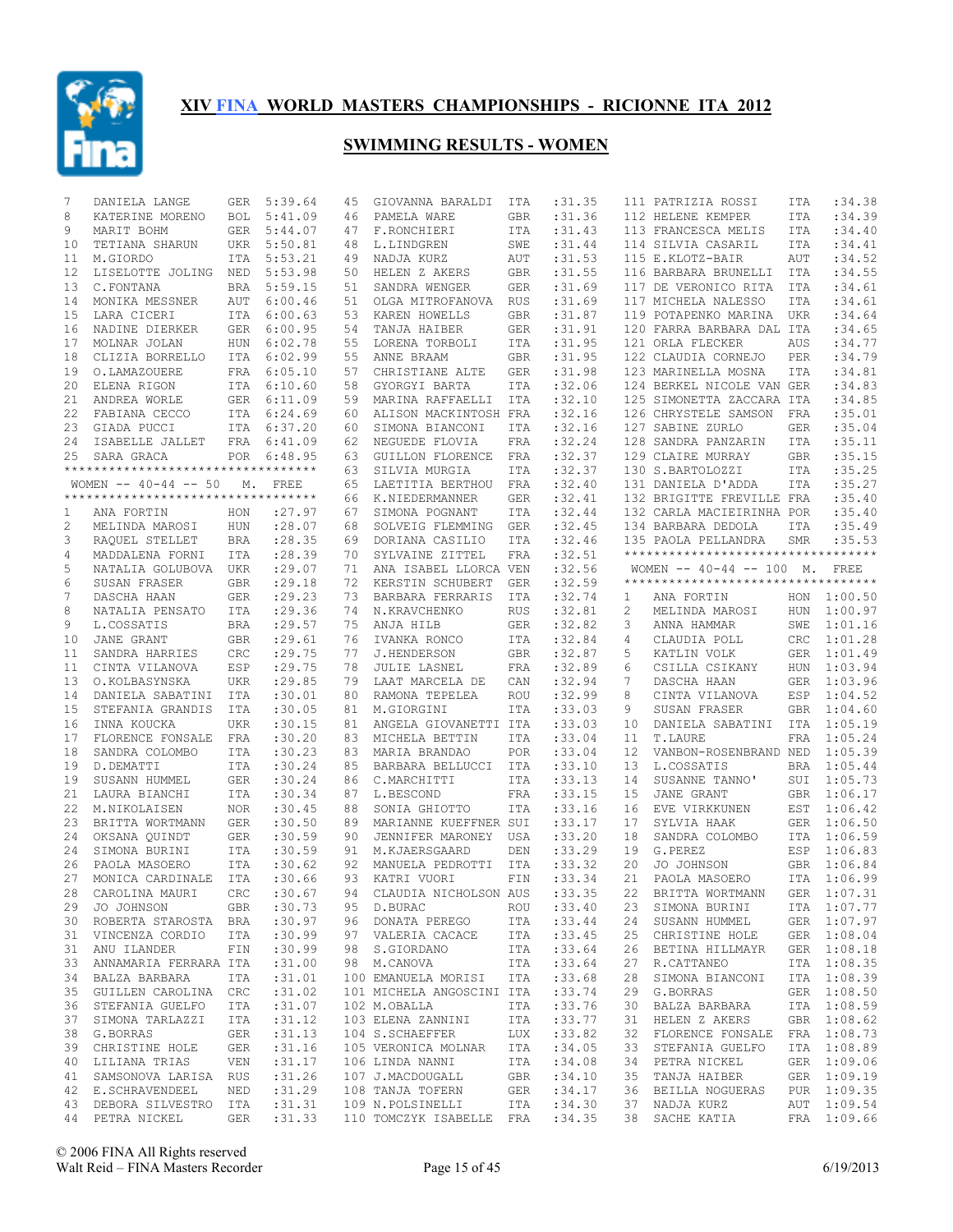

| 39 | SILVIA ALBERTI                   | ITA        | 1:09.70     |              | 105 SIMONETTA ZACCARA ITA           |            | 1:18.42     | 59 | ANNETTE BUDGE                      | BER        | 2:44.61     |
|----|----------------------------------|------------|-------------|--------------|-------------------------------------|------------|-------------|----|------------------------------------|------------|-------------|
| 40 | SANDRA WENGER                    | <b>GER</b> | 1:09.85     |              | 106 NATALIE AUCOIN                  | CAN        | 1:18.57     | 60 | ROSA PIARULLI                      | ITA        | 2:45.43     |
| 41 | FLAMINIA MANCIOLI ITA            |            | 1:09.87     |              | 107 ELEONORA GAMBELLI ITA           |            | 1:18.78     | 61 | ERIKA BINGER                       |            | USA 2:45.91 |
| 42 | SAMSONOVA LARISA RUS             |            | 1:09.93     |              | 108 DANIELA D'ADDA                  | ITA        | 1:18.89     | 62 | SABINE DELAERE                     | FRA        | 2:47.19     |
| 43 | E.SCHRAVENDEEL                   | NED        | 1:10.00     |              | 109 E.BULGARELLI                    |            | ITA 1:19.03 | 63 | BARBARA BRUNELLI                   | ITA        | 2:48.51     |
| 44 | PAMELA WARE                      | <b>GBR</b> | 1:10.30     |              | *********************************** |            |             | 64 | MONICA TODESCATO                   | ITA        | 2:48.84     |
| 45 | MARIE HOLMBERG                   | SWE        | 1:10.45     |              | WOMEN -- 40-44 -- 200 M. FREE       |            |             | 65 | MICHELA ANGOSCINI ITA              |            | 2:49.59     |
| 46 | KAREN HOWELLS                    | GBR        | 1:10.46     |              | **********************************  |            |             | 66 | F.BORGONOVO                        | ITA        | 2:49.83     |
| 47 | ALISON MACKINTOSH FRA 1:10.66    |            |             | $\mathbf{1}$ | VALERIA VERGANI                     |            | ITA 2:13.15 | 67 | LORETO LIZANA                      | CHI        | 2:49.86     |
| 47 | SIMONA POGNANT                   | ITA        | 1:10.66     | 2            | KATLIN VOLK                         | GER        | 2:13.29     | 68 | E.BULGARELLI                       | ITA        | 2:49.95     |
| 49 | R.BEVILACQUA                     |            | ITA 1:10.90 | 3            | ANNA HAMMAR                         | SWE        | 2:16.36     | 69 | IRNA VD MOLEN                      | NED        | 2:50.09     |
| 50 | L.LINDGREN                       | SWE        | 1:11.06     | 4            | CINTA VILANOVA                      | ESP        | 2:18.62     | 70 | BARBARA BELLUCCI                   | ITA        | 2:50.15     |
| 51 | CLAUDIA D'AURIZIO ITA 1:11.14    |            |             | 5            | NADINE DAY                          |            | USA 2:19.26 | 70 | REBECA HERNANDEZ                   | CRC        | 2:50.15     |
|    |                                  |            |             |              |                                     |            |             |    | SONIA GHIOTTO                      |            |             |
| 52 | CHRISTIANE ALTE                  | <b>GER</b> | 1:11.16     | 6            | DANIELA SABATINI                    | ITA        | 2:19.89     | 72 |                                    | ITA        | 2:51.75     |
| 53 | KERSTIN SCHUBERT                 | GER        | 1:11.29     | 7            | ANDREA STREICHAN                    | GER        | 2:21.27     | 73 | TOMCZYK ISABELLE                   | FRA        | 2:51.95     |
| 54 | SARI AMANDA HUNT                 | ITA        | 1:11.45     | 8            | CSILLA CSIKANY                      | HUN        | 2:22.43     | 74 | MARIA PAKHOMOVA                    | <b>RUS</b> | 2:52.79     |
| 55 | ELIZABETH SIMPSON GBR            |            | 1:11.46     | 9            | BANDLOW-ALBRECHT                    | GER        | 2:24.41     | 75 | DANIELA D'ADDA                     |            | ITA 2:52.86 |
| 56 | ANJA HILB                        |            | GER 1:11.78 | 10           | IRINA BOYTSOVA                      | <b>RUS</b> | 2:25.47     | 76 | MARIA SIMON                        | ARG        | 2:52.94     |
| 57 | <b>JULIE LASNEL</b>              |            | FRA 1:11.79 | 11           | P.RAFFAELLA                         | ITA        | 2:26.57     | 77 | BRIGITTE FREVILLE FRA 2:53.52      |            |             |
| 58 | N.KRAVCHENKO                     | <b>RUS</b> | 1:11.92     | 12           | YULIA BOEVA                         | <b>RUS</b> | 2:27.35     | 78 | MONIA PAGANO                       | ITA        | 2:53.57     |
| 59 | MARIA BRANDAO                    |            | POR 1:12.06 | 13           | JO JOHNSON                          |            | GBR 2:27.55 | 79 | NATALIE AUCOIN                     | CAN        | 2:54.39     |
| 60 | WILDE ADELINE DE                 | FRA        | 1:12.65     | 14           | KARINE RICCARDI                     | <b>FRA</b> | 2:27.82     | 80 | M.MESSERLY                         | USA        | 2:54.46     |
| 61 | ANA ISABEL LLORCA VEN            |            | 1:12.78     | 15           | KAREN DRIVER                        | GBR        | 2:28.26     | 81 | ROBERTA BANDINI                    | ITA        | 2:55.07     |
| 62 | NICOLE DAVID                     | USA        | 1:13.11     | 16           | SUSANNE TANNO'                      | SUI        | 2:28.28     | 82 | ELEONORA GAMBELLI ITA              |            | 2:55.27     |
| 63 | NONNA BUROVA                     | <b>RUS</b> | 1:13.16     | 17           | PAOLA RODIGHIERO                    | ITA        | 2:28.69     | 83 | LAVINIA PALAZZO                    | ITA        | 2:55.31     |
| 64 | MONICA MARZIANI                  |            | ITA 1:13.27 | 18           | G.PEREZ                             | ESP        | 2:29.35     | 84 | M.OBALLA                           |            | ITA 2:56.04 |
| 65 | BARBARA BRUNELLI                 |            | ITA 1:13.32 | 19           | CHARLOTTE BERNER                    | DEN        | 2:29.45     |    | ********************************** |            |             |
| 66 | S. SCHAEFFER                     | <b>LUX</b> | 1:13.38     | 20           | OLGA ZALUKAEVA                      | <b>RUS</b> | 2:29.83     |    | WOMEN $-- 40-44 -- 400$ M. FREE    |            |             |
| 67 | OLGA MITROFANOVA RUS             |            | 1:13.43     | 21           | EVE VIRKKUNEN                       | EST        | 2:29.91     |    | ********************************** |            |             |
| 68 | ANNETTE BUDGE                    | <b>BER</b> | 1:13.61     | 22           | VISSER ANNETTE DE NED               |            | 2:30.80     | 1  | VALERIA VERGANI                    |            | ITA 4:39.24 |
| 69 | MARIA PAKHOMOVA                  | RUS        | 1:13.78     | 23           | HELEN Z AKERS                       | GBR        | 2:31.65     | 2  | KATLIN VOLK                        | GER        | 4:42.76     |
|    |                                  |            |             |              |                                     |            |             |    |                                    |            |             |
| 70 | S.GIORDANO                       |            | ITA 1:13.94 | 24           | BEATA SULEWSKA                      | POL        | 2:31.90     | 3  | F.VALERIO                          | PUR        | 4:54.28     |
| 71 | LIGIA MEDREA                     |            | ROU 1:14.01 | 25           | BALZA BARBARA                       | ITA        | 2:32.90     | 4  | DANIELA SABATINI                   | ITA        | 4:57.83     |
| 72 | MANUELA PEDROTTI ITA 1:14.04     |            |             | 26           | MARIE HOLMBERG                      | SWE        | 2:33.02     | 5  | ANDREA STREICHAN                   | GER        | 4:58.56     |
| 73 | J.MACDOUGALL                     |            | GBR 1:14.29 | 27           | STEFANIE MARKA                      | AUT        | 2:33.57     | 6  | KAREN DRIVER                       | GBR        | 4:59.06     |
| 74 | RAMONA TEPELEA                   | ROU        | 1:14.53     | 28           | SACHE KATIA                         | FRA        | 2:33.98     | 7  | CAROLA RUWOLDT                     | GER        | 4:59.82     |
| 75 | M.KJAERSGAARD                    | DEN        | 1:14.54     | 29           | BETINA HILLMAYR                     | GER        | 2:34.25     | 8  | KARIN STEIN                        | NED        | 4:59.83     |
| 76 | MONICA TODESCATO                 | ITA        | 1:14.59     | 30           | NADJA KURZ                          | AUT        | 2:34.35     | 9  | IRINA BOYTSOVA                     | <b>RUS</b> | 5:01.51     |
| 77 | LINDA NANNI                      | <b>ITA</b> | 1:14.64     | 31           | SILVIA ALBERTI                      | ITA        | 2:35.08     | 10 | DIANNA SZOKOL                      | <b>HUN</b> | 5:02.56     |
| 78 | CLAUDIA NICHOLSON AUS            |            | 1:14.71     | 32           | KATHARINA ASHAUER GER               |            | 2:35.11     | 11 | ANNE STEELE                        | AUS        | 5:03.72     |
| 79 | L.BESCOND                        |            | FRA 1:14.74 | 33           | LORENA TORBOLI                      | ITA        | 2:35.91     | 12 | LAURA PALASCIANO                   | ITA        | 5:04.07     |
| 80 | BARBARA FERRARIS ITA 1:15.05     |            |             | 34           | KAREN HOWELLS                       | GBR        | 2:35.93     | 13 | CSILLA CSIKANY                     | <b>HUN</b> | 5:05.92     |
| 81 | CLAIRE MURRAY                    |            | GBR 1:15.21 | 35           | NADIA SANTINI                       | ITA        | 2:36.17     | 14 | P.RAFFAELLA                        | ITA        | 5:09.25     |
| 82 | E.KLOTZ-BAIR                     | AUT        | 1:15.29     | 36           | TANJA HAIBER                        |            | GER 2:36.45 | 15 | YULIA BOEVA                        | <b>RUS</b> | 5:09.67     |
| 83 | SONIA GHIOTTO                    |            | ITA 1:15.46 | 37           | LAAT MARCELA DE                     | CAN        | 2:36.63     | 16 | C.BONAVENTURA                      | <b>VEN</b> | 5:09.88     |
| 84 | IRNA VD MOLEN                    | NED        | 1:15.61     | 38           | ELEONORA FERRANDO ITA               |            | 2:36.76     | 17 | CHARLOTTE BERNER                   | DEN        | 5:11.20     |
| 85 | J.HENDERSON                      |            | GBR 1:15.64 | 39           | FLAMINIA MANCIOLI ITA               |            | 2:37.26     | 18 | <b>B.LAVETT</b>                    | RSA        | 5:12.21     |
| 86 | BARBARA BELLUCCI ITA 1:15.75     |            |             | 40           | ANDREA MATTHAS                      |            | GER 2:37.34 | 19 | KARINE RICCARDI                    | FRA        | 5:13.23     |
| 87 | VALERIA CACACE                   |            | ITA 1:15.83 | 41           | GYORGYI BARTA                       | <b>ITA</b> | 2:37.43     | 20 | JO JOHNSON                         | GBR        | 5:13.77     |
| 88 | PATRIZIA ROSSI ITA 1:15.93       |            |             |              | 42 ALISON MACKINTOSH FRA 2:37.50    |            |             |    | 21 Y.NOVOSELSKA                    |            | BUL 5:15.61 |
|    |                                  |            | ITA 1:15.96 |              | 43 CLAUDIA D'AURIZIO ITA 2:38.20    |            |             |    | 22 SANDRA COLOMBO                  |            | ITA 5:17.64 |
|    | 89 ELENA ZANNINI                 |            |             |              | 44 STEFANIA GUELFO                  |            | ITA 2:38.64 |    |                                    |            |             |
|    | 90 SABINE DELAERE FRA 1:16.09    |            |             |              |                                     |            |             |    | 23 PATRIZIA GIACONE ITA 5:22.52    |            |             |
|    | 91 TOMCZYK ISABELLE FRA 1:16.12  |            |             |              | 45 NICOLE DAVID                     |            | USA 2:39.62 | 24 | KATHARINA ASHAUER GER 5:24.27      |            |             |
|    | 92 M.OBALLA                      |            | ITA 1:16.16 |              | 46 SARI AMANDA HUNT ITA 2:39.90     |            |             | 25 | MURGIA ANNA                        |            | ITA 5:24.94 |
| 93 | SIMONA BUONAMICI ITA 1:16.21     |            |             | 47           | AIMONE RAFFAELLA ITA 2:39.93        |            |             | 26 | VISSER ANNETTE DE NED 5:25.24      |            |             |
|    | 94 DONATA PEREGO                 |            | ITA 1:16.22 |              | 48 S.SCHAEFFER                      |            | LUX 2:40.31 | 27 | STEFANIE MARKA                     |            | AUT 5:27.03 |
|    | 95 MICHELA ANGOSCINI ITA 1:16.26 |            |             |              | 49 FEDERICA MORONI                  |            | ITA 2:40.35 | 28 | LAAT MARCELA DE                    |            | CAN 5:30.10 |
|    | 96 F.BORGONOVO                   |            | ITA 1:16.40 |              | 50 JENNIFER MARONEY USA 2:40.90     |            |             | 29 | ALISON MACKINTOSH FRA 5:30.18      |            |             |
|    | 97 MARIBEL CASTILLO VEN 1:16.45  |            |             |              | 51 R.BEVILACQUA                     |            | ITA 2:41.36 | 30 | BRITTA WORTMANN                    |            | GER 5:30.65 |
|    | 97 ROSA PIARULLI                 |            | ITA 1:16.45 |              | 52 WILDE ADELINE DE FRA 2:42.54     |            |             | 31 | G.PEREZ                            |            | ESP 5:30.94 |
|    | 99 LENE DYRBAK                   |            | DEN 1:16.47 |              | 53 C. CHRISTELLE                    |            | FRA 2:42.79 | 32 | SILVIA ALBERTI                     |            | ITA 5:31.57 |
|    | 100 ORLA FLECKER                 |            | AUS 1:17.33 |              | 54 SAMSONOVA LARISA RUS 2:42.83     |            |             | 33 | PAOLA MOLINA                       |            | ITA 5:32.76 |
|    | 101 JOUSSET MAGALI               |            | FRA 1:17.68 |              | 55 LIGIA MEDREA                     |            | ROU 2:43.20 | 34 | AIMONE RAFFAELLA                   |            | ITA 5:36.57 |
|    | 102 ELISA RAFFONI                |            | ITA 1:18.18 |              | 56 E.KLOTZ-BAIR                     |            | AUT 2:43.40 | 35 | BALZA BARBARA                      |            | ITA 5:36.68 |
|    | 103 M.CANOVA                     |            | ITA 1:18.19 |              | 57 S.GIORDANO                       |            | ITA 2:44.19 | 36 | MONICA MARZIANI                    |            | ITA 5:38.13 |
|    | 104 BARBARA SESENA ITA 1:18.29   |            |             |              | 58 CLAIRE MURRAY GBR 2:44.28        |            |             |    | 37 BRUSCOLI ELENA                  |            | ITA 5:45.88 |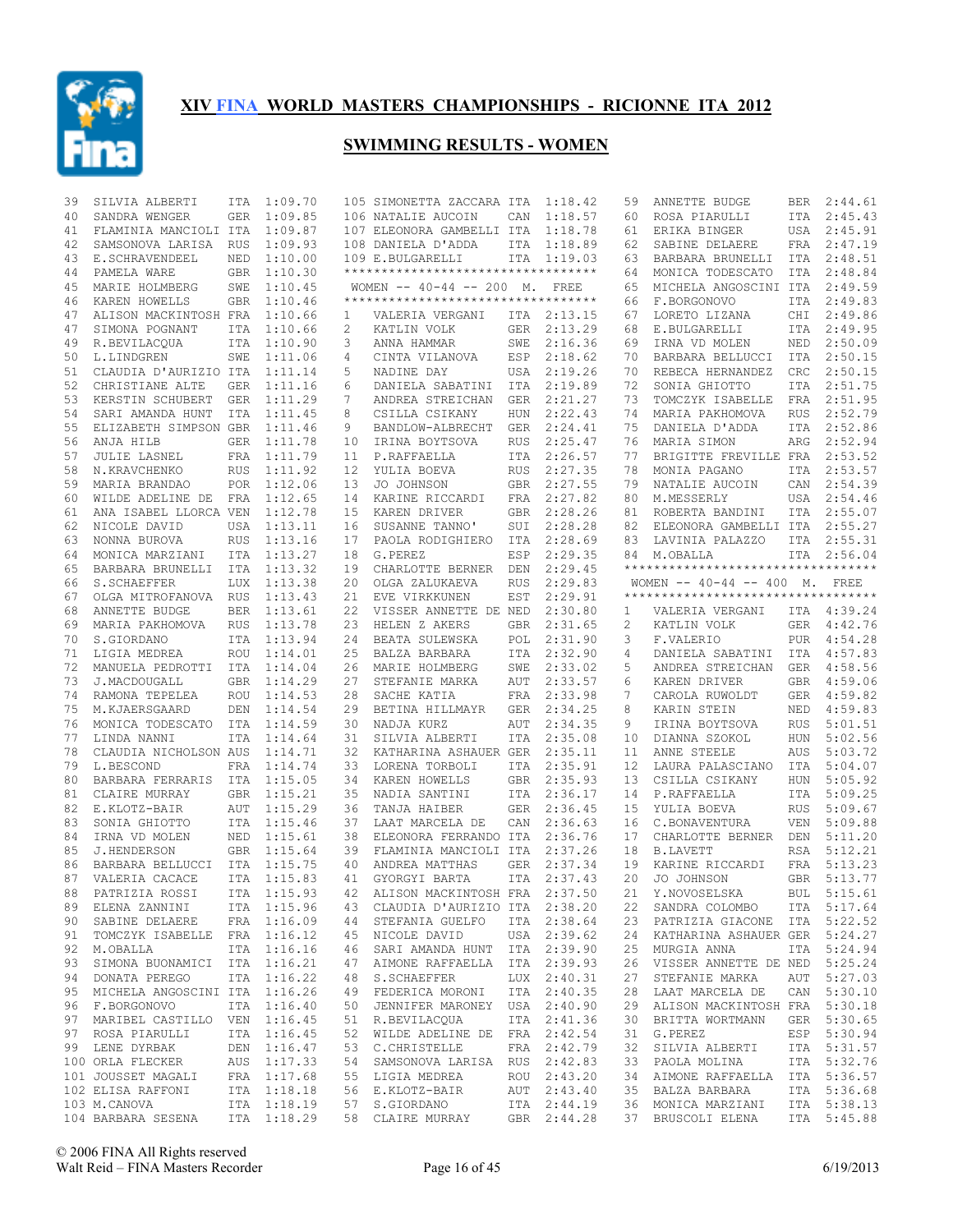

| 38 | CATHERINE SHEARN                    | <b>GBR</b> | 5:46.28                      | 46                    | BRUSCOLI ELENA                                     |            | ITA 11:49.22 | 37 | SIMONA COPPERO                           | ITA        | :40.08                     |
|----|-------------------------------------|------------|------------------------------|-----------------------|----------------------------------------------------|------------|--------------|----|------------------------------------------|------------|----------------------------|
| 39 | ELENA VIANELLO                      | ITA        | 5:47.28                      | 47                    | FLAMINIA MANCIOLI ITA 11:50.87                     |            |              | 38 | M.MESSERLY                               | <b>USA</b> | :40.24                     |
| 40 | S. SCHAEFFER                        | <b>LUX</b> | 5:47.46                      | 48                    | L.MASSIMILIANI                                     |            | ITA 11:54.75 | 39 | ALICE PAVLIKOVA                          | CZE        | :40.28                     |
| 41 | SIMONA BUONAMICI ITA                |            | 5:52.64                      | 49                    | ROSA PIARULLI                                      |            | ITA 11:58.95 | 40 | CAROLINE AUBELEAU FRA                    |            | :40.32                     |
| 42 | SABINE DELAERE                      | FRA        | 5:53.46                      | 50                    | ERIKA BINGER                                       |            | USA 11:59.41 | 41 | OLGA MITROFANOVA                         | <b>RUS</b> | :40.34                     |
| 43 | MAGALI VINET                        | FRA        | 5:54.17                      | 51                    | S. SCHAEFFER                                       |            | LUX 12:03.44 | 42 | K.NIEDERMANNER                           | GER        | :40.49                     |
|    |                                     |            |                              |                       |                                                    |            |              |    |                                          |            |                            |
| 44 | <b>B.SANTOS</b>                     | ESP        | 5:54.89                      | 52                    | D. PASEK-LOUGHRAN                                  |            | GBR 12:08.58 | 43 | DE VERONICO RITA                         | ITA        | :40.51                     |
| 45 | SONIA GHIOTTO                       | ITA        | 5:54.97                      | 53                    | SABINE DELAERE                                     |            | FRA 12:12.34 | 44 | M.GATTI                                  | <b>ITA</b> | :40.54                     |
| 46 | E.KLOTZ-BAIR                        | AUT        | 5:55.29                      | 54                    | SARI AMANDA HUNT                                   |            | ITA 12:14.25 | 45 | D.BURAC                                  | <b>ROU</b> | :40.69                     |
| 47 | WILDE ADELINE DE FRA                |            | 5:55.64                      | 55                    | VALENTINA FORLANI ITA 12:15.22                     |            |              | 46 | VERONICA MOLNAR                          | <b>ITA</b> | :40.87                     |
| 48 | N.ROUSSELLE                         | BEL        | 5:55.79                      | 56                    | E.BULGARELLI                                       |            | ITA 12:15.97 | 47 | LAAT MARCELA DE                          | CAN        | :41.01                     |
| 49 | MARIA SIMON                         | ARG        | 5:58.59                      | 57                    | A.ARNALDI                                          |            | ITA 12:21.84 | 48 | TATIANA ODINTSOVA RUS                    |            | : 41.18                    |
| 50 | V.DELLE                             |            | ITA 5:58.62                  | 58                    | CESARE TIZIANA DI ITA 12:23.07                     |            |              | 49 | LILIANA TRIAS                            | <b>VEN</b> | : 41.36                    |
| 51 | LUISA PICCINNO                      | ITA        | 5:58.88                      | 59                    | MARIA SIMON                                        |            | ARG 12:23.84 | 50 | SAMANTA POGGI                            | <b>ITA</b> | : 41.38                    |
| 52 | F.BORGONOVO                         |            | ITA 6:02.53                  | 60                    | SONIA GHIOTTO                                      |            | ITA 12:23.92 | 51 | M.GIORGINI                               | <b>ITA</b> | :41.40                     |
|    |                                     |            |                              |                       |                                                    |            |              |    |                                          |            |                            |
| 53 | MONICA TODESCATO                    |            | ITA 6:03.52                  | 61                    | ANGELA VANNINI                                     |            | ITA 12:30.20 | 52 | POTAPENKO MARINA                         | UKR        | :41.57                     |
| 54 | MONIA PAGANO                        |            | ITA 6:05.07                  | 62                    | ASTRID HEGEMANN                                    |            | GER 12:33.49 | 53 | ANN JOHNSEN                              | <b>NOR</b> | :41.61                     |
| 55 | M.CHIONCHIO                         |            | ITA 6:05.15                  | 63                    | SILVIA URBANI                                      |            | ITA 12:34.76 | 54 | BARBARA SESENA                           | <b>ITA</b> | : 41.70                    |
|    | **********************************  |            |                              | 64                    | MARSHA HAYNES                                      |            | USA 12:34.92 | 55 | F.FINANZIERI                             | <b>ITA</b> | : 41.75                    |
|    | WOMEN -- 40-44 -- 800 M. FREE       |            |                              | 65                    | ROBERTA BANDINI                                    |            | ITA 12:36.41 | 56 | MARSHA HAYNES                            | <b>USA</b> | :42.19                     |
|    | *********************************** |            |                              | 66                    | F.BORGONOVO                                        |            | ITA 12:38.78 | 57 | DORIS REIBEL                             | <b>GER</b> | :42.20                     |
| 1  | VALERIA VERGANI                     |            | ITA 9:33.76                  | 67                    | A.TRIMELITI                                        |            | ITA 12:45.57 | 58 | ROSA VENTURA                             | ITA        | :42.34                     |
| 2  | JACQUI ROBINSON                     |            | AUS 10:04.00                 | 68                    | ELENA ZAYTSEVA                                     |            | RUS 12:53.41 | 59 | M.CHIONCHIO                              | <b>ITA</b> | :42.41                     |
|    |                                     |            | PUR 10:05.93                 |                       |                                                    |            |              |    |                                          |            |                            |
| 3  | F.VALERIO                           |            |                              | 69                    | T.ALVES                                            |            | FRA 12:53.83 | 60 | MONIA PAGANO                             | <b>ITA</b> | :42.59                     |
| 4  | KARIN STEIN                         |            | NED 10:06.08                 | 70                    | VERSOLATO ANNA                                     |            | ITA 12:57.04 | 61 | MARIANNE KUEFFNER SUI                    |            | :42.60                     |
| 5  | DANIELA SABATINI                    |            | ITA 10:13.45                 | 71                    | BARBARA SESENA                                     |            | ITA 13:02.40 | 62 | SANDRA DIOGO                             | <b>POR</b> | :42.67                     |
| 6  | NADINE DAY                          |            | USA 10:16.89                 | 72                    | NADIA VERNA                                        |            | ITA 13:02.73 | 63 | S.PATRIZIA                               | ITA        | :43.23                     |
| 7  | KAREN DRIVER                        |            | GBR 10:19.15                 |                       | **********************************                 |            |              | 63 | RAFFAELLA BOARINI ITA                    |            | :43.23                     |
| 8  | ANDREA STREICHAN                    |            | GER 10:21.17                 |                       | WOMEN $--$ 40-44 $--$ 50                           | М.         | BACK         | 65 | LORETO LIZANA                            | CHI        | :43.33                     |
| 9  | ANNE STEELE                         |            | AUS 10:23.89                 |                       | **********************************                 |            |              |    | ***********************************      |            |                            |
| 10 | EDARD IRENE                         |            | FRA 10:26.48                 | $\mathbf{1}$          | GISELI PEREIRA                                     | BRA        | :31.76       |    | WOMEN $-- 40-44 -- 100$ M. BACK          |            |                            |
| 11 | <b>B.LAVETT</b>                     |            | RSA 10:26.79                 | $\mathbf{2}^{\prime}$ | MONICA SORO                                        | ITA        | :32.25       |    | **********************************       |            |                            |
|    |                                     |            |                              |                       |                                                    |            |              |    |                                          |            |                            |
|    |                                     |            |                              |                       |                                                    |            |              |    |                                          |            |                            |
| 12 | CHARLOTTE BERNER                    |            | DEN 10:27.82                 | 3                     | SYLVIE ALLERY                                      | FRA        | :32.44       | 1  | GISELI PEREIRA                           |            | BRA 1:07.78                |
| 13 | C.BONAVENTURA                       |            | VEN 10:31.79                 | 4                     | KATLIN VOLK                                        | <b>GER</b> | :32.87       | 2  | MONICA SORO                              |            | ITA 1:09.73                |
| 14 | BANDLOW-ALBRECHT                    |            | GER 10:33.16                 | 5                     | ANA FORTIN                                         | HON        | : 33.40      | 3  | SYLVIE ALLERY                            | FRA        | 1:09.87                    |
| 15 | P.RAFFAELLA                         |            | ITA 10:34.49                 | 6                     | CSILLA CSIKANY                                     | <b>HUN</b> | :33.56       | 4  | KATLIN VOLK                              | GER        | 1:10.09                    |
| 16 |                                     |            | RUS 10:39.57                 | 7                     |                                                    | ITA        | : 33.74      |    | ANA FORTIN                               | HON        | 1:10.57                    |
|    | IRINA BOYTSOVA                      |            |                              |                       | FRANCA BOSISIO                                     |            |              | 5  |                                          |            |                            |
| 17 | YULIA BOEVA                         |            | RUS 10:42.30                 | 8                     | DASCHA HAAN                                        | <b>GER</b> | :33.85       | 6  | OXANA BRONITSKAYA RUS                    |            | 1:13.18                    |
| 18 | A.MORRISSEAU                        |            | USA 10:58.42                 | 9                     | CAROLA RUWOLDT                                     | <b>GER</b> | :34.07       | 7  | CAROLA RUWOLDT                           | GER        | 1:13.23                    |
| 19 | VISSER ANNETTE DE NED 10:58.48      |            |                              | 10                    | BARBARA CIOTTI                                     | ITA        | : 34.11      | 8  | LAURA PALASCIANO                         | ITA        | 1:14.47                    |
| 20 | PATRIZIA GIACONE                    |            | ITA 11:04.95                 | 11                    | CAROLINA MAURI                                     | CRC        | :34.45       | 9  | DASCHA HAAN                              | GER        | 1:14.71                    |
| 21 | Y.NOVOSELSKA                        |            | BUL 11:07.59                 | 12                    | CORINNA KRIETSCH                                   | <b>GER</b> | :34.53       | 10 | GIULIA POMPILI                           |            | ITA 1:15.06                |
| 22 | MARIE HOLMBERG                      |            | SWE 11:11.10                 | 13                    | LUIZA ELENKOVA                                     | BUL        | :34.95       | 11 | EVE VIRKKUNEN                            | EST        | 1:15.94                    |
| 23 | JACOUELINE NITZ                     |            | GER 11:12.40                 | 14                    | GIULIA POMPILI                                     | <b>ITA</b> | :35.10       | 11 | CORINNA KRIETSCH                         | GER        | 1:15.94                    |
| 24 | GUILLEN CAROLINA                    |            | CRC 11:13.24                 | 15                    | LAURA DEPONTI                                      | ITA        | :35.17       | 13 | LUIZA ELENKOVA                           | <b>BUL</b> | 1:16.85                    |
| 25 |                                     |            |                              |                       | O.KOLBASYNSKA                                      |            |              | 14 |                                          |            | ITA 1:17.61                |
|    | MICHELA D'AMICO                     |            | ITA 11:16.22                 | 16                    |                                                    | <b>UKR</b> | :35.54       |    | LAURA DEPONTI                            |            |                            |
| 26 | KATHARINA ASHAUER GER 11:16.26      |            |                              | 17                    | MONIKA SCHAEFER                                    | SUI        | :35.91       | 15 | SYLVIA HAAK                              | GER        | 1:18.43                    |
| 27 | KATHRIN LAZAR                       |            | GER 11:17.08                 | 18                    | M.ADRIANSEN                                        | <b>NOR</b> | :35.93       | 16 | INNA KOUCKA                              |            | UKR 1:18.48                |
| 28 | BEILLA NOGUERAS                     |            | PUR 11:18.35                 | 19                    | PETRA NICKEL                                       | <b>GER</b> | :36.10       | 17 | KAREN BATES                              |            | GBR 1:18.49                |
|    | 29 LORENA TORBOLI                   |            | ITA 11:18.38                 |                       | 20 INNA KOUCKA                                     | UKR        | :36.67       |    | 18 MONIKA SCHAEFER                       |            | SUI 1:18.93                |
|    | 30 LUISA FORESTALI                  |            | ITA 11:20.08                 |                       | 21 KAREN BATES                                     | GBR        | :36.77       | 19 | PETRA NICKEL                             |            | GER 1:19.48                |
|    | 31 LAAT MARCELA DE                  |            | CAN 11:23.45                 |                       | 22 SILVIA MURGIA                                   | ITA        | :36.82       | 20 | ANU ILANDER                              |            | FIN 1:20.61                |
| 32 | FEDERICA MORONI                     |            | ITA 11:26.48                 |                       | 23 ANDREA MATTHAS                                  | GER        | :37.17       | 21 | R.ALLEGRETTI                             |            | ITA 1:20.63                |
|    |                                     |            |                              |                       |                                                    |            |              |    |                                          |            |                            |
|    | 33 I.CAGNONI                        |            | ITA 11:27.08                 |                       | 24 LAURA RUFFINATTO ITA                            |            | :37.58       | 22 | PATRICIA NICHOL                          |            | HKG 1:20.97                |
| 34 | STEFANIE MARKA                      |            | AUT 11:28.37                 |                       | 25 MAGALI VINET                                    | FRA        | :37.98       | 23 | TATIANA RONZINA                          |            | RUS 1:21.23                |
| 35 | AIMONE RAFFAELLA ITA 11:31.52       |            |                              |                       | 26 SIMONETTA MORETTI ITA                           |            | :38.04       | 24 | ANDREA MATTHAS                           |            | GER 1:21.57                |
| 36 | REBECA HERNANDEZ CRC 11:33.02       |            |                              | 27                    | GUILLON FLORENCE FRA                               |            | :38.08       | 25 | NORDEN DE VRIES                          |            | NED 1:21.63                |
| 37 | SANDRA HARRIES                      |            | CRC 11:33.67                 |                       | 28 GABRIELE SCHUETTE GER                           |            | : 38.12      | 26 | KARINE RICCARDI                          |            | FRA 1:21.92                |
| 38 | ALISON MACKINTOSH FRA 11:36.06      |            |                              |                       | 29 PAOLA CAVAGGION                                 | ITA        | :38.36       | 27 | LAURA RUFFINATTO ITA 1:22.46             |            |                            |
| 39 | C.SCANTAMBURLO                      |            | ITA 11:37.20                 | 30                    | SUSAN FINLAY                                       | GBR        | :38.52       | 28 | SIMONETTA MORETTI ITA 1:22.71            |            |                            |
| 40 | I.VOGT-HUMBERG                      |            | GER 11:38.89                 | 31                    | D.GIL                                              | GER        | :38.84       | 29 | LAETITIA BERTHOU FRA 1:23.03             |            |                            |
|    |                                     |            |                              |                       |                                                    |            |              |    |                                          |            |                            |
| 41 | C. CHRISTELLE                       |            | FRA 11:39.47                 |                       | 32 LAURA MULAZZANI                                 | ITA        | :38.86       | 30 | KERSTIN SCHUBERT                         |            | GER 1:23.23                |
| 42 | NICOLE DAVID                        |            | USA 11:41.99                 |                       | 33 LAETITIA BERTHOU FRA                            |            | :38.95       | 31 | GUILLON FLORENCE                         |            | FRA 1:23.38                |
| 43 | WILDE ADELINE DE FRA 11:45.65       |            |                              |                       | 34 CLAUDIA SIBANI                                  | ITA        | :39.01       | 32 | GABRIELE SCHUETTE GER 1:23.99            |            |                            |
| 44 | SUZANA SIKIC<br>45 CLAIRE MURRAY    |            | CRO 11:45.89<br>GBR 11:46.82 |                       | 35 ANNA BECUCCI<br>36 RAFFAELLA RAVELLI ITA :39.80 | ITA        | :39.55       |    | 33 PAOLA CAVAGGION<br>34 LAURA MULAZZANI |            | ITA 1:24.41<br>ITA 1:24.52 |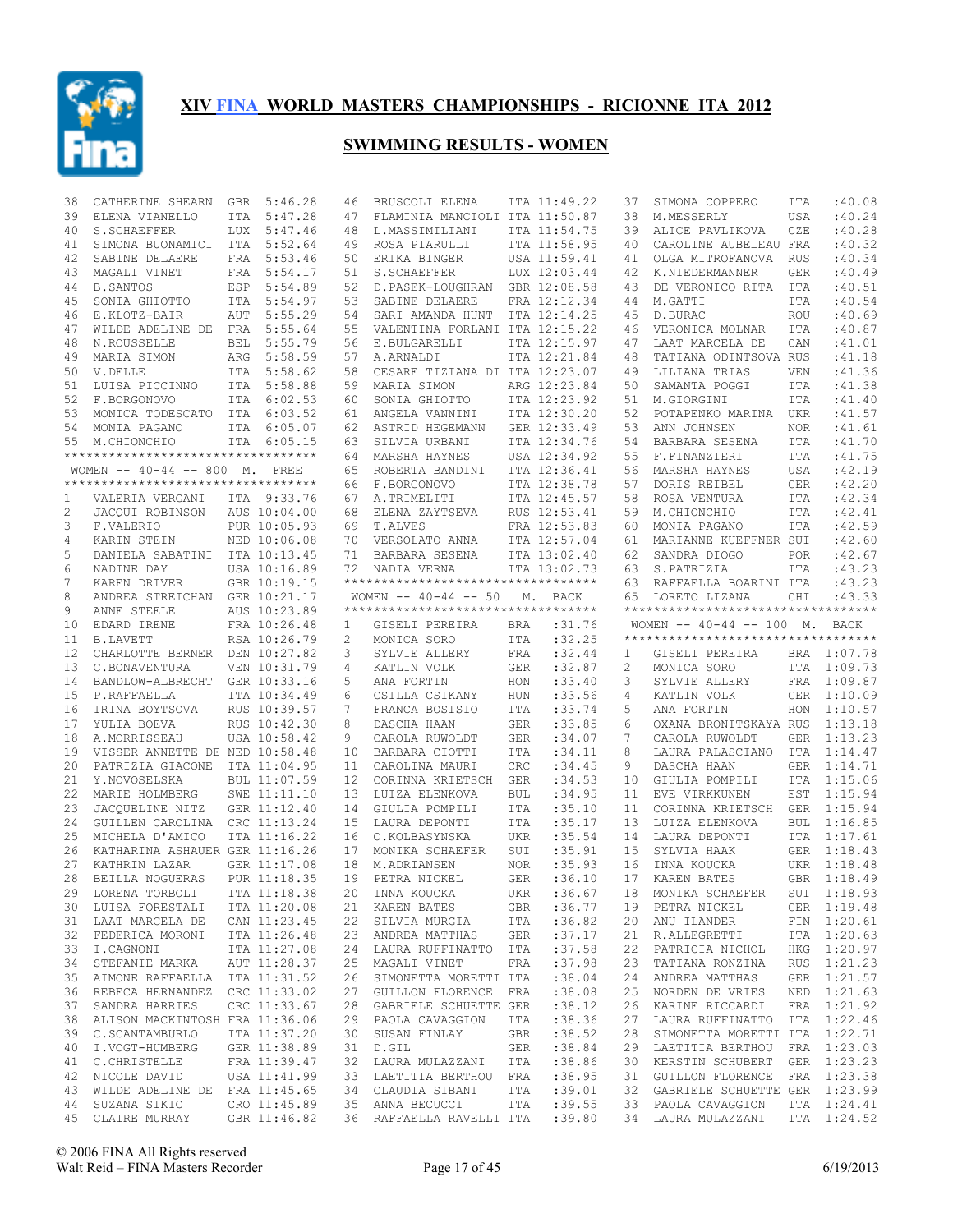

| 35 | SUSAN FINLAY                        | <b>GBR</b> | 1:24.76     | 36 | <b>GUILLON FLORENCE</b>            | FRA        | 3:11.66     | 51 | ENZA ZULIANI                        | ITA        | :42.79      |
|----|-------------------------------------|------------|-------------|----|------------------------------------|------------|-------------|----|-------------------------------------|------------|-------------|
| 36 | D.GIL                               | <b>GER</b> | 1:24.85     | 37 | RAFFAELLA RAVELLI ITA              |            | 3:14.18     | 53 | M.NIKOLAISEN                        | <b>NOR</b> | :42.80      |
| 37 | STEFANIE MARKA                      | AUT        | 1:25.08     | 38 | SAMANTA POGGI                      | ITA        | 3:15.51     | 54 | FARRA BARBARA DAL ITA               |            | :42.91      |
| 38 | ANNA BECUCCI                        |            | ITA 1:25.43 | 39 | C.SCANDALETTI                      | ITA        | 3:15.58     | 55 | A.GARDZIULIENE                      | LTU        | :43.00      |
| 39 | CLAUDIA SIBANI                      |            | ITA 1:25.44 | 40 | M.HIRSCH                           | <b>VEN</b> | 3:19.04     | 56 | VERA TARASOVA                       | <b>RUS</b> | :43.21      |
| 40 | CAROLINE AUBELEAU FRA               |            | 1:25.75     | 41 | RITA MAIETTI                       | ITA        | 3:19.18     | 57 | PATRICIA BURTON                     | AUS        | :43.23      |
| 41 | SUZANA SIKIC                        | CRO        | 1:25.91     | 42 | BARBARA SIGNORI                    | ITA        | 3:19.58     | 58 | F.RONCHIERI                         | <b>ITA</b> | : 43.25     |
| 42 | MAGALI VINET                        |            | FRA 1:26.85 | 43 | SILVIA URBANI                      | ITA        | 3:20.26     | 59 | LANGLET ROSETTE                     | <b>FRA</b> | :43.56      |
| 43 | SAMANTA POGGI                       |            | ITA 1:27.14 |    | 44 MARSHA HAYNES                   | USA        | 3:20.35     | 60 | GIOVANNA CARACCIA ITA               |            | :43.71      |
| 44 | RAFFAELLA RAVELLI ITA 1:27.77       |            |             | 45 | RAFFAELLA BOARINI ITA              |            | 3:20.70     | 61 | ROBERTA PESSETTI                    | ITA        | :43.74      |
| 45 | POTAPENKO MARINA UKR 1:27.91        |            |             | 46 | M.MESSERLY                         | USA        | 3:26.11     | 62 | N. POLSINELLI                       | ITA        | : 44.13     |
| 46 | SIMONA COPPERO                      |            | ITA 1:28.26 | 47 | LENE DYRBAK                        | DEN        | 3:27.61     | 63 | C.NOVAKNE                           | HUN        | :44.42      |
|    |                                     |            |             |    | ********************************** |            |             |    |                                     |            |             |
| 47 | ROSA VENTURA                        |            | ITA 1:29.00 |    |                                    |            |             | 64 | MONICA CAMILOTTO                    | ITA        | :44.43      |
| 48 | M.MESSERLY                          |            | USA 1:29.09 |    | WOMEN $--$ 40-44 $--$ 50           | М.         | BRST        | 65 | IVANKA RONCO                        | <b>ITA</b> | : 44.44     |
| 49 | BARBARA SESENA                      |            | ITA 1:29.60 |    | ********************************** |            |             | 66 | E.KLOTZ-BAIR                        | AUT        | : 44.53     |
| 50 | REBECA HERNANDEZ                    | CRC        | 1:30.65     | 1  | S.BONDARENKO                       | UKR        | :33.96      | 66 | O.GEMICIOGLU                        | TUR        | : 44.53     |
| 51 | K.SVETLANA                          | <b>RUS</b> | 1:30.82     | 2  | ANNA HAMMAR                        | SWE        | :35.05      | 68 | SARI AMANDA HUNT                    | <b>ITA</b> | :44.57      |
| 52 | M.GATTI                             | <b>ITA</b> | 1:31.04     | 3  | SABINA VITALONI                    | ITA        | : 35.47     | 69 | M.KJAERSGAARD                       | DEN        | :44.60      |
| 53 | TATIANA ODINTSOVA RUS               |            | 1:31.43     | 4  | SIGRID NIEHAUS                     | CRC        | :36.03      | 70 | SAMANTHA MASE'                      | <b>ITA</b> | :44.65      |
| 54 | F.FINANZIERI                        | <b>ITA</b> | 1:32.01     | 5  | C.LARCHER                          | <b>BRA</b> | :36.32      | 71 | EMANUELA MORISI                     | <b>ITA</b> | :44.75      |
| 55 | RAFFAELLA BOARINI ITA               |            | 1:32.41     | 6  | ANTJE PRAEFCKE                     | <b>GER</b> | :36.42      | 72 | J.MACDOUGALL                        | <b>GBR</b> | :44.78      |
| 56 | SANDRA DIOGO                        |            | POR 1:32.69 | 7  | L.COSSATIS                         | <b>BRA</b> | :37.22      | 72 | GAUDEAU DEBORAH                     | FRA        | :44.78      |
| 57 | S.PATRIZIA                          |            | ITA 1:32.71 | 8  | RAINY GOODALE                      | USA        | :37.53      | 74 | JENNIFER MARONEY                    | USA        | :44.83      |
| 58 | SIMONA BUONAMICI ITA 1:33.63        |            |             | 9  | M.GIOVANARDI                       | ITA        | :37.61      | 75 | S.BARTOLOZZI                        | <b>ITA</b> | :44.94      |
| 59 | FLEUR LEPINE                        |            | FRA 1:33.95 | 10 | ROBERTA STAROSTA BRA               |            | :37.65      | 76 | ORLOVA LIUBOV                       | <b>RUS</b> | :44.97      |
| 60 | DORIS REIBEL                        |            | GER 1:34.83 | 11 | WENDY COOK                         | <b>RSA</b> | :37.78      | 77 | SILVIA BERTI                        | <b>ITA</b> | :45.04      |
|    |                                     |            | ITA 1:34.86 |    |                                    |            |             |    |                                     |            | :45.14      |
| 61 | M.CHIONCHIO                         |            |             | 12 | JANA REICHELT                      | <b>GER</b> | :37.88      | 78 | VALERIA CACACE                      | <b>ITA</b> |             |
| 62 | ELKE KAAR                           | EST        | 1:35.50     | 13 | SUSAN FRASER                       | <b>GBR</b> | :38.04      | 79 | JOUSSET MAGALI                      | FRA        | :45.30      |
|    | **********************************  |            |             | 14 | KARIN STEIN                        | NED        | :38.16      | 80 | PRISCILA SALDANYA CRC               |            | :45.43      |
|    | WOMEN $-- 40-44 -- 200$ M. BACK     |            |             | 15 | GIOVANNA BARALDI                   | ITA        | :38.17      | 80 | BARBARA CANEVARI                    | ITA        | :45.43      |
|    | *********************************** |            |             | 16 | VINCENZA CORDIO                    | ITA        | :38.22      | 82 | HELMA MATSU                         | EST        | :45.50      |
| 1  | GISELI PEREIRA                      |            | BRA 2:30.37 | 17 | M. PEREPELKINA                     | <b>RUS</b> | :38.58      | 83 | IRNA VD MOLEN                       | NED        | :45.57      |
| 2  | OXANA BRONITSKAYA RUS               |            | 2:37.42     | 18 | AMELIE SAUREL                      | FRA        | : 38.64     | 84 | SILVIA CASARIL                      | <b>ITA</b> | :45.59      |
| 3  | LAURA PALASCIANO                    | ITA        | 2:40.33     | 19 | V.SCHLESINGER                      | <b>GER</b> | :38.90      | 84 | MONICA BONACINI                     | <b>ITA</b> | :45.59      |
| 4  | NICOLA LATTY                        | GBR        | 2:41.63     | 20 | SHARON LOCK                        | GBR        | :38.92      | 86 | CLAUDIA CORNEJO                     | PER        | :45.72      |
| 5  | CAROLINE GIRARDET SUI               |            | 2:42.35     | 21 | SUSANN HUMMEL                      | <b>GER</b> | :39.10      | 87 | ZHONGYANG HU                        | CHN        | :45.78      |
| 6  | FRANCA BOSISIO                      | ITA        | 2:42.57     | 22 | ANNA TRENTINI                      | ITA        | :39.20      | 88 | DAGMAR MANNKE                       | GER        | :45.83      |
| 7  | CAROLINA MAURI                      | CRC        | 2:42.60     | 23 | HELGA BITTER                       | <b>GER</b> | :39.35      | 89 | M.STJEPANOVIC                       | FRA        | :45.90      |
| 8  | VALERIE SOREAU                      | FRA        | 2:46.38     | 24 | KAREN BRAND                        | <b>GER</b> | :39.36      | 90 | MARZIA VALLE                        | <b>ITA</b> | :45.96      |
| 9  | CHRISTINA ECHOLS                    | AUS        | 2:46.49     | 25 | REGINA KINDRATOVA CZE              |            | :39.37      | 91 | DIANA IANNELLA                      | <b>ITA</b> | :46.41      |
| 10 | T.TEDESCHINI                        | <b>ITA</b> | 2:47.19     | 26 | <b>B.BJERKHAGEN</b>                | SWE        | :39.45      | 92 | T.ISABELLE                          | <b>FRA</b> | :46.53      |
| 11 |                                     | <b>ITA</b> | 2:48.41     | 27 | ANU ILANDER                        | FIN        | :39.56      | 93 | ELENA ZANNINI                       | <b>ITA</b> | :46.68      |
|    | GIULIA POMPILI                      |            |             |    |                                    |            |             |    |                                     |            |             |
| 12 | HELENA MCGRATH                      | IRL        | 2:49.43     | 28 | LAURA MULAZZANI                    | ITA        | :39.83      | 94 | CHRYSTELE SAMSON                    | FRA        | :46.78      |
| 13 | LUIZA ELENKOVA                      |            | BUL 2:50.79 | 29 | LAURA BERTOLUCCI                   | <b>ITA</b> | :39.88      | 95 | A. FERRARIS                         | <b>ITA</b> | :46.89      |
| 14 | M.ADRIANSEN                         |            | NOR 2:52.30 | 30 | NEGUEDE FLOVIA                     | FRA        | :40.07      | 96 | DIETLIND URBAN                      | <b>GER</b> | :46.94      |
| 15 | CORINNA KRIETSCH                    |            | GER 2:52.33 | 30 | SIMONA BIANCONI                    | ITA        | :40.07      | 97 | ASTRA LANDMAN                       | <b>RUS</b> | :46.99      |
| 16 | SYLVIA HAAK                         | GER        | 2:54.76     | 32 | JO JOHNSON                         | <b>GBR</b> | :40.26      | 98 | IRYNA KOVALCHUK                     | UKR        | :47.03      |
| 17 | SYLVAINE ZITTEL                     |            | FRA 2:55.11 | 33 | ANGELA GIOVANETTI ITA              |            | :40.32      |    | *********************************** |            |             |
| 18 | ANU ILANDER                         | FIN        | 2:56.30     | 34 | LAURA DEPONTI                      | <b>ITA</b> | :40.50      |    | WOMEN -- 40-44 -- 100 M. BRST       |            |             |
| 19 | BARBARA RIPANI                      |            | ITA 2:57.90 |    | 35 DORIANA CASILIO ITA : 40.55     |            |             |    | *********************************** |            |             |
| 20 | LAURA VITALONI                      |            | ITA 2:59.06 |    | 36 PAOLA VANNUCCI                  | ITA        | :40.60      | 1  | S.BONDARENKO                        |            | UKR 1:14.12 |
|    | 21 ROXANA PESCADER                  |            | ARG 2:59.42 |    | 37 SERENA ACETI                    | ITA        | :41.20      | 2  | SABINA VITALONI                     |            | ITA 1:18.52 |
| 22 | KERSTIN SCHUBERT GER 2:59.62        |            |             |    | 38 SANDRA WENGER                   | GER        | :41.44      | 3  | SIGRID NIEHAUS                      |            | CRC 1:19.76 |
| 23 | STEFANIE MARKA                      |            | AUT 2:59.87 |    | 39 FEDERICA ORLANDI ITA            |            | : 41.54     | 4  | R.PESCATORI                         |            | USA 1:20.00 |
| 24 | NORDEN DE VRIES                     |            | NED 3:00.53 |    | 40 BEILLA NOGUERAS                 | <b>PUR</b> | :41.79      | 5  | ANTJE PRAEFCKE                      |            | GER 1:20.46 |
| 25 | LAURA MULAZZANI                     |            | ITA 3:01.77 |    | 41 SVETLANA CHEPIK                 | RUS        | :41.94      | 6  | KARIN STEIN                         |            | NED 1:22.04 |
|    |                                     |            |             |    |                                    | <b>CRC</b> |             | 7  |                                     |            | ITA 1:22.26 |
| 26 | PATRICIA NICHOL                     |            | HKG 3:03.03 | 42 | SANDRA HARRIES                     |            | :41.96      |    | M.GIOVANARDI                        |            |             |
| 27 | LAETITIA BERTHOU FRA 3:03.30        |            |             |    | 43 PATRICIA MATRAT                 | FRA        | :42.08      | 8  | C.LARCHER                           |            | BRA 1:22.44 |
| 28 | ANDREA MATTHAS                      |            | GER 3:03.96 |    | 44 N.ZANCHETTA                     | ITA        | :42.13      | 9  | STEPHANIE FORRER                    |            | SUI 1:22.80 |
| 29 | NADIA SANTINI                       |            | ITA 3:04.14 |    | 45 ELENA KURATOVA                  | RUS        | :42.18      | 10 | RAINY GOODALE                       |            | USA 1:23.06 |
| 30 | SUSANNA GERARDI                     |            | ITA 3:05.67 |    | 46 L.LINDGREN                      | SWE        | :42.40      | 11 | SHARON LOCK                         |            | GBR 1:23.27 |
| 31 | C.SCANTAMBURLO                      |            | ITA 3:07.10 |    | 47 KATRI VUORI                     | FIN        | :42.49      | 12 | PETRA DUDA                          |            | GER 1:23.48 |
| 32 | SIMONETTA MORETTI ITA 3:09.49       |            |             |    | 48 MICHELLE ROBERT                 | CRC        | :42.56      | 13 | L.COSSATIS                          |            | BRA 1:24.06 |
|    | 33 REBECA HERNANDEZ CRC 3:10.96     |            |             | 49 | I.VOGT-HUMBERG                     | GER        | :42.61      | 14 | WENDY COOK                          |            | RSA 1:24.54 |
|    | 34 BARBARA SESENA                   |            | ITA 3:11.19 |    | 50 LILIANA TRIAS                   | VEN        | :42.65      | 15 | JANA REICHELT                       |            | GER 1:24.85 |
|    | 35 GABRIELE SCHUETTE GER 3:11.48    |            |             |    | 51 J.HENDERSON                     |            | GBR : 42.79 |    | 16 G. CHERUBINI                     |            | ITA 1:24.89 |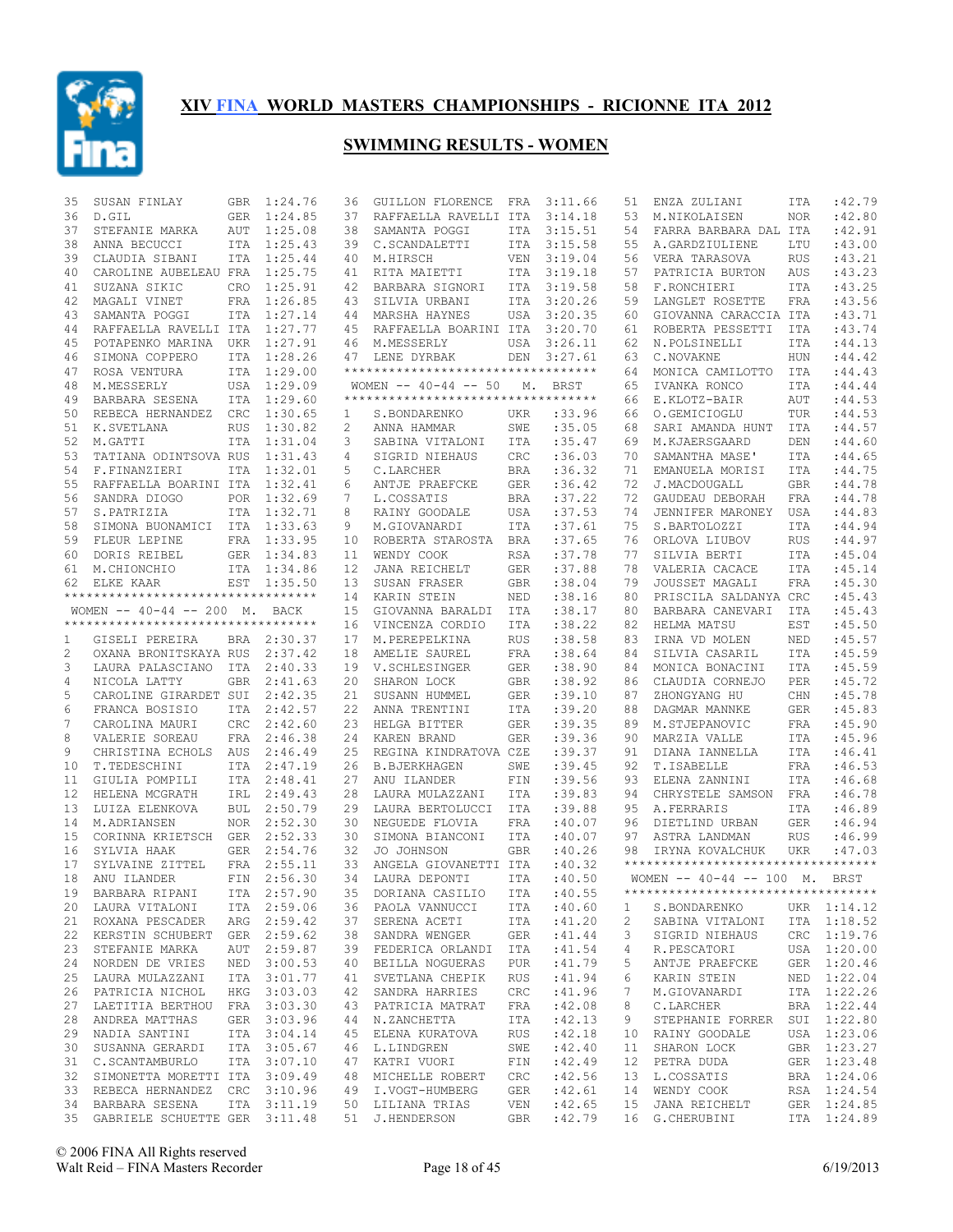

| 17 | AMELIE SAUREL                   | FRA        | 1:25.50     | 83                | S.BARTOLOZZI                        | ITA        | 1:43.67     | 3  | IRINA MERZLIKINA      | RUS        | : 31.31    |
|----|---------------------------------|------------|-------------|-------------------|-------------------------------------|------------|-------------|----|-----------------------|------------|------------|
| 18 | ROBERTA STAROSTA                | BRA        | 1:25.86     | 84                | ASTRA LANDMAN                       | <b>RUS</b> | 1:44.45     | 4  | FRANCA BOSISIO        | ITA        | :31.65     |
| 19 | V. SCHLESINGER                  | <b>GER</b> | 1:26.30     | 85                | C.BORGERSEN                         | NOR        | 1:44.51     | 5  | NATALIA PENSATO       | ITA        | :31.86     |
| 20 | M. PEREPELKINA                  | <b>RUS</b> | 1:26.38     | 85                | ZHONGYANG HU                        | CHN        | 1:44.51     | 6  | JANE GRANT            | <b>GBR</b> | :31.97     |
| 21 | GIOVANNA BARALDI                | ITA        | 1:26.56     | 87                | DIETLIND URBAN                      | GER        | 1:44.59     | 7  | ANTJE PRAEFCKE        | <b>GER</b> | :32.04     |
| 22 | HELGA BITTER                    | GER        | 1:26.61     | 88                | MARZIA VALLE                        | ITA        | 1:44.88     | 8  | NATALI SCHWARZ        | <b>GER</b> | :32.14     |
| 23 | MUSSIO LUCIA                    | <b>ITA</b> | 1:26.78     | 89                | CARMEN PERRELLA                     |            | ITA 1:44.89 | 9  | STEFANIA GRANDIS      | <b>ITA</b> | :32.27     |
| 24 | ZELENTSOVA MARIYA RUS           |            | 1:26.91     |                   | **********************************  |            |             | 10 | EDARD IRENE           | <b>FRA</b> | :32.41     |
| 25 | ANU ILANDER                     | FIN        | 1:27.00     |                   | WOMEN -- 40-44 -- 200 M. BRST       |            |             | 11 | MAREN ZWIESIGK        | <b>GER</b> | :32.63     |
| 26 | REGINA KINDRATOVA CZE           |            | 1:27.01     |                   | **********************************  |            |             | 12 | BETINA HILLMAYR       | <b>GER</b> | :32.77     |
| 27 | R.CATTANEO                      |            | ITA 1:27.57 | 1                 | ANNA HAMMAR                         | SWE        | 2:50.47     | 13 | G.BORRAS              | <b>GER</b> | :32.95     |
| 28 | SUSANN HUMMEL                   |            | GER 1:28.08 | 2                 | R.PESCATORI                         | USA        | 2:51.34     | 14 | LAURA BERTOLUCCI      | ITA        | :33.07     |
| 29 | BEATA SULEWSKA                  |            | POL 1:28.10 | 3                 | SABINA VITALONI                     | ITA        | 2:55.55     | 15 | PAOLA RODIGHIERO      | ITA        | :33.28     |
|    |                                 |            | 1:28.79     | 4                 | STEPHANIE FORRER                    |            |             |    |                       |            | : 33.33    |
| 30 | BRUNELLA MARIGO                 | ITA        |             |                   |                                     | SUI        | 2:58.65     | 16 | D.VIEIRA              | <b>BRA</b> |            |
| 31 | SIMONA BIANCONI                 |            | ITA 1:28.85 | 5                 | KARIN STEIN                         | NED        | 2:59.04     | 17 | ANNE BRAAM            | <b>GBR</b> | :33.35     |
| 32 | ANNA TRENTINI                   | <b>ITA</b> | 1:29.16     | 6                 | ANTJE PRAEFCKE                      | <b>GER</b> | 3:01.79     | 18 | <b>B.BJERKHAGEN</b>   | SWE        | :33.39     |
| 33 | NEGUEDE FLOVIA                  |            | FRA 1:29.72 | 7                 | PETRA DUDA                          | <b>GER</b> | 3:01.95     | 19 | CAROLINA MAURI        | CRC        | :33.46     |
| 34 | SANDRA WENGER                   | <b>GER</b> | 1:30.10     | 8                 | G. CHERUBINI                        | ITA        | 3:03.32     | 19 | BRITTA WORTMANN       | <b>GER</b> | :33.46     |
| 35 | CESARE TIZIANA DI ITA           |            | 1:30.49     | 9                 | SHARON LOCK                         | <b>GBR</b> | 3:03.78     | 21 | MONICA CARDINALE      | <b>ITA</b> | :33.69     |
| 36 | LAURA MULAZZANI                 | <b>ITA</b> | 1:30.67     | 10                | RAINY GOODALE                       | USA        | 3:04.77     | 21 | SILVIA MURGIA         | <b>ITA</b> | :33.69     |
| 37 | VERA TARASOVA                   | <b>RUS</b> | 1:30.94     | 11                | KARINE RICCARDI                     | FRA        | 3:07.35     | 23 | LAURA BIANCHI         | <b>ITA</b> | :33.80     |
| 38 | MILENA MELANDRI                 | ITA        | 1:31.26     | $12 \overline{ }$ | M.GIOVANARDI                        | <b>ITA</b> | 3:08.30     | 24 | LORENA TORBOLI        | <b>ITA</b> | :33.97     |
| 39 | PAOLA VANNUCCI                  | <b>ITA</b> | 1:31.30     | 13                | WENDY COOK                          | <b>RSA</b> | 3:09.09     | 25 | SANDRA HARRIES        | CRC        | :34.08     |
| 40 | NADJA KURZ                      | AUT        | 1:31.72     | 14                | AMELIE SAUREL                       | FRA        | 3:09.25     | 26 | ELEONORA FERRANDO ITA |            | :34.10     |
| 41 | PATRICIA MATRAT                 | FRA        | 1:31.74     | 15                | MUSSIO LUCIA                        | <b>ITA</b> | 3:09.49     | 26 | BARBARA CIOTTI        | ITA        | :34.10     |
| 42 | BEILLA NOGUERAS                 | <b>PUR</b> | 1:32.11     | 16                | SANDRA WENGER                       | <b>GER</b> | 3:09.86     | 28 | CASOLI ELENA          | <b>ITA</b> | :34.19     |
| 43 | MONICA MARZIANI                 | ITA        | 1:32.64     | 17                | I.HANSEN                            | NOR.       | 3:10.09     | 29 | SUSANN HUMMEL         | <b>GER</b> | :34.34     |
| 44 | CHRISTINA ECHOLS                | AUS        | 1:33.08     | 18                | V.SCHLESINGER                       | <b>GER</b> | 3:11.49     | 30 | KATHARINA ASHAUER GER |            | : 34.37    |
| 45 | C. CHRISTELLE                   | FRA        | 1:33.24     | 19                | REGINA KINDRATOVA CZE               |            | 3:11.53     | 31 | D.GIL                 | <b>GER</b> | :34.50     |
| 46 | FEDERICA ORLANDI                | ITA        | 1:33.36     | 20                | HELGA BITTER                        | <b>GER</b> | 3:11.70     | 32 | MARIE HOLMBERG        | SWE        | :34.58     |
| 47 | MICHELLE ROBERT                 | CRC        | 1:33.87     | 21                | A.MORRISSEAU                        | USA        | 3:11.90     | 33 | PAMELA WARE           | GBR        | :34.71     |
| 48 | I.VOGT-HUMBERG                  | GER        | 1:34.15     | 22                | BEATA SULEWSKA                      | POL        | 3:12.00     | 34 | E.SCHRAVENDEEL        | NED        | :34.75     |
|    |                                 |            |             |                   |                                     |            |             |    |                       |            | :34.98     |
| 49 | ENZA ZULIANI                    | <b>ITA</b> | 1:34.28     | 23                | M.ADRIANSEN                         | <b>NOR</b> | 3:14.57     | 35 | CHRISTINE HOLE        | <b>GER</b> |            |
| 50 | PATRICIA BURTON                 | AUS        | 1:34.43     | 24                | MILENA MELANDRI                     | ITA        | 3:14.99     | 36 | OKSANA QUINDT         | <b>GER</b> | :34.99     |
| 51 | ERIKA BINGER                    |            | USA 1:34.71 | 25                | BRUNELLA MARIGO                     | ITA        | 3:15.64     | 37 | LAURA FINELLI         | ITA        | :35.13     |
| 52 | A.GARDZIULIENE                  | LTU        | 1:35.31     | 26                | NEGUEDE FLOVIA                      | FRA        | 3:17.63     | 38 | BALZA BARBARA         | ITA        | :35.17     |
| 53 | VLADA TONSBERG                  | EST        | 1:35.39     | 26                | ANNA TRENTINI                       | ITA        | 3:17.63     | 39 | JENNIFER MARONEY      | <b>USA</b> | :35.18     |
| 54 | ELENA KURATOVA                  | <b>RUS</b> | 1:35.45     | 28                | LAURA VITALONI                      | ITA        | 3:20.93     | 40 | L.LINDGREN            | SWE        | :35.20     |
| 55 | N.ZANCHETTA                     |            | ITA 1:35.57 | 29                | I.VOGT-HUMBERG                      | <b>GER</b> | 3:23.31     | 41 | PATRICIA MATRAT       | <b>FRA</b> | :35.22     |
| 56 | TANJA TOFERN                    |            | GER 1:36.06 | 30                | A.GARDZIULIENE                      | LTU        | 3:24.24     | 42 | <b>JULIE LASNEL</b>   | FRA        | :35.29     |
| 57 | ASTRID HEGEMANN                 | GER        | 1:36.08     | 31                | KATRI VUORI                         | FIN        | 3:24.45     | 43 | SYLVAINE ZITTEL       | <b>FRA</b> | :35.48     |
| 58 | IVANKA RONCO                    |            | ITA 1:36.45 | 32                | MICHELLE ROBERT                     | CRC        | 3:24.67     | 43 | SILVIA ALBERTI        | <b>ITA</b> | :35.48     |
| 59 | LANGLET ROSETTE                 |            | FRA 1:36.87 | 33                | CINZIA PREVITI                      | ITA        | 3:26.19     | 45 | N.ZANCHETTA           | ITA        | :35.52     |
| 60 | SIMONA GIORGI                   |            | ITA 1:37.60 | 34                | ENZA ZULIANI                        | <b>ITA</b> | 3:26.31     | 46 | ANA ISABEL LLORCA VEN |            | :35.55     |
| 61 | A.ARNALDI                       |            | ITA 1:38.04 | 35                | PAOLA CAVAGGION                     | <b>ITA</b> | 3:27.78     | 47 | SIMONA BURINI         | ITA        | :35.57     |
| 62 | CHRYSTELE SAMSON FRA 1:38.49    |            |             | 36                | GAUDEAU DEBORAH                     | FRA        | 3:29.01     | 48 | N.KRAVCHENKO          | <b>RUS</b> | :35.58     |
| 63 | GAUDEAU DEBORAH                 |            | FRA 1:38.59 | 37                | TANJA TOFERN                        | <b>GER</b> | 3:29.76     | 48 | LILIANA TRIAS         | <b>VEN</b> | :35.58     |
| 64 | <b>J.HENDERSON</b>              |            | GBR 1:38.77 | 38                | PAOLA VANNUCCI                      | <b>ITA</b> | 3:30.66     | 50 | DONATA PEREGO         | <b>ITA</b> | :35.93     |
| 65 | J.MACDOUGALL                    |            | GBR 1:38.79 | 39                | ASTRID HEGEMANN                     | GER        | 3:32.72     | 51 | R.BEVILACQUA          | <b>ITA</b> | :36.01     |
|    | 66 N.POLSINELLI                 |            | ITA 1:38.83 |                   | 40 VITTORIA PARISI                  |            | ITA 3:33.64 |    | 52 C.MARCHITTI        |            | ITA :36.09 |
| 67 | JOUSSET MAGALI                  |            | FRA 1:38.88 |                   | 41 IRNA VD MOLEN                    |            | NED 3:34.06 |    | 52 CHRISTIANE ALTE    | GER        | :36.09     |
|    | 68 IRNA VD MOLEN                |            | NED 1:39.10 |                   | 42 SAMANTHA MASE'                   |            | ITA 3:35.49 | 54 | FEDERICA ORLANDI      | ITA        | :36.10     |
|    | 69 HELMA MATSU                  |            | EST 1:39.21 |                   | 43 MONICA CAMILOTTO                 |            | ITA 3:35.51 | 55 | LINDA NANNI           | ITA        | :36.38     |
|    | 70 ROBERTA PESSETTI ITA 1:39.43 |            |             |                   | 44 LANGLET ROSETTE                  |            | FRA 3:35.59 | 56 | ALICE PAVLIKOVA       | CZE        | :36.48     |
| 71 | FARRA BARBARA DAL ITA 1:39.48   |            |             |                   | 45 C.BORGERSEN                      |            | NOR 3:36.42 | 57 | SVETLANA CHEPIK       | RUS        | :36.58     |
|    | 72 ANNETTE BUDGE                |            | BER 1:39.51 |                   | 46 PATRICIA BURTON                  |            | AUS 3:37.16 | 58 | BARBARA FERRARIS      | ITA        | :36.70     |
| 73 | DOCCI MONICA                    |            | ITA 1:39.71 | 47                | TURCO LIVIA LO                      |            | ITA 3:39.86 | 59 | NATALIE AUCOIN        | CAN        | :37.03     |
|    | 74 MONICA BONACINI              |            | ITA 1:39.73 |                   | 48 DOCCI MONICA                     |            | ITA 3:40.00 | 60 | PATRICIA BURTON       | AUS        | :37.05     |
|    |                                 |            |             |                   |                                     |            |             |    |                       |            |            |
| 75 | BARBARA CANEVARI                |            | ITA 1:39.81 |                   | 49 ROSA VENTURA                     |            | ITA 3:41.94 | 61 | NONNA BUROVA          | RUS        | :37.24     |
|    | 76 ORLOVA LIUBOV                |            | RUS 1:40.31 | 50                | IRYNA KOVALCHUK                     |            | UKR 3:42.71 | 62 | CATHERINE SHEARN      | GBR        | :37.37     |
| 77 | MONICA CAMILOTTO                |            | ITA 1:40.44 |                   | 51 SILVIA CASARIL                   |            | ITA 3:43.98 | 63 | K.SVETLANA            | RUS        | :37.38     |
| 78 | SILVIA BERTI                    |            | ITA 1:41.42 |                   | **********************************  |            |             | 64 | CAROLINE AUBELEAU FRA |            | :37.46     |
| 79 | PRISCILA SALDANYA CRC 1:41.64   |            |             |                   | WOMEN $--$ 40-44 $--$ 50            | М.         | FLY         | 65 | MANUELA PEDROTTI      | ITA        | :37.54     |
|    | 80 MARIBEL CASTILLO VEN 1:41.84 |            |             |                   | *********************************** |            |             | 66 | D.BURAC               | ROU        | :37.57     |
|    | 81 E.POLLACCHI                  |            | ITA 1:43.01 | $\mathbf{1}$      | RAQUEL STELLET                      | BRA        | :30.77      | 67 | TOMCZYK ISABELLE FRA  |            | :37.77     |
|    | 82 ROSMARIE AMICONE ITA 1:43.05 |            |             | $2^{\circ}$       | ANA FORTIN                          |            | HON : 31.07 |    | 68 SERENA BIANCHI     | ITA        | :38.07     |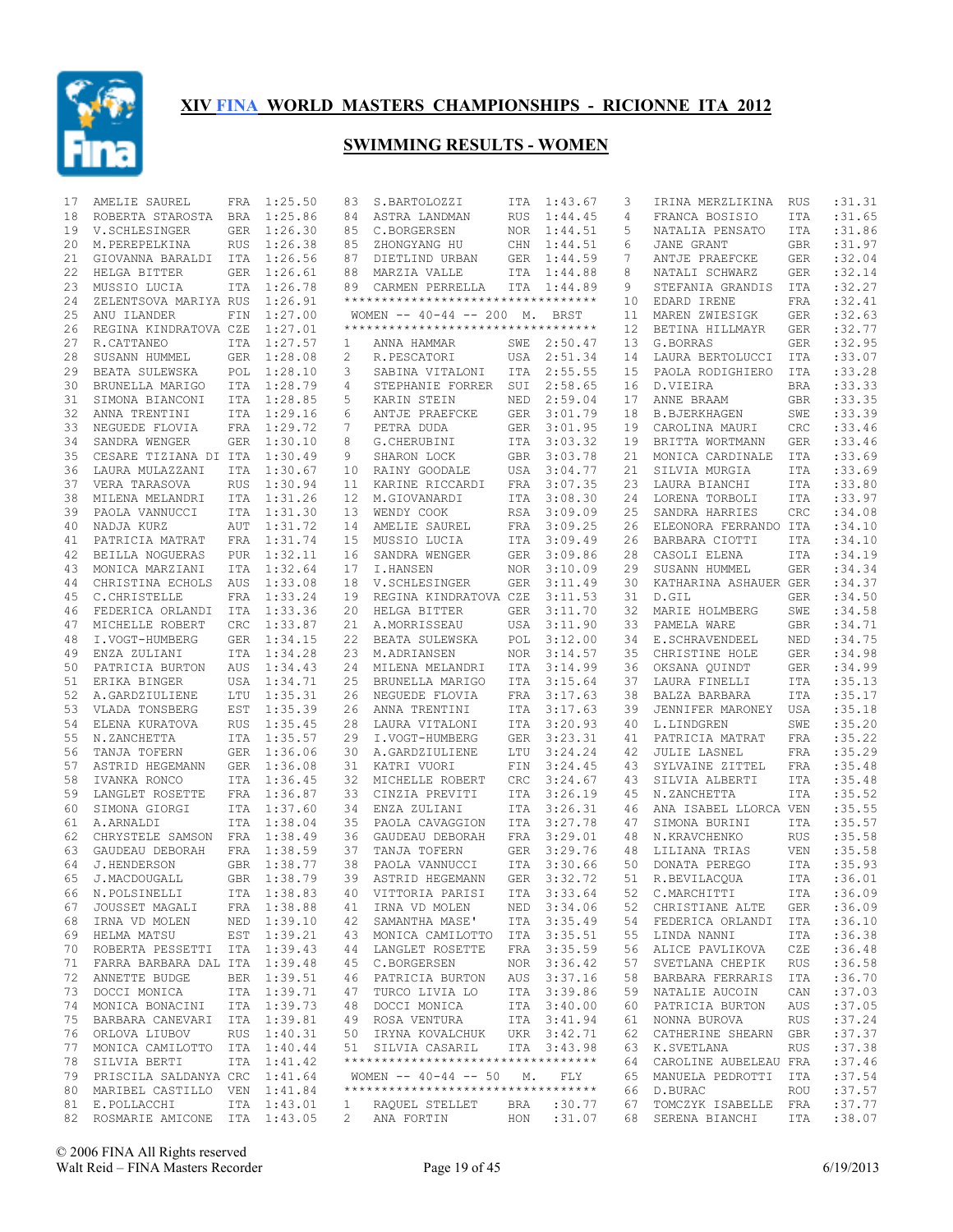

| 69           | L.BESCOND                               | FRA        | : 38.24            | 13           | KATHRIN LAZAR                      | GER        | 2:55.77            | 53             | BARBARA FERRARIS                    | ITA        | 3:11.18            |
|--------------|-----------------------------------------|------------|--------------------|--------------|------------------------------------|------------|--------------------|----------------|-------------------------------------|------------|--------------------|
| 70           | GESA BIRNSTENGEL                        | <b>GER</b> | : 38.31            | 14           | KAREN BATES                        | GBR        | 3:02.21            | 54             | ANNETTE BUDGE                       | <b>BER</b> | 3:11.64            |
| 71           | VALERIA CACACE                          | <b>ITA</b> | : 38.60            | 15           | D.VIEIRA                           | <b>BRA</b> | 3:05.13            | 55             | BRONWYN PHILIPPS                    | RSA        | 3:12.50            |
| 72           | MARZIA VALLE                            | ITA        | : 38.74            | 16           | LUISA FORESTALI                    | ITA        | 3:06.63            | 56             | MANUELA PEDROTTI                    | <b>ITA</b> | 3:13.12            |
| 73           | BARBARA DEDOLA                          | ITA        | : 38.93            | 17           | PAOLA MOLINA                       | ITA        | 3:10.12            | 57             | CINZIA PREVITI                      | ITA        | 3:13.47            |
| 74           | O.GEMICIOGLU                            | TUR        | :39.19             | 18           | KAREN HOWELLS                      | <b>GBR</b> | 3:10.38            | 58             | RAFFAELLA BOARINI ITA               |            | 3:14.91            |
| 75           | CHRYSTELE SAMSON                        | FRA        | :39.24             | 19           | <b>JULIE LASNEL</b>                | FRA        | 3:14.02            | 59             | SABINE DELAERE                      | <b>FRA</b> | 3:15.09            |
| 76           | M.OBALLA                                | <b>ITA</b> | :39.76             | 20           | ANDREE FLUET                       | FRA        | 3:18.43            | 60             | LENE DYRBAK                         | DEN        | 3:17.65            |
| 77           | PAOLA MICHIELIN                         | <b>ITA</b> | :39.97             | 21           | NADJA KURZ                         | AUT        | 3:20.64            | 61             | F.CAMICIOTTOLI                      | ITA        | 3:20.05            |
| 78           | J.HENDERSON                             | <b>GBR</b> | :40.23             | 22           | ROXANA PESCADER                    | ARG        | 3:20.71            | 62             | MANUELA TONA                        | ITA        | 3:20.51            |
| 79           | ROSMARIE AMICONE                        | ITA        | :40.42             |              | 23 C.NOVAKNE                       | <b>HUN</b> | 3:22.79            | 63             | SANDRA PANZARIN                     | ITA        | 3:23.07            |
|              | **********************************      |            |                    |              | ********************************** |            |                    | 64             | E.BULGARELLI                        |            | ITA 3:23.47        |
|              | WOMEN $-- 40-44 -- 100$ M.              |            | FLY                |              | WOMEN $-- 40-44 -- 200$ M. I.M.    |            |                    |                | **********************************  |            |                    |
|              | **********************************      |            |                    |              | ********************************** |            |                    |                | WOMEN $-- 40-44 -- 400$ M. I.M.     |            |                    |
| 1            | NICOLA LATTY                            | GBR        | 1:08.86            | $\mathbf{1}$ | GISELI PEREIRA                     | BRA        | 2:31.57            |                | **********************************  |            |                    |
| $\mathbf{2}$ | OXANA BRONITSKAYA RUS                   |            | 1:09.15            | 2            | CLAUDIA POLL                       | CRC        | 2:31.71            | 1              | VALERIA VERGANI                     | ITA        | 5:27.58            |
| 3            | FRANCA BOSISIO                          | ITA        | 1:10.14            | 3            | VALERIA VERGANI                    | ITA        | 2:34.66            | $\overline{c}$ | NICOLA LATTY                        | <b>GBR</b> | 5:30.19            |
| 4            | CLAUDIA POLL                            | <b>CRC</b> | 1:10.39            | 4            | OXANA BRONITSKAYA RUS              |            | 2:35.04            | 3              | OXANA BRONITSKAYA RUS               |            | 5:30.85            |
| 5            | NATALI SCHWARZ                          |            | GER 1:10.78        | 5            | ANNA HAMMAR                        | SWE        | 2:35.44            | 4              | F.VALERIO                           | <b>PUR</b> | 5:42.10            |
| 6            | NADINE DAY                              |            | USA 1:10.87        | 6            | IRINA MERZLIKINA                   | <b>RUS</b> | 2:36.88            | 5              | CAROLINE GIRARDET SUI               |            | 5:43.55            |
| 7            | EDARD IRENE                             |            | FRA 1:10.97        | 7            | NADINE DAY                         | USA        | 2:38.63            | 6              | NADINE DAY                          | <b>USA</b> | 5:44.30            |
| 8            | JANE GRANT                              |            | GBR 1:12.76        | 8            | SYLVIE ALLERY                      | FRA        | 2:40.44            | 7              | PETRA DUDA                          | GER        | 5:46.50            |
| 9            | P.RAFFAELLA                             |            | ITA 1:13.10        | 9            | NATALI SCHWARZ                     | <b>GER</b> | 2:40.97            | 8              | R.PESCATORI                         | USA        | 5:48.54<br>5:52.09 |
| 10           | ANNE STEELE                             | AUS        | 1:13.48            | 10           | R.PESCATORI                        | USA        | 2:42.67            | 9              | HELENA MCGRATH                      | IRL        |                    |
| 11<br>12     | G.BORRAS                                | <b>GER</b> | 1:14.06            | 11<br>12     | PETRA DUDA                         | GER        | 2:43.75            | 10<br>11       | VALERIE SOREAU                      | <b>FRA</b> | 5:52.86<br>5:56.41 |
|              | HELENA MCGRATH<br>VANBON-ROSENBRAND NED | IRL        | 1:14.33<br>1:15.58 |              | T.LAURE                            | FRA        | 2:45.32            |                | LAURA PALASCIANO                    | ITA        | 5:57.22            |
| 13<br>14     | I.IANOLI-MITROFAN ROU                   |            | 1:15.75            | 13<br>14     | KARINE RICCARDI                    | FRA        | 2:45.41<br>2:45.73 | 12<br>13       | T.LAURE                             | FRA        | 5:57.63            |
| 15           | MAREN ZWIESIGK                          | <b>GER</b> | 1:16.15            | 15           | CHRISTINA ECHOLS<br>EVE VIRKKUNEN  | AUS<br>EST | 2:45.75            | 14             | ANNE STEELE<br>STEPHANIE FORRER     | AUS<br>SUI | 5:58.04            |
| 16           | D.VIEIRA                                |            | BRA 1:16.34        | 16           | CAROLINA MAURI                     | CRC        | 2:46.09            | 15             | SILVIA CANAZZA                      | ITA        | 6:00.01            |
| 17           | KATHRIN LAZAR                           |            | GER 1:16.46        | 17           | HELENA MCGRATH                     | IRL        | 2:46.56            | 16             | A.MORRISSEAU                        | USA        | 6:00.61            |
| 18           | LORENA TORBOLI                          |            | ITA 1:17.43        | 18           | VANBON-ROSENBRAND NED              |            | 2:46.58            | 17             | CHRISTINA ECHOLS                    | AUS        | 6:08.13            |
| 19           | A.MORRISSEAU                            |            | USA 1:17.68        | 19           | VALERIE SOREAU                     | FRA        | 2:47.78            | 18             | SANDRA COLOMBO                      | <b>ITA</b> | 6:10.85            |
| 20           | P.KATZENSTEINER                         | <b>AUT</b> | 1:18.00            | 20           | A.MORRISSEAU                       | USA        | 2:49.51            | 19             | GUILLEN CAROLINA                    | CRC        | 6:20.77            |
| 21           | BETINA HILLMAYR                         | <b>GER</b> | 1:18.84            | 21           | O.KOLBASYNSKA                      | UKR        | 2:49.55            | 20             | ROXANA PESCADER                     | ARG        | 6:22.08            |
| 22           | SACHE KATIA                             | FRA        | 1:18.91            | 22           | CORINNA KRIETSCH                   | <b>GER</b> | 2:49.76            | 21             | LUISA FORESTALI                     | ITA        | 6:23.67            |
| 23           | LUISA FORESTALI                         | <b>ITA</b> | 1:19.36            | 23           | SANDRA COLOMBO                     | <b>ITA</b> | 2:50.33            | 22             | NADIA SANTINI                       | ITA        | 6:23.76            |
| 24           | LAURA FINELLI                           | <b>ITA</b> | 1:20.11            | 24           | LUIZA ELENKOVA                     | <b>BUL</b> | 2:51.05            | 23             | LAURA VITALONI                      | ITA        | 6:35.91            |
| 25           | AIMONE RAFFAELLA                        | ITA        | 1:20.36            | 25           | SILVIA CANAZZA                     | ITA        | 2:51.07            | 24             | NICOLE DAVID                        | USA        | 6:36.88            |
| 26           | MARIE HOLMBERG                          | SWE        | 1:20.44            | 26           | SUSANNE TANNO'                     | SUI        | 2:51.16            | 25             | WILDE ADELINE DE                    | FRA        | 6:36.99            |
| 27           | ROXANA PESCADER                         | ARG        | 1:21.13            | 27           | BEATA SULEWSKA                     | POL        | 2:51.77            | 26             | CINZIA PREVITI                      | ITA        | 6:45.98            |
| 28           | <b>JULIE LASNEL</b>                     | FRA        | 1:21.71            | 28           | Y.NOVOSELSKA                       | <b>BUL</b> | 2:54.31            | 27             | ANDREE FLUET                        | <b>FRA</b> | 6:50.76            |
| 29           | PAOLA MOLINA                            |            | ITA 1:23.62        | 29           | R.CATTANEO                         | ITA        | 2:54.48            | 28             | M.HIRSCH                            | <b>VEN</b> | 6:54.96            |
| 30           | ELEONORA FERRANDO ITA 1:23.79           |            |                    | 30           | ROXANA PESCADER                    | ARG        | 2:54.82            | 29             | ANTONELLA UBALDO                    | ITA        | 6:55.71            |
| 31           | KAREN HOWELLS                           | <b>GBR</b> | 1:23.92            | 31           | <b>B.BJERKHAGEN</b>                | SWE        | 2:55.32            |                | **********************************  |            |                    |
| 32           | PATRICIA MATRAT                         |            | FRA 1:24.19        | 32           | BETINA HILLMAYR                    | <b>GER</b> | 2:55.40            |                | WOMEN $-- 45-49 -- 50$              |            | M. FREE            |
| 33           | ANDREE FLUET                            | FRA        | 1:25.07            | 33           | BEILLA NOGUERAS                    | <b>PUR</b> | 2:55.82            |                | *********************************** |            |                    |
| 34           | CATHERINE SHEARN GBR                    |            | 1:26.69            |              | 34 PAOLA RODIGHIERO                | ITA        | 2:56.06            | 1              | EDITH OTTERMANN                     | RSA        | : 27.05            |
| 35           | DE VERONICO RITA                        | ITA        | 1:28.97            | 35           | N.VAN                              | NED        | 2:57.94            | $\overline{c}$ | JENNIE BUCKNELL                     | AUS        | : 27.60            |
|              | 36 E.BULGARELLI ITA 1:29.55             |            |                    |              | 36 NADIA SANTINI                   |            | ITA 2:58.73        |                | 3 ANETTE PHILIPSSON SWE : 27.68     |            |                    |
|              | 37 PATRICIA BURTON AUS 1:31.90          |            |                    |              | 37 PAOLA CAVAGGION                 |            | ITA 2:58.99        | 4              | DANIELA DEPONTI ITA                 |            | : 28.21            |
|              | ***********************************     |            |                    |              | 38 R.ALLEGRETTI                    |            | ITA 2:59.20        | 5              | OLGA BORISOVA                       | RUS        | : 28.49            |
|              | WOMEN -- 40-44 -- 200 M. FLY            |            |                    |              | 39 LUISA FORESTALI                 |            | ITA 2:59.32        | 6              | SANDRA CROUSSE                      | PER        | : 29.05            |
|              | ***********************************     |            |                    |              | 40 SERENA ACETI                    |            | ITA 2:59.90        | 7              | S.REIBEL-OBERLE                     | GER        | : 29.14            |
| $\mathbf{1}$ | NICOLA LATTY                            |            | GBR 2:27.20        |              | 41 LAURA VITALONI                  |            | ITA 3:00.82        | 8              | MARIA GUSTAFSSON SWE                |            | : 29.18            |
| 2            | JACQUI ROBINSON AUS 2:36.05             |            |                    |              | 42 KERSTIN SCHUBERT GER 3:00.85    |            |                    | 9              | MARIAPAOLA UBERTI ITA               |            | : 29.47            |
| 3            | ANNE STEELE                             |            | AUS 2:39.07        |              | 43 GUILLEN CAROLINA CRC 3:01.15    |            |                    | 10             | ALESSIA CHECCONI                    | ITA        | : 29.69            |
| 4            | F.VALERIO                               |            | PUR 2:40.91        |              | 44 BARBARA RIPANI                  |            | ITA 3:02.97        | 11             | J.ERMISCH                           | GER        | : 29.71            |
| 5            | CAROLA RUWOLDT                          |            | GER 2:41.60        |              | 45 CAROLINE AUBELEAU FRA 3:03.57   |            |                    | 12             | HAJNALKA CZIFRIK HUN                |            | : 29.76            |
| 6            | FRANCA BOSISIO                          |            | ITA 2:48.64        |              | 46 GYORGYI BARTA                   |            | ITA 3:04.10        | 12             | REGINA FRISCHHOLZ GER               |            | : 29.76            |
| 7            | VALERIE SOREAU                          |            | FRA 2:50.54        |              | 47 L.BESCOND                       |            | FRA 3:04.68        | 14             | ANKE MUS                            | GER        | : 29.80            |
| 8            | BANDLOW-ALBRECHT GER 2:51.39            |            |                    |              | 48 ERIKA BINGER                    |            | USA 3:06.89        |                | 15 LESLEY CORDIAL                   | GBR        | : 29.96            |
| 9            | SILVIA CANAZZA                          |            | ITA 2:52.49        |              | 49 TANJA HAIBER                    |            | GER 3:07.43        | 16             | MARCELLE STRAUSS RSA                |            | :30.10             |
|              | 10 I.IANOLI-MITROFAN ROU 2:53.50        |            |                    |              | 50 M.HIRSCH                        |            | VEN 3:07.52        | 17             | HAYLEY BETTINSON                    | GBR        | :30.16             |
|              | 11 I.HANSEN                             |            | NOR 2:54.48        |              | 51 K.SVETLANA RUS 3:07.79          |            |                    |                | 18 T. SEKKESAETER                   | NOR        | :30.21             |
|              | 12 HELENA MCGRATH IRL 2:55.60           |            |                    |              | 52 ANTONELLA UBALDO ITA 3:08.85    |            |                    |                | 19 A.ARKTOFT                        | SWE        | :30.23             |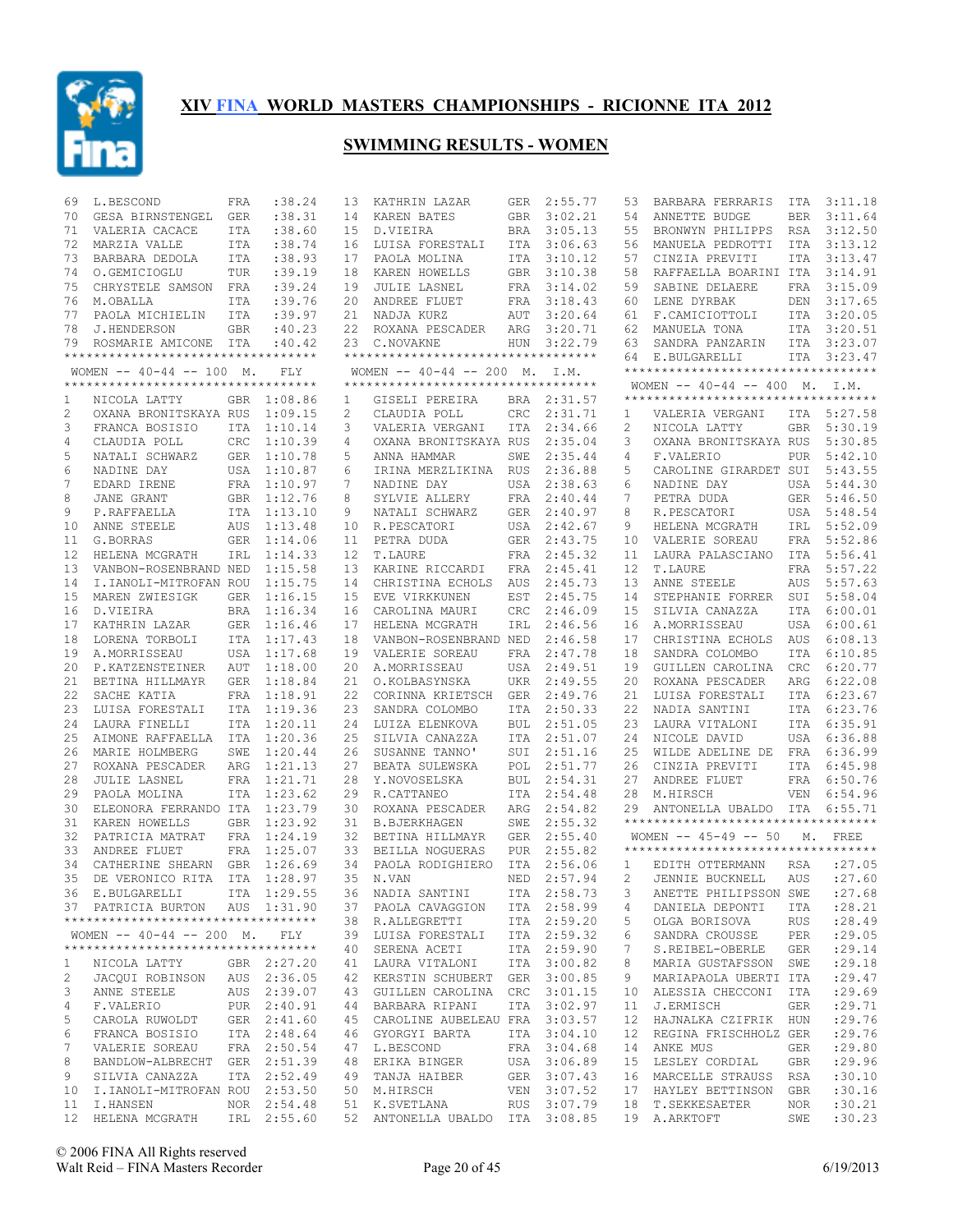

| 20 | ANDREA WINZEN                  | GER        | :30.38      | 86 | SYLVIE BOUDEAU                   | FRA               | :33.73            |      | ********************************** |            |             |
|----|--------------------------------|------------|-------------|----|----------------------------------|-------------------|-------------------|------|------------------------------------|------------|-------------|
| 21 | OLGA KHILYAL                   | <b>RUS</b> | :30.45      | 87 | ISABELLE FAURE                   | FRA               | :33.84            |      | WOMEN -- 45-49 -- 100 M. FREE      |            |             |
| 22 | ULRIKA BALSLEV                 | SWE        | :30.52      | 88 | F.DELLE                          | ITA               | :33.86            |      | ********************************** |            |             |
| 23 | LYNDA COGGINS                  | HKG        | :30.59      | 89 | LUCY CLAIRE SMITH ITA            |                   | :33.90            | 1    | JENNIE BUCKNELL                    | AUS        | 1:01.27     |
| 24 | ANJA TIJINK                    | NED        | :30.69      | 89 | C.ROMEUF-MICHALON FRA            |                   | :33.90            | 2    | ANETTE PHILIPSSON SWE              |            | 1:01.75     |
| 25 | ANJA RITTER                    | GER        | :30.81      | 91 | TIZIANA RAITERI                  | ITA               | : 33.92           | 3    | DANIELA DEPONTI                    | ITA        | 1:02.52     |
| 26 | SEBLA TALI                     | TUR        | :30.95      | 92 | JANICE THOMPSON                  | USA               | :33.99            | 4    | M.LOEVBERG                         | NOR        | 1:02.91     |
| 27 | STURM-CONSTANTIN GER           |            | :31.02      | 93 | LARISSA KLIMOVA                  | ITA               | :34.01            | 5    | OLGA BORISOVA                      | <b>RUS</b> | 1:03.06     |
| 28 | IRINA LARICHEVA                | <b>BLR</b> | :31.08      | 94 | IVONNE MANFREDI                  | ITA               | :34.04            | 6    | SANDRA CROUSSE                     |            | PER 1:03.36 |
| 29 | LUCIA MEZZOPERA                | ITA        | :31.40      | 95 | CORINNE BOUDET                   | FRA               | :34.07            | 7    | KRISTIN GARY                       | USA        | 1:03.59     |
|    |                                |            |             |    |                                  |                   |                   | 8    |                                    |            | 1:03.94     |
| 30 | MARIA ROSANDER                 | SWE        | :31.42      | 96 | MAIKKI TORSTI                    | FIN               | :34.08<br>: 34.12 |      | S.REIBEL-OBERLE                    | <b>GER</b> | 1:04.45     |
| 31 | AIVA MIKELSONE                 | LAT        | :31.43      | 97 | SAKURA PASCARELLI FRA            |                   |                   | 9    | MARIA GUSTAFSSON                   | SWE        |             |
| 32 | PASCALE MITTRE                 | FRA        | : 31.57     | 98 | CORDULA BENNER                   | <b>GER</b>        | :34.13            | 10   | LESLEY CORDIAL                     | <b>GBR</b> | 1:04.73     |
| 33 | RITA HAUGE                     | DEN        | :31.59      | 99 | MARIA CABADA                     | CRC               | :34.30            | 11   | ANKE MUS                           | <b>GER</b> | 1:05.32     |
| 34 | A.WIJNJA-VISSER                | NED        | :31.61      |    | 100 GISELA EITER                 | AUT               | :34.54            | 12   | HAJNALKA CZIFRIK                   | HUN        | 1:05.35     |
| 35 | E.SVENSSON                     | ITA        | :31.65      |    | 101 G.CAROTI                     | ITA               | :34.55            | 12   | ALESSIA CHECCONI                   | <b>ITA</b> | 1:05.35     |
| 36 | L.RAVELLI                      | ITA        | :31.68      |    | 102 LYNNE DAWSON                 | <b>GBR</b>        | :34.56            | 14   | INA ZIEGLER                        | <b>GER</b> | 1:05.62     |
| 37 | CHIHIRO SAITO                  | <b>JPN</b> | :31.69      |    | 103 SIV LAILA ERIKSEN NOR        |                   | :34.57            | 15   | A.ARKTOFT                          | SWE        | 1:06.48     |
| 38 | ROMANA CERVIKOVA CZE           |            | :31.76      |    | 103 ARMELLE RECTON               | FRA               | :34.57            | 16   | L.NASCIMENTO                       | BRA        | 1:06.81     |
| 39 | MARQUES ALMEIDA                | <b>BRA</b> | : 31.77     |    | 103 INES FRIEBEL                 | <b>GER</b>        | :34.57            | 17   | RONIT KATAN                        | ISR        | 1:06.96     |
| 40 | L.ZARETTI                      | ITA        | :31.79      |    | 106 FRANCESCA LEON               | ITA               | :34.68            | 18   | J.ERMISCH                          | GER        | 1:07.23     |
| 41 | MURIEL SOUBEYRAND FRA          |            | :31.88      |    | 107 AUDREY WATSON                | <b>GBR</b>        | :34.72            | 19   | T. SEKKESAETER                     | <b>NOR</b> | 1:07.60     |
| 42 | -. CASTELEIJN                  | NED        | :31.89      |    | 107 KATIA SANDRE                 | ITA               | :34.72            | 20   | MARCELLE STRAUSS                   | RSA        | 1:07.89     |
| 43 | D. SENTIMENTI                  | ITA        | :31.93      |    | 109 L.LJUNGQUIST                 | SWE               | :34.73            | 21   | ANDREA WINZEN                      | <b>GER</b> | 1:08.09     |
| 44 | N.TOPOLANSKI                   | FRA        | :32.01      |    | 110 F.PORCIANI                   | ITA               | :34.74            | 22   | HAYLEY BETTINSON                   | GBR        | 1:08.15     |
| 45 | SYLVIE MAGRIS                  | FRA        | :32.07      |    | 111 T.TRAMONTANA                 | ITA               | :34.83            | 22   | CLAUDIA VACCHI                     | ITA        | 1:08.15     |
| 46 | GIORGIA MASCHERIN ITA          |            | :32.15      |    | 111 OLGA VALIULLINA              | RUS               | :34.83            | 24   | SHEILA JANSEN                      | <b>GBR</b> | 1:08.52     |
| 47 | ERIKA GORTENUTI                | ITA        | :32.24      |    | 113 ARIANE RUYMAEKERS BEL        |                   | :34.91            | 25   | -. CASTELEIJN                      | NED        | 1:08.68     |
| 48 | MARION KUEHN                   | GER        | :32.31      |    | 114 FRIDERIKA KEREKES NED        |                   | :34.92            | 26   | IRINA LARICHEVA                    | <b>BLR</b> | 1:08.81     |
| 49 | C.GOLDSCHMIDT                  | GER        | :32.33      |    | 115 ALESSANDRA LEUZZI ITA        |                   | :34.95            | 27   | CHIHIRO SAITO                      | JPN        | 1:09.18     |
| 50 | VALERIE SOUVERAIN FRA          |            | :32.34      |    | 116 GIOVANNA BARLETTA ITA        |                   | :34.97            | 28   | SEBLA TALI                         | TUR        | 1:09.34     |
| 51 | FLOURAC FLORENCE               | FRA        | :32.38      |    | 117 A.BALDELLI                   | ITA               | :35.06            | 29   | STURM-CONSTANTIN                   | GER        | 1:09.76     |
|    |                                |            | :32.40      |    |                                  |                   | :35.10            |      |                                    |            | 1:09.76     |
| 52 | ANNE CUMMINS                   | IRL        |             |    | 118 SVETLANA BYCHKOVA RUS        |                   |                   | 29   | RITA HAUGE                         | DEN        |             |
| 53 | FREDERIQUE REMAUD FRA          |            | :32.48      |    | 119 M.DONATELLA                  | ITA               | :35.18            | 31   | EDITH OTTERMANN                    | RSA        | 1:09.78     |
| 54 | PAOLA PIZZO                    | <b>ITA</b> | :32.56      |    | 120 PIA KRONWALL                 | SWE               | :35.21            | 32   | V.PROVENZANO                       | FRA        | 1:09.90     |
| 55 | A.SANTONOCITO                  | ITA        | :32.59      |    | 121 MARLENE ALMQVIST             | SWE               | :35.28            | 33   | DOROTHEA PIELKE                    | GER        | 1:09.91     |
| 56 | VERONIQUE LARZUL               | FRA        | :32.60      |    | 122 ELISABETH OSTBYE             | <b>NOR</b>        | :35.29            | 34   | MARIA ROSANDER                     | SWE        | 1:10.01     |
| 57 | M.PESARESI                     | SMR        | :32.61      |    | 123 FRANCOISE GUINARD FRA        |                   | :35.33            | 35   | MARQUES ALMEIDA                    | BRA        | 1:10.36     |
| 58 | KARIN EISCH                    | ITA        | :32.65      |    | 124 A.MAMBRINI                   | ITA               | :35.34            | 36   | ROMANA CERVIKOVA                   | CZE        | 1:10.53     |
| 59 | KATHRIN WEISS                  | GER        | :32.79      |    | 125 TSCHURTSCHENTHALE ITA        |                   | :35.36            | 37   | RACHEL IRELAND                     | <b>AUS</b> | 1:10.65     |
| 60 | ELIZABETH SHAW                 | GBR        | :32.81      |    | 126 MIRIAM REINDL                | <b>GER</b>        | :35.39            | 38   | E.SVENSSON                         | ITA        | 1:10.82     |
| 61 | L.ELDE                         | <b>NOR</b> | :32.88      |    | 127 SVETLANA TSELUEVA RUS        |                   | :35.40            | 39   | ANJA RITTER                        | GER        | 1:11.03     |
| 62 | JUDITH HEIJDENS                | NED        | :32.92      |    | 128 BIRGIT CRONENBERG GER        |                   | :35.45            | 40   | MURIEL SOUBEYRAND FRA              |            | 1:11.11     |
| 63 | N.MICHELINI                    | <b>ITA</b> | :32.93      |    | 129 PAOLA MAZZOLA                | ITA               | :35.50            | 41   | VERONIKA BYKOVA                    | <b>RUS</b> | 1:11.16     |
| 64 | R.ALESSANDRINI                 | ITA        | :32.96      |    | 130 L.DONELLI                    | ITA               | :35.75            | 42   | KARIN EISCH                        | ITA        | 1:11.19     |
| 65 | KERSTIN KRUMBACH               | GER        | :32.99      |    | 131 ANNA SICA                    | ITA               | :35.98            | 43   | PETRA DILLMANN                     | GER        | 1:11.46     |
| 65 | MORENA OMICCIOLI               | ITA        | :32.99      |    | 132 C.SNOWDON                    | ESP               | :36.05            | 44   | C.GOLDSCHMIDT                      | GER        | 1:11.54     |
| 67 | LAURENCE MORVAN                | <b>FRA</b> | : 33.02     |    | 133 S.FELSTEAD                   | ITA               | :36.06            | 45   | ISABELLA TOTI                      | ITA        | 1:11.72     |
| 68 | RACHEL IRELAND                 | <b>AUS</b> | : 33.03     |    | 134 C.PHILIPPE                   | FRA               | :36.16            | 46   | ANTJE HERRMANN                     |            | GER 1:11.86 |
|    | 69 MAIRE BENEDICTE FRA : 33.13 |            |             |    | 135 MONICA VIACAVA               |                   | ITA :36.21        |      | 47 PAOLA PIZZO                     |            | ITA 1:11.92 |
|    | 70 ELENA KHOMYAKOVA RUS        |            | : 33.14     |    | 136 PETRA MARIKOVA               | CZE               | :36.27            |      | 48 ULRIKA BALSLEV SWE 1:11.98      |            |             |
|    | 71 JEANETTE GRONVALL SWE       |            | : 33.18     |    | 137 LYUDMILA USTINOVA RUS :36.28 |                   |                   |      | 49 VERONIQUE LARZUL FRA 1:12.09    |            |             |
|    | 72 HEIDI PRESTBAKMO NOR        |            | : 33.21     |    | 138 G.GARAVINI                   |                   | ITA :36.33        | 50   | R.SOLFANELLI                       |            | ITA 1:12.31 |
|    | 73 ROBERTA GUGLIOTTA ITA       |            | : 33.23     |    | 139 CLOTILDE BERTIN FRA :36.40   |                   |                   | 51   | JUDY JENSEN                        |            | USA 1:12.89 |
|    | 74 DR. RIA HENNEBACH GER       |            | : 33.24     |    | 140 ELIANA LENA                  | ITA               | :36.43            | 52   | M.PESARESI                         |            | SMR 1:12.91 |
|    | 75 TATIANA ZHAROVA RUS         |            | : 33.27     |    | 141 S.SCHIESARI                  |                   | ITA : 36.44       | 53   | SYLVIE BOUDEAU                     |            | FRA 1:12.98 |
|    | 76 F.SMAGGHUE FRA              |            | :33.29      |    |                                  |                   | :36.62            | 54   | ANNE CUMMINS                       |            | IRL 1:13.22 |
|    | 77 M.CLAUDIA ITA               |            | : 33.31     |    |                                  |                   | :36.83            | 55   | D.SENTIMENTI                       |            | ITA 1:13.34 |
| 78 | STEFANIA MALTONI ITA           |            | :33.39      |    | 144 GITTE RUMSCH                 |                   | :36.91            | 56   | ERIKA GORTENUTI                    |            | ITA 1:13.62 |
|    | 79 DUFAYET VERONIQUE FRA       |            | : 33.41     |    | 145 SERENA ROCCA                 | GER<br>ITA<br>ITA | :36.99            | 57   | NATALIA CHOUTOVA ITA 1:13.68       |            |             |
|    | 80 E.RYOLO                     | ITA        | :33.44      |    | 146 F.DOMENICI                   | ITA               | :37.03            | 58   | LAURA ETZI                         |            | ITA 1:13.69 |
|    | 81 G.CASTIGLIANI               | ITA        | : 33.50     |    | 146 MAURA RUGGERI ITA            |                   | :37.03            | 59   | MARION KUEHN                       |            | GER 1:13.73 |
| 82 | M.CORSINI                      | ITA        | :33.56      |    | 148 PAOLA MINARDI                | ITA               | :37.25            | 60 - | TIZIANA RAITERI                    |            | ITA 1:14.02 |
| 82 | BRONWEN GRIFFITH PER           |            | : 33.56     |    | 149 LE BERCHE VIVIANE FRA        |                   | :37.43            |      | 61 FREDERIQUE REMAUD FRA 1:14.32   |            |             |
|    | 84 CECILIA MARTINI             |            | ITA :33.66  |    | 149 H.RIKHOF-OUDE                | NED               | :37.43            |      | 62 PAOLA BIASIN                    |            | ITA 1:14.34 |
|    | 85 CARMEN BRAUN                |            | GER : 33.70 |    | 151 B.ANETT                      | NOR               | :37.49            |      | 63 LILIANA BORELLA                 |            | ITA 1:14.78 |
|    |                                |            |             |    |                                  |                   |                   |      |                                    |            |             |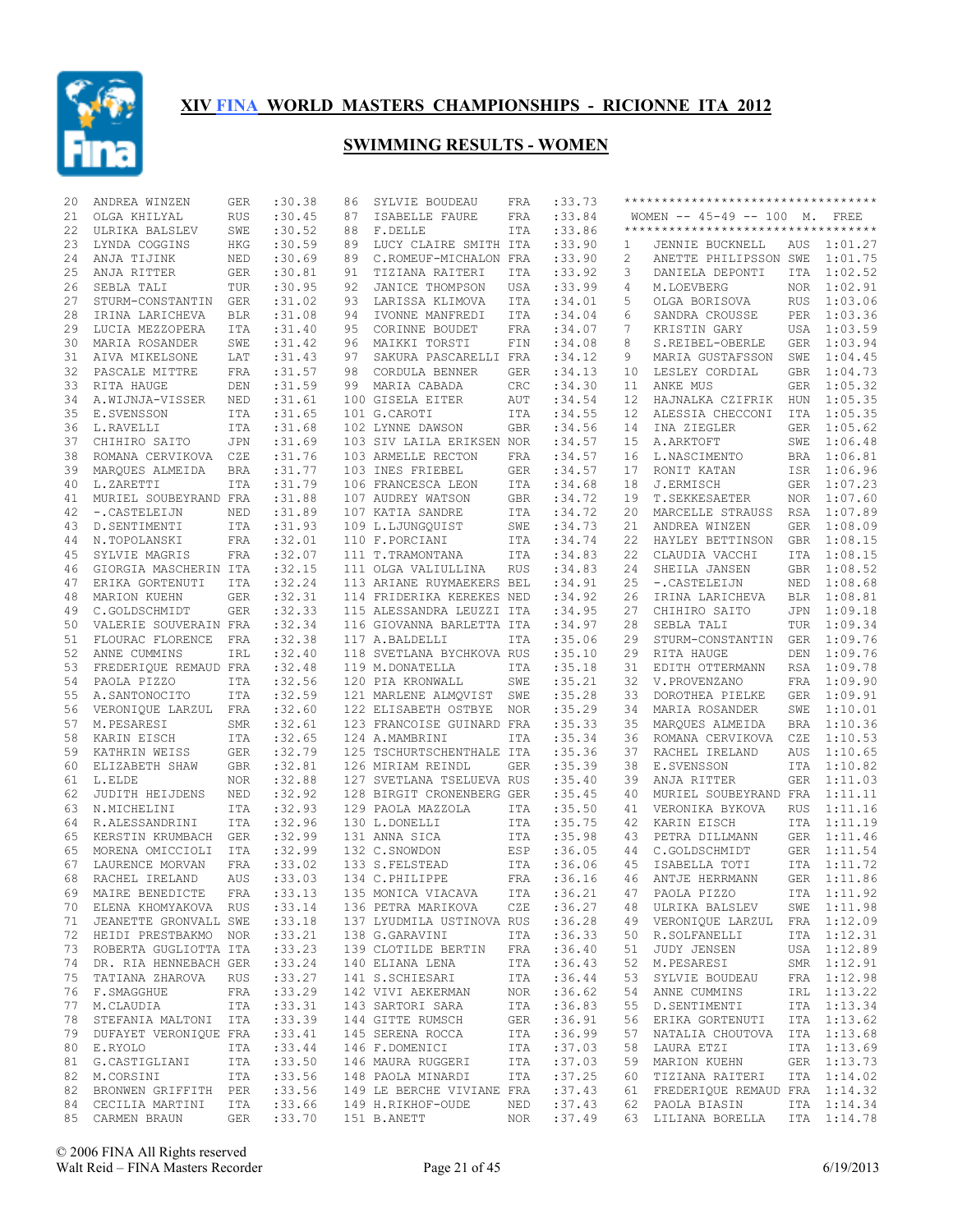

| 64           | MARION FREUNDEL                     | GER        | 1:14.96     | 5  | GIULIA NOERA                | ITA        | 2:20.72     | 71 | INES FRIEBEL                        | GER        | 2:56.33     |
|--------------|-------------------------------------|------------|-------------|----|-----------------------------|------------|-------------|----|-------------------------------------|------------|-------------|
| 65           | MORENA OMICCIOLI                    | ITA        | 1:14.97     | 6  | INA ZIEGLER                 | GER        | 2:21.57     | 72 | E.MONTALTO                          | ITA        | 2:56.68     |
| 66           | GISELA EITER                        | <b>AUT</b> | 1:15.10     | 7  | MARIA GUSTAFSSON            | SWE        | 2:22.16     | 73 | FRANCESCA LEON                      |            | ITA 2:56.82 |
| 67           | F.SMAGGHUE                          |            | FRA 1:15.14 | 8  | JOURNAUX NATHALIE FRA       |            | 2:22.80     | 74 | SANNA YRITYS                        | FIN        | 2:57.22     |
| 68           | BRONWEN GRIFFITH PER                |            | 1:15.68     | 9  | MALGORZATA SERBIN POL       |            | 2:25.33     | 75 | SIMONA VANERIO                      | ITA        | 2:57.87     |
| 69           | CHRISTIANE FORT                     |            | FRA 1:15.94 | 10 | SHEILA JANSEN               | GBR        | 2:25.84     | 76 | MANUELA PEZZOTTA                    | ITA        | 2:59.30     |
| 70           | IVONNE MANFREDI                     |            | ITA 1:16.24 | 11 | ALESSIA CHECCONI            | ITA        | 2:26.88     | 77 | AUDREY WATSON                       | GBR        | 3:00.88     |
| 71           | LARISSA KLIMOVA                     | <b>ITA</b> | 1:16.28     | 12 | A.ARKTOFT                   | SWE        | 2:28.29     | 78 | F.DRESDA                            | ITA        | 3:01.14     |
| 72           | MARIA CABADA                        | <b>CRC</b> | 1:16.45     | 13 | ISABELLE FERLET             | FRA        | 2:28.70     | 79 | G.GARAVINI                          |            | ITA 3:02.36 |
| 73           | F.DELLE                             |            | ITA 1:16.52 | 14 | -. CASTELEIJN               | NED        | 2:29.46     | 80 | INNA KARPENKO                       | UKR        | 3:02.58     |
| 74           | N.MICHELINI                         |            | ITA 1:16.61 | 15 | MARCELLE STRAUSS            | RSA        | 2:29.77     | 81 | S.FELSTEAD                          | ITA        | 3:03.44     |
| 74           | CHIARA BALDASSARI ITA               |            | 1:16.61     | 16 | VALERIE SOUVERAIN FRA       |            | 2:30.30     | 82 | M.HERNANDEZ                         | ITA        | 3:03.53     |
| 76           | SAKURA PASCARELLI FRA               |            | 1:16.63     | 17 | L.NASCIMENTO                | <b>BRA</b> | 2:30.52     | 83 | ARMELLE RECTON                      |            | FRA 3:04.13 |
| 77           | C.ROMEUF-MICHALON FRA               |            | 1:16.87     | 18 | T. SEKKESAETER              | <b>NOR</b> | 2:30.53     | 84 | WILMA ZULIAN                        | ITA        | 3:04.14     |
| 78           | MAIKKI TORSTI                       | FIN        | 1:17.08     | 19 | AIVA MIKELSONE              | LAT        | 2:30.90     | 85 | ELENA ORSINI                        |            | ITA 3:06.38 |
| 79           | JANICE THOMPSON                     |            | USA 1:17.17 | 20 | <b>JULIE ASTLEY</b>         | AUS        | 2:31.01     | 86 | ANNA SICA                           |            | ITA 3:06.47 |
| 80           | S.RUSCONI                           |            | ITA 1:17.40 | 21 | LUCILLA CORIO               | ITA        | 2:31.02     | 87 | M.SACCHETTI                         | ITA        | 3:07.04     |
| 81           | TAIN KIRKWOOD                       | HKG        | 1:17.62     | 22 | LYNDA COGGINS               | HKG        | 2:33.04     | 88 | FRANCESCA GHIDONI ITA               |            | 3:07.27     |
| 82           | TSCHURTSCHENTHALE ITA 1:17.94       |            |             | 23 | CLAUDIA VACCHI              | ITA        | 2:33.49     | 89 | G.PLACANICA                         | ITA        | 3:07.31     |
| 83           | CARMEN BRAUN                        |            | GER 1:17.98 | 24 | E.SVENSSON                  | ITA        | 2:33.80     | 90 | TARICCO ANNICK                      | FRA        | 3:07.37     |
| 84           | G.CAROTI                            |            | ITA 1:18.08 | 25 |                             |            |             | 91 |                                     |            | 3:07.90     |
|              |                                     |            |             | 26 | JUDY JENSEN                 |            | USA 2:33.91 |    | CATIA CAPRIOTTI                     | ITA        |             |
| 85           | INES FRIEBEL                        |            | GER 1:18.09 |    | S.ENEI                      | CHI        | 2:34.28     | 92 | LORENA SFREDDO                      | ITA        | 3:08.03     |
| 86           | AUDREY WATSON                       |            | GBR 1:18.11 | 27 | ANDREA KUNKEL               |            | GER 2:34.83 | 93 | SILVIA REICHERT                     | GER        | 3:08.04     |
| 87           | LUCY CLAIRE SMITH ITA               |            | 1:18.19     | 28 | C.GOLDSCHMIDT               | GER        | 2:35.85     | 94 | ANKE LODING                         | GER        | 3:08.33     |
| 88           | LYNNE DAWSON                        |            | GBR 1:18.27 | 29 | GILLIAN INNES               | GBR        | 2:36.06     | 95 | PASINO RAFFAELLA ITA                |            | 3:09.68     |
| 89           | CORINNE BOUDET                      |            | FRA 1:18.30 | 30 | SEBLA TALI                  | TUR        | 2:36.18     | 96 | K.ANN                               | ITA        | 3:10.68     |
| 90           | CORDULA BENNER                      |            | GER 1:18.32 | 31 | KARIN EISCH                 | ITA        | 2:36.38     |    | **********************************  |            |             |
| 91           | FRANCESCA LEON                      |            | ITA 1:18.38 | 32 | C.WEHMEYER                  | <b>BER</b> | 2:37.30     |    | WOMEN -- 45-49 -- 400 M. FREE       |            |             |
| 92           | GIOVANNA BARLETTA ITA 1:18.45       |            |             | 33 | ISABELLA TOTI               | ITA        | 2:37.37     |    | *********************************** |            |             |
| 93           | SANDRA LAWSON                       | CAN        | 1:18.70     | 34 | PETRA DILLMANN              | <b>GER</b> | 2:38.08     | 1  | PAMELA NIX                          | AUS        | 4:49.86     |
| 94           | ARMELLE RECTON                      |            | FRA 1:18.79 | 35 | RACHEL IRELAND              | AUS        | 2:38.20     | 2  | SANDRINE MEUGNIOT FRA               |            | 4:55.36     |
| 95           | TROVA CORINE                        |            | FRA 1:19.07 | 36 | LIZ MCCARTHY                | IRL        | 2:38.58     | 3  | RONIT KATAN                         | ISR        | 4:58.11     |
| 96           | OLGA VALIULLINA                     | RUS        | 1:19.08     | 37 | RITA HAUGE                  | DEN        | 2:39.11     | 4  | INA ZIEGLER                         | GER        | 5:01.58     |
| 97           | ROBERTA GUGLIOTTA ITA 1:19.60       |            |             | 38 | G.CASTIGLIANI               | ITA        | 2:40.70     | 5  | JOURNAUX NATHALIE FRA               |            | 5:01.95     |
| 98           | L.DONELLI                           |            | ITA 1:19.78 | 39 | ELIZABETH SHAW              | GBR        | 2:41.45     | 6  | KIMBERLY ELSBACH USA                |            | 5:04.11     |
| 99           | A.MAMBRINI                          |            | ITA 1:19.89 | 40 | R.SOLFANELLI                | ITA        | 2:42.47     | 7  | MARIA GUSTAFSSON                    | SWE        | 5:04.50     |
|              | 100 M.DONATELLA                     |            | ITA 1:20.05 | 41 | VERONIQUE LARZUL            | FRA        | 2:42.60     | 8  | MALGORZATA SERBIN POL               |            | 5:07.09     |
|              |                                     |            |             |    |                             |            |             |    |                                     |            |             |
|              | 101 M.VERZENI                       |            | ITA 1:20.20 | 42 | LAURA ETZI                  | ITA        | 2:42.90     | 9  | ERIKA EDSTEDT                       | SWE        | 5:09.47     |
|              | 102 MONICA CASAGRANDE ITA 1:20.35   |            |             | 43 | PAOLA PIZZO                 | ITA        | 2:42.91     | 10 | ISABELLE FERLET                     | FRA        | 5:10.43     |
|              | 103 SIMONA VANERIO                  |            | ITA 1:20.57 | 44 | SYLVIE BOUDEAU              | FRA        | 2:42.93     | 11 | ANKE MUS                            | GER        | 5:15.21     |
|              | 104 G.GARAVINI                      |            | ITA 1:20.70 | 45 | ANTJE HERRMANN              | <b>GER</b> | 2:43.15     | 12 | LUCILLA CORIO                       | ITA        | 5:17.64     |
|              | 105 CATIA GIORGIANI                 |            | ITA 1:20.90 | 46 | ERIKA GORTENUTI             | ITA        | 2:43.69     | 13 | BIRGITTA OLOFSSON SWE               |            | 5:18.42     |
|              | 106 PETRA SCHMIEDL                  |            | GER 1:21.40 | 47 | KRISZTINA SLAVEI            | AUT        | 2:44.63     | 14 | T.SEKKESAETER                       | <b>NOR</b> | 5:18.85     |
|              | 107 MARLENE ALMQVIST SWE 1:21.47    |            |             | 48 | FREDERIQUE REMAUD FRA       |            | 2:45.13     | 15 | MANUELA IANESI                      | ITA        | 5:18.99     |
|              | 108 SOFIA PIGNATI                   |            | ITA 1:22.11 | 49 | CHRISTINE RESECH            | <b>GER</b> | 2:46.31     | 16 | S.ENEI                              | CHI        | 5:20.00     |
|              | 109 ELIANA LENA                     |            | ITA 1:22.12 | 50 | GISELA EITER                | AUT        | 2:46.65     | 17 | CLAUDIA VACCHI                      | ITA        | 5:21.09     |
|              | 110 GUERY ROSELYNE                  |            | FRA 1:22.78 | 51 | EMILIA CORSANEGO            | ITA        | 2:47.84     | 18 | <b>JULIE ASTLEY</b>                 | AUS        | 5:21.33     |
|              | 111 S.FELSTEAD                      |            | ITA 1:22.91 | 52 | S.RUSCONI                   |            | ITA 2:48.27 | 19 | IRIS TECKENTRUP                     | GER        | 5:22.37     |
|              | 112 WILMA ZULIAN                    |            | ITA 1:22.93 | 53 | GIOVANNA BARLETTA ITA       |            | 2:48.53     | 20 | AIVA MIKELSONE                      | LAT        | 5:23.34     |
|              | 113 SARTORI SARA                    |            | ITA 1:23.07 |    | 54 PAOLA BIASIN ITA 2:48.79 |            |             |    | 21 GILLIAN INNES                    |            | GBR 5:23.71 |
|              | 114 ELENA REDOLFI                   |            | ITA 1:23.08 |    | 55 R.IVANAUSKAITE           |            | LTU 2:48.86 | 22 | JUDY JENSEN                         |            | USA 5:24.97 |
|              | 115 PETRA MARIKOVA                  |            | CZE 1:23.11 |    | 56 MARIA CABADA             |            | CRC 2:49.43 | 23 | ANDREA KUNKEL                       |            | GER 5:25.68 |
|              | 116 C.SNOWDON                       |            | ESP 1:23.13 |    | 57 LARISSA KLIMOVA          |            | ITA 2:50.30 | 24 | LISA ROSENBLATT                     |            | AUT 5:28.83 |
|              | 117 CLAUDIA MAZZOLA ITA 1:23.56     |            |             |    |                             |            |             | 25 |                                     |            |             |
|              |                                     |            |             |    | 58 IVONNE MANFREDI          |            | ITA 2:50.47 |    | HANNAH UECKERMANN GBR 5:29.87       |            |             |
|              | 118 SERENA ROCCA                    |            | ITA 1:24.16 |    | 59 LILIANA BORELLA          |            | ITA 2:51.03 | 26 | ZUZANA VANCOVA                      |            | SVK 5:31.11 |
|              | 119 PAOLA MAZZOLA                   |            | ITA 1:24.57 |    | 60 F.PORCIANI               |            | ITA 2:51.11 | 27 | EMANUELA LANZA                      |            | ITA 5:31.53 |
|              | 120 G.PLACANICA                     |            | ITA 1:24.78 | 61 | TAIN KIRKWOOD               |            | HKG 2:51.30 | 28 | M.MARANI                            |            | ITA 5:32.30 |
|              | 121 LE BERCHE VIVIANE FRA 1:25.02   |            |             |    | 62 MONICA MARIOTTI          |            | ITA 2:53.01 | 29 | KARIN EISCH                         |            | ITA 5:32.45 |
|              | 122 CAMILLA RICCIARDI ITA 1:25.05   |            |             |    | 63 SONJA HAGLUND            |            | SWE 2:53.75 | 30 | C.GOLDSCHMIDT                       |            | GER 5:34.21 |
|              | **********************************  |            |             |    | 64 MARION FREUNDEL          |            | GER 2:53.93 | 31 | IRENE COLOMBO                       |            | ITA 5:37.07 |
|              | WOMEN -- 45-49 -- 200 M. FREE       |            |             |    | 65 SOFIA PIGNATI            |            | ITA 2:54.13 | 32 | C.BONOMONTE                         |            | ITA 5:38.49 |
|              | *********************************** |            |             |    | 66 D.CAILLET                |            | SUI 2:54.15 | 33 | KAREN KENNEDY                       |            | RSA 5:41.72 |
| $\mathbf{1}$ | M.LOEVBERG                          |            | NOR 2:15.83 |    | 67 MONICA GESTRI            |            | ITA 2:54.37 | 34 | FLAVIA MEDORI                       |            | ITA 5:41.98 |
| 2            | JENNIE BUCKNELL AUS 2:16.50         |            |             |    | 68 SANDRA LAWSON            |            | CAN 2:55.04 | 35 | M.PESARESI                          |            | SMR 5:47.29 |
| 3            | PAMELA NIX                          |            | AUS 2:19.14 |    | 69 CARMEN BRAUN             |            | GER 2:55.08 | 36 | BRITTA TEPE                         |            | GER 5:50.76 |
| 4            | SANDRINE MEUGNIOT FRA 2:20.71       |            |             |    | 70 A.MAMBRINI               |            | ITA 2:55.88 |    | 37 M.DELLACASA                      |            | ITA 5:51.52 |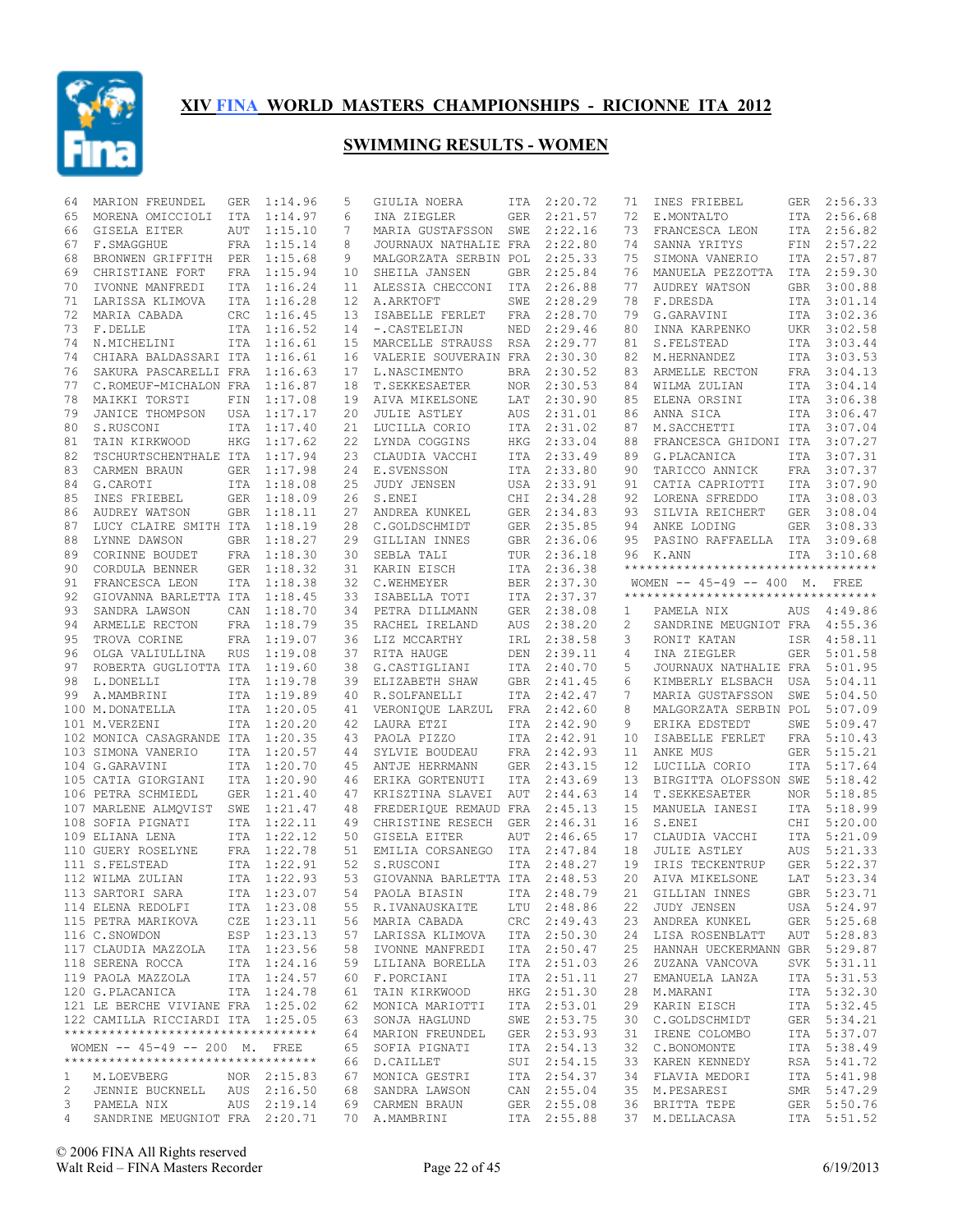

| 38 | IWONA BALCEROWICZ POL                 |     | 5:53.32                      | 39                | MARIA CABADA                                           |            | CRC 12:28.45     | 35 | R.ALESSANDRINI                                  | ITA        | :38.28      |
|----|---------------------------------------|-----|------------------------------|-------------------|--------------------------------------------------------|------------|------------------|----|-------------------------------------------------|------------|-------------|
| 39 | MARIA CABADA                          | CRC | 5:53.86                      | 40                | GABRIELE GROMMES                                       |            | GER 12:30.54     | 36 | SHARI HARDEN                                    | USA        | :38.46      |
| 40 | MARIE SUDWAY                          | IRL | 5:55.04                      | 41                | GIOVANNA BARLETTA ITA 12:33.79                         |            |                  | 37 | ISABELLE FAURE                                  | <b>FRA</b> | :39.01      |
| 41 | ERIKA GORTENUTI                       | ITA | 5:55.27                      | 42                | M.VERZENI                                              |            | ITA 12:35.32     | 38 | KIMBERLY ELSBACH                                | USA        | :39.32      |
| 42 | GIOVANNA BARLETTA ITA                 |     | 5:55.75                      | 43                | SANDRA LAWSON                                          |            | CAN 12:36.61     | 39 | NICOLE MALLETTE                                 | CAN        | :39.49      |
| 43 | FREDERIQUE REMAUD FRA                 |     | 5:57.39                      | 44                | CATIA GIORGIANI                                        |            | ITA 12:39.48     | 40 | MERLE VANTSI                                    | EST        | :39.50      |
| 44 | GISELA EITER                          | AUT | 5:58.44                      | 45                | RUTH SCHMIDBAUER                                       |            | GER 12:40.31     | 41 | V.RODRIGUEZ                                     | <b>VEN</b> | :39.68      |
| 45 | SILVIA MAESTRINI                      | ITA | 5:58.57                      | 46                | D.CANCELLARA                                           |            | ITA 12:46.53     | 42 | MAIRE BENEDICTE                                 | <b>FRA</b> | :39.71      |
| 46 | R.IVANAUSKAITE                        | LTU | 5:59.67                      | 47                | SIMONA VANERIO                                         |            | ITA 12:46.79     | 43 | SANNA YRITYS                                    | FIN        | :40.00      |
| 47 | STEFANIA SANNA                        | ITA | 6:01.95                      | 48                | SONJA HAGLUND                                          |            | SWE 12:52.54     | 44 | HILARY COULSON                                  | <b>GBR</b> | :40.16      |
| 48 | D.CAILLET                             |     | SUI 6:03.34                  | 49                | SILVIA POPONCINI                                       |            | ITA 12:53.23     | 45 | PIA KRONWALL                                    | SWE        | :40.49      |
| 49 | SIMONA VANERIO                        |     | ITA 6:04.75                  | 50                | C.CORINNE                                              |            | FRA 12:59.75     | 46 | MARION FREUNDEL                                 | GER        | :40.84      |
|    |                                       |     |                              |                   |                                                        |            |                  |    |                                                 |            |             |
| 50 | K.RAYMOND                             |     | GBR 6:08.44                  | 51                | F.DRESDA                                               |            | ITA 13:07.08     | 47 | KICKI MOLIN                                     | SWE        | :40.91      |
| 51 | MARION KUEHN                          |     | GER 6:09.07                  | 52                | JENNIFER HOWARD                                        |            | GBR 13:07.56     | 48 | LYNNE DAWSON                                    | GBR        | : 41.15     |
| 52 | CATIA GIORGIANI                       |     | ITA 6:09.55                  | 53                | CATIA CAPRIOTTI                                        |            | ITA 13:15.66     | 49 | D.BENEDICTIS                                    | ITA        | :41.30      |
| 53 | TAIN KIRKWOOD                         | HKG | 6:09.73                      | 54                | LEANNE YOUNG                                           |            | ITA 13:17.04     | 50 | F. SMAGGHUE                                     | <b>FRA</b> | : 41.33     |
| 54 | MANUELA PEZZOTTA                      |     | ITA 6:11.26                  | 55                | ANDREA FERRARI                                         |            | ARG 13:19.60     | 51 | ARIANE RUYMAEKERS BEL                           |            | : 41.48     |
| 55 | MARIA GENTILE                         | ITA | 6:12.17                      | 56                | FABIOLA BOY                                            |            | ITA 13:26.15     | 52 | D.CAILLET                                       | SUI        | : 41.56     |
| 56 | M.VERZENI                             |     | ITA 6:13.40                  | 57                | S.SCHIESARI                                            |            | ITA 13:36.13     | 53 | SABINE SCHULZ                                   | <b>GER</b> | : 41.75     |
| 57 | DANIELA GREGORIO                      | ITA | 6:16.05                      | 58                | ION CHRISTELLE                                         |            | FRA 13:39.75     | 54 | KENNA MARSHALL                                  | USA        | : 41.95     |
| 58 | M.GONCALVES                           |     | POR 6:17.47                  | 59                | LORENA SFREDDO                                         |            | ITA 13:44.58     | 55 | A.BALDELLI                                      | ITA        | : 41.99     |
| 59 | MONICA GESTRI                         |     | ITA 6:17.98                  | 60                | SABRINA ZAGAROLA                                       |            | ITA 13:46.24     | 56 | DANIELA BIANCHI                                 | <b>ITA</b> | :42.07      |
| 60 | JENNIFER HOWARD                       |     | GBR 6:21.00                  | 61                | RITA PUGLISI                                           |            | ITA 13:50.39     | 57 | M.GONCALVES                                     | <b>POR</b> | :42.26      |
| 61 | ANDREA FERRARI                        | ARG | 6:23.97                      | 62                | ANGELIKA HOENECKE AUT 13:53.26                         |            |                  | 58 | OLGA VALIULLINA                                 | <b>RUS</b> | :42.33      |
| 62 | FABIOLA BOY                           |     | ITA 6:25.47                  | 63                | MIRANDA KEIJL                                          |            | NED 13:54.22     | 59 | PAOLA MINARDI                                   | ITA        | :42.50      |
|    | **********************************    |     |                              |                   | 64 M.HERNANDEZ                                         |            | ITA 13:57.25     | 60 | SYLVIE BOUDEAU                                  | <b>FRA</b> | :42.67      |
|    | WOMEN $-- 45-49 -- 800$ M.            |     | FREE                         | 65                | ANNE LEROY                                             |            | FRA 13:59.65     | 60 | HITOMI OYA                                      | ITA        | :42.67      |
|    | **********************************    |     |                              | 66                | MARTINE KORBAN                                         |            | CAN 14:02.55     | 62 | C.SNOWDON                                       | ESP        | :42.81      |
|    |                                       |     |                              |                   | L.ESTELLITA                                            |            | BRA 14:11.19     |    | OLGA MARKOVA                                    |            | :42.82      |
| 1  | PAMELA NIX                            |     | AUS 9:55.17                  | 67                | **********************************                     |            |                  | 63 |                                                 | <b>RUS</b> |             |
| 2  | SANDRINE MEUGNIOT FRA 10:18.37        |     |                              |                   |                                                        |            |                  | 64 | SABRINA BESI                                    | <b>ITA</b> | :43.08      |
| 3  | SHEILA JANSEN                         |     | GBR 10:25.39                 |                   | WOMEN $-- 45-49 -- 50$                                 | М.         | BACK             | 65 | LYUDMILA USTINOVA RUS                           |            | :43.15      |
| 4  | RONIT KATAN                           |     | ISR 10:27.24                 |                   | ***********************************                    |            |                  | 66 | L.LJUNGQUIST                                    | SWE        | :43.94      |
| 5  | INA ZIEGLER                           |     | GER 10:29.15                 | 1                 | KRISTIN GARY                                           | USA        | :33.28           | 67 | ARMELLE RECTON                                  | FRA        | : 44.13     |
| 6  | MALGORZATA SERBIN POL 10:29.67        |     |                              | 2                 | JENNIE BUCKNELL                                        | AUS        | :33.58           | 68 | MARIE SUDWAY                                    | IRL        | : 44.34     |
| 7  | JOURNAUX NATHALIE FRA 10:31.31        |     |                              | 3                 | M.RUBINI                                               | ITA        | :34.13           | 69 | LUCY CLAIRE SMITH ITA                           |            | :44.70      |
| 8  | CLAUDIA RADICE                        |     | ITA 10:33.18                 | 4                 | NOGUCHI HIROKO                                         | JPN        | :34.26           | 70 | ANTONELLA PADOVA                                | ITA        | : 44.85     |
| 9  | ISABELLE FERLET                       |     | FRA 10:38.37                 | 5                 | LISE RAVEN LOTHE                                       | NOR        | :34.30           | 71 | NADIA CAGNASSO                                  | ITA        | :45.01      |
| 10 | MARIA GUSTAFSSON                      |     | SWE 10:42.51                 | 6                 | ULLA HURULA                                            | FIN        | :35.07           | 72 | ROSALINA BABO                                   | POR        | :45.02      |
| 11 | LISE RAVEN LOTHE                      |     | NOR 10:52.78                 | 7                 | MAUREEN ZELJAK                                         | USA        | :35.18           | 73 | A.PIAZZALUNGA                                   | ITA        | :45.03      |
| 12 | LAURA STAAL                           |     | NED 10:55.23                 | 8                 | KATALIN VIRAGH                                         | <b>HUN</b> | :35.32           | 74 | B.MATTIOLI                                      | ITA        | :45.29      |
| 13 | S.ENEI                                |     | CHI 10:55.89                 | 9                 | JELENA ANIKINA                                         | LTU        | :35.45           | 75 | A.TORTORA                                       | ITA        | :45.54      |
| 14 | <b>JULIE ASTLEY</b>                   |     | AUS 10:56.91                 | 10                | ANDREA WINZEN                                          | <b>GER</b> | :35.71           |    | LAFEBER FLORENCE FRA                            |            | :45.86      |
| 15 | BIRGITTA OLOFSSON SWE 10:57.42        |     |                              | 11                |                                                        |            |                  |    |                                                 |            |             |
| 16 | ILZE AIGARE                           |     |                              |                   |                                                        |            |                  | 76 |                                                 |            |             |
| 17 |                                       |     |                              |                   | LUCIA MEZZOPERA                                        | ITA        | :35.74           |    | **********************************              |            |             |
| 18 |                                       |     | LAT 11:01.89                 | $12 \overline{ }$ | JOHANNA KARA                                           | FIN        | :35.75           |    | WOMEN -- 45-49 -- 100 M. BACK                   |            |             |
|    | IRIS TECKENTRUP                       |     | GER 11:08.65                 | 12 <sup>°</sup>   | ANETA PATRASCOIU                                       | ROU        | :35.75           |    | ***********************************             |            |             |
| 19 | E.SVENSSON                            |     | ITA 11:11.56                 | 14                | L.NASCIMENTO                                           | <b>BRA</b> | :36.06           | 1  | KRISTIN GARY                                    |            | USA 1:09.53 |
|    | C.GOLDSCHMIDT                         |     | GER 11:12.35                 | 15                | TANYA MESROBOVICH BUL                                  |            | :36.32           | 2  | SILVIA PAROCCHI                                 | ITA        | 1:09.63     |
| 20 | HANNAH UECKERMANN GBR 11:15.21        |     |                              | 16                | DR. RIA HENNEBACH GER                                  |            | :36.46           | 3  | JENNIE BUCKNELL                                 | <b>AUS</b> | 1:12.72     |
| 21 | ANDREA KUNKEL                         |     | GER 11:22.63                 | 17                | ROMANA CERVIKOVA CZE                                   |            | :36.53           | 4  | LISE RAVEN LOTHE NOR 1:12.73                    |            |             |
|    | 22 ISABELLA TOTI                      |     | ITA 11:23.79                 | 18                | SEBLA TALI                                             | TUR        | :36.58           |    | 5 ANETTE PHILIPSSON SWE 1:12.86                 |            |             |
|    | 23 JUDY JENSEN                        |     | USA 11:25.89                 |                   | 19 SILVIA ALBIZZATI ITA                                |            | :36.63           | 6  | S.REIBEL-OBERLE                                 |            | GER 1:14.79 |
|    | 24 ZUZANA VANCOVA                     |     | SVK 11:32.28                 |                   | 20 J.ERMISCH                                           | GER        | :36.67           | 7  | LESLEY CORDIAL                                  |            | GBR 1:15.23 |
|    | 25 J.ROLLOOS                          |     | NED 11:34.69                 |                   | 21 SILVIA FORTI                                        | ITA        | :36.69           | 8  | ANDREA WINZEN                                   |            | GER 1:16.75 |
|    | 26 KARIN EISCH                        |     | ITA 11:40.60                 |                   | 22 GILLIAN INNES                                       | GBR        | :36.82           | 9  | L.FILANGIERI                                    |            | ITA 1:17.02 |
| 27 | FLAVIA MEDORI                         |     | ITA 11:47.90                 |                   | 23 GIOANNIS CARLA DE ITA                               |            | :36.84           | 10 | KATALIN VIRAGH                                  |            | HUN 1:17.39 |
|    | 28 M.MARANI                           |     | ITA 11:53.74                 |                   | 24 PETRA DILLMANN                                      | GER        | :36.86           | 11 | JELENA ANIKINA                                  |            | LTU 1:17.40 |
|    | 29 KAREN KENNEDY                      |     | RSA 12:01.93                 |                   | 24 L.FILANGIERI                                        | ITA        | :36.86           | 12 | JOHANNA KARA                                    |            | FIN 1:17.79 |
|    | 30 BARBARA LOMONACO ITA 12:03.66      |     |                              |                   | 26 FLAVIA PRADA                                        | BRA        | :37.32           | 13 | DOROTHEA PIELKE                                 |            | GER 1:18.17 |
| 31 |                                       |     |                              |                   | 27 DOROTHEA PIELKE                                     | GER        |                  | 14 |                                                 |            |             |
|    | C.ROMEUF-MICHALON FRA 12:05.30        |     |                              |                   |                                                        |            | :37.40           |    | SANNE JUEL                                      |            | DEN 1:18.87 |
|    | 32 M.CLAUDIA                          |     | ITA 12:06.66                 |                   | 28 LAURA STAAL                                         | NED        | :37.43           | 15 | SILVIA FORTI                                    |            | ITA 1:18.89 |
| 33 | S.RUSCONI                             |     | ITA 12:07.73                 |                   | 29 MARIA ROSANDER                                      | SWE        | :37.46           | 16 | TANYA MESROBOVICH BUL 1:19.74                   |            |             |
|    | 34 JULIA KLEINHENZ                    |     | GER 12:10.23                 |                   | 30 E.KAPUSTNIK                                         | RUS        | :37.61           | 17 | IRENE COLOMBO                                   |            | ITA 1:20.26 |
| 35 | SOFIA PIGNATI                         |     | ITA 12:18.55                 |                   | 31 ANNE CUMMINS                                        | IRL        | :37.68           | 18 | ANETA PATRASCOIU ROU 1:20.27                    |            |             |
|    | 36 M.SIKORSKA                         |     | POL 12:22.12                 |                   | 32 MURIEL SOUBEYRAND FRA                               |            | :37.74           | 19 | MARIA ROSANDER                                  |            | SWE 1:20.50 |
|    | 37 ERIKA GORTENUTI<br>38 PAOLA BIASIN |     | ITA 12:24.77<br>ITA 12:27.40 |                   | 33 FLOURAC FLORENCE FRA<br>34 SANNE JUEL<br><b>DEN</b> |            | :37.88<br>:37.92 |    | 20 J.ERMISCH<br>21 SILVIA ALBIZZATI ITA 1:21.21 |            | GER 1:20.92 |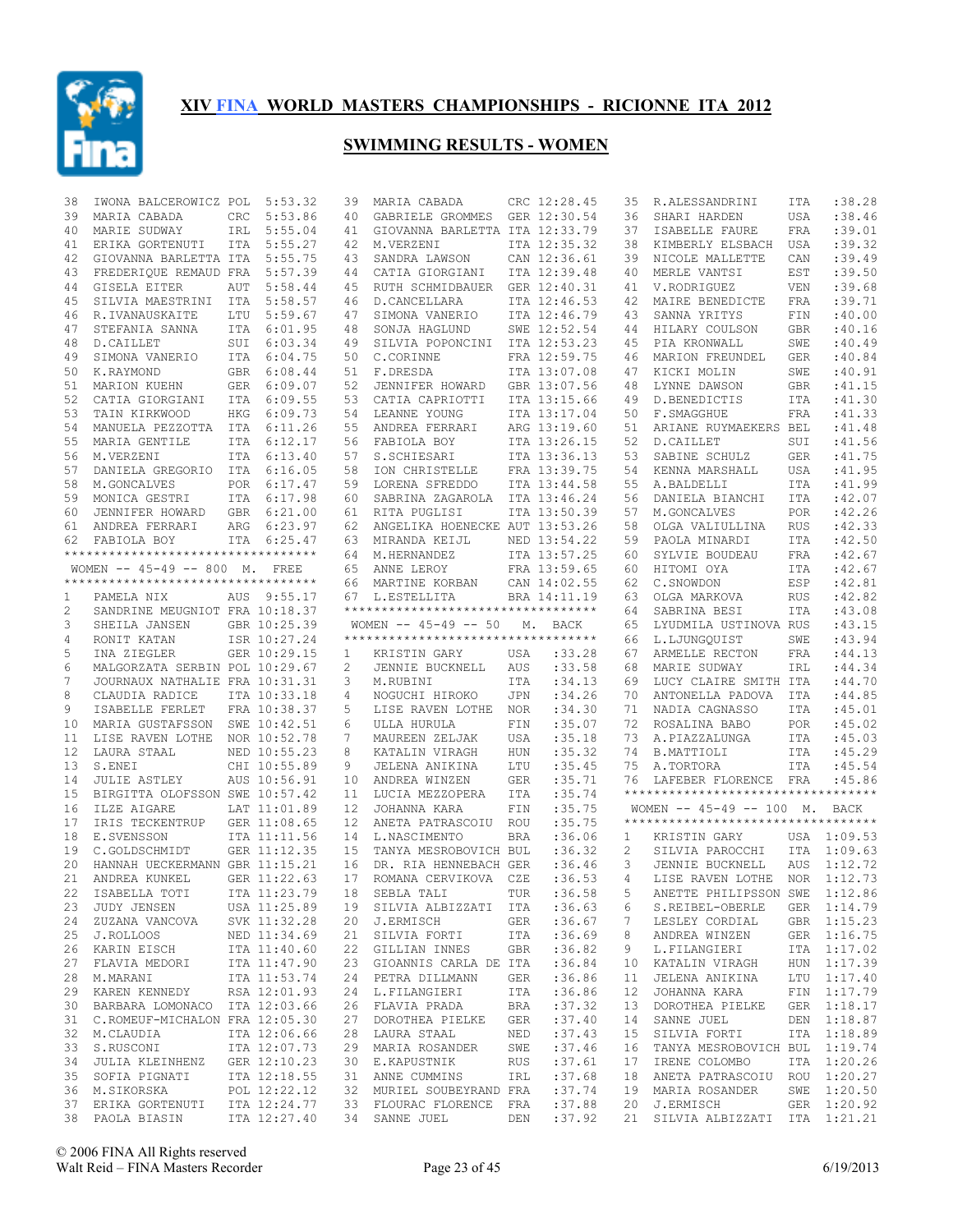

| 22       | EMANUELA LANZA                     | ITA        | 1:21.78            | 9            | JELENA ANIKINA                     | LTU               | 2:51.03            | 14       | SANNE JUEL                             | DEN        | :39.18           |
|----------|------------------------------------|------------|--------------------|--------------|------------------------------------|-------------------|--------------------|----------|----------------------------------------|------------|------------------|
| 23       | GILLIAN INNES                      | <b>GBR</b> | 1:21.79            | 10           | DOROTHEA PIELKE                    | <b>GER</b>        | 2:52.59            | 15       | CLAUDIA VACCHI                         | ITA        | :39.19           |
| 24       | SEBLA TALI                         | TUR        | 1:22.24            | 11           | JOURNAUX NATHALIE FRA              |                   | 2:52.72            | 16       | KERSTIN KRUMBACH                       | <b>GER</b> | :39.54           |
| 25       | E.KAPUSTNIK                        | <b>RUS</b> | 1:22.45            | 12           | SANNE JUEL                         | DEN               | 2:53.41            | 17       | LIZ MCCARTHY                           | IRL        | :39.56           |
| 26       | R.ALESSANDRINI                     | ITA        | 1:22.47            | 13           | LYNDA COGGINS                      | HKG               | 2:54.04            | 18       | CLAUDIA RADICE                         | ITA        | :39.75           |
| 27       | DR. RIA HENNEBACH GER              |            | 1:23.73            | 14           | LAURA STAAL                        | NED               | 2:54.65            | 19       | A.WIJNJA-VISSER                        | NED        | :39.94           |
| 28       | SHARI HARDEN                       | USA        | 1:23.75            | 15           | ANDREA WINZEN                      | <b>GER</b>        | 2:55.07            | 20       | CORINNE SABATIER                       | FRA        | :40.00           |
| 29       | MERLE VANTSI                       | EST        | 1:23.80            | 16           | VALERIE SOUVERAIN FRA              |                   | 2:55.71            | 21       | DANIELA PETRACCHI ITA                  |            | :40.61           |
| 30       | HILARY COULSON                     | <b>GBR</b> | 1:24.27            | 17           | LUCILLA CORIO                      | ITA               | 2:56.10            | 21       | PAOLA PAGANI                           | ITA        | :40.61           |
| 31       | FLOURAC FLORENCE                   | FRA        | 1:24.70            | 18           | GIORDANA LIVERINI ITA              |                   | 2:56.31            | 23       | CLAUDIA HELLER                         | <b>GER</b> | :40.88           |
| 32       | ANNE CUMMINS                       | IRL        | 1:24.88            | 19           | MARIA ROSANDER                     | SWE               | 2:58.14            | 24       | E.OLSZEWSKA                            | POL        | :40.97           |
| 33       | C.WEHMEYER                         | <b>BER</b> | 1:24.98            | 20           | G.CASTIGLIANI                      | <b>ITA</b>        | 2:58.53            | 25       | MICHELE ROY                            | <b>USA</b> | : 41.10          |
| 34       | MURIEL SOUBEYRAND FRA              |            | 1:25.06            | 21           | GILLIAN INNES                      | <b>GBR</b>        | 2:58.89            | 26       | VIVIANA VENTURI                        | <b>ITA</b> | : 41.19          |
| 35       | ELISABETH OSTBYE                   | <b>NOR</b> | 1:25.22            | 22           | BRIDGET TREFGARNE GBR              |                   | 3:00.19            | 27       | KATHRIN WEISS                          | <b>GER</b> | :41.31           |
| 36       | ISABELLE FAURE                     | <b>FRA</b> | 1:25.34            | 23           | A.MENINI                           | ARG               | 3:00.51            | 27       | KATIA BELVERATO                        | <b>ITA</b> | :41.31           |
| 37       | FLAVIA PRADA                       | <b>BRA</b> | 1:26.19            | 24           | SILVIA ALBIZZATI                   | ITA               | 3:01.01            | 29       | HANNAH UECKERMANN GBR                  |            | : 41.32          |
| 38       | R.IVANAUSKAITE                     | LTU        | 1:27.10            | 25           | MERLE VANTSI                       | EST               | 3:04.19            | 30       | ANDREA LUX                             | <b>GER</b> | :41.43           |
| 39       | V.RODRIGUEZ                        | <b>VEN</b> | 1:27.36            | 26           | DIANA ARISTIZABAL VEN              |                   | 3:04.93            | 31       | CECILIA PARADISI                       | <b>ITA</b> | :41.67           |
| 40       | SANNA YRITYS                       | FIN        | 1:27.85            | 27           | J.ROLLOOS                          | NED               | 3:04.97            | 32       | ALESSANDRA LEUZZI ITA                  |            | : 41.95          |
| 41       | MARA MENEGATTI                     | <b>ITA</b> | 1:27.90            | 28           | CHRISTINE BEVING                   | FRA               | 3:06.09            | 33       | M.PANIZZA                              | <b>ITA</b> | :42.00           |
| 42       | STEFANIA NARDUZZI ITA              |            | 1:27.92            | 29           | HILARY COULSON                     | <b>GBR</b>        | 3:07.20            | 34       | ELIZABETH SHAW                         | <b>GBR</b> | :42.14           |
| 43       | D.CAILLET                          | SUI        | 1:27.96            | 30           | D.CAILLET                          | SUI               | 3:07.66            | 35       | ANNA PILLA                             | <b>ITA</b> | :42.16           |
| 44       | MAIRE BENEDICTE                    | FRA        | 1:28.19            | 31           | PAOLA BORGOGNONI                   | ITA               | 3:08.74            | 36       | SIGRID SCHONHOFEN GER                  |            | :42.17           |
| 45       | JANICE THOMPSON                    | USA        | 1:28.48            | 32           | KRISZTINA SLAVEI                   | AUT               | 3:08.86            | 37       | L.OUSPENKINA                           | <b>ITA</b> | :42.53           |
| 46       | DANIELA BIANCHI                    | <b>ITA</b> | 1:28.76            | 32           | R.IVANAUSKAITE                     | LTU               | 3:08.86            | 38       | MIRIAM REINDL                          | <b>GER</b> | :42.56           |
| 47       | LYNNE DAWSON                       | <b>GBR</b> | 1:29.10            | 34           | C.WEHMEYER                         | <b>BER</b>        | 3:09.34            | 39       | CECILIA WANGEL                         | SWE        | :42.62           |
| 48       | MONICA MARIOTTI                    | <b>ITA</b> | 1:29.12            | 35           | ISABELLE FAURE                     | FRA               | 3:10.03            | 40       | EMILIA CORSANEGO                       | ITA        | :42.69           |
| 49       | HANNY ROTTEVEEL                    | NED        | 1:29.82            | 36           | ROSI KRAUSS                        | <b>GER</b>        | 3:11.63            | 41       | ULRIKA WESTLUND                        | SWE        | :42.98           |
| 50       | ARIANE RUYMAEKERS BEL              |            | 1:29.84            | 37           | MONICA MARIOTTI                    | ITA               | 3:12.54            | 42       | KATIA SANDRE                           | ITA        | :43.00           |
| 51<br>52 | TIZIANA RAITERI                    | <b>ITA</b> | 1:30.01            | 38           | FLOURAC FLORENCE                   | FRA               | 3:14.09            | 43       | HILARY COULSON                         | <b>GBR</b> | :43.03           |
|          | CHRISTINE RESECH                   | GER        | 1:30.29            | 39           | SANNA YRITYS                       | FIN               | 3:14.14            | 44       | DUFAYET VERONIQUE FRA                  |            | :43.11           |
| 53       | SABINE SCHULZ                      | <b>GER</b> | 1:31.16            | 40           | C.CORINNE                          | FRA               | 3:15.27            | 45       | E.MONTALTO                             | ITA        | :43.15<br>:43.16 |
| 54<br>55 | KICKI MOLIN                        | SWE        | 1:31.28<br>1:31.76 | 41<br>42     | MAIRE BENEDICTE<br>V.RODRIGUEZ     | FRA<br><b>VEN</b> | 3:15.28<br>3:16.51 | 46<br>47 | M.PADILLA                              | ESP        | :43.23           |
| 56       | CECILIA PARADISI<br>F.SMAGGHUE     | ITA        | FRA 1:31.92        | 43           |                                    |                   | 3:17.91            | 48       | CINZIA GIORGI<br>TSCHURTSCHENTHALE ITA | ITA        | : 43.27          |
| 57       | M.GONCALVES                        | POR        | 1:32.81            | 44           | CORNELIA VOUTAT<br>HANNY ROTTEVEEL | SUI<br>NED        | 3:18.21            | 49       | BETTINA HUEBL                          | <b>GER</b> | :43.33           |
| 58       | D.BENEDICTIS                       |            | ITA 1:33.29        | 45           | ARIANE RUYMAEKERS BEL              |                   | 3:18.36            | 50       | C.PHILIPPE                             | <b>FRA</b> | :43.41           |
| 59       | MONIKA MISCH                       | GER        | 1:33.31            | 46           | LYNNE DAWSON                       | <b>GBR</b>        | 3:22.75            | 51       | L.BANCEL                               | FRA        | :43.54           |
| 60       | C.BONOMONTE                        | ITA        | 1:33.37            | 47           | F.PORCIANI                         | ITA               | 3:23.01            | 52       | SIV LAILA ERIKSEN NOR                  |            | :43.63           |
| 61       | KENNA MARSHALL                     | USA        | 1:34.48            | 48           | SABINE SCHULZ                      | <b>GER</b>        | 3:24.93            | 53       | SILVIA BRUSEGAN                        | <b>ITA</b> | :43.66           |
| 62       | SABRINA BESI                       | <b>ITA</b> | 1:34.85            | 49           | F.DELLE                            | ITA               | 3:25.10            | 54       | ANNA SICA                              | <b>ITA</b> | :43.67           |
| 63       | A.COLOMBO                          | <b>ITA</b> | 1:35.80            | 50           | F.DRESDA                           | ITA               | 3:29.58            | 54       | MARTA COI                              | <b>ITA</b> | :43.67           |
| 64       | A.BALDELLI                         | ITA        | 1:35.88            | 51           | SZEKELY MARIA                      | ROU               | 3:32.25            | 56       | MARION KUEHN                           | <b>GER</b> | :43.75           |
| 65       | PAOLA MINARDI                      |            | ITA 1:35.89        | 52           | D.BENEDICTIS                       | <b>ITA</b>        | 3:33.12            | 57       | FLAVIA PRADA                           | <b>BRA</b> | :43.78           |
| 66       | CLAUDIA BULLETTA                   | ITA        | 1:36.30            | 53           | MANUELA MILAN                      | <b>ITA</b>        | 3:34.12            | 58       | SHARI HARDEN                           | <b>USA</b> | :43.81           |
| 67       | MIRANDA KEIJL                      | NED        | 1:37.05            | 54           | C.MONTOBBIO                        | ITA               | 3:34.25            | 59       | CLAUDIA NICKERL                        | <b>GER</b> | : 44.29          |
| 68       | C.SNOWDON                          | ESP        | 1:37.26            | 55           | A.COLOMBO                          | <b>ITA</b>        | 3:35.58            | 60       | IRINA NIKOLAEVA                        | <b>RUS</b> | :44.38           |
| 69       | CATIA GIORGIANI                    | <b>ITA</b> | 1:37.35            | 56           | MIRANDA KEIJL                      | <b>NED</b>        | 3:38.29            | 61       | LAURA MELLINA                          | <b>ITA</b> | :44.53           |
| 70       | ROSALINA BABO                      | POR        | 1:38.10            | 57           | SILVIA REICHERT                    | <b>GER</b>        | 3:38.73            | 62       | KATARINA PRAZNIK                       | <b>SLO</b> | :44.70           |
|          | 71 NADIA CAGNASSO                  |            | ITA 1:38.83        |              | 58 ALIE VISSER                     |                   | NED 3:39.16        |          | 63 JUDITH HEIJDENS                     | NED        | : 44.75          |
|          | 72 ANTONELLA PADOVA ITA 1:38.97    |            |                    |              | ********************************** |                   |                    |          | 64 VIVI AEKERMAN                       | NOR        | :44.84           |
|          | 73 GUERY ROSELYNE FRA 1:39.32      |            |                    |              | WOMEN -- 45-49 -- 50 M. BRST       |                   |                    |          | 65 ELENA BIANCHI                       | ITA        | :44.93           |
|          | 74 LAFEBER FLORENCE FRA 1:40.26    |            |                    |              | ********************************** |                   |                    | 66       | CORINNE SIMON                          | FRA        | :45.00           |
|          | 75 ALIE VISSER                     |            | NED 1:40.64        | $\mathbf{1}$ | CHRISTEL DEBRUYNE FRA              |                   | :36.37             | 67       | ANDREA FERRARI                         | ARG        | :45.07           |
|          | 76 SILVIA REICHERT GER 1:40.72     |            |                    | 2            | ELKE SCHMITZ                       |                   | GER : 36.67        | 68       | FIAMMETTA GAMBA                        | ITA        | :45.08           |
|          | ********************************** |            |                    | 3            | GIOANNIS CARLA DE ITA :36.76       |                   |                    | 69       | LUCY CLAIRE SMITH ITA                  |            | :45.18           |
|          | WOMEN -- 45-49 -- 200 M. BACK      |            |                    | 4            | MARZENA KULIS                      | ITA               | :36.97             | 70       | A.TORTORA                              | ITA        | :45.23           |
|          | ********************************** |            |                    | 5            | ALESSIA CHECCONI ITA               |                   | :37.86             | 71       | FRIDERIKA KEREKES NED                  |            | :45.24           |
| 1        | SILVIA PAROCCHI                    |            | ITA 2:31.07        | 6            | A.JOSEFSON                         | SWE               | :37.90             | 71       | R.HEMSUTHIPAN                          | GER        | :45.24           |
| 2        | KRISTIN GARY                       |            | USA 2:33.20        | 7            | CECILIE JORNER                     | NOR               | :37.97             | 73       | SIV SOLHEIM                            | NOR        | :45.25           |
| 3        | LISE RAVEN LOTHE NOR 2:40.25       |            |                    | 8            | JOHANNA KARA                       | FIN               | :38.23             | 74       | COLLEEN PEMA                           | USA        | :45.26           |
| 3        | ULLA HURULA                        |            | FIN 2:40.25        | 9            | TOMOMI MIYAZONO                    | JPN               | : 38.57            | 75       | ANNA GENNARO                           | ITA        | :45.78           |
| 5        | HAJNALKA CZIFRIK HUN 2:46.22       |            |                    |              | 10 ANNA CARANO                     | ITA               | : 38.63            |          | 76 F.DOMENICI                          | ITA        | :45.84           |
| 6        | ANGELA DELISSEN                    |            | GER 2:46.72        |              | 11 L.ELDE                          | NOR               | :38.75             | 77       | TARICCO ANNICK                         | FRA        | :45.85           |
| 7        | L.FILANGIERI                       |            | ITA 2:48.11        |              | 12 T.PROKOFYEVA                    | RUS               | :38.82             |          | 78 V.ORIOL                             | AND        | :45.93           |
| 8        | CLAUDIA RADICE                     |            | ITA 2:50.26        |              | 13 M.GALINA                        | RUS               | :39.12             |          | 79 ANKE LODING                         | GER        | :46.08           |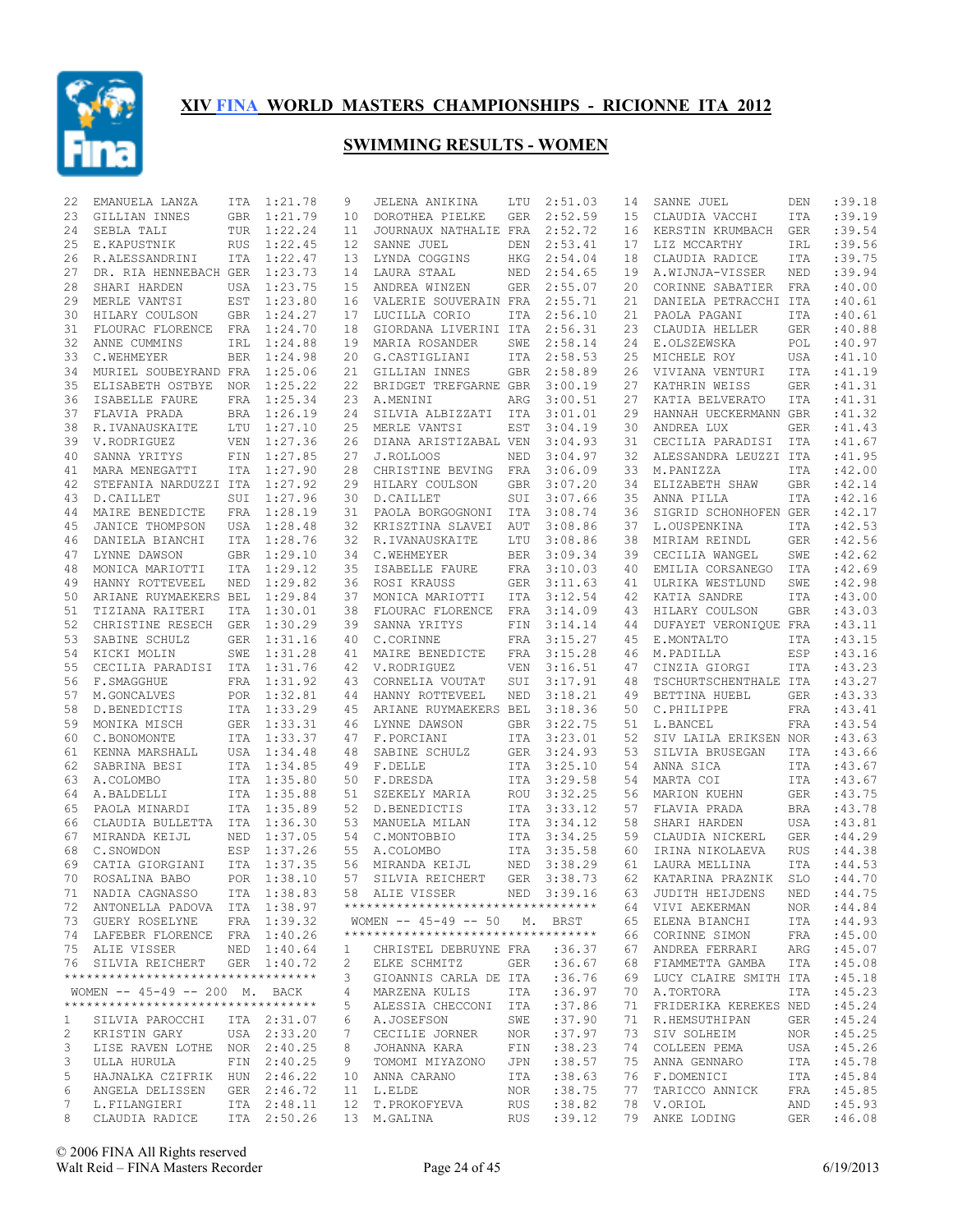

| 80           | MANUELA PEZZOTTA                                                 | ITA        | :46.21                     | 40           | KRISZTINA SLAVEI                   | AUT        | 1:35.25     | 3            | JOHANNA KARA                        | FIN        | 3:06.14     |
|--------------|------------------------------------------------------------------|------------|----------------------------|--------------|------------------------------------|------------|-------------|--------------|-------------------------------------|------------|-------------|
| 81           | IRINA VAZHENIN                                                   | <b>RUS</b> | :46.26                     | 41           | M.PANIZZA                          | ITA        | 1:35.26     | 4            | GIOANNIS CARLA DE ITA               |            | 3:06.22     |
| 82           | JANICE THOMPSON                                                  | USA        | :46.39                     | 42           | C.PHILIPPE                         | FRA        | 1:35.35     | 5            | CECILIE JORNER                      | NOR        | 3:06.27     |
| 83           | ISABELLE BEZY                                                    | FRA        | :46.52                     | 43           | TSCHURTSCHENTHALE ITA              |            | 1:35.85     | 6            | MARTA RUMYANTSEVA RUS               |            | 3:07.51     |
| 84           | E.STRAZICIC                                                      | <b>ITA</b> | :46.61                     | 44           | PAOLA BORGOGNONI                   | ITA        | 1:35.90     | 7            | HANNAH UECKERMANN GBR               |            | 3:07.54     |
| 85           | B.MATTIOLI                                                       | ITA        | :46.62                     | 45           | RACHEL IRELAND                     | AUS        | 1:36.20     | 8            | CHRISTEL DEBRUYNE FRA               |            | 3:08.51     |
| 86           | CARLA LENZI                                                      | POR        | :46.69                     | 46           | P.GENEVIEVE                        | FRA        | 1:36.32     | 9            | T.PROKOFYEVA                        | <b>RUS</b> | 3:10.82     |
| 87           | STANIC SVETLANA                                                  | ITA        | :46.88                     | 47           | ANTJE HERRMANN                     | <b>GER</b> | 1:36.37     | 10           | A.WIJNJA-VISSER                     | NED        | 3:11.88     |
| 88           | ELISABETTA POZZI ITA                                             |            | :47.10                     | 48           | M.MELETTI                          | ITA        | 1:36.42     | 11           | CHRISTINE BEVING                    | FRA        | 3:12.44     |
| 89           | LARISA SELEZNEVA RUS                                             |            | :47.21                     | 49           | ROSI KRAUSS                        | <b>GER</b> | 1:36.94     | 12           | CLAUDIA HELLER                      | <b>GER</b> | 3:12.52     |
| 90           | DOLCINI STEFANIA                                                 | ITA        | :47.34                     | 50           | HANNY ROTTEVEEL                    | NED        | 1:37.08     | 13           | BIRGITTA OLOFSSON SWE               |            | 3:13.59     |
| 91           | S. FELSTEAD                                                      | ITA        | :47.41                     | 51           | E.MONTALTO                         | ITA        | 1:37.28     | 14           | E.OLSZEWSKA                         | POL        | 3:13.71     |
| 91           | NICOLETTA FOLLI                                                  | ITA        | :47.41                     | 52           | CINZIA GIORGI                      | ITA        | 1:37.30     | 15           | LYNDA COGGINS                       | HKG        | 3:14.74     |
| 93           | MONIKA MILLET                                                    | AUT        | :47.52                     | 53           | BETTINA HUEBL                      | <b>GER</b> | 1:37.46     | 16           | LIZ MCCARTHY                        | IRL        | 3:17.94     |
| 94           | C.GOUTHEROT                                                      | ESP        | :47.62                     | 54           | ELENA BIANCHI                      | ITA        | 1:38.29     | 17           | KATHRIN WEISS                       |            | GER 3:18.62 |
| 95           | SILVIA OLCESE                                                    | ITA        | :47.68                     | 55           | SILVIA BRUSEGAN                    | ITA        | 1:38.34     | 18           | ELIZABETH SHAW                      |            | GBR 3:19.35 |
| 96           | <b>B.ANETT</b>                                                   | <b>NOR</b> | :47.78                     | 56           | CHIARA BALDASSARI ITA              |            | 1:38.86     | 19           | TONE WESTBY                         |            | NOR 3:20.23 |
| 97           | EMANUELA SANAVIO                                                 | ITA        | :47.87                     | 57           | ELEONORA BOLOGNA                   | ITA        | 1:39.20     | 20           | L.OUSPENKINA                        |            | ITA 3:20.64 |
| 98           | NADIA CAGNASSO                                                   | <b>ITA</b> | :48.11                     | 58           | IRINA VAZHENIN                     | <b>RUS</b> | 1:39.27     | 21           | PETRA HILDNER                       |            | GER 3:21.54 |
| 99           | FEDERICA VALENTE                                                 | ITA        | :48.17                     | 59           | CLAUDIA NICKERL                    | <b>GER</b> | 1:39.55     | 22           | MARCELLE STRAUSS                    | RSA        | 3:22.15     |
|              | 100 G.GARAVINI                                                   | <b>ITA</b> | :48.28                     | 60           | TARICCO ANNICK                     | FRA        | 1:39.84     | 23           | EMILIA CORSANEGO                    | ITA        | 3:24.08     |
|              | 101 KARLINE LINDSELL AUS                                         |            | :48.45                     | 61           | HEIDI PRESTBAKMO                   | <b>NOR</b> | 1:39.91     | 24           | ROSI KRAUSS                         | GER        | 3:24.42     |
|              | 102 GIOVANNA ROMANO                                              | ITA        | :48.48                     | 62           | CORINNE SIMON                      | FRA        | 1:39.97     | 25           | MARA MENEGATTI                      | ITA        | 3:25.01     |
|              | 103 E.TESCOLA                                                    |            |                            | 63           |                                    |            | 1:40.08     | 26           | ANDREA LUX                          | GER        | 3:25.62     |
|              | **********************************                               | <b>ITA</b> | :48.80                     |              | ZUZANA VRBOVA                      | <b>SVK</b> |             |              |                                     |            | 3:25.83     |
|              |                                                                  |            |                            | 64           | GERALDINA TESTA                    | <b>ITA</b> | 1:40.17     | 27           | KATIA SANDRE                        | ITA        |             |
|              | WOMEN $-- 45-49 -- 100$ M.<br>********************************** |            | BRST                       | 65           | LAURA MELLINA                      | ITA        | 1:40.44     | 28           | CECILIA PARADISI                    | ITA        | 3:27.18     |
|              |                                                                  |            |                            | 66           | MARTA COI                          | ITA        | 1:40.56     | 29           | ELENA JACCHERI                      | ITA        | 3:27.67     |
| 1            | MARZENA KULIS                                                    |            | ITA 1:19.48                | 67           | R.HEMSUTHIPAN                      | <b>GER</b> | 1:40.72     | 30           | TSCHURTSCHENTHALE ITA               |            | 3:27.72     |
| $\mathbf{2}$ | ELKE SCHMITZ                                                     |            | GER 1:20.12                | 68           | V.ORIOL                            | AND        | 1:40.79     | 31           | K.RAYMOND                           | GBR        | 3:28.64     |
| 3            | CHRISTEL DEBRUYNE FRA                                            |            | 1:20.96                    | 69           | SIV SOLHEIM                        | <b>NOR</b> | 1:40.97     | 32           | C.CORINNE                           | FRA        | 3:28.68     |
| 4            | GIOANNIS CARLA DE ITA 1:22.89                                    |            |                            | 70           | FRIDERIKA KEREKES NED              |            | 1:41.10     | 33           | MIRIAM REINDL                       | GER        | 3:29.26     |
| 5            | CECILIE JORNER                                                   | <b>NOR</b> | 1:23.08                    | 71           | ANDREA FERRARI                     | ARG        | 1:41.67     | 34           | ELENA BIANCHI                       | ITA        | 3:29.43     |
| 6            | JOHANNA KARA                                                     | FIN        | 1:24.01                    | 72           | GABRIELLA ROSSI                    | ITA        | 1:41.88     | 35           | GHISETTI CRISTINA ITA               |            | 3:29.58     |
| 7            | A.JOSEFSON                                                       | SWE        | 1:24.83                    | 73           | LUCY CLAIRE SMITH ITA              |            | 1:42.78     | 36           | SILVIA MAESTRINI                    | ITA        | 3:29.63     |
| 8            | T.PROKOFYEVA                                                     | RUS        | 1:24.92                    | 74           | ANKE LODING                        | GER        | 1:42.85     | 37           | CLAUDIA NICKERL                     | <b>GER</b> | 3:30.54     |
| 9            | ALESSIA CHECCONI ITA 1:25.21                                     |            |                            | 75           | ELISABETTA POZZI                   | ITA        | 1:43.10     | 38           | IRINA VAZHENIN                      | <b>RUS</b> | 3:31.00     |
| 10           | KERSTIN KRUMBACH                                                 | GER        | 1:25.78                    | 76           | ISABELLE BEZY                      | FRA        | 1:43.11     | 39           | L.BANCEL                            | FRA        | 3:31.47     |
| 11           | TOMOMI MIYAZONO                                                  | JPN        | 1:25.80                    | 77           | STANIC SVETLANA                    | ITA        | 1:43.12     | 40           | ISABELLE BEZY                       |            | FRA 3:32.61 |
| 12           | M.GALINA                                                         | <b>RUS</b> | 1:25.96                    | 78           | KATARINA PRAZNIK                   | <b>SLO</b> | 1:43.22     | 41           | HANNY ROTTEVEEL                     | NED        | 3:33.32     |
| 13           | L.ELDE                                                           |            | NOR 1:26.70                | 79           | F.SMAGGHUE                         | FRA        | 1:43.88     | 42           | M.PANIZZA                           | ITA        | 3:34.84     |
| 14           | CLAUDIA HELLER                                                   | GER        | 1:26.74                    | 80           | MONIKA MILLET                      | AUT        | 1:44.18     | 43           | ZUZANA VRBOVA                       | SVK        | 3:35.36     |
| 15           | A.WIJNJA-VISSER                                                  | NED        | 1:27.40                    | 81           | LARISA SELEZNEVA                   | <b>RUS</b> | 1:44.49     | 44           | C.PHILIPPE                          |            | FRA 3:36.05 |
| 16           | ANNA CARANO                                                      |            | ITA 1:28.21                | 82           | C.GOUTHEROT                        | ESP        | 1:44.90     | 45           | M.PADILLA                           | ESP        | 3:36.29     |
| 17           | E.OLSZEWSKA                                                      | POL        | 1:29.04                    | 83           | E.STRAZICIC                        | <b>ITA</b> | 1:45.22     | 46           | C.STRAMAZZO                         |            | ITA 3:36.58 |
| 18           | DANIELA PETRACCHI ITA 1:29.07                                    |            |                            | 84           | KIM DEWAR                          | AUS        | 1:45.67     | 47           | ANKE LODING                         | GER        | 3:37.09     |
| 19           | MICHELE ROY                                                      |            | USA 1:29.41                | 85           | V.GRYSHCHENKO                      | UKR        | 1:45.70     | 48           | SILVIA BRUSEGAN                     | ITA        | 3:37.47     |
| 20           | HANNAH UECKERMANN GBR                                            |            | 1:29.45                    | 86           | MANUELA PEZZOTTA ITA               |            | 1:45.78     | 49           | A.TORTORA                           | ITA        | 3:37.50     |
| 21           | CHRISTINE BEVING FRA 1:29.50                                     |            |                            | 87           | DOLCINI STEFANIA                   | ITA        | 1:45.84     | 50           | ANNA GENNARO                        | ITA        | 3:39.21     |
| 22           | CLAUDIA VACCHI                                                   |            | ITA 1:29.52                | 88           | CAMILLA RICCIARDI ITA              |            | 1:45.92     | 51           | FIAMMETTA GAMBA                     | <b>ITA</b> | 3:39.48     |
| 23           | TONE WESTBY                                                      |            | NOR 1:30.48                |              | 89 GIOVANNA ROMANO ITA 1:46.15     |            |             |              | 52 ELEONORA BOLOGNA ITA 3:39.84     |            |             |
|              |                                                                  |            |                            |              |                                    |            |             |              | 53 ANNE LEROY                       |            |             |
|              | 24 ELIZABETH SHAW                                                |            | GBR 1:30.96<br>GER 1:31.25 |              | 90 GABRIELLA TAVERNA ITA 1:46.28   |            |             |              |                                     |            | FRA 3:40.73 |
|              | 25 KATHRIN WEISS                                                 |            |                            |              | 91 FEDERICA VALENTE ITA 1:47.15    |            |             |              | 54 FLAVIA PRADA                     |            | BRA 3:42.04 |
|              | 26 CECILIA PARADISI ITA 1:31.57                                  |            |                            |              | 92 MONICA CASAGRANDE ITA 1:47.25   |            |             | 55           | MANUELA PEZZOTTA ITA 3:43.71        |            |             |
|              | 27 ANDREA LUX                                                    |            | GER 1:31.66                |              | 93 JULIA NOVIKOVA                  |            | RUS 1:47.39 |              | 56 FRIDERIKA KEREKES NED 3:44.96    |            |             |
| 28           | ANNA PILLA                                                       |            | ITA 1:32.18                |              | 94 CHIARA NOVARESE                 |            | ITA 1:47.54 | 57           | LARISA SELEZNEVA RUS 3:48.21        |            |             |
|              | 29 VIVIANA VENTURI                                               |            | ITA 1:32.42                |              | 95 BEATRICE GUERZONI ITA 1:47.55   |            |             |              | 58 GIOVANNA ROMANO                  |            | ITA 3:49.53 |
|              | 30 KARIN SODERMAN                                                |            | ITA 1:32.52                |              | 96 NICOLETTA FOLLI                 |            | ITA 1:47.79 |              | 59 GABRIELLA TAVERNA ITA 3:49.87    |            |             |
|              | 31 L.OUSPENKINA                                                  |            | ITA 1:32.60                |              | 97 ISABELLE MAGULA FRA 1:48.12     |            |             |              | 60 ISABELLE MAGULA                  |            | FRA 3:51.09 |
| 32           | ALESSANDRA LEUZZI ITA 1:33.10                                    |            |                            |              | 98 M.LAMBRI                        |            | ITA 1:48.33 |              | 61 C.GOUTHEROT                      |            | ESP 3:52.19 |
|              | 33 MIRIAM REINDL                                                 |            | GER 1:33.85                |              | 99 B.ANETT                         |            | NOR 1:48.47 |              | 62 M.LAMBRI                         |            | ITA 3:54.31 |
| 34           | SIGRID SCHONHOFEN GER 1:33.91                                    |            |                            |              | 100 MONICA VIACAVA                 |            | ITA 1:48.48 |              | 63 KARLINE LINDSELL AUS 3:55.11     |            |             |
|              | 35 DUFAYET VERONIQUE FRA 1:34.82                                 |            |                            |              | ********************************** |            |             |              | **********************************  |            |             |
| 36           | EMILIA CORSANEGO ITA 1:34.87                                     |            |                            |              | WOMEN -- 45-49 -- 200 M. BRST      |            |             |              | WOMEN -- 45-49 -- 50 M.             |            | FLY         |
| 37           | L.BANCEL                                                         |            | FRA 1:34.90                |              | ********************************** |            |             |              | *********************************** |            |             |
|              | 38 ANNA SICA                                                     |            | ITA 1:34.99                | $\mathbf{1}$ | MARZENA KULIS                      |            | ITA 2:55.16 | $\mathbf{1}$ | ANETTE PHILIPSSON SWE               |            | :30.21      |
|              | 39 KATIA BELVERATO                                               |            | ITA 1:35.15                | 2            | TOMOMI MIYAZONO JPN 3:04.12        |            |             | $2^{\circ}$  | EDITH OTTERMANN RSA                 |            | :30.37      |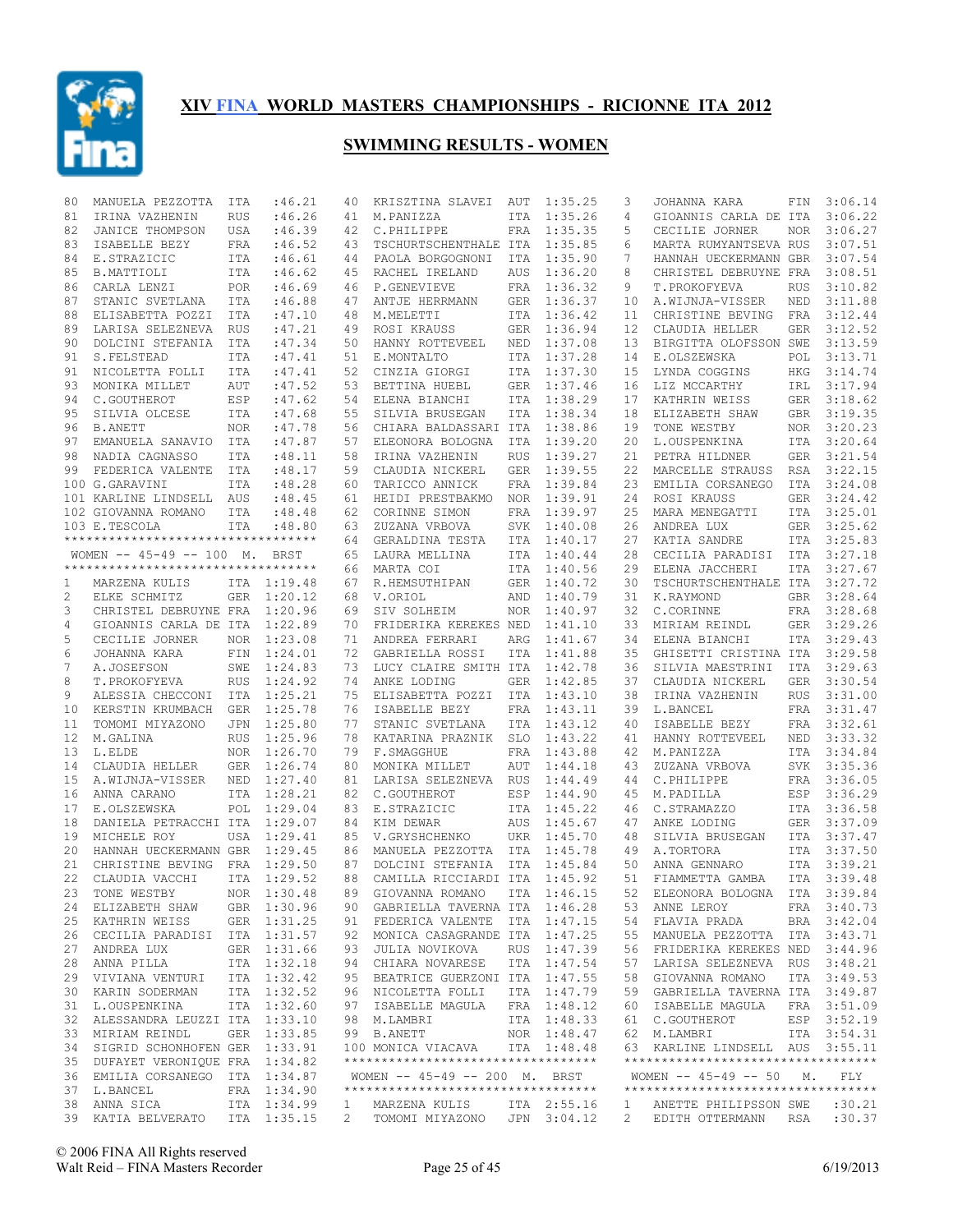

| 3  | SILVIA PAROCCHI          | ITA        | :30.44     | 69           | G.CAROTI                            | ITA        | :40.97      | 22 | ANNE LEROY                                  |            | FRA 3:35.76 |
|----|--------------------------|------------|------------|--------------|-------------------------------------|------------|-------------|----|---------------------------------------------|------------|-------------|
| 4  | MATVEEVA NATALIA RUS     |            | :30.65     | 70           | PAOLA MINARDI                       | ITA        | :41.14      | 23 | R.BACCIGLIERI                               | ITA        | 3:41.91     |
| 5  | DANIELA DEPONTI          | <b>ITA</b> | :30.71     | 71           | M.DONATELLA                         | ITA        | :41.40      | 24 | A.BARTHEL                                   |            | GER 3:43.77 |
| 6  | J.THORSTENSEN            | NOR.       | :31.07     | 72           | BRIDGET TREFGARNE GBR               |            | : 41.49     | 25 | SABINE SCHULZ                               |            | GER 3:48.96 |
| 7  | LESLEY CORDIAL           | GBR        | :31.61     |              | 73 ELENA ORSINI                     | ITA        | :42.34      |    | **********************************          |            |             |
| 7  | A.JOSEFSON               | SWE        | :31.61     |              | 74 PAOLA MAZZOLA                    | ITA        | :42.49      |    | WOMEN $-- 45-49 -- 200$ M. I.M.             |            |             |
| 9  | ZOEHKE KERSTIN           | GER        | :32.00     |              | **********************************  |            |             |    | ***********************************         |            |             |
| 10 | SANDRA CROUSSE           | PER        | :32.06     |              | WOMEN $-- 45-49 -- 100$ M.          |            | FLY         | 1  | SILVIA PAROCCHI                             |            | ITA 2:34.18 |
| 11 | A.ARKTOFT                | SWE        | :32.07     |              | *********************************** |            |             | 2  | ANETTE PHILIPSSON SWE                       |            | 2:36.70     |
| 12 | HAYLEY BETTINSON         | GBR        | :32.39     | $\mathbf{1}$ | SILVIA PAROCCHI                     | ITA        | 1:07.97     | 3  | M.LOEVBERG                                  | NOR        | 2:37.45     |
| 13 | ULRIKA BALSLEV           | SWE        | :32.61     | 2            | DANIELA DEPONTI                     | ITA        | 1:08.97     | 4  | S.REIBEL-OBERLE                             |            | GER 2:37.79 |
| 14 | STEFANIA PETRONI         | ITA        | :32.66     | 3            | MATVEEVA NATALIA                    | <b>RUS</b> | 1:10.07     | 5  | ANGELA DELISSEN                             | GER        | 2:39.47     |
| 15 | CHIHIRO SAITO            | <b>JPN</b> | :32.75     | 4            | KRISTIN GARY                        | USA        | 1:10.61     | 6  | ULLA HURULA                                 |            | FIN 2:40.01 |
| 15 | ANKE MUS                 | <b>GER</b> | :32.75     | 5            | PAMELA NIX                          | AUS        | 1:10.70     | 7  | HAJNALKA CZIFRIK                            | HUN        | 2:41.65     |
| 17 | MARIAPAOLA UBERTI ITA    |            | :32.91     | 6            | <b>J.THORSTENSEN</b>                | <b>NOR</b> | 1:10.78     | 8  | RONIT KATAN                                 |            | ISR 2:44.71 |
| 18 | ANJA RITTER              | GER        | :32.99     | 7            | LESLEY CORDIAL                      | <b>GBR</b> | 1:11.04     | 9  | REZEDA ALEEVA                               |            | ITA 2:45.15 |
| 19 | JOLANDA OUDKERK          | <b>GER</b> | : 33.00    | 8            | A.JOSEFSON                          | SWE        | 1:11.31     | 10 | SANNE JUEL                                  |            | DEN 2:46.42 |
| 20 | OLGA KHILYAL             | <b>RUS</b> | :33.09     | 9            | GIULIA NOERA                        | ITA        | 1:11.39     | 11 | JOURNAUX NATHALIE FRA                       |            | 2:46.85     |
| 21 | TANYA MESROBOVICH BUL    |            | :33.28     | $10 \,$      | STEFANIA PETRONI                    | ITA        | 1:13.72     | 12 | ILZE AIGARE                                 | LAT        | 2:47.48     |
| 22 | ELVIRA KUZMINA           | <b>RUS</b> | : 33.52    | 11           | JOLANDA OUDKERK                     | <b>GER</b> | 1:15.07     | 13 | LISE RAVEN LOTHE NOR                        |            | 2:48.20     |
| 23 | SYLVIE MAGRIS            | FRA        | : 33.61    | 12           | BIRGITTA OLOFSSON SWE               |            | 1:15.63     | 14 | MARTA RUMYANTSEVA RUS                       |            | 2:50.67     |
| 24 | L.NASCIMENTO             | <b>BRA</b> | :33.69     | 13           | SOPHIE TAPPAZ                       | <b>FRA</b> | 1:16.96     | 15 | SOPHIE TAPPAZ                               | FRA        | 2:53.68     |
| 25 | L.ZARETTI                | ITA        | :34.34     | 14           | GERLINDE MAUTE                      | <b>GER</b> | 1:17.19     | 16 | TANYA MESROBOVICH BUL                       |            | 2:54.22     |
| 26 | PASCALE MITTRE           | FRA        | :34.49     | 15           | MARZIA SICLARI                      | ITA        | 1:18.43     | 17 | CHRISTINE BEVING                            | FRA        | 2:54.74     |
| 26 | WENDY BURNSIDE           | FRA        | :34.49     | 16           | SILVIA TIROCCHI                     | ITA        | 1:18.90     | 18 | GERLINDE MAUTE                              | GER        | 2:55.07     |
| 28 | V.PROVENZANO             | FRA        | : 34.71    | 17           | WENDY BURNSIDE                      | <b>FRA</b> | 1:19.83     | 19 | L.NASCIMENTO                                | BRA        | 2:55.51     |
| 29 | LAURENCE MORVAN          | FRA        | :35.15     | 18           | MICHELE ROY                         | USA        | 1:20.32     | 20 | GIORDANA LIVERINI ITA                       |            | 2:55.74     |
| 30 | D. SENTIMENTI            | <b>ITA</b> | : 35.42    | 19           | CECILIA SCHIAVONI ITA               |            | 1:22.00     | 21 | SHEILA JANSEN                               | GBR        | 2:56.58     |
| 31 | ROBERTA GUGLIOTTA ITA    |            | : 35.47    | 20           | DIANA ARISTIZABAL VEN               |            | 1:22.03     | 22 | LYNDA COGGINS                               | HKG        | 2:57.88     |
| 32 | JEANETTE GRONVALL SWE    |            | : 35.71    | 21           | PASCALE MITTRE                      | FRA        | 1:24.09     | 23 | J.ROLLOOS                                   |            | NED 2:59.26 |
| 33 | KARIN SODERMAN           | ITA        | :35.75     | 22           | SVETLANA KOZLOVA RUS                |            | 1:24.27     | 24 | V.PROVENZANO                                | FRA        | 2:59.38     |
| 34 | M.CORSINI                | ITA        | :35.77     | 23           | EVA SZALAI                          | <b>HUN</b> | 1:24.38     | 25 | VERONIKA BYKOVA                             | <b>RUS</b> | 2:59.72     |
| 35 | EVA SZALAI               | HUN        | :35.82     | 24           | C.STRAMAZZO                         | ITA        | 1:27.37     | 26 | C.WEHMEYER                                  | <b>BER</b> | 3:00.18     |
| 36 | P.GENEVIEVE              | FRA        | :36.00     | 25           | A.BARTHEL                           | <b>GER</b> | 1:28.29     | 27 | DANIELA PETRACCHI ITA                       |            | 3:00.39     |
| 37 | J.ROLLOOS                | NED        | :36.15     | 26           | SAKURA PASCARELLI FRA               |            | 1:31.61     | 28 | PAOLA BORGOGNONI                            | ITA        | 3:00.70     |
| 38 | GIORGIA MASCHERIN ITA    |            | :36.19     | 27           | TROVA CORINE                        | FRA        | 1:31.96     | 29 | MARA MENEGATTI                              | ITA        | 3:03.41     |
| 39 | A.BARTHEL                | GER        | :36.37     | 28           | CLOTILDE BERTIN                     | FRA        | 1:32.51     | 30 | KARIN SODERMAN                              | <b>ITA</b> | 3:03.77     |
| 40 | JANICE THOMPSON          | USA        | :36.44     | 29           | ROBERTA GUGLIOTTA ITA               |            | 1:32.87     | 31 | ULRIKA BALSLEV                              | SWE        | 3:04.09     |
| 41 | A.SANTONOCITO            | <b>ITA</b> | :36.57     | 30           | MIRANDA KEIJL                       | NED        | 1:35.13     | 32 | KRISZTINA SLAVEI                            | AUT        | 3:05.27     |
| 42 | DUFAYET VERONIQUE FRA    |            | :36.68     | 31           | CORINNE BOUDET                      | FRA        | 1:36.40     | 33 | ANNA PILLA                                  | ITA        | 3:05.84     |
| 43 | TIZIANA RAITERI          | ITA        | :37.07     | 32           | CLAUDIA NICKERL                     | <b>GER</b> | 1:36.59     | 34 | PETRA HILDNER                               | GER        | 3:06.08     |
| 44 | VIVIANA VENTURI          | <b>ITA</b> | :37.10     | 33           | GABRIELLA ROSSI                     | ITA        | 1:37.46     | 35 | ROSI KRAUSS                                 | GER        | 3:07.28     |
| 45 | SIV LAILA ERIKSEN NOR    |            | :37.20     |              | **********************************  |            |             | 36 | R.IVANAUSKAITE                              | LTU        | 3:08.41     |
| 46 | SAKURA PASCARELLI FRA    |            | :37.23     |              | WOMEN $-- 45-49 -- 200$ M.          |            | FLY.        | 37 | ANNE CUMMINS                                | IRL        | 3:08.43     |
| 47 | MAIRE BENEDICTE          | FRA        | :37.47     |              | *********************************** |            |             | 38 | C.STRAMAZZO                                 | ITA        | 3:08.53     |
| 48 | VERONIQUE LARZUL FRA     |            | :37.64     | $1 \quad$    | PAMELA NIX                          |            | AUS 2:34.03 | 39 | LAURA ETZI                                  |            | ITA 3:08.55 |
| 49 | STURM-CONSTANTIN GER     |            | :37.69     | 2            | S.REIBEL-OBERLE                     |            | GER 2:38.54 | 40 | C.CORINNE                                   | FRA        | 3:08.86     |
| 50 | MARA MENEGATTI           | <b>ITA</b> | : 38.28    | $\mathbf{3}$ | GIULIA NOERA                        |            | ITA 2:40.91 | 41 | E.RYOLO                                     | ITA        | 3:09.40     |
| 51 | MIRIAM REINDL            | <b>GER</b> | :38.29     | 4            | M.LOEVBERG                          |            | NOR 2:41.94 | 42 | MARINA KILINA                               | <b>RUS</b> | 3:09.42     |
|    | 52 HITOMI OYA            |            | ITA :38.32 |              | 5 ULLA HURULA                       |            |             |    | FIN 2:45.05 43 EMILIA CORSANEGO ITA 3:09.99 |            |             |
|    | 53 A.MAMBRINI            | ITA        | :38.39     | 6            | LUCILLA CORIO                       |            | ITA 2:48.18 | 44 | P.GENEVIEVE                                 |            | FRA 3:10.13 |
|    | 54 LILIANA BORELLA       | ITA        | :38.60     | 7            | D.PEDACCHIOLA                       |            | ITA 2:54.04 | 45 | NICOLE MALLETTE                             |            | CAN 3:10.57 |
|    | 55 FRIDERIKA KEREKES NED |            | :38.63     | 8            | GERLINDE MAUTE                      |            | GER 2:59.70 | 46 | KATIA BELVERATO                             |            | ITA 3:11.45 |
|    | 56 SYLVIE BOUDEAU        | FRA        | :38.77     | 9            | CLAUDIA HELLER                      |            | GER 3:10.08 | 47 | HILARY COULSON                              |            | GBR 3:12.29 |
| 57 | MARLENE ALMQVIST SWE     |            | :39.22     | 10           | WENDY BURNSIDE                      |            | FRA 3:10.89 | 48 | GISELA EITER                                |            | AUT 3:13.62 |
| 58 | V.STEFANIA               | ITA        | : 39.41    |              | 11 V.PROVENZANO                     |            | FRA 3:11.65 | 49 | COLLEEN PEMA                                |            | USA 3:15.12 |
| 59 | ALESSANDRA LEUZZI ITA    |            | : 39.61    |              | 12 MARZIA SICLARI                   |            | ITA 3:13.18 | 50 | IRINA VAZHENIN                              |            | RUS 3:16.67 |
| 60 | ANTJE HERRMANN           | GER        | :40.04     |              | 13 CECILIA SCHIAVONI ITA 3:15.35    |            |             | 51 | JULIA KLEINHENZ                             |            | GER 3:17.45 |
| 61 | TROVA CORINE             | FRA        | :40.12     |              | 14 OLENA ROMANIUK                   |            | UKR 3:17.31 | 52 | HITOMI OYA                                  |            | ITA 3:17.69 |
| 62 | E.MONTALTO               | ITA        | :40.37     |              | 15 A.MENINI                         |            | ARG 3:18.45 | 53 | E.MONTALTO                                  |            | ITA 3:18.13 |
| 63 | TAIN KIRKWOOD            | HKG        | :40.40     |              | 16 M.DELLACASA                      |            | ITA 3:20.28 | 54 | STEFANIA NARDUZZI ITA 3:18.53               |            |             |
| 64 | SONJA HAGLUND            | SWE        | :40.75     |              | 17 SVETLANA KOZLOVA RUS 3:23.08     |            |             | 55 | CORNELIA VOUTAT                             |            | SUI 3:21.54 |
| 64 | CINZIA GIORGI            | ITA        | :40.75     |              | 18 STURM-CONSTANTIN GER             |            | 3:23.10     | 56 | ANNE LEROY                                  |            | FRA 3:22.84 |
|    | 66 MAIKKI TORSTI         | FIN        | :40.81     |              | 19 EVA SZALAI                       |            | HUN 3:25.86 | 57 | FRANCESCA LEON                              |            | ITA 3:24.16 |
|    | 67 N.MICHELINI           | ITA        | :40.93     |              | 20 DANIELA GREGORIO ITA 3:28.91     |            |             | 58 | G.CAROTI                                    |            | ITA 3:25.54 |
|    | 68 S.FELSTEAD            | ITA        | :40.94     |              | 21 SAKURA PASCARELLI FRA 3:34.99    |            |             |    | 59 TAIN KIRKWOOD                            |            | HKG 3:26.77 |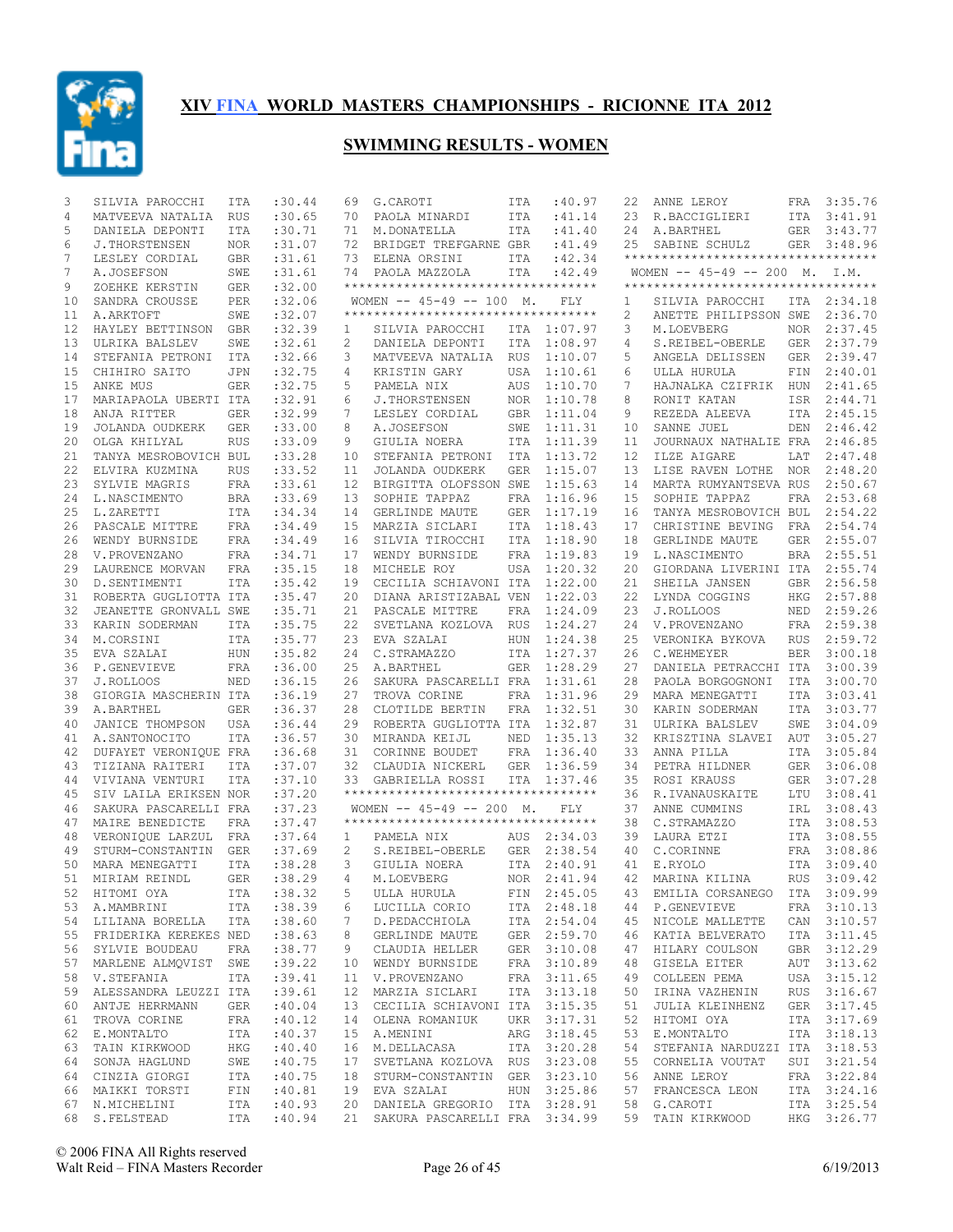

|    | **********************************  |            |             | 30 | SUSAN INGRAHAM                   | USA        | :31.94      | 96             | MARISA BERNABEI                    | ITA                         | :38.10      |
|----|-------------------------------------|------------|-------------|----|----------------------------------|------------|-------------|----------------|------------------------------------|-----------------------------|-------------|
|    | WOMEN $-- 45-49 -- 400$ M. I.M.     |            |             | 31 | MONICA PINEDA                    | MEX        | :31.96      | 97             | ANNET RIKHOF                       | NED                         | :38.11      |
|    | *********************************** |            |             | 32 | BALBUENA LOLA                    | ESP        | :31.98      | 98             | C.FIORENZA                         | ITA                         | :38.14      |
| 1  | ANGELA DELISSEN                     |            | GER 5:37.97 | 33 | MONICA VACCARI                   | ITA        | :32.22      | 99             | R.MARIA                            | <b>ITA</b>                  | :38.15      |
| 2  | ULLA HURULA                         | FIN        | 5:39.15     | 34 | INGRID MOELLEROP                 | <b>NOR</b> | :32.26      |                | 100 JOANNA WASILEWICZ POL          |                             | :38.17      |
| 3  | RONIT KATAN                         | ISR        | 5:49.07     | 35 | LAURA GROSELLE                   | USA        | :32.39      |                | 101 GONNIE PAAS                    | NED                         | :38.34      |
| 4  | REZEDA ALEEVA                       |            | ITA 5:55.47 | 36 | PATRICIA REILLY                  | IRL        | :32.47      |                | 102 GERMANN MYRIAM                 | FRA                         | :38.42      |
| 5  | STEFANIA PETRONI ITA                |            | 5:57.57     | 37 | KAREN DEIBLER                    | <b>GER</b> | :32.56      |                | 103 PITCHON VERONIQUE FRA          |                             | :38.47      |
| 6  | MARTA RUMYANTSEVA RUS               |            | 6:01.03     | 38 | ANNIKA SVANBERG                  | SWE        | :32.59      |                | 104 MARIE GUIDON                   | IRL                         | :38.49      |
| 7  | ILZE AIGARE                         | LAT        | 6:04.17     | 38 | ANTJE STILLE                     | GER        | :32.59      |                | 105 TAINA MIEKKA                   | FIN                         | :38.53      |
| 8  | CLAUDIA RADICE                      | <b>ITA</b> | 6:04.18     | 40 | ELLEN BECKER                     | <b>GER</b> | :32.62      |                | 106 UTE MICHAELIS                  | GER                         | :38.69      |
| 9  | BIRGITTA OLOFSSON SWE               |            | 6:07.01     | 41 | SUZANNE SHILLING                 | AUS        | :32.77      |                | 107 JOELLE BUROT                   | <b>FRA</b>                  | :38.76      |
| 10 | MICHELE ROY                         | USA        | 6:13.08     | 41 | -.LIAUTAUD                       | FRA        | :32.77      |                | 108 ELENA ORMANDJIEVA BUL          |                             | :38.90      |
|    | GIORDANA LIVERINI ITA               |            |             |    |                                  |            | :32.77      |                |                                    |                             | :39.03      |
| 11 |                                     |            | 6:14.95     | 41 | LAURA STERNI                     | ITA        |             |                | 109 S.KUZNETSOVA                   | <b>RUS</b>                  |             |
| 12 | LUCILLA CORIO                       |            | ITA 6:17.07 | 44 | BOROVIK MARINA                   | <b>RUS</b> | :32.97      |                | 110 RAND DAWN DU                   | <b>RSA</b>                  | :39.12      |
| 13 | A.MENINI                            | ARG        | 6:18.47     | 45 | SOPHIE MORAND                    | FRA        | :33.63      |                | 111 A.PACCHIONI                    | ITA                         | :39.24      |
| 14 | GERLINDE MAUTE                      |            | GER 6:20.06 | 46 | SUSANNA DEMARCHI                 | ITA        | :33.85      |                | 112 MARIA SCHUUR                   | FRA                         | :39.28      |
| 15 | V. PROVENZANO                       |            | FRA 6:20.50 | 47 | IVICA FORROOVA                   | <b>SVK</b> | : 33.91     |                | 113 C.BRIGITTE                     | FRA                         | :39.41      |
| 16 | CHRISTINE BEVING FRA 6:23.97        |            |             | 48 | TINA-MARIE PARKIN GBR            |            | : 33.94     |                | 114 CARIN LILEY                    | GER                         | :39.58      |
| 17 | PETRA HILDNER                       | GER        | 6:26.70     | 49 | MONIKA MITTLER                   | <b>GER</b> | :33.95      |                | 115 ROSANNA DANTONE                | ITA                         | :39.81      |
| 18 | ANDREA KUNKEL                       |            | GER 6:27.00 | 50 | JEANETTE AASLAND                 | <b>NOR</b> | :33.99      |                | 116 HANNE MOELLER                  | $\mathop{\rm DEN}\nolimits$ | :39.89      |
| 19 | OLENA ROMANIUK                      | UKR        | 6:31.65     | 51 | KRISTIN GUTHE                    | <b>NOR</b> | :34.02      |                | 117 FRANCOISE MOUTON               | <b>BEL</b>                  | :39.93      |
| 20 | MARA MENEGATTI                      |            | ITA 6:35.45 | 52 | E.GIACOMETTI                     | ITA        | :34.37      |                | 118 C.POP                          | <b>ROU</b>                  | :40.03      |
| 21 | SVETLANA KOZLOVA RUS                |            | 6:38.10     | 52 | MYLENE RIBEIRO                   | <b>BRA</b> | :34.37      |                | ********************************** |                             |             |
| 22 | PAOLA BORGOGNONI                    | ITA        | 6:38.29     | 54 | URSZULA MROZ                     | POL        | :34.39      |                | WOMEN -- 50-54 -- 100 M. FREE      |                             |             |
| 23 | DANIELA PETRACCHI ITA               |            | 6:38.94     | 55 | ANGELA STUBBS                    | IRL        | :34.49      |                | ********************************** |                             |             |
| 24 | ROSI KRAUSS                         |            | GER 6:39.57 | 56 | GRAZIA COELES                    | FRA        | :34.53      | 1              | CAROLA KHOURI                      |                             | USA 1:04.23 |
| 25 | C.CORINNE                           |            | FRA 6:47.00 | 57 | SALLY COLLIER                    | HKG        | :34.65      | $\overline{c}$ | CECILIA STANFORD                   | RSA                         | 1:04.37     |
| 26 | M.MELETTI                           |            | ITA 6:48.75 | 58 | C.MARTIN                         | ITA        | :34.66      | 3              | DEBRA CARROLL                      | RSA                         | 1:04.71     |
| 27 | JULIA KLEINHENZ                     |            | GER 6:57.38 | 59 | SIMONA VIRLINZI                  | ITA        | :34.75      | 4              | CATHY CODLING                      | AUS                         | 1:05.36     |
| 28 | ANNE LEROY                          |            | FRA 7:05.38 | 60 | ANNIKA NILSSON                   | SWE        | :34.81      | 5              | SHIZUKO HIRAISHI                   |                             | JPN 1:05.95 |
| 29 | CORNELIA VOUTAT                     |            | SUI 7:10.84 |    |                                  |            | :34.86      |                |                                    |                             | 1:06.38     |
|    |                                     |            |             | 61 | E.GAUKSTAD                       | <b>NOR</b> |             | 6              | UTE ROMBERG                        | GER                         |             |
|    |                                     |            |             |    |                                  |            |             |                |                                    |                             |             |
| 30 | CLOTILDE BERTIN                     | FRA        | 7:12.14     | 62 | S. KAMPENUSA                     | LAT        | :34.97      | 7              | SALLY WINTER                       | GBR                         | 1:07.02     |
| 31 | MIRANDA KEIJL                       | NED        | 7:33.48     | 63 | CHANTAL GRIMARD                  | BEL        | :35.07      | 8              | LISA DAHL                          |                             | USA 1:07.08 |
|    | *********************************** |            |             | 64 | EIJK JANNY VAN                   | NED        | :35.32      | 9              | TINE CARSTENSEN                    | DEN                         | 1:07.10     |
|    | WOMEN $-- 50-54 -- 50$              |            | M. FREE     | 65 | M.PANTALONE                      | FRA        | :35.38      | 10             | KRISTIN DAWSON                     | CAN                         | 1:07.63     |
|    | *********************************** |            |             | 66 | ANNA GALLINA                     | ITA        | :35.75      | 11             | SUSAN INGRAHAM                     | USA                         | 1:07.91     |
| 1  | CATHY CODLING                       | AUS        | : 29.12     | 67 | URSULA RYDER                     | <b>GBR</b> | :35.77      | 12             | LAURIE DITOMMASO                   |                             | USA 1:08.14 |
| 2  | LISA DAHL                           | USA        | : 29.52     | 68 | KARIN HOFFMANN                   | <b>GER</b> | :35.78      | 13             | KAREN MAREB                        | USA                         | 1:08.24     |
| 3  | CAROLA KHOURI                       | USA        | : 29.56     | 69 | S.BELFORTI                       | ITA        | :35.90      | 14             | SHELLEY WEARMOUTH CAN              |                             | 1:08.67     |
| 4  | DEBRA CARROLL                       | <b>RSA</b> | :30.16      | 70 | GIULIA POLETTINI                 | ITA        | :36.08      | 15             | CARMEN ALVAREZ                     | VEN                         | 1:08.71     |
| 5  | LUCY WILLIAMS                       | GBR        | :30.20      | 71 | OLGA TKACHENKO                   | <b>RUS</b> | :36.11      | 16             | LAURA GROSELLE                     |                             | USA 1:09.38 |
| 6  | MICHELLE DIGE                       | <b>GER</b> | :30.46      | 72 | A.WILLEMSEN                      | <b>GER</b> | :36.19      | 17             | BEATE SCHWARZ                      | GER                         | 1:09.61     |
| 7  | STEFANIE NIEMIETZ GER               |            | :30.52      | 73 | R.RONDININI                      | <b>ITA</b> | :36.26      | 18             | GUNILLA SILJEBACK SWE              |                             | 1:10.09     |
| 8  | EDITH MOREAU                        | FRA        | :30.56      | 74 | OPHUIS KARIN OUDE NED            |            | :36.40      | 19             | MONICA PINEDA                      | MEX                         | 1:10.11     |
| 9  | SHIZUKO HIRAISHI                    | JPN        | :30.70      | 75 | WILMA WELHUIS                    | NED        | :36.43      | 20             | JUTTA KRATZ                        |                             | GER 1:10.49 |
| 9  | TINE CARSTENSEN                     | DEN        | :30.70      | 76 | C.SEVERINA                       | ITA        | :36.54      | 21             |                                    | GER                         | 1:10.78     |
| 11 | CARMEN ALVAREZ                      | <b>VEN</b> | :30.77      | 77 | ROBERTA PANIZZA                  | ITA        | :36.57      | 22             | ELKE OSTWALD                       | SUI                         | 1:10.92     |
|    |                                     |            |             |    | ROSA GADALETA                    |            |             |                | CHANTAL ROCHAT                     |                             |             |
| 12 | MARIA ALWINE EDER ITA               |            | :30.82      | 78 |                                  | ITA        | :36.66      | 23             | STEFANIE NIEMIETZ GER              |                             | 1:11.54     |
|    | 13 MARJA BLOEMZAAD NED              |            | :30.84      |    | 79 LAURA LINDA                   |            | ITA : 37.25 |                | 24 LAURA STERNI                    |                             | ITA 1:11.62 |
|    | 14 KRISTIN DAWSON                   | CAN        | :30.98      |    | 80 LONISE GERSTNER               | BRA        | :37.30      | 25             | SABINE OLLA                        |                             | FRA 1:11.94 |
|    | 15 LAURIE DITOMMASO USA             |            | :31.03      |    | 81 LUCIA NEGRETTI ITA            |            | :37.32      |                | 26 MANUELA SCHINN                  |                             | GER 1:12.17 |
| 16 | CHANTAL ROCHAT                      | SUI        | :31.04      |    | 82 FRAUKE HANISCH GER            |            | :37.43      | 27             | B.SALIMA                           |                             | FRA 1:12.34 |
| 17 | VIBEKE OLSEN NOR                    |            | :31.07      |    | 83 SVETLANA GIKAL RUS            |            | :37.47      | 28             | SUE JENSEN                         |                             | USA 1:12.44 |
| 18 | GBR<br>SALLY WINTER                 |            | :31.15      |    | 84 A.MATHEVET<br>FRA             |            | :37.62      | 29             | KAREN DEIBLER                      |                             | GER 1:12.52 |
|    | 19 GUNILLA SILJEBACK SWE            |            | :31.18      |    | 85 GERLINDE KOHLER GER           |            | :37.63      | 30             | KRIS BOWEN                         |                             | USA 1:12.57 |
| 20 | BEATE SCHWARZ                       | GER        | :31.19      |    | 86 ROSANNA BIANCO VEN            |            | :37.64      | 31             | ELLEN BECKER                       |                             | GER 1:12.77 |
| 21 | SHELLEY WEARMOUTH CAN               |            | :31.21      |    | 87 I.ZAHRADNICKOVA               | CZE        | :37.65      | 32             | CHRISTIANE BUSERT GER 1:13.18      |                             |             |
| 22 | ELKE OSTWALD                        | GER        | :31.42      |    | 88 CATHERINE NOTTAGE USA         |            | :37.74      | 33             | JUDE VINCENT                       |                             | NZL 1:13.68 |
| 23 | CHRISTINA HORBACK SWE               |            | :31.43      |    | 89 S.FERRARI                     | ARG        | :37.79      | 34             | GRY SOLBERG                        |                             | NOR 1:13.73 |
| 24 | SABINE OLLA                         | FRA        | :31.49      |    | 90 LOTTA ORNE SWE                |            | :37.86      | 35             | CHANTAL GRIMARD                    |                             | BEL 1:14.38 |
|    | 25 KAREN MAREB                      | USA        | :31.52      |    | 91 CARLA NEGRETTI ITA            |            | :38.01      | 36             | SOPHIE MORAND                      |                             | FRA 1:14.57 |
| 26 | MANUELA SCHINN                      | GER        | :31.55      |    | 91 PAOLA CASAROSA ITA            |            | :38.01      | 37             | ANTJE THOMS                        |                             | GER 1:14.59 |
|    | 27 PAOLA RUGGERI                    | <b>VEN</b> | :31.64      |    | 93 CONSIDERA BARBARA ITA : 38.02 |            |             |                | 38 LIZ OLIVER                      |                             | GBR 1:14.71 |
|    | 28 B.SALIMA                         | FRA        | :31.69      |    | 94 GIOVANNA STEFANI ITA :38.03   |            |             |                | 39 SUZANNE SHILLING AUS 1:15.35    |                             |             |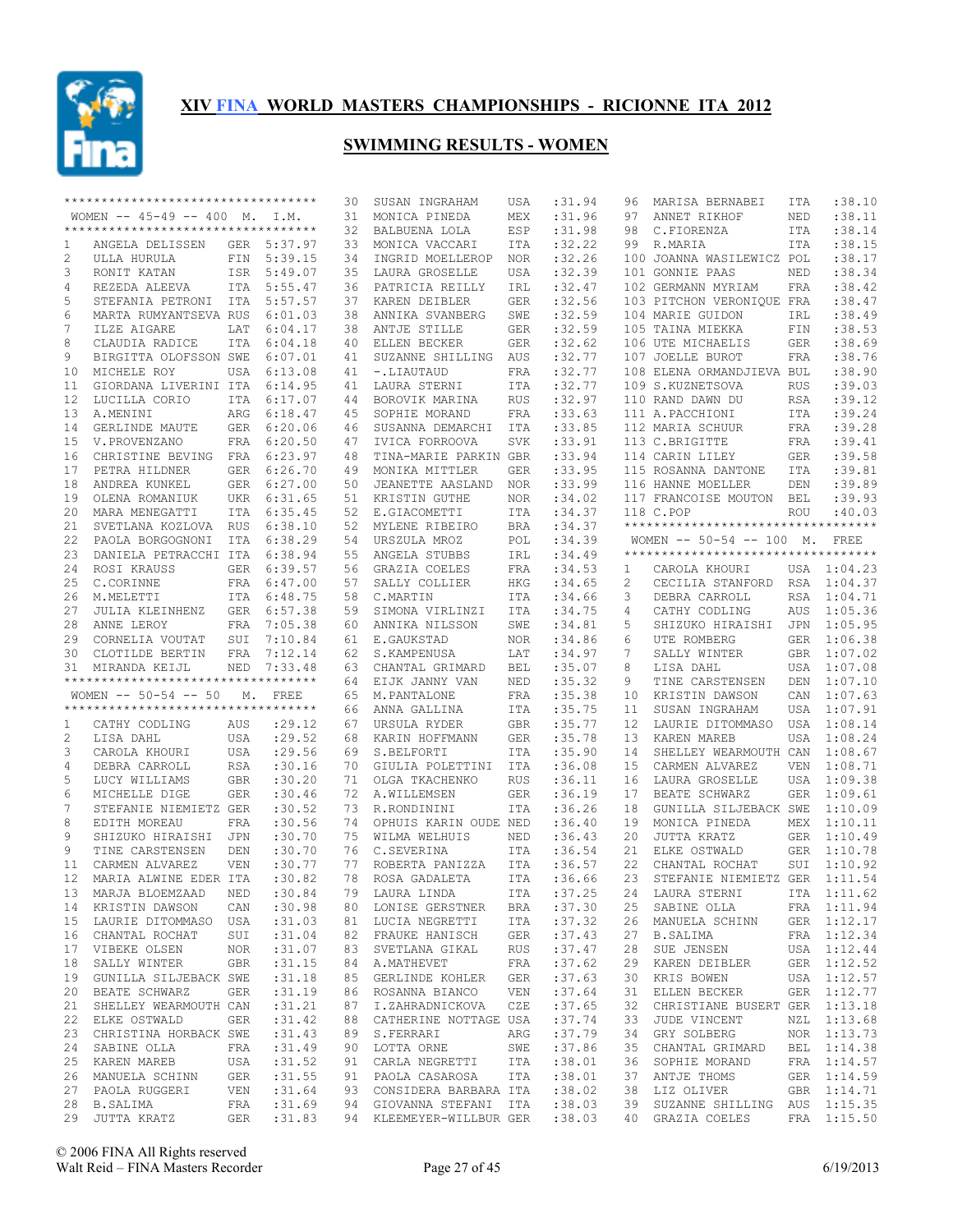

| 41 | SIMONA VIRLINZI                                              | ITA | 1:16.24     | 3  | DYMPHNA MORRIS                                   | IRL        | 2:22.07                    | 69 | FATIMA BARROS                                                        | BRA        | 3:09.59                    |
|----|--------------------------------------------------------------|-----|-------------|----|--------------------------------------------------|------------|----------------------------|----|----------------------------------------------------------------------|------------|----------------------------|
| 42 | IVICA FORROOVA                                               |     | SVK 1:16.32 | 4  | CAROLA KHOURI                                    | USA        | 2:23.38                    | 70 | H.HARDINGHAUS                                                        | GER        | 3:09.62                    |
| 43 | -.LIAUTAUD                                                   |     | FRA 1:16.37 | 5  | JEANNE CARLSEN                                   | CAN        | 2:24.57                    | 71 | GERMANN MYRIAM                                                       | FRA        | 3:09.84                    |
| 44 | C.MARTIN                                                     |     | ITA 1:16.49 | 6  | AMANDA DUGGAN                                    | AUS        | 2:25.60                    | 72 | GRAZIELLA BOSCHI                                                     | ITA        | 3:09.97                    |
| 45 | SUZANNE ZEBEDEE                                              |     | USA 1:16.55 | 7  | MARIA ALWINE EDER ITA                            |            | 2:26.27                    | 73 | CELESTINA BIANCO                                                     | ESP        | 3:10.06                    |
| 46 | KRISTIN GUTHE                                                |     | NOR 1:16.65 | 8  | CATHY CODLING                                    | AUS        | 2:26.78                    | 74 | LOTTA ORNE                                                           | SWE        | 3:10.81                    |
| 47 | URSULA ALTMANN                                               | AUT | 1:17.05     | 9  | TINE CARSTENSEN                                  | DEN        | 2:30.74                    | 75 | NICOLE CAGNOLI                                                       | FRA        | 3:11.66                    |
| 48 | SALLY COLLIER                                                | HKG | 1:17.20     | 10 | SUSAN INGRAHAM                                   | USA        | 2:31.43                    | 76 | FABIENNE DEMOOR                                                      | FRA        | 3:12.77                    |
| 49 | DOROTHY LEDWITH                                              |     | IRL 1:18.32 | 11 | INGRID MOELLEROP                                 |            | NOR 2:32.08                | 77 | JUNKO KURODA                                                         |            | JPN 3:12.82                |
| 50 | MONIKA MITTLER                                               |     | GER 1:18.43 | 12 | IRIS BAACKE                                      | GER        | 2:32.59                    | 78 | CRISTINA PILTI                                                       | ITA        | 3:13.75                    |
| 51 | ANNIKA NILSSON                                               | SWE | 1:19.03     | 13 | K.PIEPER-KOHLER                                  | GER        | 2:32.75                    | 79 | MORENA POZZER                                                        | ITA        | 3:13.92                    |
| 52 | URSULA RYDER                                                 |     | GBR 1:19.15 | 14 | LAURA GROSELLE                                   | USA        | 2:33.32                    | 80 | ROSANNA BIANCO                                                       | VEN        | 3:14.40                    |
| 53 | <b>JESSICA RATHKE</b>                                        |     | GBR 1:19.18 | 15 | CARMEN ALVAREZ                                   | VEN        | 2:33.48                    | 81 | C.FIORENZA                                                           |            | ITA 3:14.60                |
| 54 | LENKA STLUKOVA                                               | CZE | 1:20.10     | 16 | BEATE SCHWARZ                                    | <b>GER</b> | 2:34.05                    | 82 | GIOVANNA STEFANI                                                     | ITA        | 3:14.85                    |
| 55 | EIJK JANNY VAN                                               |     | NED 1:20.16 | 17 | MONICA PINEDA                                    | MEX        | 2:34.52                    | 83 | JOANNA WASILEWICZ POL                                                |            | 3:15.28                    |
| 56 | LAURA LINDA                                                  |     | ITA 1:20.22 | 18 | MICHELE PEUCHOT                                  | FRA        | 2:35.78                    | 84 | <b>B.WENDZEL</b>                                                     | USA        | 3:16.13                    |
| 57 | PAOLA BEVINI                                                 |     | ITA 1:20.45 | 19 | MARIA HUNG                                       | VEN        | 2:35.84                    | 85 | PITCHON VERONIQUE FRA                                                |            | 3:16.24                    |
| 58 | MARINA PATRIGNANI ITA 1:20.72                                |     |             | 20 | K.EDDELBUETTEL                                   | <b>GER</b> | 2:36.18                    | 86 | RAND DAWN DU                                                         | RSA        | 3:17.31                    |
| 59 | S.BELFORTI                                                   |     | ITA 1:21.12 | 21 | NICOLA CORSBIE                                   | AUS        | 2:36.22                    | 87 | S.KUZNETSOVA                                                         | RUS        | 3:17.58                    |
| 60 | AIKO SUZUKI                                                  |     | JPN 1:21.40 | 22 | SHELLEY WEARMOUTH CAN                            |            | 2:36.84                    | 88 | A.MATHEVET                                                           |            | FRA 3:17.92                |
| 61 | M.CALFORT                                                    |     | FRA 1:21.56 | 23 | DENISE BROWN                                     | USA        | 2:37.86                    | 89 | BERNARDO FULVIA                                                      |            | ITA 3:18.71                |
| 62 | R.RONDININI                                                  |     | ITA 1:22.34 | 24 | CORINNA MALEIKE                                  | USA        | 2:38.96                    | 90 | C. SKRANDIES                                                         |            | GER 3:19.00                |
| 63 | OLGA TKACHENKO                                               |     | RUS 1:22.49 | 25 | GUNILLA SILJEBACK SWE                            |            | 2:40.21                    | 91 | ORNELLA PREVITALI ITA 3:19.71                                        |            |                            |
| 64 | M. PANTALONE                                                 |     | FRA 1:22.71 | 26 | SUE JENSEN                                       | USA        | 2:40.22                    | 92 | PATRIZIA SABATINI ITA                                                |            | 3:21.38                    |
| 65 | P.SARCHI                                                     |     | ITA 1:22.90 | 27 | LIZ OLIVER                                       |            | GBR 2:41.47                | 93 | MARCELLA PEDRETTI ITA                                                |            | 3:21.94                    |
|    |                                                              |     |             |    |                                                  |            |                            |    |                                                                      |            | 3:23.14                    |
| 66 | V.DUDOK                                                      |     | HKG 1:23.51 | 28 | BARB RIAZZI                                      | USA        | 2:41.83                    | 94 | ELSE MOELLER                                                         | DEN        |                            |
| 67 | A.WILLEMSEN                                                  |     | GER 1:23.72 | 29 | MARINA PUCCIO                                    | ITA        | 2:44.85                    | 95 | CARLA ROZZO                                                          | ITA        | 3:23.40                    |
| 68 | MARCY TRENT LONG                                             | HKG | 1:23.87     | 30 | <b>B.SALIMA</b>                                  | FRA        | 2:44.95                    | 96 | JOELLE BUROT                                                         |            | FRA 3:23.71                |
| 69 | TAINA MIEKKA                                                 | FIN | 1:24.31     | 31 | C.MARTIN                                         | ITA        | 2:45.20                    |    | **********************************                                   |            |                            |
| 70 | LUCIA NEGRETTI                                               |     | ITA 1:24.44 | 31 | GRY SOLBERG                                      | <b>NOR</b> | 2:45.20                    |    | WOMEN -- 50-54 -- 400 M. FREE<br>*********************************** |            |                            |
| 71 | ELISABETTA BERTI                                             |     | ITA 1:24.53 | 33 | CHANTAL GRIMARD                                  | BEL        | 2:45.50                    |    |                                                                      |            |                            |
| 72 | ROBERTA MURANO                                               |     | ITA 1:24.56 |    | 34 VERITY DOBBIE                                 | GBR        | 2:45.74                    | 1  | JEANNE CARLSEN                                                       |            | CAN 4:57.47                |
| 73 | M.ROSA                                                       | ESP | 1:24.64     | 35 | URSULA ALTMANN                                   | AUT        | 2:47.17                    | 2  | DYMPHNA MORRIS                                                       | IRL        | 5:01.00                    |
| 74 | FREDERIQUE CASSAR FRA                                        |     | 1:24.77     | 36 | DOROTHY LEDWITH                                  | IRL        | 2:47.39                    | 3  | AMANDA DUGGAN                                                        | AUS        | 5:05.44                    |
| 75 | CATHERINE NOTTAGE USA 1:24.89                                |     |             | 37 | D.PEREZ                                          | CHI        | 2:47.60                    | 4  | MARIA AROSEMENA                                                      |            | ECU 5:08.39                |
| 76 | MARIE GUIDON                                                 | IRL | 1:25.11     | 38 | ANTJE THOMS                                      | GER        | 2:48.48                    | 5  | ANNIE WILSON                                                         |            | GBR 5:10.00                |
| 77 | FRAUKE HANISCH                                               |     | GER 1:25.17 | 39 | HELEN MORLEY                                     | CAN        | 2:49.01                    | 6  | BONNIE SPIVEY                                                        | USA        | 5:17.89                    |
| 78 | H.HARDINGHAUS                                                |     | GER 1:25.34 | 40 | GRAZIA COELES                                    |            | FRA 2:50.07                | 7  | IRIS BAACKE                                                          |            | GER 5:20.70                |
| 79 | S.FERRARI                                                    |     | ARG 1:25.55 | 41 | CORDULA RUH                                      | <b>GER</b> | 2:50.33                    | 8  | TANJA ENGELS                                                         | GER        | 5:25.83                    |
| 80 | GERMANN MYRIAM                                               |     | FRA 1:25.94 | 42 | EWA STEPIEN                                      | POL        | 2:50.41                    | 9  | BEATE SCHWARZ                                                        | GER        | 5:26.49                    |
| 81 | <b>B.WENDZEL</b>                                             |     | USA 1:26.04 | 43 | KRISTIN GUTHE                                    | <b>NOR</b> | 2:51.58                    | 10 | CARMEN ALVAREZ                                                       | <b>VEN</b> | 5:26.80                    |
| 82 | CHRISTINE WILKIE NZL                                         |     | 1:26.19     | 44 | DANIELA RINALDI                                  | ITA        | 2:52.95                    | 11 | DENISE BROWN                                                         | USA        | 5:29.05                    |
| 83 | NERELLA CIBINEL                                              |     | ITA 1:26.61 | 45 | ERINA SOLETTI                                    | GER        | 2:54.00                    | 12 | V.VERHAGEN                                                           | NED        | 5:31.91                    |
| 84 | GIOVANNA MONTI                                               |     | ITA 1:26.87 | 46 | M.CALFORT                                        |            | FRA 2:54.50                | 13 | MICHELE PEUCHOT                                                      |            | FRA 5:35.29                |
| 85 | CARLA NEGRETTI                                               |     | ITA 1:27.21 | 47 | SALLY COLLIER                                    | HKG        | 2:55.16                    | 14 | REGINA DOBSCHIN                                                      | GER        | 5:35.45                    |
| 86 | PITCHON VERONIQUE FRA 1:27.95                                |     |             | 48 | P.ISABELLE                                       |            | FRA 2:55.23                | 15 | BARB RIAZZI                                                          |            | USA 5:36.51                |
| 87 | SVETLANA GIKAL                                               | RUS | 1:28.00     | 49 | MARINA PATRIGNANI ITA 2:55.47                    |            |                            | 16 | NICOLA CORSBIE                                                       | AUS        | 5:37.64                    |
| 88 | SILVA MARISE DA                                              |     | ITA 1:28.13 | 50 | R.CAGNOLI                                        |            | FRA 2:55.70                | 17 | LIZ OLIVER                                                           |            | GBR 5:39.15                |
| 89 | A.MATHEVET                                                   |     | FRA 1:28.33 | 51 | TIZIANA PAPI                                     |            | ITA 2:55.78                | 18 | <b>B.SALIMA</b>                                                      | FRA        | 5:41.35                    |
| 90 | STEFANI GIOVANNA ITA 1:28.71                                 |     |             |    | 52 URSULA RYDER                                  |            |                            |    | GBR 2:56.65 19 PIA ASTONE                                            |            | ITA 5:43.68                |
|    | 91 FABIENNE DEMOOR                                           |     | FRA 1:28.79 |    | 53 LAURA LINDA                                   |            | ITA 2:57.46                |    | 20 IRIS GATZEN                                                       |            | GER 5:46.68                |
|    | 92 MORENA POZZER                                             |     | ITA 1:28.81 |    | 54 S.DUGUEYT                                     |            | FRA 2:58.71                |    | 21 C.MARTIN                                                          |            | ITA 5:46.69                |
|    | 93 RAND DAWN DU                                              |     | RSA 1:29.43 |    | 55 ELKE ENGEL                                    |            | GER 3:01.89                |    | 22 LESLEY COOK                                                       |            | GBR 5:47.38                |
|    | 94 A.PACCHIONI                                               |     | ITA 1:29.68 |    | 56 FAVALESI FRANCA ITA 3:02.38                   |            |                            |    | 23 P.MARTINEZ                                                        |            | ESP 5:50.58                |
|    | 95 BERNARDO FULVIA                                           |     | ITA 1:29.76 |    | 57 HEIKE WOLTERS                                 |            |                            | 24 | HELEN MORLEY                                                         |            | CAN 5:54.07                |
|    | 96 JOELLE BUROT                                              |     |             |    |                                                  |            | GER 3:02.52<br>CZE 3:03.11 |    |                                                                      |            |                            |
|    |                                                              |     | FRA 1:29.82 |    | 58 LENKA STLUKOVA                                |            |                            |    | 25 M.CALFORT                                                         |            | FRA 5:54.60                |
|    | 97 GUITARD MURIELLE FRA 1:30.11                              |     |             |    | 59 CHRISTINE WILKIE NZL                          |            | 3:03.56                    | 26 | CORDULA RUH                                                          |            | GER 5:59.41                |
|    | 98 F.LECLERCO                                                |     | FRA 1:30.38 |    | 59 PAOLA BEVINI                                  |            | ITA 3:03.56                | 27 | SUZANNE SHILLING AUS 6:01.98                                         |            |                            |
|    | 99 ROSANNA DANTONE                                           |     | ITA 1:30.49 |    | 61 GUITARD MURIELLE FRA 3:04.49                  |            |                            | 28 | ANTJE THOMS                                                          |            | GER 6:02.05                |
|    |                                                              |     |             |    | 62 V.DUDOK                                       |            | HKG 3:04.85                | 29 | MARINA PATRIGNANI ITA 6:03.58                                        |            |                            |
|    | 100 TIZIANA BANDINI ITA 1:30.54                              |     |             |    |                                                  |            |                            |    |                                                                      |            |                            |
|    | 101 ALCON TERE                                               |     | ESP 1:30.81 |    | 63 CATHERINE NOTTAGE USA 3:05.23                 |            |                            | 30 | NORMA RODRIGUEZ                                                      |            | MEX 6:06.52                |
|    | **********************************                           |     |             |    | 64 MARCY TRENT LONG HKG 3:07.09                  |            |                            | 31 | EWA SZALA                                                            |            | POL 6:07.89                |
|    | WOMEN -- 50-54 -- 200 M. FREE                                |     |             |    | 64 ROBERTA MURANO                                |            | ITA 3:07.09                | 32 | DANIELA RINALDI                                                      |            | ITA 6:09.90                |
|    | ***********************************                          |     |             |    | 66 ELLEN PARMA                                   |            | NED 3:07.42                | 33 | R.CAGNOLI                                                            |            | FRA 6:11.56                |
|    | 1 K.PIPES-NEILSEN FRA 2:18.49<br>2 DEBRA CARROLL RSA 2:21.64 |     |             |    | 67 S.FERRARI<br>68 FREDERIQUE CASSAR FRA 3:09.40 |            | ARG 3:07.72                |    | 34 P.ISABELLE<br>35 LAURA LINDA                                      |            | FRA 6:12.50<br>ITA 6:13.80 |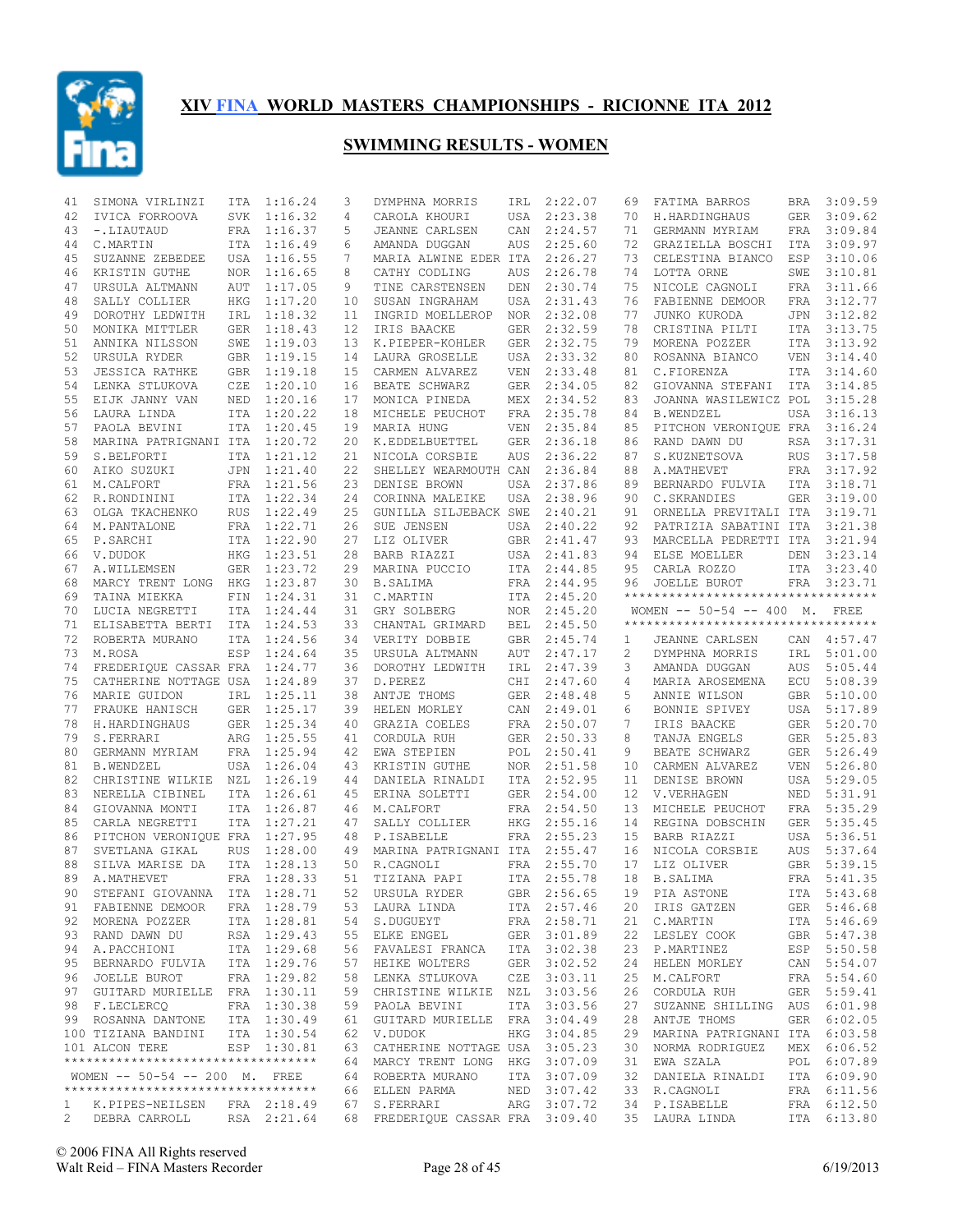

| 36 | SHARON MCLELLAN                                    | GBR        | 6:18.70      | 34                    | FAVALESI FRANCA                                                 |            | ITA 12:40.59 | 23       | M.ALLEVI                                                        | ITA        | :40.37      |
|----|----------------------------------------------------|------------|--------------|-----------------------|-----------------------------------------------------------------|------------|--------------|----------|-----------------------------------------------------------------|------------|-------------|
| 37 | FAVALESI FRANCA                                    | ITA        | 6:19.76      | 35                    | URSULA RYDER                                                    |            | GBR 12:50.68 | 24       | DONATELLA MAGANI                                                | ITA        | :40.40      |
| 38 | CELINA MATTIO                                      | ARG        | 6:20.99      | 36                    | A.GONZALEZ                                                      |            | CRC 12:57.90 | 25       | S. KAMPENUSA                                                    | LAT        | :40.73      |
| 39 | MANDRI FRANCESCA                                   | ITA        | 6:22.60      | 37                    | HEIKE WOLTERS                                                   |            | GER 13:01.65 | 26       | EWA STEPIEN                                                     | POL        | :40.91      |
| 40 | HEIKE WOLTERS                                      | <b>GER</b> | 6:23.20      | 38                    | K.ELMROTH                                                       |            | ITA 13:04.77 | 27       | MONIKA MITTLER                                                  | <b>GER</b> | :41.25      |
| 41 | NICOLE CAGNOLI                                     | FRA        | 6:23.87      | 39                    | LAURA LINDA                                                     |            | ITA 13:09.72 | 28       | SILVIA LERCH                                                    | <b>SVK</b> | : 41.36     |
| 42 | M.ADAMO                                            | ARG        | 6:28.27      | 40                    | GUITARD MURIELLE                                                |            | FRA 13:11.35 | 29       | M. PANTALONE                                                    | <b>FRA</b> | : 41.43     |
| 43 | GUITARD MURIELLE                                   | FRA        | 6:28.52      | 41                    | F.SUNDBY                                                        |            | NOR 13:12.91 | 30       | URSZULA MROZ                                                    | POL        | : 41.44     |
| 44 | M.MARINELLO                                        | ITA        | 6:29.98      | 42                    | M.MARINELLO                                                     |            | ITA 13:17.36 | 31       | M.MAILLARD                                                      | FRA        | :42.06      |
| 45 | ELKE ENGEL                                         | GER        | 6:30.27      | 43                    | WANDA TELES                                                     |            | BRA 13:19.34 | 32       | GERLINDE KOHLER                                                 | <b>GER</b> | :42.48      |
| 46 | CHRISTINE WILKIE NZL                               |            | 6:30.89      | 44                    | ELLEN PARMA                                                     |            | NED 13:28.14 | 33       | DER MOLEN PIA VAN NED                                           |            | :42.70      |
| 47 | FREDERIQUE CASSAR FRA                              |            | 6:31.30      |                       | 45 FREDERIQUE CASSAR FRA 13:30.25                               |            |              | 34       | C.SEVERINA                                                      | ITA        | :42.80      |
| 48 | ELLEN PARMA                                        | NED        | 6:33.63      | 46                    | V.DUDOK                                                         |            | HKG 13:31.91 | 35       | MARISA BERNABEI                                                 | <b>ITA</b> | :43.08      |
| 49 | SYLVIE GODART                                      | FRA        | 6:33.87      | 47                    | CHRISTINE WILKIE NZL 13:34.42                                   |            |              | 36       | ANGELA NORA                                                     | <b>ITA</b> | :43.28      |
| 50 | ANA MUNYOZ                                         | ESP        | 6:34.36      | 48                    | SYLVIE GODART                                                   |            | FRA 13:39.22 | 37       | GRAZIELLA BOSCHI                                                | ITA        | :44.10      |
| 51 | LOTTA ORNE                                         | SWE        | 6:34.84      | 49                    | FATIMA BARROS                                                   |            | BRA 13:43.24 | 38       | SIMONA MONTAGNANI ITA                                           |            | : 44.22     |
|    |                                                    |            |              |                       |                                                                 |            |              |          |                                                                 |            |             |
| 52 | STEFANI GIOVANNA ITA 6:36.20                       |            |              | 50                    | ORNELLA PREVITALI ITA 13:43.41                                  |            |              | 39       | COLETTE LANIER                                                  | <b>USA</b> | : 44.23     |
| 53 | JUNKO KURODA                                       | JPN        | 6:37.20      | 51                    | ROBERTA MURANO                                                  |            | ITA 13:45.21 | 40       | VIVIENNE ANTHONY                                                | <b>BEL</b> | : 44.33     |
| 54 | FATIMA BARROS                                      |            | BRA 6:41.29  | 52                    | PAOLA BEVINI                                                    |            | ITA 13:46.15 | 41       | GIULIA POLETTINI                                                | <b>ITA</b> | :45.06      |
| 55 | M.BERTOLETTI                                       |            | ITA 6:45.17  | 53                    | JUNKO KURODA                                                    |            | JPN 13:51.78 | 42       | CONSIDERA BARBARA ITA                                           |            | :45.46      |
| 56 | RAND DAWN DU                                       |            | RSA 6:48.29  | 54                    | ELISABETTA BERTI                                                |            | ITA 13:52.86 | 43       | VERGARA GOMEZ                                                   | ESP        | :45.53      |
| 57 | MARCELLA PEDRETTI ITA                              |            | 6:49.91      | 55                    | CRISTINA PILTI                                                  |            | ITA 13:56.37 | 44       | GONNIE PAAS                                                     | NED        | :45.76      |
| 58 | ROSANNA BIANCO                                     | <b>VEN</b> | 6:50.01      | 56                    | MARCY TRENT LONG                                                |            | HKG 13:57.67 | 45       | CATALINA CRISTINA ROU                                           |            | :45.91      |
| 59 | PAOLA BERTOZ                                       | ITA        | 6:56.31      | 57                    | DER MOLEN PIA VAN NED 14:00.59                                  |            |              | 46       | J.HERNANDEZ                                                     | CRC        | :46.16      |
| 60 | EUGENIA ROMANI                                     |            | ITA 6:56.79  | 58                    | CELESTINA BIANCO                                                |            | ESP 14:04.04 | 47       | V.DUDOK                                                         | HKG        | :46.25      |
| 61 | SIOBHAN O'BRIEN                                    | IRL        | 7:00.50      | 59                    | MARCELLA PEDRETTI ITA 14:05.05                                  |            |              | 48       | LUCIA NEGRETTI                                                  | <b>ITA</b> | :46.39      |
| 62 | ELSE MOELLER                                       | DEN        | 7:01.12      | 60                    | NICOLE CAGNOLI                                                  |            | FRA 14:07.20 | 49       | PAOLA CASAROSA                                                  | <b>ITA</b> | :46.91      |
| 63 | B.DI                                               | ITA        | 7:01.55      | 61                    | EUGENIA ROMANI                                                  |            | ITA 14:17.60 | 50       | GRAZIANA MANNI                                                  | <b>ITA</b> | :47.00      |
| 64 | PATRIZIA SABATINI ITA                              |            | 7:02.03      | 62                    | SILVIA SCARSI                                                   |            | ITA 14:17.93 | 51       | FRANCOISE MOUTON                                                | <b>BEL</b> | : 47.07     |
| 65 | ALMEIDA TEIXEIRA BRA                               |            | 7:04.78      | 63                    | TIZIANA BANDINI                                                 |            | ITA 14:25.70 | 52       | KLEEMEYER-WILLBUR GER                                           |            | :47.47      |
|    | **********************************                 |            |              | 64                    | BERNARDO FULVIA                                                 |            | ITA 14:38.28 | 53       | JOELLE BUROT                                                    | FRA        | : 47.57     |
|    | WOMEN -- 50-54 -- 800 M. FREE                      |            |              | 65                    | RAND DAWN DU                                                    |            | RSA 14:38.59 | 54       | KARIN STELLA                                                    | <b>GER</b> | : 47.58     |
|    | **********************************                 |            |              | 66                    | MONIKA LESCHINGER GER 14:40.62                                  |            |              | 55       | CAROLINA MARINI                                                 | ITA        | :47.93      |
| 1  | JEANNE CARLSEN                                     |            | CAN 10:05.22 | 67                    | <b>B.WENDZEL</b>                                                |            | USA 14:45.29 | 56       | JOSIANE GIRAUD                                                  | FRA        | :48.35      |
| 2  | DYMPHNA MORRIS                                     |            | IRL 10:24.47 | 68                    | LICIA MAGRI                                                     |            | ITA 14:50.11 | 57       | CRISTINA FLORIS                                                 | ITA        | :48.57      |
| 3  | AMANDA DUGGAN                                      |            | AUS 10:27.78 | 69                    | GINNY KITTLES                                                   |            | USA 14:52.43 |          | **********************************                              |            |             |
| 4  |                                                    |            |              | 70                    |                                                                 |            |              |          | WOMEN -- 50-54 -- 100 M. BACK                                   |            |             |
|    | PIERRETTE MICHEL BEL 10:36.98                      |            |              |                       | MONICA PRAMPOLINI ITA 14:57.10                                  |            |              |          | **********************************                              |            |             |
| 5  | MARIA AROSEMENA                                    |            | ECU 10:46.87 | 71                    | JACOUELINE PATEL GBR 15:02.72                                   |            |              |          |                                                                 |            |             |
| 6  | K.EDDELBUETTEL                                     |            | GER 11:06.96 | 72                    | TAMARA CARNABUCI                                                |            | ITA 15:03.70 |          | JANIS SHIRRIFF                                                  |            | CAN 1:14.15 |
| 7  |                                                    |            |              |                       |                                                                 |            |              | 1        |                                                                 |            |             |
|    | BONNIE SPIVEY                                      |            | USA 11:07.84 | 73                    | PATRIZIA SABATINI ITA 15:03.86                                  |            |              | 2        | MARIA ALWINE EDER ITA 1:15.25                                   |            |             |
| 8  | DENISE BROWN                                       |            | USA 11:08.27 | 74                    | M.PINTARELLI                                                    |            | ITA 15:04.14 | 3        | UTE ROMBERG                                                     |            | GER 1:16.04 |
| 9  | RITA LAZAR                                         |            | HUN 11:09.43 |                       | **********************************                              |            |              | 4        | CECILIA STANFORD RSA 1:16.54                                    |            |             |
| 10 | INGRID MOELLEROP                                   |            | NOR 11:11.36 |                       | WOMEN $-- 50-54 -- 50$                                          | М.         | BACK         | 5        | PAOLA RUGGERI                                                   | VEN        | 1:18.49     |
| 11 | IRIS BAACKE                                        |            | GER 11:11.85 |                       | ***********************************                             |            |              | 6        | K.PIEPER-KOHLER                                                 |            | GER 1:20.28 |
| 12 | V.VERHAGEN                                         |            | NED 11:22.58 | $\mathbf{1}$          | LUCY WILLIAMS                                                   | GBR        | :34.74       | 7        | INGRID MOELLEROP                                                | NOR        | 1:20.42     |
| 13 | C.PASSALACQUA                                      |            | ARG 11:26.04 | $\mathbf{2}^{\prime}$ | PAOLA RUGGERI                                                   | VEN        | :35.06       | 8        | KRISTIN DAWSON                                                  |            | CAN 1:20.55 |
| 14 | A.NIESPODZIANA                                     |            | POL 11:28.93 | 3                     | MARIA ALWINE EDER ITA                                           |            | :35.45       | 9        | PIA STRANDH                                                     | SWE        | 1:21.39     |
| 15 | NICOLA CORSBIE                                     |            | AUS 11:29.24 | $\overline{4}$        | UTE ROMBERG                                                     | GER        | :35.51       | 10       | VALENTINA SALVIA ITA 1:21.48                                    |            |             |
| 16 | REGINA DOBSCHIN                                    |            | GER 11:30.26 | 5                     | DEBRA CARROLL                                                   | RSA        | :35.88       | 11       | MARGARET TUCK                                                   |            | GBR 1:21.65 |
|    | 17 PIA ASTONE                                      |            | ITA 11:33.95 |                       | 6 ANTJE STILLE                                                  |            |              |          | GER : 36.16 12 CARMEN BUNACIU ROU 1:23.82                       |            |             |
|    | 18 SUE JENSEN                                      |            | USA 11:36.45 | 7                     | VALENTINA SALVIA ITA                                            |            | :36.77       |          | 13 ERINA SOLETTI GER 1:24.70                                    |            |             |
|    | 19 DOROTHY LEDWITH IRL 11:39.64                    |            |              | 8                     | KRISTIN DAWSON CAN                                              |            | :37.12       |          | 14 KOLECHKO NATALYA UKR 1:25.27                                 |            |             |
|    | 20 P.MARTINEZ                                      |            | ESP 11:42.89 | 9                     | SALLY WINTER GBR                                                |            | :37.49       | 15       | JUDIT HAJDU                                                     |            | AUT 1:25.38 |
|    |                                                    |            |              |                       |                                                                 |            |              |          |                                                                 |            |             |
|    | 21 HELEN MORLEY                                    |            | CAN 12:02.89 |                       | 10 ANNIKA SVANBERG SWE                                          |            | :37.62       |          | 16 KERSTIN MACHT                                                |            | GER 1:25.42 |
| 22 | TIZIANA RENON                                      |            | ITA 12:04.26 |                       | 11 CHRISTINA HORBACK SWE                                        |            | :37.82       | 17       | GRY SOLBERG                                                     |            | NOR 1:25.68 |
|    | 23 C.MARTIN                                        |            | ITA 12:06.72 |                       | 12 TINA-MARIE PARKIN GBR                                        | GBR        | :37.90       | 18<br>19 | ELLEN BECKER                                                    |            | GER 1:26.38 |
| 24 | NORMA RODRIGUEZ MEX 12:07.33                       |            |              |                       | 13 MARGARET TUCK                                                |            | : 38.04      |          | TINA-MARIE PARKIN GBR 1:26.75                                   |            |             |
| 25 | JESSICA RATHKE                                     |            | GBR 12:08.48 |                       | 14 MANUELA SCHINN                                               |            | GER : 38.30  | 20       | -.LIAUTAUD                                                      |            | FRA 1:26.79 |
|    | 26 CORDULA RUH                                     |            | GER 12:09.44 |                       | 15 ELLEN BECKER GER                                             |            | : 38.42      | 21       | RADERMACHER ILONA GER 1:26.81                                   |            |             |
|    | 27 VERITY DOBBIE                                   |            | GBR 12:12.21 |                       | 16 CARMEN BUNACIU ROU                                           |            | : 38.47      | 22       | EWA SZALA                                                       |            | POL 1:27.00 |
| 28 | IRIS GATZEN                                        |            | GER 12:13.64 |                       | 17 BOROVIK MARINA                                               | <b>RUS</b> | :38.56       | 23       | M.ALLEVI                                                        |            | ITA 1:27.64 |
|    | 29 M.CALFORT                                       |            | FRA 12:17.96 |                       | 18 PIA STRANDH                                                  | SWE        | : 38.68      | 24       | NATALIA ZHURDZINA RUS 1:28.41                                   |            |             |
| 30 | DANIELA RINALDI ITA 12:19.91                       |            |              |                       | 19 -.LIAUTAUD                                                   | FRA        | :39.06       | 25       | MICHELE PEUCHOT                                                 |            | FRA 1:28.83 |
|    | 31 GRY SOLBERG                                     |            | NOR 12:30.82 |                       | 20 KOLECHKO NATALYA UKR                                         |            | :39.16       |          | 26 MONIKA MITTLER                                               |            | GER 1:29.19 |
|    | 32 MARA LISA MILANI BRA 12:30.91<br>33 ANTJE THOMS |            | GER 12:34.95 |                       | 21 RADERMACHER ILONA GER : 39.46<br>22 MONICA PINEDA MEX :39.74 |            |              |          | 27 DONATELLA MAGANI ITA 1:29.78<br>28 ANGELA STUBBS IRL 1:30.14 |            |             |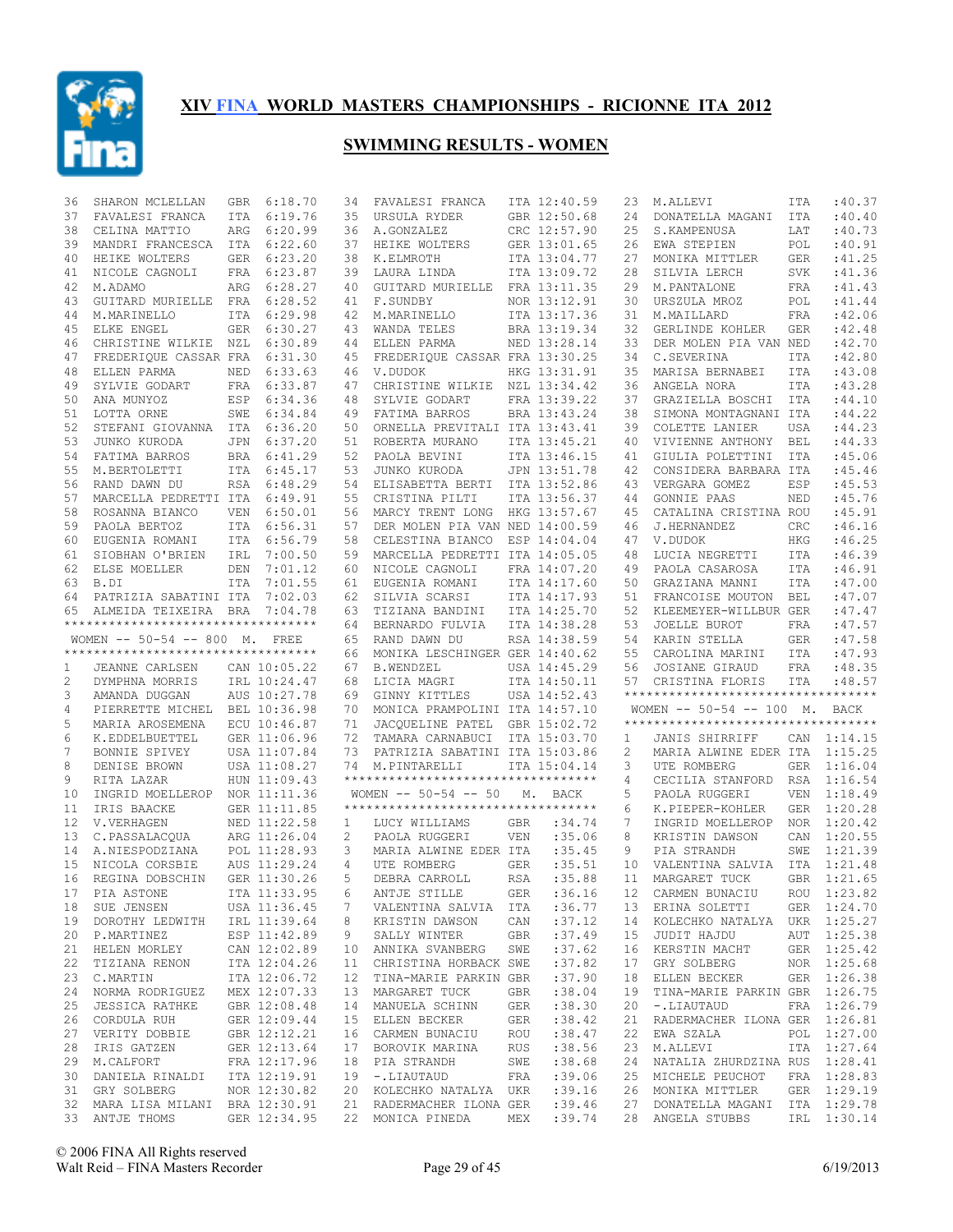

| 29           | SILVIA LERCH                                  |            | SVK 1:30.44 | 42                | SANDRA GROSSI                              | ITA        | 3:33.44               | 55           | OPHUIS KARIN OUDE NED                                               |             | :45.41                     |
|--------------|-----------------------------------------------|------------|-------------|-------------------|--------------------------------------------|------------|-----------------------|--------------|---------------------------------------------------------------------|-------------|----------------------------|
| 30           | BARB RIAZZI                                   |            | USA 1:30.53 | 43                | SOPHIE ROYER                               | FRA        | 3:35.30               | 56           | EDITH LAREO                                                         | VEN         | :45.43                     |
| 31           | SYLVIA GLOMB                                  |            | GER 1:31.63 | 44                | PETRA ZENKER                               |            | GER 3:35.58           | 57           | R.RONDININI                                                         | ITA         | :45.65                     |
| 32           | VIVIENNE ANTHONY                              | BEL        | 1:32.19     | 45                | FABIENNE DEMOOR                            | FRA        | 3:36.22               | 58           | ADRIANA GIRARDI                                                     | ITA         | :45.84                     |
| 33           | M.MAILLARD                                    |            | FRA 1:33.02 | 46                | H.HARDINGHAUS                              | GER        | 3:36.55               | 59           | M.BRANKOVSKY                                                        | CAN         | :45.95                     |
| 34           | KERSTIN BAUMANN                               |            | GER 1:33.52 | 47                | C.FIORENZA                                 | ITA        | 3:38.90               | 60           | C.SEVERINA                                                          | ITA         | :46.08                     |
| 35           | MARISA BERNABEI                               |            | ITA 1:34.30 | 48                | J.HERNANDEZ                                | <b>CRC</b> | 3:40.57               | 61           | SUE DEACON                                                          | CAN         | :47.17                     |
| 36           | ANGELA NORA                                   |            | ITA 1:35.00 | 49                | FATIMA BARROS                              | BRA        | 3:40.64               | 62           | SONIA ZAGO                                                          | ITA         | :47.36                     |
| 37           | LUISA MARESCA                                 |            | ITA 1:35.57 |                   | 50 EUGENIA ROMANI                          |            | ITA 3:46.44           | 63           | JUNKO KURODA                                                        | <b>JPN</b>  | :48.11                     |
| 38           | GERLINDE KOHLER                               |            | GER 1:35.80 |                   | **********************************         |            |                       | 64           | JO CHALLANDS                                                        | GBR         | :48.16                     |
| 39           | PETRA ZENKER                                  |            | GER 1:35.83 |                   | WOMEN $--$ 50-54 $--$ 50                   | М.         | BRST                  | 65           | GONNIE PAAS                                                         | NED         | :48.29                     |
| 40           | ELLEN PARMA                                   |            | NED 1:36.66 |                   | **********************************         |            |                       | 66           | MARIE JOSE PRIVE                                                    | FRA         | :48.43                     |
| 41           | DER MOLEN PIA VAN NED 1:36.83                 |            |             | $\mathbf{1}$      | MONICA CORO                                | ITA        | :34.18                | 67           | ANNIKA NILSSON                                                      | SWE         | :48.61                     |
| 42           | COLETTE LANIER                                |            | USA 1:39.84 | 2                 | ALBENA POPOVA                              | ITA        | :36.90                | 68           | MONIKA MENHART                                                      | <b>GER</b>  | :48.71                     |
| 43           |                                               |            |             | 3                 |                                            |            | :38.09                | 69           | ANNET RIKHOF                                                        |             | :48.91                     |
|              | JO CHALLANDS                                  |            | GBR 1:41.51 |                   | MARJA BLOEMZAAD                            | NED        |                       |              |                                                                     | NED         |                            |
| 44           | KLEEMEYER-WILLBUR GER 1:41.81                 |            |             | 4                 | KATE SOERENSEN                             | DEN        | :38.28                | 70           | G.THOMPSON                                                          | IRL         | :48.93                     |
| 45           | FATIMA BARROS                                 |            | BRA 1:41.83 | 5                 | LUCY WILLIAMS                              | GBR        | :38.98                | 71           | LYUDMYLA MAKSYMIV UKR                                               |             | :49.08                     |
| 46           | H.HARDINGHAUS                                 |            | GER 1:41.97 | 6                 | KAREN MAREB                                | USA        | :39.37                | 72           | GABRIELLA CUTILLI ITA                                               |             | :49.26                     |
| 47           | FRANCOISE MOUTON BEL 1:42.48                  |            |             | 7                 | VERITY DOBBIE                              | GBR        | :39.53                | 73           | ANNE LEMAIRE                                                        | <b>FRA</b>  | :49.43                     |
| 48           | GONNIE PAAS                                   |            | NED 1:42.66 | 8                 | EDITH MOREAU                               | FRA        | : 39.54               | 74           | C.BRIGITTE                                                          | <b>FRA</b>  | :49.55                     |
| 49           | JOELLE BUROT                                  |            | FRA 1:42.85 | 9                 | NANCY MARCHAND                             | FRA        | :39.65                | 75           | FRANCESCA ROSSI                                                     | ITA         | :49.60                     |
| 50           | JOSIANE GIRAUD                                |            | FRA 1:43.79 | 10                | VIBEKE OLSEN                               | <b>NOR</b> | :39.67                | 76           | F.LECLERCO                                                          | FRA         | :49.62                     |
|              | ***********************************           |            |             | 11                | PATRICIA REILLY                            | IRL        | :39.75                | 76           | PAOLA CASAROSA                                                      | <b>ITA</b>  | :49.62                     |
|              | WOMEN -- 50-54 -- 200 M. BACK                 |            |             | $12 \overline{ }$ | LAURIE DITOMMASO                           | USA        | :39.91                | 78           | CONSIDERA BARBARA ITA                                               |             | :49.73                     |
|              | ***********************************           |            |             | $12 \overline{ }$ | LAURA GROSELLE                             | USA        | :39.91                | 79           | KLEEMEYER-WILLBUR GER                                               |             | :50.29                     |
| $\mathbf{1}$ | K.PIPES-NEILSEN                               |            | FRA 2:35.55 | 14                | SABINE SINNER                              | GER        | :40.14                | 80           | OLGA LESIOBA                                                        | <b>ITA</b>  | :50.51                     |
| 2            | JANIS SHIRRIFF                                | CAN        | 2:44.06     | 15                | ELKE OSTWALD                               | GER        | :40.33                | 81           | CARLA ROZZO                                                         | ITA         | :50.77                     |
| 3            | MARIA ALWINE EDER ITA                         |            | 2:45.17     | 16                | BALBUENA LOLA                              | ESP        | :40.66                | 82           | MARINA NERI                                                         | <b>ITA</b>  | :50.84                     |
| 4            | UTE ROMBERG                                   | GER        | 2:47.98     | 17                | EWA STEPIEN                                | POL        | :40.72                | 83           | ELENA ORMANDJIEVA BUL                                               |             | :51.10                     |
| 5            | PIERRETTE MICHEL BEL 2:49.38                  |            |             | 18                | LISA DAHL                                  | USA        | :40.73                | 84           | CRISTINA FLORIS                                                     | ITA         | :51.25                     |
| 6            | K.PIEPER-KOHLER                               |            | GER 2:51.18 | 19                | SHELLEY WEARMOUTH CAN                      |            | :40.78                | 85           | A.GALLINA                                                           | ITA         | :51.27                     |
| 7            | RITA LAZAR                                    | HUN        | 2:53.99     | 20                | CHRISTINA HORBACK SWE                      |            | :41.28                | 86           | C.POP                                                               | <b>ROU</b>  | :51.28                     |
| 8            | BONNIE SPIVEY                                 |            | USA 2:55.26 | 21                | D.FUGANTI                                  | BRA        | :41.71                | 87           | CARLA VANNUCCHI                                                     | ITA         | :51.36                     |
| 9            | LAURIE ALIOTO                                 |            | USA 2:56.04 | 22                | SUSANNA DEMARCHI ITA                       |            | : 41.79               | 88           | KERSTIN BRANDT                                                      | <b>GER</b>  | :51.57                     |
| 10           | DYMPHNA MORRIS                                |            | IRL 2:56.15 | 22                | SOPHIE ROYER                               |            | : 41.79               |              | **********************************                                  |             |                            |
|              |                                               |            |             |                   |                                            | FRA        |                       |              |                                                                     |             |                            |
| 11           | PIA STRANDH                                   |            | SWE 2:56.26 | 24                | TINA-MARIE PARKIN GBR                      |            | : 41.88               |              | WOMEN -- 50-54 -- 100 M. BRST<br>********************************** |             |                            |
| 12           | PAOLA RUGGERI                                 | VEN        | 2:58.18     | 25                | KARIN WILK                                 | GER        | :42.27                |              |                                                                     |             |                            |
| 13           | JUDIT HAJDU                                   |            | AUT 2:58.60 | 26                | LINDA HOOKER                               | GBR        | :42.42                | $\mathbf{1}$ | MONICA CORO                                                         |             | ITA 1:15.50                |
| 14           | MARGARET TUCK                                 |            | GBR 3:00.13 | 27                | MONICA PINEDA                              | MEX        | :42.74                | 2            | KATE SOERENSEN<br>MARJA BLOEMZAAD                                   | DEN         | 1:22.70                    |
|              |                                               |            |             |                   | ANNE MORRISSEY                             |            |                       |              |                                                                     |             |                            |
| 15           | K.EDDELBUETTEL                                |            | GER 3:00.31 | 28                |                                            | IRL        | :42.88                | 3            |                                                                     | NED 1:24.66 |                            |
| 16           | INGRID MOELLEROP                              |            | NOR 3:01.20 | 29                | BITTANTE EMANUELA ITA                      |            | :43.13                | 4            | ALBENA POPOVA                                                       |             | ITA 1:25.65                |
| 17           | URSULA WALLITSCH GER                          |            | 3:02.27     | 30                | SABINE NISCHAN                             | <b>GER</b> | :43.18                | 5            | KAREN MAREB                                                         |             | USA 1:25.68                |
| 18           | CARMEN BUNACIU                                | ROU        | 3:02.43     | 31                | C.GRANITZ-TRISKO                           | AUT        | :43.30                | 6            | JUDITH HATTLE                                                       |             | GBR 1:26.35                |
| 19           | KERSTIN MACHT                                 |            | GER 3:07.77 |                   | 32 V.HARRISON                              | <b>BRA</b> | :43.33                | 7            | KRYLOVA SVETLANA RUS 1:26.72                                        |             |                            |
| 20           | E.SPAGNOLI                                    | <b>ITA</b> | 3:08.23     | 33                | C.PARLAGRECO                               | ARG        | :43.41                | 8            | JANIS SHIRRIFF                                                      |             | CAN 1:27.70                |
| 21           | RADERMACHER ILONA GER                         |            | 3:09.27     |                   | 34 HEIKE LISCHKE                           | SUI        | :43.48                | 9            | SABINE SINNER                                                       |             | GER 1:27.94                |
| 22           | EWA SZALA                                     | POL        | 3:09.36     | 35                | PATRICIA CHAPLET                           | FRA        | :43.59                | 10           | LAURIE DITOMMASO                                                    | USA         | 1:29.17                    |
| 23           | NATALIA ZHURDZINA RUS                         |            | 3:11.13     | 36                | INGRID STRUGSTAD                           | <b>NOR</b> | : 43.74               | 11           | VERITY DOBBIE                                                       |             | GBR 1:29.58                |
| 24           | GRY SOLBERG                                   | <b>NOR</b> | 3:12.48     | 37                | P.ISABELLE                                 | FRA        | :43.82                | 12           | NICOLA CORSBIE                                                      | AUS         | 1:29.71                    |
|              | 25 CARLA FRANCINI ITA 3:15.00                 |            |             |                   | 37 NANCY BLACK CAN :43.82 13 BALBUENA LOLA |            |                       |              |                                                                     |             | ESP 1:30.04                |
|              | 26 P.MARTINEZ                                 |            | ESP 3:15.06 |                   | 39 IRIS SCHULZ                             | GER        | :43.86                | 14           | EWA STEPIEN                                                         |             | POL 1:30.32                |
|              | 27 V.VERHAGEN                                 |            | NED 3:16.40 |                   |                                            |            | :43.90                | 15           | ELKE OSTWALD                                                        |             | GER 1:30.54                |
| 28           | NATALIYA USUPOVA RUS 3:18.67                  |            |             |                   | 40 JEANETTE AASLAND NOR<br>41 SYLVIA GLOMB | GER        | :44.01                | 16           | D.FUGANTI                                                           |             | BRA 1:30.60                |
| 29           |                                               |            |             |                   |                                            | GER        |                       | 17           | KRIS BOWEN                                                          |             |                            |
|              | TIZIANA PAPI                                  |            | ITA 3:18.85 |                   | 42 TRESCKOW BEATE                          |            | :44.02                |              |                                                                     |             | USA 1:31.13                |
| 30           | MONIKA MITTLER                                |            | GER 3:19.40 |                   | 43 A.WILLEMSEN                             | GER        | :44.05                | 18           | SHIZUKO HIRAISHI                                                    |             | JPN 1:31.32                |
|              | 31 M.MAILLARD                                 |            | FRA 3:20.14 |                   | 44 DAGMAR FRIEDHELM GER                    |            | :44.10                | 19           | LAURA GROSELLE                                                      |             | USA 1:31.34                |
| 32           | GABRIELLA LAVORE ITA 3:21.48                  |            |             |                   | 45 ANNE SUNDELL                            | SWE        | :44.29                | 20           | CHANTAL ROCHAT                                                      |             | SUI 1:31.92                |
|              | 33 NADINE VICENZI                             |            | BEL 3:22.64 |                   | 46 MAURA BELLORINI                         | ITA        | :44.31                | 21           | PATRICIA REILLY                                                     |             | IRL 1:31.97                |
| 34           | GIOVANNA MONTI                                |            | ITA 3:23.87 |                   | 47 ANETT KROMREY                           | GER        | :44.46                | 22           | SHELLEY WEARMOUTH CAN 1:32.07                                       |             |                            |
| 35           | VIVIENNE ANTHONY BEL 3:23.95                  |            |             |                   | 48 I.ZAHRADNICKOVA                         | CZE        | :44.71                | 23           | ANNE MORRISSEY                                                      |             | IRL 1:32.47                |
| 36           | NATALIA CHURSINA RUS 3:26.86                  |            |             |                   | 49 -.LIAUTAUD                              | FRA        | :44.96                | 24           | SUSANNA DEMARCHI ITA 1:32.91                                        |             |                            |
| 37           | VERGARA GOMEZ                                 |            | ESP 3:27.98 |                   | 49 ANGELA NORA                             | ITA        | :44.96                | 25           | C.GRANITZ-TRISKO AUT 1:33.10                                        |             |                            |
| 38           | HEIKE WOLTERS                                 |            | GER 3:28.23 |                   | 51 KAREN BLANCHARD                         | GBR        | :44.99                | 26           | PATRICIA CHAPLET FRA 1:33.31                                        |             |                            |
| 39           | MARISA BERNABEI                               |            | ITA 3:28.65 |                   | 52 M.GISMERVIK                             | NOR        | :45.07                | 27           | BITTANTE EMANUELA ITA 1:33.45                                       |             |                            |
| 40           | ELLEN PARMA<br>41 KERSTIN BAUMANN GER 3:30.38 |            | NED 3:30.03 |                   | 53 ROBERTA PANIZZA<br>54 HANNE MOELLER     | ITA        | :45.18<br>DEN : 45.31 | 28           | SABINE NISCHAN<br>29 JUDE VINCENT                                   |             | GER 1:34.25<br>NZL 1:34.32 |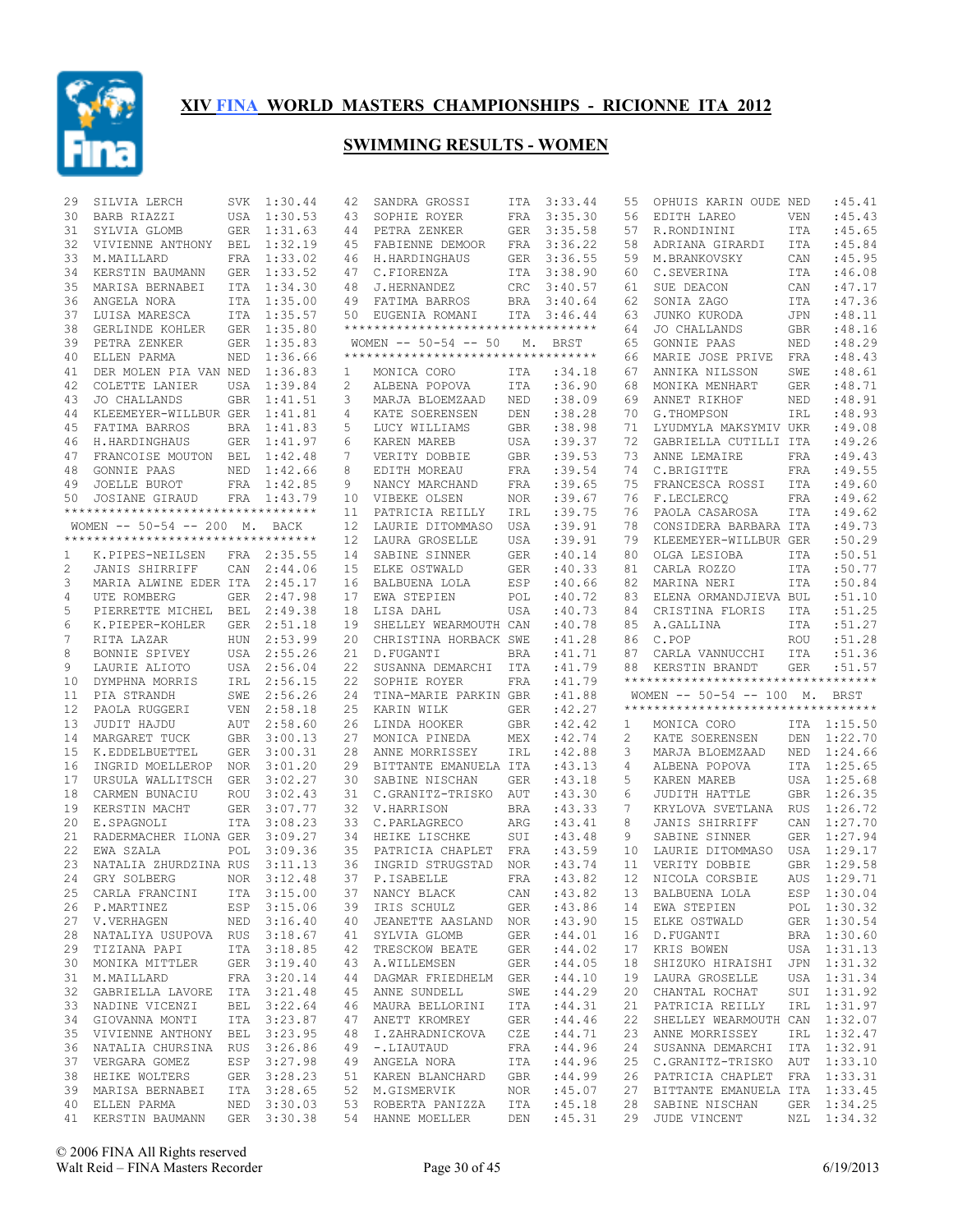

| 30 | SOPHIE ROYER                       |            | FRA 1:35.40 | 9  | PATRICIA CHAPLET                   | FRA        | 3:22.06     | 11 | MONICA VACCARI                            | ITA        | :33.44      |
|----|------------------------------------|------------|-------------|----|------------------------------------|------------|-------------|----|-------------------------------------------|------------|-------------|
| 31 | LINDA HOOKER                       |            | GBR 1:35.55 | 10 | VERITY DOBBIE                      | GBR        | 3:23.78     | 12 | TINE CARSTENSEN                           | DEN        | :33.50      |
| 32 | TRESCKOW BEATE                     |            | GER 1:36.67 | 11 | SABINE NISCHAN                     | GER        | 3:24.14     | 13 | KATE SOERENSEN                            | DEN        | :33.60      |
| 33 | JUDIT HAJDU                        | AUT        | 1:36.88     | 12 | EWA STEPIEN                        | POL        | 3:24.21     | 14 | SUSAN INGRAHAM                            | <b>USA</b> | :33.82      |
| 33 | DAGMAR FRIEDHELM GER 1:36.88       |            |             | 13 | JUDE VINCENT                       | NZL        | 3:24.60     | 15 | VIBEKE OLSEN                              | <b>NOR</b> | :34.05      |
| 35 | HEIKE LISCHKE                      |            | SUI 1:37.02 | 14 | ANNE MORRISSEY                     | IRL        | 3:25.05     | 16 | CHRISTIANE BUSERT GER                     |            | :34.55      |
| 36 | P.ISABELLE                         |            | FRA 1:37.23 | 15 | PATRICIA REILLY                    | IRL        | 3:25.85     | 17 | ANNIKA SVANBERG                           | SWE        | :34.79      |
| 37 | KEDROVA OLGA                       |            | RUS 1:37.84 | 16 | C.GRANITZ-TRISKO                   | AUT        | 3:28.86     | 18 | SABINE OLLA                               | FRA        | :35.06      |
| 38 | R.RONDININI                        |            | ITA 1:38.01 | 17 | NADINE VICENZI                     | BEL        | 3:31.06     | 19 | SOPHIE MORAND                             | FRA        | :35.39      |
| 39 | A.GONZALEZ                         |            | CRC 1:38.10 | 18 | P.ISABELLE                         | FRA        | 3:31.22     | 20 | NICOLA CORSBIE                            | AUS        | :36.02      |
| 40 | STEFANIE WERNER                    |            | GER 1:38.19 | 19 | KEDROVA OLGA                       | <b>RUS</b> | 3:31.48     | 21 | M.ANDERSEN                                | DEN        | :36.11      |
| 41 | ANNE SUNDELL                       | SWE        | 1:38.49     | 20 | HELEN ANDREW                       | ITA        | 3:31.82     | 22 | MARINA PUCCIO                             | ITA        | :36.81      |
| 42 | C.PARLAGRECO                       |            | ARG 1:38.78 | 21 | JUDIT HAJDU                        | AUT        | 3:31.96     | 23 | URSZULA MROZ                              | POL        | :36.85      |
| 43 | ROBERTA PANIZZA                    |            | ITA 1:39.39 | 22 | ANGELIKA WEDEL                     | <b>GER</b> | 3:32.31     | 24 | MAURA BELLORINI                           | ITA        | :36.88      |
| 44 | NERELLA CIBINEL                    |            | ITA 1:39.44 | 23 | IRIS SCHULZ                        | GER        | 3:32.35     | 25 | BARB RIAZZI                               | USA        | :36.94      |
| 45 | SYLVIA GLOMB                       |            | GER 1:39.53 | 24 | TRESCKOW BEATE                     | <b>GER</b> | 3:33.30     | 26 | URSULA ALTMANN                            | AUT        | :36.97      |
| 46 | IRIS SCHULZ                        |            | GER 1:39.86 | 25 | NORMA RODRIGUEZ                    | MEX        | 3:33.43     | 27 | D.PEREZ                                   | CHI        | :37.17      |
| 47 | MONICA GRANA                       |            | ITA 1:39.87 | 26 | BITTANTE EMANUELA ITA              |            | 3:34.08     | 28 | INGRID STRUGSTAD                          | <b>NOR</b> | :37.48      |
| 48 | DANIELA RINALDI                    |            | ITA 1:40.05 | 27 | DAGMAR FRIEDHELM                   | GER        | 3:34.45     | 29 | BITTANTE EMANUELA ITA                     |            | :37.60      |
| 49 | V.HARRISON                         |            | BRA 1:40.07 | 28 | STEFANIE WERNER                    | GER        | 3:34.98     | 30 | SUZANNE SHILLING                          | AUS        | :37.61      |
| 50 | PAOLA MAGGIALI                     |            | ITA 1:40.44 | 29 | V.HARRISON                         | <b>BRA</b> | 3:35.67     | 31 | MYLENE RIBEIRO                            | <b>BRA</b> | :37.63      |
| 51 | KAREN BLANCHARD                    |            | GBR 1:40.52 | 30 | A.GONZALEZ                         | CRC        | 3:38.19     | 32 | MAIU HERZMANN                             | EST        | :37.71      |
| 52 | EDITH LAREO                        | VEN        | 1:41.36     | 31 | DANIELA RINALDI                    | ITA        | 3:38.29     | 33 | YUKO IKEDA                                | <b>JPN</b> | :38.16      |
| 53 | IRINA MIGULINA                     | <b>RUS</b> | 1:41.64     | 32 | C.PARLAGRECO                       | ARG        | 3:38.35     | 34 | ANNIKA NILSSON                            | SWE        | :38.49      |
| 54 | INES STRUBE                        |            | GER 1:41.74 | 33 | GINNY KITTLES                      | USA        | 3:38.38     | 35 | WANDA TELES                               | <b>BRA</b> | :38.86      |
| 55 | I.ZAHRADNICKOVA                    | CZE        | 1:42.39     | 34 | CATERINA PARISI                    | ITA        | 3:39.05     | 36 | M.PANTALONE                               | FRA        | :38.96      |
| 56 | K.ELMROTH                          |            | ITA 1:42.52 | 35 | ANNE SUNDELL                       | SWE        | 3:39.21     | 37 | D. FUGANTI                                | <b>BRA</b> | :39.14      |
| 57 | SILVIA SCARSI                      |            | ITA 1:42.61 | 36 | ROBERTA PANIZZA                    | ITA        | 3:40.33     | 38 | SUZANNE ZEBEDEE                           | USA        | :39.20      |
| 58 | ANGELA NORA                        |            | ITA 1:42.67 | 37 | IRINA MIGULINA                     | <b>RUS</b> | 3:41.02     | 39 | STEFANIE NIEMIETZ GER                     |            | :39.33      |
| 59 | A.WILLEMSEN                        |            | GER 1:42.77 | 38 | JOSIANE GIRAUD                     | FRA        | 3:41.22     | 39 | MARGARET TUCK                             | <b>GBR</b> | :39.33      |
| 60 | GINNY KITTLES                      |            | USA 1:42.90 | 39 | SVETLANA KRYLOVA                   | RUS        | 3:42.36     | 41 | KARIN HOFFMANN                            | <b>GER</b> | :39.76      |
|    |                                    |            |             | 40 |                                    |            | 3:42.65     | 42 |                                           |            | :39.79      |
| 61 | ADRIANA GIRARDI                    |            | ITA 1:44.34 |    | ANGELA NORA                        | ITA        |             |    | GRAZIA COELES                             | FRA        | :39.87      |
| 62 | MONIKA MENHART                     |            | GER 1:45.00 | 41 | HELEN MORLEY                       | CAN        | 3:42.74     | 43 | CHANTAL GRIMARD                           | BEL        |             |
| 63 | HANNE MOELLER                      | DEN        | 1:45.05     | 42 | M.ROVIDA                           | ITA        | 3:43.04     | 44 | E.GIACOMETTI                              | ITA        | :40.27      |
| 64 | MARIE JOSE PRIVE                   |            | FRA 1:45.69 | 43 | EDITH LAREO                        | VEN        | 3:43.16     | 45 | LAURA REYNOLDS                            | USA        | :40.56      |
| 65 | CAMELIA CARAION                    | ROU        | 1:45.87     | 44 | K.ELMROTH                          | ITA        | 3:43.69     | 46 | JOSIANE GIRAUD                            | <b>FRA</b> | :40.60      |
| 66 | LENKA STLUKOVA                     | CZE        | 1:46.50     | 45 | MONICA GRANA                       | ITA        | 3:43.87     | 47 | S.DUGUEYT                                 | <b>FRA</b> | :40.65      |
| 67 | M.BRANKOVSKY                       | CAN        | 1:46.60     | 46 | CAMELIA CARAION                    | ROU        | 3:44.01     | 48 | ROBERTA PANIZZA                           | <b>ITA</b> | : 41.49     |
| 68 | LYUDMYLA MAKSYMIV UKR 1:47.15      |            |             | 47 | M.BRANKOVSKY                       | CAN        | 3:44.02     | 48 | PETRA ZENKER                              | <b>GER</b> | : 41.49     |
| 69 | ROBERTA MURANO                     |            | ITA 1:48.31 | 48 | ENRICA MERLO                       | ITA        | 3:46.00     | 50 | SILVIA LERCH                              | SVK        | : 41.80     |
| 70 | ENRICA MERLO                       |            | ITA 1:48.32 | 49 | NICOLE CAGNOLI                     | FRA        | 3:46.27     | 51 | SOPHIE ROYER                              | FRA        | :41.82      |
| 71 | G.THOMPSON                         |            | IRL 1:48.60 | 50 | MARIE JOSE PRIVE                   | FRA        | 3:49.94     | 52 | CARLA FRANCINI                            | ITA        | : 41.91     |
| 72 | SANDRA GROSSI                      |            | ITA 1:49.17 | 51 | HANNE MOELLER                      | DEN        | 3:50.17     | 53 | URSULA RYDER                              | <b>GBR</b> | :43.39      |
| 73 | CRISTINA PILTI                     |            | ITA 1:49.61 | 52 | A.RAGNI                            | <b>ITA</b> | 3:51.20     | 54 | AIKO SUZUKI                               | <b>JPN</b> | :43.61      |
| 74 | GONNIE PAAS                        | NED        | 1:50.02     | 53 | G.THOMPSON                         | IRL        | 3:53.30     | 55 | S.KUZNETSOVA                              | <b>RUS</b> | :44.02      |
| 75 | CELESTINA BIANCO                   | ESP        | 1:50.40     | 54 | LENKA STLUKOVA                     | CZE        | 3:53.44     | 56 | CARLA VANNUCCHI                           | ITA        | : 44.49     |
| 76 | ANNE LEMAIRE                       |            | FRA 1:50.92 | 55 | FRANCESCA ROSSI                    | ITA        | 3:55.83     |    | **********************************        |            |             |
| 77 | GABRIELLA CUTILLI ITA 1:51.19      |            |             | 56 | GABRIELLA CUTILLI ITA 3:56.23      |            |             |    | WOMEN $--$ 50-54 -- 100 M.                |            | <b>FLY</b>  |
| 78 | CRISTINA FLORIS                    |            | ITA 1:51.65 | 57 | E.MARZOLI                          | <b>ITA</b> | 3:58.12     |    | **********************************        |            |             |
|    | 79 ORNELLA PREVITALI ITA 1:52.64   |            |             |    | 58 ANNE LEMAIRE                    |            |             |    | FRA 3:58.41 1 K.PIPES-NEILSEN FRA 1:10.21 |            |             |
|    | 80 WANDA GIAO                      |            | POR 1:53.21 |    | 59 MARINA NERI                     |            | ITA 3:58.50 | 2  | CECILIA STANFORD RSA 1:10.54              |            |             |
|    | 81 ELEONORA RUSSIANO ITA 1:53.61   |            |             |    | 60 A.GALLINA                       |            | ITA 4:01.97 | 3  | SHIZUKO HIRAISHI                          |            | JPN 1:11.80 |
|    | 82 FOGGIA ANNA DI                  |            | ITA 1:53.79 |    | 61 C.BRIGITTE                      |            | FRA 4:02.59 | 4  | JUDITH HATTLE                             |            | GBR 1:12.18 |
|    | 83 J.BROUWER                       |            | NED 1:53.90 |    | ********************************** |            |             | 5  | MONICA VACCARI                            |            | ITA 1:14.69 |
|    | 84 E.MARZOLI                       |            | ITA 1:54.50 |    | WOMEN $-- 50-54 -- 50$ M.          |            | FLY         | 6  | TINE CARSTENSEN                           |            | DEN 1:15.57 |
|    | ********************************** |            |             |    | ********************************** |            |             | 7  | MARIA AROSEMENA                           |            | ECU 1:15.74 |
|    | WOMEN -- 50-54 -- 200 M. BRST      |            |             | 1  | LISA DAHL                          | USA        | :31.32      | 8  | LAURIE ALIOTO                             |            | USA 1:16.67 |
|    | ********************************** |            |             | 2  | SHIZUKO HIRAISHI                   | JPN        | : 31.41     | 9  | MARIA HUNG                                |            | VEN 1:17.55 |
| 1  | MONICA CORO                        |            | ITA 2:50.92 | 3  | MONICA CORO                        | ITA        | :31.58      | 10 | SUSAN INGRAHAM                            |            | USA 1:18.25 |
| 2  | MARJA BLOEMZAAD                    |            | NED 3:02.56 | 4  | LAURIE DITOMMASO USA               |            | :31.97      | 11 | CHRISTIANE BUSERT GER 1:19.42             |            |             |
| 3  | KATE SOERENSEN                     |            | DEN 3:03.50 | 5  | CECILIA STANFORD                   | RSA        | :31.99      | 12 | L.NAGOVITSYNA                             |            | RUS 1:20.10 |
| 4  | KAREN MAREB                        |            | USA 3:10.18 | 6  | CAROLA KHOURI                      | USA        | :32.37      | 13 | KERSTIN MACHT                             |            | GER 1:21.48 |
| 5  | JEANNE CARLSEN                     |            | CAN 3:15.04 | 7  | MICHELLE DIGE                      | GER        | :32.44      | 14 | A.NIESPODZIANA                            |            | POL 1:22.31 |
| 6  | ALBENA POPOVA                      |            | ITA 3:16.68 | 8  | JUDITH HATTLE                      | GBR        | :32.57      | 15 | REGINA DOBSCHIN                           |            | GER 1:24.00 |
| 7  | D.FUGANTI                          |            | BRA 3:19.80 | 9  | KRISTIN DAWSON                     | CAN        | :33.25      |    | 16 C.PASSALACQUA                          |            | ARG 1:24.77 |
| 8  | LINDA HOOKER                       |            | GBR 3:21.38 |    | 10 CHANTAL ROCHAT                  | SUI        | : 33.34     |    | 17 URSZULA MROZ                           |            | POL 1:26.15 |
|    |                                    |            |             |    |                                    |            |             |    |                                           |            |             |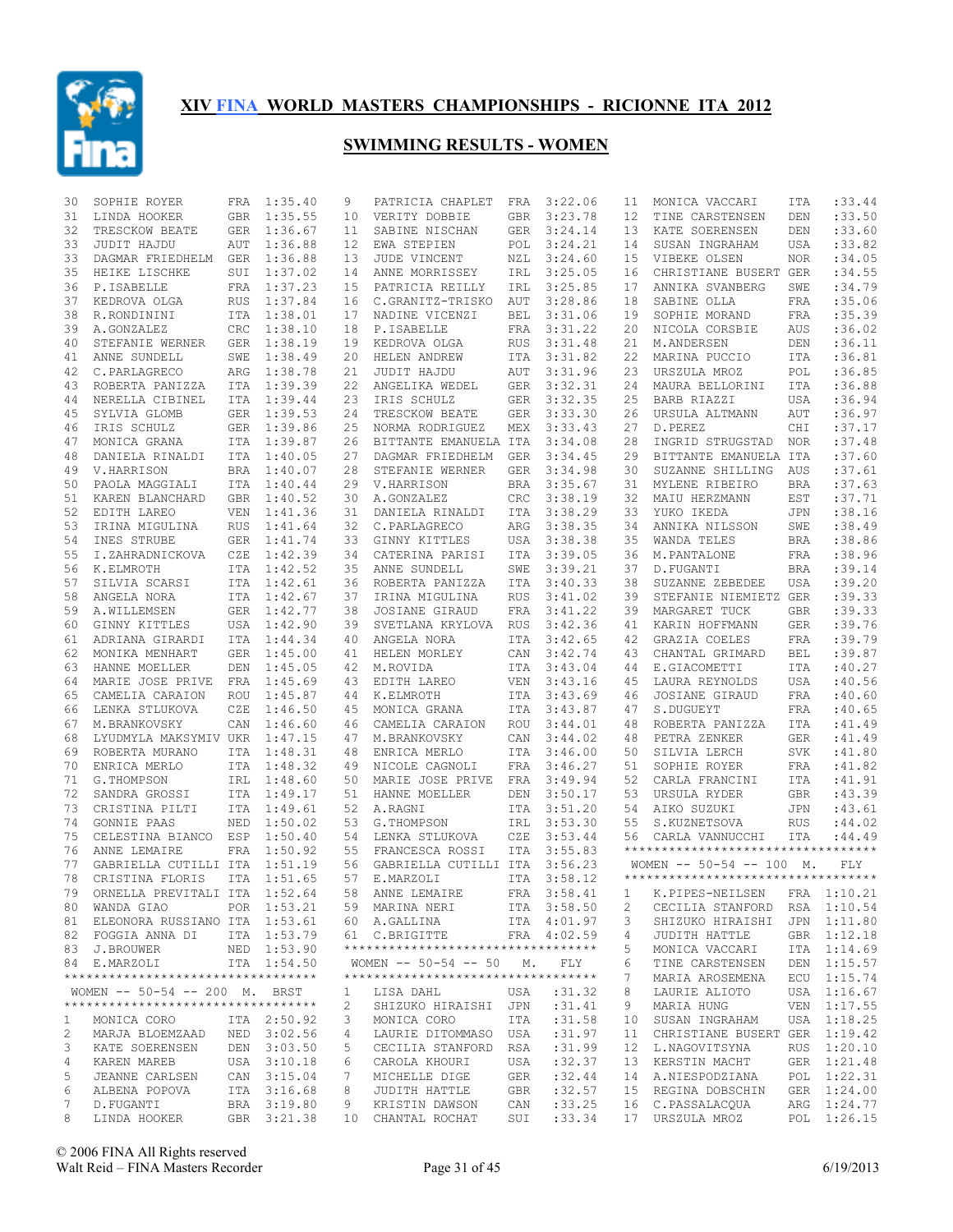

| 17              | MARINA PUCCIO                       | ITA        | 1:26.15     | 16          | CORINNA MALEIKE                     | USA        | 3:06.47     | 19 | CORINNA MALEIKE                                                                | USA        | 6:48.34     |
|-----------------|-------------------------------------|------------|-------------|-------------|-------------------------------------|------------|-------------|----|--------------------------------------------------------------------------------|------------|-------------|
| 19              | URSULA ALTMANN                      | <b>AUT</b> | 1:26.19     | 17          | V.VERHAGEN                          | NED        | 3:07.55     | 20 | NORMA RODRIGUEZ                                                                | MEX        | 6:50.22     |
| 20              | HERLINDE TOTH                       | AUT        | 1:27.92     | 18          | ANGELIKA WEDEL                      | <b>GER</b> | 3:09.16     | 21 | EWA SZALA                                                                      | POL        | 6:52.34     |
| 21              | GABRIELLA LAVORE                    | ITA        | 1:28.78     | 19          | ANGELA STUBBS                       | IRL        | 3:10.81     | 22 | KEDROVA OLGA                                                                   | <b>RUS</b> | 6:53.79     |
| 22              | MAIU HERZMANN                       | EST        | 1:28.94     | 20          | BARB RIAZZI                         | USA        | 3:10.92     | 23 | R.CAGNOLI                                                                      | FRA        | 6:58.84     |
| 23              | E.GIACOMETTI                        | ITA        | 1:29.61     | 21          | MARINA PUCCIO                       | ITA        | 3:11.04     | 24 | SIMONA MONTAGNANI ITA                                                          |            | 6:59.56     |
| 24              | EIJK JANNY VAN                      | NED        | 1:29.74     | 22          | DENISE BROWN                        | USA        | 3:11.68     | 25 | CARLA FRANCINI                                                                 | ITA        | 7:03.29     |
| 25              | SIMONA MONTAGNANI ITA               |            | 1:31.22     | 23          | P.MARTINEZ                          | ESP        | 3:12.51     | 26 | GABRIELLA LAVORE                                                               | ITA        | 7:04.06     |
| 26              | MYLENE RIBEIRO                      |            | BRA 1:32.33 | 24          | EWA SZALA                           | POL        | 3:12.67     | 27 | SOPHIE ROYER                                                                   | FRA        | 7:18.43     |
| 27              | KARIN HOFFMANN                      |            | GER 1:34.40 | 25          | NATALIYA USUPOVA RUS                |            | 3:12.91     | 28 | LUISA MARESCA                                                                  | ITA        | 7:23.73     |
| 28              | CORINNA MALEIKE                     |            | USA 1:35.09 |             | 26 NADINE VICENZI                   | <b>BEL</b> | 3:13.33     | 29 | VERGARA GOMEZ                                                                  | ESP        | 7:24.52     |
| 29              | FAVALESI FRANCA                     |            | ITA 1:36.63 | 27          | ANTJE THOMS                         | <b>GER</b> | 3:13.99     | 30 | CELESTINA BIANCO                                                               | ESP        | 7:30.20     |
|                 |                                     |            |             |             | ANNE MORRISSEY                      |            |             |    |                                                                                |            |             |
| 30              | GRAZIA COELES                       |            | FRA 1:37.80 | 28          |                                     | IRL        | 3:14.39     | 31 | A.GONZALEZ                                                                     | <b>CRC</b> | 7:32.56     |
| 31              | ANTONELLA STECCA ITA 1:42.23        |            |             | 29          | C.PASSALACQUA                       | ARG        | 3:14.74     | 32 | SYLVIE GODART                                                                  | FRA        | 7:34.40     |
| 32              | SANDRA O'LEARY                      |            | IRL 1:44.23 | 30          | GABRIELLA LAVORE                    | ITA        | 3:15.26     | 33 | M.ROVIDA                                                                       | ITA        | 7:38.99     |
| 33              | J.HERNANDEZ                         | <b>CRC</b> | 1:44.58     | 31          | KEDROVA OLGA                        | <b>RUS</b> | 3:16.81     | 34 | M.ADAMO                                                                        | ARG        | 7:40.91     |
|                 | **********************************  |            |             | 32          | SYLVIA GLOMB                        | GER        | 3:17.03     | 35 | SILVIA SCARSI                                                                  | ITA        | 7:42.20     |
|                 | WOMEN $-- 50-54 -- 200$ M.          |            | FLY         | 33          | BITTANTE EMANUELA ITA               |            | 3:17.65     | 36 | SVETLANA KRYLOVA                                                               | <b>RUS</b> | 7:42.80     |
|                 | *********************************** |            |             | 34          | R.CAGNOLI                           | FRA        | 3:18.24     | 37 | DER MOLEN PIA VAN NED                                                          |            | 7:44.29     |
| 1               | M.ANA                               | ECU        | 2:42.16     | 35          | SUZANNE ZEBEDEE                     | USA        | 3:18.67     | 38 | J.HERNANDEZ                                                                    | CRC        | 7:46.92     |
| 2               | JUDITH HATTLE                       |            | GBR 2:44.63 | 36          | LUISA MARESCA                       | <b>ITA</b> | 3:20.73     | 39 | ORNELLA PREVITALI ITA                                                          |            | 7:56.27     |
| 3               | LAURIE ALIOTO                       |            | USA 2:47.94 | 37          | TIZIANA PAPI                        | <b>ITA</b> | 3:21.15     | 40 | TIZIANA BANDINI                                                                | ITA        | 8:05.60     |
| 4               | MONICA VACCARI                      |            | ITA 2:50.18 | 38          | P.SARCHI                            | ITA        | 3:23.08     | 41 | JACQUELINE PATEL GBR 8:16.25                                                   |            |             |
| 5               | L.NAGOVITSYNA                       | <b>RUS</b> | 2:59.21     | 39          | M.MAILLARD                          | FRA        | 3:24.34     | 42 | FABIENNE DEMOOR                                                                |            | FRA 8:19.78 |
| 6               | A.NIESPODZIANA                      |            | POL 3:00.54 | 40          | AIKO SUZUKI                         | JPN        | 3:25.24     |    | **********************************                                             |            |             |
| 7               | UTE LENZ                            |            | GER 3:18.62 | 41          | SILVIA LERCH                        | <b>SVK</b> | 3:26.38     |    | WOMEN $-- 55-59 -- 50$                                                         | М.         | FREE        |
| 8               | C.PASSALACQUA                       | ARG        | 3:19.21     | 42          | SUZANNE SHILLING                    | AUS        | 3:26.49     |    | **********************************                                             |            |             |
|                 |                                     |            |             |             |                                     |            |             |    |                                                                                |            |             |
| 9               | E.GIACOMETTI                        |            | ITA 3:21.86 | 43          | NICOLE CAGNOLI                      | FRA        | 3:27.13     | 1  | HEATHER CAMPBELL                                                               | RSA        | :31.10      |
| 10              | KARIN HOFFMANN                      | <b>GER</b> | 3:24.45     | 44          | KERSTIN BAUMANN                     | <b>GER</b> | 3:27.37     | 2  | GAIL AMUNDRUD                                                                  | CAN        | :31.23      |
| 11              | GABRIELLA LAVORE                    | ITA        | 3:26.73     | 45          | M.ROVIDA                            | ITA        | 3:28.10     | 3  | ALISON NYE                                                                     | GBR        | :32.20      |
| 12              | EIJK JANNY VAN                      | NED        | 3:27.65     | 46          | VERGARA GOMEZ                       | ESP        | 3:28.33     | 4  | C.BESSON-HERBET                                                                | FRA        | :32.36      |
| 13              | D.PEREZ                             | CHI        | 3:28.91     | 47          | HEIKE WOLTERS                       | <b>GER</b> | 3:29.43     | 5  | F.MIGNATELLI                                                                   | <b>FRA</b> | :32.50      |
| 14              | NORMA RODRIGUEZ                     | MEX        | 3:29.37     | 48          | JOSIANE GIRAUD                      | FRA        | 3:31.59     | 6  | ANNARITA BLOSI                                                                 | ITA        | :32.55      |
| 15              | HERLINDE TOTH                       | AUT        | 3:31.85     | 49          | VIVIENNE ANTHONY                    | BEL        | 3:32.96     | 7  | CLARE WILLISON                                                                 | <b>GBR</b> | :32.80      |
| 16              | PIA ASTONE                          |            | ITA 3:36.64 | 50          | M.ADAMO                             | ARG        | 3:33.10     | 8  | ELEANOR PARSONS                                                                | AUS        | :33.08      |
| 17              | FAVALESI FRANCA                     |            | ITA 3:36.73 | 51          | LONISE GERSTNER                     | <b>BRA</b> | 3:34.20     | 9  | GJERTRUD LEVERSEN NOR                                                          |            | :33.19      |
| 18              | SIMONA MONTAGNANI ITA 3:37.40       |            |             | 52          | A.GONZALEZ                          | CRC        | 3:35.00     | 10 | DEBORAH CIPRIANO                                                               | USA        | :33.29      |
| 19              | EDITH LAREO                         | VEN        | 3:39.93     | 53          | LENKA STLUKOVA                      | CZE        | 3:35.77     | 11 | ELENA NAUMENKO                                                                 | <b>RUS</b> | :33.43      |
| 20              | HELEN MORLEY                        | CAN        | 3:40.57     | 54          | S.FERRARI                           | ARG        | 3:37.44     | 12 | KIM BRENNAN                                                                    | AUS        | :33.51      |
| 21              | CELINA MATTIO                       | ARG        | 3:41.96     | 55          | MARCY TRENT LONG                    | HKG        | 3:38.87     | 13 | N.GOOS                                                                         | SWE        | :33.68      |
| 22              | SANDRA O'LEARY                      | IRL        | 3:44.99     | 56          | C.SKRANDIES                         | <b>GER</b> | 3:40.13     | 13 | KATE CHASE                                                                     | <b>GBR</b> | :33.68      |
| 23              | C.PARLAGRECO                        | ARG        | 3:47.05     | 57          | ANTONELLA STECCA ITA                |            | 3:42.13     | 15 | BARBARA BOXALL                                                                 | <b>GBR</b> | :33.84      |
| 24              |                                     |            |             |             |                                     |            |             | 16 |                                                                                |            | :33.88      |
|                 | VERGARA GOMEZ                       |            | ESP 3:47.96 | 58          | EUGENIA ROMANI                      | ITA        | 3:46.89     |    | D.OLANO                                                                        | COL        |             |
| 25              | SYLVIE GODART                       |            | FRA 3:48.23 | 59          | PITCHON VERONIOUE FRA               |            | 3:49.75     | 17 | SUE WEIR                                                                       | CAN        | :34.00      |
| 26              | J.HERNANDEZ                         | <b>CRC</b> | 3:50.75     | 60          | MARLIES KINZEL                      | AUT        | 3:51.55     | 18 | CAROLL CAILLAUX                                                                | PER        | :34.02      |
| 27              | R.CAGNOLI                           |            | FRA 3:59.07 |             | *********************************** |            |             | 19 | CATHERINE SIDOBRE FRA                                                          |            | :34.28      |
| 28              | JACQUELINE PATEL GBR 4:06.49        |            |             |             | WOMEN $--$ 50-54 $--$ 400 M.        |            | I.M.        | 20 | JACOUELINE FEAT                                                                | FRA        | :34.49      |
| 29              | A.GALLINA                           | ITA        | 4:20.03     |             | *********************************** |            |             | 21 | CLAIRE ANTHONY                                                                 | <b>BEL</b> | :34.74      |
|                 | *********************************** |            |             | 1           | K.PIPES-NEILSEN                     |            | FRA 5:32.41 | 22 | WENCHE LYDERSEN                                                                | <b>NOR</b> | :34.80      |
|                 | WOMEN $--$ 50-54 -- 200 M. I.M.     |            |             | $2^{\circ}$ | PIERRETTE MICHEL BEL 5:51.19        |            |             |    | 23 T.APPELFELDT                                                                |            | SWE : 34.91 |
|                 | **********************************  |            |             | 3           | JUDITH HATTLE                       |            | GBR 5:51.95 |    | 24 BIRTE JOHANNESSEN NOR                                                       |            | :35.20      |
| $\mathbf{1}$    | K.PIPES-NEILSEN FRA 2:34.32         |            |             | 4           | JANIS SHIRRIFF CAN 5:55.50          |            |             |    | 25 ANNE BOURNE GBR                                                             |            | : 35.31     |
| 2               | CECILIA STANFORD RSA 2:40.18        |            |             | 5           | JEANNE CARLSEN                      |            | CAN 5:58.44 | 26 | CAROLA REUTER GER                                                              |            | :35.35      |
| 3               | JANIS SHIRRIFF                      |            | CAN 2:43.45 | 6           | MARIA AROSEMENA ECU 6:02.05         |            |             | 27 | REGINA BERLINER                                                                | SWE        | : 35.54     |
| 4               | DYMPHNA MORRIS IRL 2:47.15          |            |             | 7           | LAURIE ALIOTO                       |            | USA 6:06.14 | 28 | GALINA NALYAYKINA RUS                                                          |            | :35.71      |
| 5               | PIERRETTE MICHEL BEL 2:47.38        |            |             | 8           | AMANDA DUGGAN                       |            | AUS 6:09.16 | 29 | CONNIE FRYDRYCH AUS                                                            |            | :35.92      |
| 6               | AMANDA DUGGAN                       |            | AUS 2:52.26 | 9           | RITA LAZAR                          |            | HUN 6:11.93 | 30 | ALENA POSPISILOVA CZE                                                          |            | :35.96      |
| 7               | CAROLA KHOURI                       |            | USA 2:52.70 |             |                                     |            | RUS 6:20.79 | 31 | ZUZANA SIRCH                                                                   | GER        | :36.04      |
|                 |                                     |            |             |             | 10 L.NAGOVITSYNA                    |            |             |    |                                                                                |            |             |
| 8               | KATE SOERENSEN                      |            | DEN 2:54.93 |             | 11 V.VERHAGEN                       |            | NED 6:36.33 | 32 | G.BARROS                                                                       | BRA        | :36.25      |
| 9               | BONNIE SPIVEY                       |            | USA 2:55.78 |             | 12 BONNIE SPIVEY                    |            | USA 6:36.76 | 33 | N.BELINSKAYA                                                                   | RUS        | :36.38      |
| 10              | MICHELE PEUCHOT                     |            | FRA 3:01.19 |             | 13 SUE JENSEN                       |            | USA 6:40.58 | 34 | PATTY KRUPIARZ                                                                 | NED        | :36.44      |
| 11              | JUDIT HAJDU                         |            | AUT 3:02.67 |             | 14 JUDE VINCENT                     |            | NZL 6:40.74 | 35 | TERRY-ANN MATLEY RSA                                                           |            | :36.57      |
| 12 <sup>°</sup> | JUDE VINCENT                        |            | NZL 3:04.58 |             | 15 C.PASSALACQUA                    |            | ARG 6:41.06 |    | 36 VALERIE THORP                                                               | GBR        | :36.59      |
|                 | 13 ANNIKA SVANBERG SWE 3:05.46      |            |             |             | 16 DENISE BROWN USA 6:41.08         |            |             |    | 37 R.MARIANTE                                                                  | BRA        | :36.69      |
|                 | 14 ERINA SOLETTI                    |            | GER 3:06.28 |             | 17 ANGELIKA WEDEL GER 6:45.82       |            |             |    | 37 HELEN PRICE                                                                 | NZL        | :36.69      |
|                 |                                     |            |             |             |                                     |            |             |    | 15 SUE JENSEN USA 3:06.43 18 P.MARTINEZ ESP 6:46.72 39 ELAINE ALDER RSA :36.71 |            |             |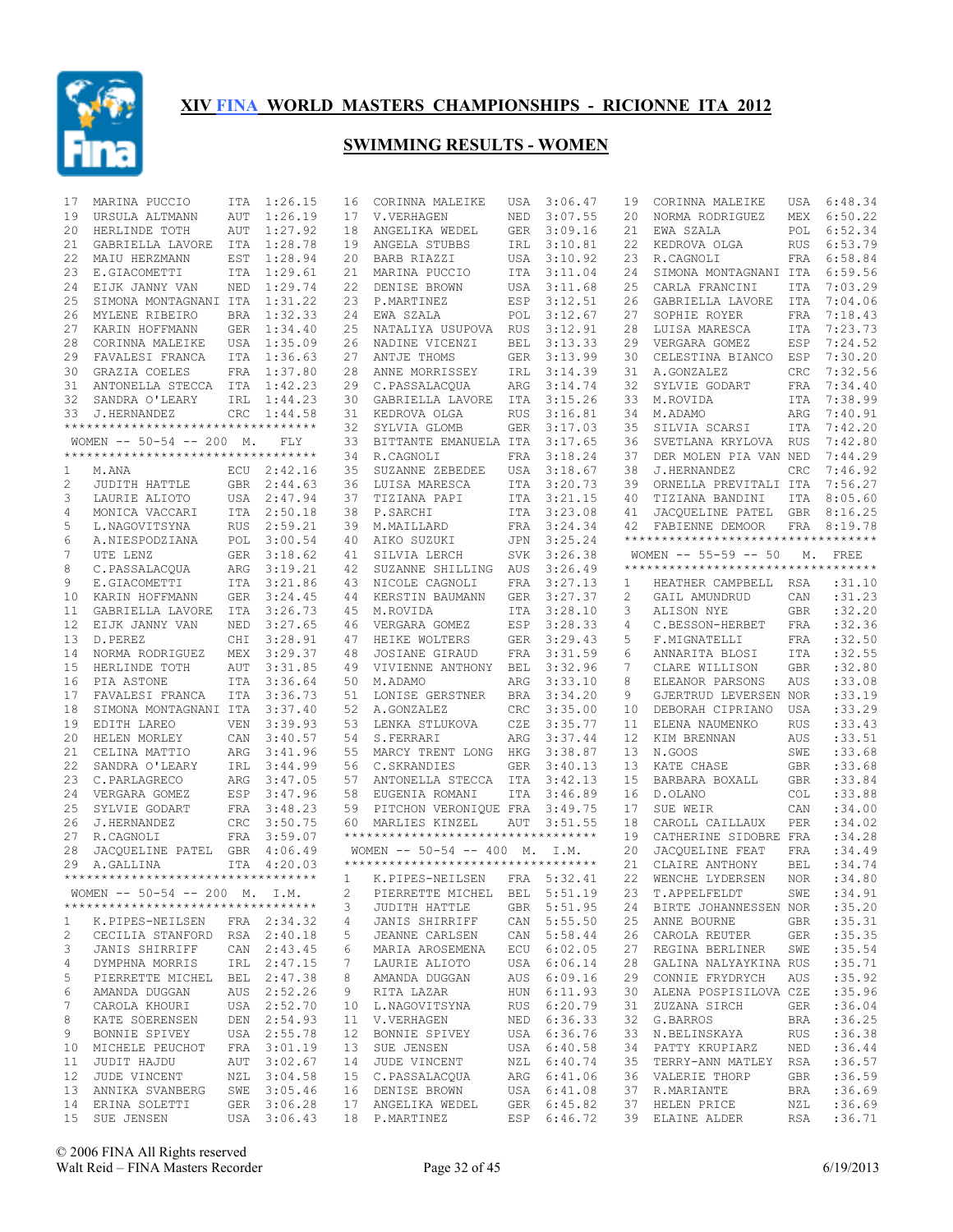

| 40 | LYNDALL FISHER                      | FIJ        | :36.91      | 27           | CAROLA REUTER                      | GER        | 1:21.19     | 38 | PATRICIA MOORE                                                      | AUS        | 3:18.74      |
|----|-------------------------------------|------------|-------------|--------------|------------------------------------|------------|-------------|----|---------------------------------------------------------------------|------------|--------------|
| 41 | CHRISTINE GOODAIR GBR               |            | :37.01      | 28           | GERDA JOSWIG                       | <b>GER</b> | 1:21.24     | 39 | S.FIGUEIRA                                                          | <b>BRA</b> | 3:20.12      |
| 42 | LYUDMYLA KHIRESH UKR                |            | :37.03      | 29           | ALENA POSPISILOVA CZE              |            | 1:21.58     | 40 | DANILA MADDONINI                                                    | ITA        | 3:20.80      |
| 43 | MARIA PIA FATTORI ITA               |            | :37.47      | 30           | L.CHRISTIANE                       | FRA        | 1:21.80     | 41 | SABINE RIEDEL                                                       | GER        | 3:20.92      |
| 44 | MONICA CALAMAI                      | <b>ITA</b> | :37.58      | 31           | CHRISTINE MARAZZI FRA              |            | 1:22.02     | 42 | D.BORGES                                                            | BRA        | 3:21.11      |
| 45 | MERRAN TEDMAN                       | FIJ        | :37.62      | 32           | CORINNE TOE                        | FRA        | 1:22.67     | 43 | SILVIA TAURELLI                                                     | <b>ITA</b> | 3:23.59      |
| 46 | CHRISTINE UHLIG                     | <b>GER</b> | :37.74      | 33           | LYUDMYLA KHIRESH UKR               |            | 1:23.11     | 44 | JACKY SHIELDS                                                       | AUS        | 3:25.80      |
| 47 | CHRISTINE MARAZZI FRA               |            | :37.76      | 34           | R.MARIANTE                         | <b>BRA</b> | 1:24.63     | 45 | MARIE TAYLOR                                                        | AUS        | 3:26.25      |
| 48 | MARGA STROOT                        | NED        | :37.92      | 35           | CHRISTINE UHLIG                    | GER        | 1:25.27     | 46 | LOON PAULINE VAN                                                    | NED        | 3:26.70      |
| 49 | MARLENE HELMICH                     | GER        | :37.94      | 36           | IDA ROLANDO                        | ITA        | 1:25.34     | 47 | R.CANCELLADA                                                        | ITA        | 3:28.07      |
| 50 | DEBORAH VINE                        | GBR        | :38.39      | 37           | PATRICIA MOORE                     | AUS        | 1:26.00     | 48 | DONATELLA BRUSCHI ITA                                               |            | 3:29.93      |
| 51 | FRANCESCA BAMPA                     | ITA        | : 38.41     | 38           | BIRTE JOHANNESSEN NOR              |            | 1:26.61     | 49 | NICOLETTA CAVANNA ITA                                               |            | 3:30.80      |
|    |                                     |            |             |              |                                    |            |             |    | **********************************                                  |            |              |
| 52 | SYLVIE BEVILACOUA FRA               |            | :38.46      | 39           | AOI KOMATSU                        | JPN        | 1:28.11     |    |                                                                     |            |              |
| 53 | C.LEUTENEGGER                       | ITA        | :38.66      | 40           | MASAKO SUGANUMA                    | JPN        | 1:29.11     |    | WOMEN -- 55-59 -- 400 M. FREE<br>********************************** |            |              |
| 54 | HELENE MARGOGNE                     | FRA        | : 38.83     | 41           | DANILA MADDONINI                   | ITA        | 1:29.67     |    |                                                                     |            |              |
| 55 | PATRICIA MOORE                      | <b>AUS</b> | : 38.93     | 42           | NANCY KNOWLES                      | BAH        | 1:30.49     | 1  | SUSANNA SORDELLI                                                    |            | ITA 5:12.78  |
| 56 | JACKY SHIELDS                       | <b>AUS</b> | :39.25      | 43           | MARLENE HELMICH                    | GER        | 1:30.52     | 2  | GAIL AMUNDRUD                                                       |            | CAN 5:15.48  |
| 57 | LANNOY FRANCOISE                    | FRA        | :39.30      | 44           | KYOKO YOSHIDA                      | JPN        | 1:30.68     | 3  | SUSAN SKIFF                                                         | USA        | 5:17.91      |
| 58 | MARY BRICKLEY                       | IRL        | : 39.42     | 45           | <b>JACKY SHIELDS</b>               | AUS        | 1:30.70     | 4  | C.TARANTINO                                                         |            | ITA 5:19.75  |
| 59 | POMPILIO GIULIANA ITA               |            | :39.43      | 46           | LEENA KASEVA                       | FIN        | 1:31.12     | 5  | ANNE BOURNE                                                         |            | GBR 5:26.97  |
| 60 | M.CASAGRANDE                        | ITA        | :39.51      | 47           | FRANCOISE JOLY                     | FRA        | 1:32.39     | 6  | MARYANN DAVIE                                                       |            | RSA 5:28.01  |
| 61 | KERSTIN REHNSTROM FIN               |            | :39.68      | 48           | MARINA SEMENOVA                    | <b>RUS</b> | 1:32.54     | 7  | T.APPELFELDT                                                        | SWE        | 5:34.81      |
| 61 | AOI KOMATSU                         | JPN        | :39.68      | 49           | PAOLA PIGNANI                      | CRC        | 1:32.90     | 8  | LEONIE O'CONNELL                                                    | AUS        | 5:35.38      |
| 63 | NANCY KNOWLES                       | BAH        | :39.79      | 50           | SILVIA TAURELLI                    | ITA        | 1:34.35     | 9  | ELEANOR PARSONS                                                     | <b>AUS</b> | 5:47.63      |
| 64 | MASAKO SUGANUMA                     | JPN        | :40.22      | 51           | SABINE RIEDEL                      | GER        | 1:35.45     | 10 | BARBARA BOXALL                                                      | <b>GBR</b> | 5:56.62      |
| 65 | PRETE MARIA ELENA ITA               |            | :40.31      | 52           | BOREAN RENZA                       | ITA        | 1:35.89     | 11 | MARIAROSE VECCHI                                                    | ITA        | 5:58.66      |
| 66 | ANNAMARIA MERONI                    | ITA        | :40.48      |              | ********************************** |            |             | 12 | MARGRIET PASMA                                                      | NED        | 6:00.42      |
| 67 | PAOLA PIGNANI                       | CRC        | :40.57      |              | WOMEN $-- 55-59 -- 200$ M.         |            | FREE        | 13 | ORIETTA NEGRI                                                       | ITA        | 6:00.95      |
| 68 | EIKE FANENBRUCK                     | <b>GER</b> | :40.65      |              | ********************************** |            |             | 14 | A.ESCUTIA                                                           | ARG        | 6:06.63      |
| 69 | FRANCOISE JOLY                      | <b>FRA</b> | :40.71      | $\mathbf{1}$ | GAIL AMUNDRUD                      |            | CAN 2:29.63 | 15 | GUJA GUGLIELMI                                                      | ITA        | 6:09.00      |
| 70 | LEENA KASEVA                        | FIN        | :41.04      | 2            | SUSANNA SORDELLI                   | ITA        | 2:30.46     | 16 | VALERIE THORP                                                       | GBR        | 6:11.50      |
| 71 | SOPHIE SOUCIET                      | FRA        | :41.30      | 3            | HEATHER CAMPBELL                   | RSA        | 2:31.20     | 17 | KATY KESSINGER                                                      | USA        | 6:13.28      |
|    |                                     |            |             |              |                                    |            |             | 18 |                                                                     |            | 6:19.81      |
| 72 | KYOKO YOSHIDA                       | JPN        | : 41.32     | 4            | SUSAN SKIFF                        | USA        | 2:31.44     |    | CHRISTINE MARAZZI FRA                                               |            |              |
| 73 | SABINE RIEDEL                       | GER        | :41.69      | 5            | KAREN JENNINGS                     | <b>GBR</b> | 2:38.33     | 19 | GERDA JOSWIG                                                        | GER        | 6:26.18      |
| 74 | ROSSELLA GIOLO                      | ITA        | :41.72      | 6            | JUNKO SATO                         | JPN        | 2:38.45     | 20 | GALINA NALYAYKINA RUS                                               |            | 6:30.08      |
| 75 | PAOLA GIUSTI                        | ITA        | :41.76      | 7            | DEBORAH CIPRIANO                   | USA        | 2:39.88     | 21 | RONA EIJKELHOFF                                                     | NED        | 6:30.51      |
| 76 | S.MIRACAPILLO                       | ITA        | :42.08      | 8            | ANNE BOURNE                        | GBR        | 2:40.16     | 22 | AKIKO CHIGUSA                                                       | JPN        | 6:32.37      |
|    | **********************************  |            |             | 9            | ELEANOR PARSONS                    | AUS        | 2:40.55     | 23 | U.NEISSER                                                           | GER        | 6:37.57      |
|    | WOMEN $--$ 55-59 -- 100 M.          |            | FREE        | 10           | F.MIGNATELLI                       | FRA        | 2:40.57     | 24 | B.KIESTRA                                                           | NED        | 6:38.05      |
|    | *********************************** |            |             | 11           | LEONIE O'CONNELL                   | AUS        | 2:41.28     | 25 | LEENA KASEVA                                                        | FIN        | 6:38.13      |
| 1  | HEATHER CAMPBELL RSA 1:07.36        |            |             | 12           | T.APPELFELDT                       | SWE        | 2:41.90     | 26 | IDA ROLANDO                                                         | ITA        | 6:39.15      |
| 2  | GAIL AMUNDRUD                       | CAN        | 1:07.41     | 13           | SARA PERRY                         | <b>GBR</b> | 2:45.59     | 27 | PATRICIA MOORE                                                      | AUS        | 6:48.48      |
| 3  | F.MIGNATELLI                        |            | FRA 1:12.25 | 14           | BARBARA BOXALL                     | <b>GBR</b> | 2:46.27     | 28 | ALINE ROGERS                                                        | FRA        | 6:52.62      |
| 4  | ELEANOR PARSONS                     | AUS        | 1:12.68     | 15           | CAROLL CAILLAUX                    | PER        | 2:46.56     | 29 | JACKY SHIELDS                                                       | AUS        | 6:54.17      |
| 5  | ANNARITA BLOSI                      |            | ITA 1:12.72 | 16           | CATHERINE SIDOBRE FRA              |            | 2:47.29     | 30 | MARIE TAYLOR                                                        | AUS        | 6:54.99      |
| 6  | DEBORAH CIPRIANO USA 1:12.84        |            |             | 17           | GRAZIA GAVOGLIO                    | <b>ITA</b> | 2:48.52     | 31 | PAOLA PIGNANI                                                       | <b>CRC</b> | 7:11.92      |
| 7  | CAROLL CAILLAUX                     | PER        | 1:13.45     | 18           | SUELI REGO                         | <b>BRA</b> | 2:54.77     | 32 | NICOLETTA CAVANNA ITA                                               |            | 7:14.04      |
| 8  | JUNKO SATO                          | JPN        | 1:13.82     | 19           | GUJA GUGLIELMI                     |            | ITA 2:56.88 |    | **********************************                                  |            |              |
| 9  | T.APPELFELDT                        | SWE        | 1:13.93     | 20           | H.HJERTNES                         |            | NOR 3:01.10 |    | WOMEN -- 55-59 -- 800 M. FREE                                       |            |              |
|    | 10 KATE CHASE                       |            | GBR 1:14.20 |              | 21 GERDA JOSWIG                    |            | GER 3:02.01 |    | ***********************************                                 |            |              |
|    | 11 D.OLANO                          |            | COL 1:14.60 |              | 22 CAROLA REUTER                   |            | GER 3:02.19 | 1  | C.TARANTINO                                                         |            | ITA 10:49.97 |
|    | 12 GJERTRUD LEVERSEN NOR 1:14.70    |            |             |              | 23 ELKE KALZ                       |            | GER 3:02.33 | 2  | SUSAN SKIFF                                                         |            | USA 10:55.15 |
|    | 13 BARBARA BOXALL                   |            | GBR 1:14.72 |              | 24 MICHELE DAVID                   |            | FRA 3:03.08 | 3  | ANNE BOURNE                                                         |            | GBR 11:09.40 |
|    | 14 CATHERINE SIDOBRE FRA 1:14.82    |            |             |              | 25 CHRISTINE MARAZZI FRA 3:04.34   |            |             | 4  | LAURA VACA                                                          |            | MEX 11:14.51 |
| 15 | ELENA NAUMENKO                      |            | RUS 1:14.90 |              | 26 DEBORAH VINE                    |            | GBR 3:04.89 | 5  | KAREN JENNINGS                                                      |            | GBR 11:21.41 |
|    | 16 ANNE BOURNE                      |            | GBR 1:15.00 |              | 27 LYNDALL FISHER                  |            | FIJ 3:06.76 | 6  | LEONIE O'CONNELL                                                    |            | AUS 11:27.37 |
| 17 | MARYSE FERRY                        |            | FRA 1:15.06 | 28           | IDA ROLANDO                        |            | ITA 3:08.13 | 7  | JUNKO SATO                                                          |            | JPN 11:33.82 |
|    | 18 C.BESSON-HERBET                  |            | FRA 1:15.65 |              | 29 RONA EIJKELHOFF                 |            | NED 3:08.54 | 8  | KATE CHASE                                                          |            | GBR 11:37.90 |
| 19 | GRAZIA GAVOGLIO                     |            | ITA 1:16.25 |              | 30 CHRISTINE UHLIG                 |            | GER 3:08.90 | 9  | T.APPELFELDT                                                        |            | SWE 11:41.92 |
|    | 20 N.GOOS                           |            | SWE 1:16.54 |              | 31 C.LEUTENEGGER                   |            | ITA 3:10.28 | 10 |                                                                     |            | USA 11:43.28 |
|    |                                     |            |             |              |                                    |            |             |    | DEBORAH CIPRIANO                                                    |            |              |
| 21 | REGINA BERLINER                     |            | SWE 1:16.80 |              | 32 B.KIESTRA                       | NED        | 3:11.56     | 11 | DIANE PERNDT                                                        |            | AUS 11:58.64 |
| 22 | MICHELE DAVID                       |            | FRA 1:18.25 |              | 33 MERRAN TEDMAN                   |            | FIJ 3:12.28 | 12 | N.ALESHCENKO                                                        |            | RUS 12:08.91 |
| 23 | LENKA NOITZ                         |            | GER 1:19.21 |              | 34 C.MONTESANTO                    |            | ITA 3:12.45 | 13 | MARGRIET PASMA                                                      |            | NED 12:17.76 |
|    | 24 JACQUELINE FEAT                  |            | FRA 1:20.15 |              | 35 ESTHER EARNEST                  |            | GER 3:14.29 | 14 | CARMEN CORRES                                                       |            | ESP 12:27.49 |
|    | 25 CLAIRE ANTHONY                   |            | BEL 1:20.32 |              | 36 U.NEISSER                       |            | GER 3:16.17 | 15 | GUJA GUGLIELMI                                                      |            | ITA 12:30.69 |
|    | 26 MIROSLAWA RAJTAR POL 1:20.36     |            |             |              | 37 LEENA KASEVA                    |            | FIN 3:17.26 |    | 16 PAM BECK                                                         |            | USA 12:32.28 |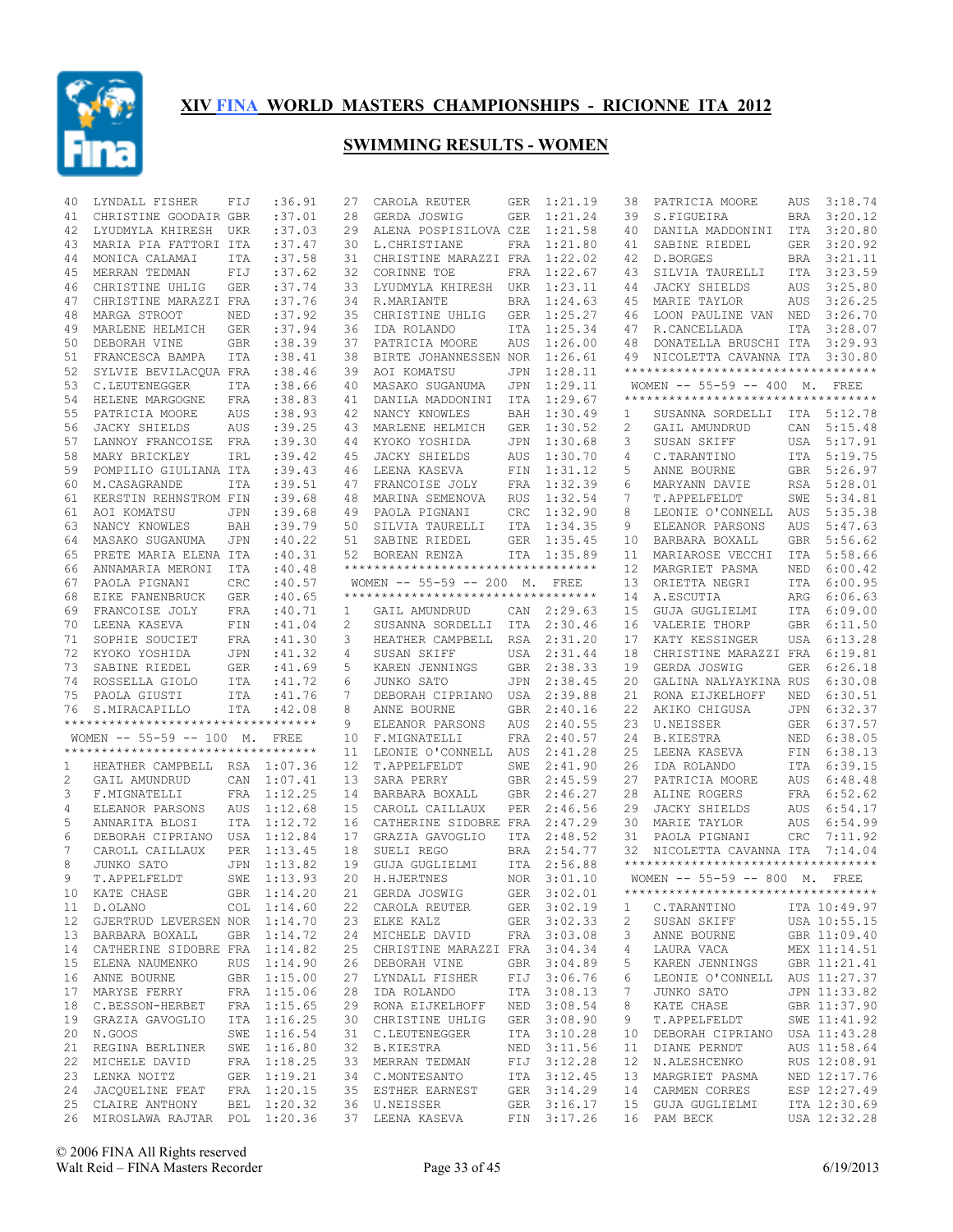

| 17           | SUELI REGO                                                           |            | BRA 12:49.41 | 8                 | ORIETTA NEGRI                                         |            | ITA 1:28.24        | 34             | DONATELLA BRUSCHI ITA 4:05.46                                       |            |                            |
|--------------|----------------------------------------------------------------------|------------|--------------|-------------------|-------------------------------------------------------|------------|--------------------|----------------|---------------------------------------------------------------------|------------|----------------------------|
| 18           | H.HJERTNES                                                           |            | NOR 12:50.98 | 9                 | SUELI REGO                                            | <b>BRA</b> | 1:28.31            |                | **********************************                                  |            |                            |
| 19           | C.MONTESANTO                                                         |            | ITA 13:18.48 | 10                | HELEN PRICE                                           | <b>NZL</b> | 1:28.53            |                | WOMEN -- 55-59 -- 50 M. BRST                                        |            |                            |
| 20           | M.ADDIVINOLO                                                         |            | ITA 13:23.53 | 11                | LYUDMYLA KHIRESH                                      | UKR        | 1:28.91            |                | **********************************                                  |            |                            |
| 21           | GALINA NALYAYKINA RUS 13:34.01                                       |            |              | $12 \overline{ }$ | SUE WEIR                                              | CAN        | 1:29.21            | 1              | DAGMAR FRESE                                                        | <b>GER</b> | :38.72                     |
| 22           | ESTHER EARNEST                                                       |            | GER 13:39.38 | 13                | GJERTRUD LEVERSEN NOR                                 |            | 1:30.06            | $\overline{c}$ | TORILL BERGESEN                                                     | <b>NOR</b> | :39.17                     |
| 23           | <b>B.KIESTRA</b>                                                     |            | NED 13:42.68 | 14                | ELAINE ALDER                                          | <b>RSA</b> | 1:30.61            | 3              | ALISON NYE                                                          | <b>GBR</b> | :39.18                     |
| 24           | SVETLANA LILEEVA RUS 13:47.84                                        |            |              | 15                | CONNIE FRYDRYCH                                       | AUS        | 1:30.67            | 4              | AMANDA HEATH                                                        | <b>GBR</b> | :39.57                     |
| 25           | MANUELA TREMANTE                                                     |            | ITA 13:49.59 | 15                | LENKA NOITZ                                           | <b>GER</b> | 1:30.67            | 5              | DEE SHEFFRIN                                                        | AUS        | :40.19                     |
| 26           | MADELEINE JOLY                                                       |            | FRA 13:50.81 | 17                | G.LUMBERT                                             | <b>COL</b> | 1:31.15            | 6              | IRINA SHANGINA                                                      | <b>RUS</b> | :40.71                     |
| 27           | U.NEISSER                                                            |            | GER 13:53.49 | 18                | ROSEMARIE CALMUS                                      | <b>GER</b> | 1:32.61            | 7              | TERRY-ANN MATLEY                                                    | <b>RSA</b> | :40.89                     |
| 28           | RONA EIJKELHOFF                                                      |            | NED 13:53.82 | 19                | ATSUMI UEKI                                           | JPN        | 1:32.87            | 8              | KIM BRENNAN                                                         | <b>AUS</b> | : 41.22                    |
| 29           | CHRISTINE GOODAIR GBR 13:54.28                                       |            |              | 20                | MARGRIET PASMA                                        | NED        | 1:33.63            | 9              | ULRIKE URBANIAK                                                     | <b>GER</b> | : 41.45                    |
| 30           | ALINE ROGERS                                                         |            | FRA 14:00.02 | 21                | SVETLANA RUSINA                                       | <b>RUS</b> | 1:34.35            | 10             | SCHMITT MURIEL                                                      | <b>FRA</b> | : 41.50                    |
| 31           | IDA ROLANDO                                                          |            | ITA 14:04.19 | 22                | PATTY KRUPIARZ                                        | NED        | 1:34.57            | 11             | LIANA CORNIANI                                                      | ITA        | :41.76                     |
| 32           | D.BORGES                                                             |            | BRA 14:08.93 | 23                | SYLVIE BEVILACQUA FRA                                 |            | 1:34.58            | 12             | G.DESCHAMPS                                                         | FRA        | :42.10                     |
| 33           | PATRICIA MOORE                                                       |            | AUS 14:10.02 | 24                | DOBRODUMOVA ELENA RUS                                 |            | 1:34.75            | 13             | EVA BRUUSGAARD                                                      | <b>NOR</b> | :42.21                     |
| 34           | N.TOVAR                                                              |            | VEN 14:12.20 | 25                | CARMEN HANNA                                          | <b>COL</b> | 1:35.80            | 14             | WENCHE LYDERSEN                                                     | <b>NOR</b> | :42.42                     |
| 35           | JACKY SHIELDS                                                        |            | AUS 14:18.91 | 26                | ELKE KALZ                                             | GER        | 1:36.46            | 15             | MARYSE FERRY                                                        | FRA        | :42.57                     |
| 36           | SILVIA TAURELLI                                                      |            | ITA 14:22.85 | 27                | EVA ROSSBACH                                          | GER        | 1:37.65            | 16             | KARIN VOGT                                                          | AUT        | :42.82                     |
| 37           | MARIE TAYLOR                                                         |            | AUS 14:31.16 | 28                | R.MARIANTE                                            | BRA        | 1:38.41            | 17             | SUSANNE OSTGATHE                                                    | <b>GER</b> | :43.65                     |
| 38           | EMANUELA PERONI                                                      |            | ITA 14:40.11 | 29                | MARLENE HELMICH                                       | GER        | 1:39.72            | 18             | ANA RELVAS                                                          | <b>POR</b> | :43.98                     |
| 39           | NICOLETTA CAVANNA ITA 14:52.98                                       |            |              | 30                | JACOUELINE FEAT                                       | FRA        | 1:39.84            | 19             | M.VALLONE                                                           | <b>ITA</b> | :44.62<br>:45.11           |
| 40           | PAOLA LEONI<br>**********************************                    |            | ITA 14:59.89 |                   | 31 ESTHER EARNEST<br>PAOLA GIUSTI                     | GER        | 1:42.67            | 20             | KERSTIN REHNSTROM FIN                                               |            | :45.46                     |
|              | WOMEN -- 55-59 -- 50                                                 |            | M. BACK      | 32<br>33          | S.FIGUEIRA                                            | ITA<br>BRA | 1:43.57<br>1:45.76 | 21<br>22       | M.CINELIENE<br>MICHELE DAVID                                        | LTU<br>FRA | :45.59                     |
|              | **********************************                                   |            |              | 34                | ELDA LETRARI                                          | ITA        | 1:49.04            | 23             | AKIKO CHIGUSA                                                       | <b>JPN</b> | :45.60                     |
| 1            | LAVINIA ALBU                                                         | ROU        | : 38.97      | 35                | SILVIA DANGELO                                        | ITA        | 1:51.18            | 24             | DIETLIND SCHMIDT                                                    | <b>COL</b> | :46.14                     |
| 2            | BARBARA STUBBE                                                       | GER        | : 39.32      | 36                | KUGISAWA KUMIKO                                       | JPN        | 1:51.44            | 25             | N.BELINSKAYA                                                        | <b>RUS</b> | :46.17                     |
| 3            | SUE WEIR                                                             | CAN        | :40.29       |                   | 37 V.PIROSKA                                          | HUN        | 1:53.23            | 26             | ITO KEIKO                                                           | <b>JPN</b> | :46.35                     |
| 4            | LYUDMYLA KHIRESH UKR                                                 |            | :40.57       |                   | **********************************                    |            |                    | 27             | KYOKO YOSHIDA                                                       | <b>JPN</b> | :46.41                     |
| 5            | HELEN PRICE                                                          | NZL        | :40.63       |                   | WOMEN $-- 55-59 -- 200$ M.                            |            | BACK               | 28             | MARTINA BARTZ                                                       | <b>GER</b> | :46.77                     |
| 6            | GJERTRUD LEVERSEN NOR                                                |            | :40.95       |                   | ***********************************                   |            |                    | 29             | SVETLANA LILEEVA                                                    | <b>RUS</b> | :46.89                     |
| 7            | CONNIE FRYDRYCH                                                      | AUS        | : 41.16      | $\mathbf{1}$      | MARYANN DAVIE                                         |            | RSA 2:54.63        | 30             | LENKA NOITZ                                                         | <b>GER</b> | :47.05                     |
| 8            | ATSUMI UEKI                                                          | JPN        | :41.19       | 2                 | SUSANNA SORDELLI                                      |            | ITA 2:55.58        | 31             | ANNAMARIA MERONI                                                    | ITA        | :48.51                     |
| 9            | SUELI REGO                                                           | <b>BRA</b> | :41.70       | 3                 | M.PUJALET-DEVITT                                      |            | USA 2:56.66        | 32             | NADIYA SANNIKOVA                                                    | UKR        | :48.80                     |
| 10           | G.LUMBERT                                                            | <b>COL</b> | :41.79       | 4                 | C.TARANTINO                                           | ITA        | 2:59.77            | 33             | URUMA JUNKO                                                         | <b>JPN</b> | :48.96                     |
| 11           | ELAINE ALDER                                                         | RSA        | :42.12       | 5                 | BARBARA STUBBE                                        |            | GER 3:05.62        | 34             | HELENE MARGOGNE                                                     | <b>FRA</b> | :49.25                     |
| 12           | R.MARIANTE                                                           | BRA        | :42.39       | 6                 | CLARE WILLISON                                        | GBR        | 3:06.69            | 35             | ZELIKOVA TETJANA                                                    | UKR        | :49.31                     |
| 13           | MERRAN TEDMAN                                                        | FIJ        | :42.74       | 7                 | LAVINIA ALBU                                          | ROU        | 3:09.22            | 36             | SABINE RIEDEL                                                       | <b>GER</b> | :49.45                     |
| 14           | CARMEN HANNA                                                         | <b>COL</b> | :42.80       | 8                 | ORIETTA NEGRI                                         | ITA        | 3:12.41            | 37             | CHRISTA HUBER                                                       | ITA        | :49.70                     |
| 15           | MIROSLAWA RAJTAR POL                                                 |            | :43.44       | 9                 | HELEN PRICE                                           | NZL        | 3:13.00            | 38             | WINNIE GROENBECH                                                    | DEN        | :50.13                     |
| 16           | ROSEMARIE CALMUS                                                     | GER        | :43.53       | 10                | G.LUMBERT                                             | <b>COL</b> | 3:15.49            | 39             | MONICA CALAMAI                                                      | ITA        | :50.29                     |
| 17           | PATTY KRUPIARZ                                                       | NED        | :44.13       | 11                | MARGRIET PASMA                                        | NED        | 3:15.98            | 40             | DORIS NORBYE                                                        | <b>NOR</b> | :50.38                     |
| 18           | SYLVIE BEVILACOUA FRA                                                |            | : 44.22      | $12 \overline{ }$ | DIANE PERNDT                                          | AUS        | 3:19.80            | 41             | ILSE BIEGLER                                                        | AUT        | :51.25                     |
| 18           | EVA ROSSBACH                                                         | <b>GER</b> | : 44.22      |                   | 13 ELAINE ALDER                                       | RSA        | 3:20.79            | 42             | M.CASAGRANDE                                                        | ITA        | :51.45                     |
| 20           | JACQUELINE FEAT                                                      | FRA        | :44.30       |                   | 14 CONNIE FRYDRYCH                                    | AUS        | 3:21.44            | 43             | IMMA ASCIONE                                                        | ITA        | :51.88                     |
| 21           | SVETLANA RUSINA                                                      | <b>RUS</b> | : 44.82      |                   | 15 SYLVIE BEVILACQUA FRA 3:25.07                      |            |                    | 44             | S.MIRACAPILLO                                                       | <b>ITA</b> | :52.02                     |
| 22           | CHRISTINE UHLIG                                                      | <b>GER</b> | :45.42       |                   | 16 SUELI REGO                                         |            | BRA 3:28.62        | 45             | ANNALISA PACINI                                                     | <b>ITA</b> | :53.07                     |
|              | 23 MONICA TRIPI ITA : 45.49 17 ELKE KALZ                             |            |              |                   |                                                       |            |                    |                | GER 3:30.58 46 VALENTINE NARDESE FRA :53.77                         |            |                            |
|              | 24 MARLENE HELMICH GER                                               |            | :45.96       |                   | 18 GUJA GUGLIELMI                                     |            | ITA 3:31.25        |                | ***********************************                                 |            |                            |
|              | 25 DEBORAH VINE GBR : 46.11                                          |            |              |                   | 19 DOBRODUMOVA ELENA RUS 3:31.53                      |            |                    |                | WOMEN -- 55-59 -- 100 M. BRST<br>********************************** |            |                            |
|              | 26 PRETE MARIA ELENA ITA                                             |            | :47.11       |                   | 20 SUSANNE OSTGATHE GER 3:32.02                       |            |                    |                |                                                                     |            |                            |
|              | 27 S.FIGUEIRA                                                        |            | BRA : 49.28  |                   | 21 PATTY KRUPIARZ                                     |            | NED 3:32.65        | $\mathbf{1}$   | COLETTE CRABBE                                                      |            | BEL 1:25.38                |
|              | 28 SILVIA DANGELO ITA : 49.37                                        |            |              |                   | 22 ESTHER EARNEST                                     |            | GER 3:36.99        | 2              | DAGMAR FRESE                                                        |            | GER 1:25.43                |
|              | 29 KUGISAWA KUMIKO JPN :49.72<br>*********************************** |            |              |                   | 23 MANUELA TREMANTE ITA 3:38.14                       |            |                    | 3              | AMANDA HEATH                                                        |            | GBR 1:26.17                |
|              | WOMEN -- 55-59 -- 100 M. BACK                                        |            |              |                   | 24 PAM BECK                                           |            | USA 3:39.64        | 4              | TORILL BERGESEN                                                     |            | NOR 1:26.50<br>RUS 1:29.41 |
|              | **********************************                                   |            |              |                   | 25 CHRISTINE GOODAIR GBR 3:44.26<br>26 MADELEINE JOLY |            | FRA 3:46.53        | 5<br>6         | IRINA SHANGINA<br>EVA BRUUSGAARD                                    |            | NOR 1:30.64                |
| $\mathbf{L}$ | HEATHER CAMPBELL RSA 1:18.55                                         |            |              |                   | 27 RONA EIJKELHOFF NED 3:47.95                        |            |                    | 7              | DEE SHEFFRIN                                                        |            | AUS 1:31.94                |
| 2            | M.PUJALET-DEVITT USA 1:20.65                                         |            |              |                   | 28 R.MARIANTE                                         |            | BRA 3:48.75        | 8              | LIANA CORNIANI                                                      |            | ITA 1:31.96                |
| 3            | MARYANN DAVIE                                                        |            | RSA 1:21.53  |                   | 29 R.CANCELLADA                                       |            | ITA 3:48.83        | 9              | G.DESCHAMPS                                                         |            | FRA 1:32.32                |
| 4            | BARBARA STUBBE                                                       |            | GER 1:23.70  |                   | 30 S.FIGUEIRA                                         |            | BRA 3:54.46        |                | 10 ALISON NYE                                                       |            | GBR 1:33.30                |
| 5            | LAVINIA ALBU                                                         |            | ROU 1:24.12  |                   | 31 MARCIA MISIORSKI USA 3:57.26                       |            |                    | 11             | KIM BRENNAN                                                         |            | AUS 1:33.34                |
| 6            | C.TARANTINO                                                          |            | ITA 1:25.21  |                   | 32 C.MONTESANTO                                       |            | ITA 4:00.33        | 12             | ULRIKE URBANIAK                                                     |            | GER 1:33.81                |
| 7            | CLARE WILLISON                                                       |            | GBR 1:26.13  |                   | 33 D.BORGES                                           |            | BRA 4:02.47        |                | 13 SARA PERRY                                                       |            | GBR 1:34.13                |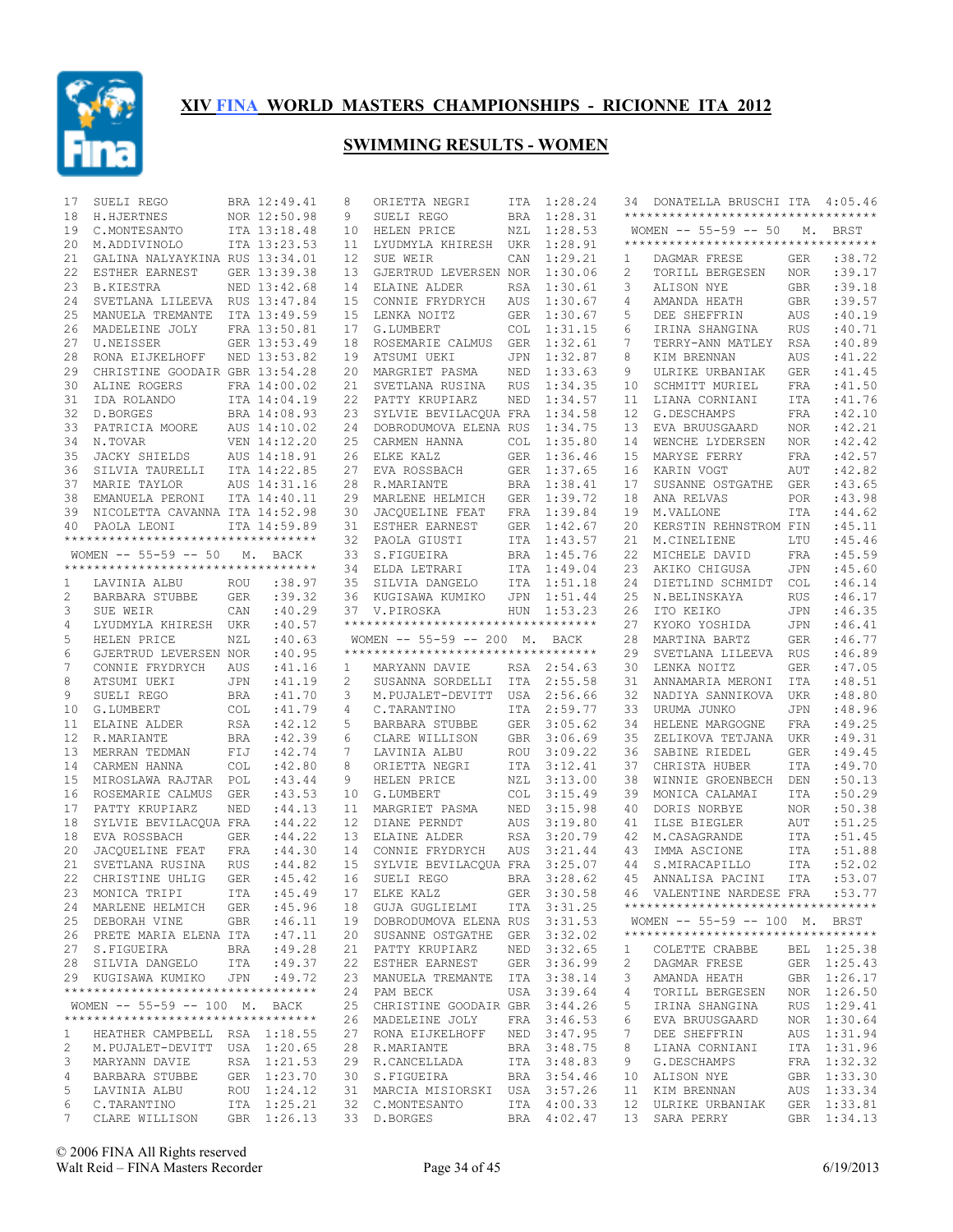

| 14 | SUSANNE OSTGATHE                           | GER        | 1:34.64     | 21                | F.RANGEL                                  | VEN        | 3:53.47     | 10             | GRAZIA GAVOGLIO                                                     | ITA        | 1:32.88                    |
|----|--------------------------------------------|------------|-------------|-------------------|-------------------------------------------|------------|-------------|----------------|---------------------------------------------------------------------|------------|----------------------------|
| 15 | SCHMITT MURIEL                             | FRA        | 1:35.12     | 22                | URUMA JUNKO                               | <b>JPN</b> | 3:55.62     | 11             | CLAIRE BISSON                                                       | FRA        | 1:33.69                    |
| 16 | MARYSE FERRY                               | FRA        | 1:35.14     | 23                | DIETLIND SCHMIDT                          | <b>COL</b> | 3:57.27     | 12             | SUE WEIR                                                            |            | CAN 1:34.76                |
| 17 | KARIN VOGT                                 | AUT        | 1:36.34     | 24                | ILSE BIEGLER                              | AUT        | 3:58.16     | 13             | DOROTHEA JAGER                                                      | GER        | 1:35.14                    |
| 18 | TERRY-ANN MATLEY RSA                       |            | 1:37.09     | 25                | <b>B.KIESTRA</b>                          | NED        | 4:01.12     | 14             | ATSUMI UEKI                                                         |            | JPN 1:35.70                |
| 19 | CLAIRE BISSON                              | FRA        | 1:37.51     | 26                | CHRISTA HUBER                             | ITA        | 4:02.63     | 15             | CRISTINA IZETTI                                                     | BRA        | 1:43.95                    |
| 20 | G.RODRIGUEZ                                |            | MEX 1:37.74 | 27                | PAOLA PIGNANI                             | <b>CRC</b> | 4:03.97     | 16             | NANCY KNOWLES                                                       |            | BAH 1:46.90                |
| 21 | WENCHE LYDERSEN                            | NOR        | 1:38.49     | 28                | MONICA CALAMAI                            | ITA        | 4:09.68     | 17             | G. BARROS                                                           | BRA        | 1:49.91                    |
| 22 | ANA RELVAS                                 |            | POR 1:39.75 | 29                | V.PIROSKA                                 | HUN        | 4:13.35     | 18             | THERESE CROLLICK AUS                                                |            | 1:54.99                    |
| 23 | KERSTIN REHNSTROM FIN                      |            | 1:40.75     | 30                | P.REIS                                    | BRA        | 4:14.19     | 19             | MIRANDA CASELLA                                                     | ITA        | 1:58.36                    |
| 24 | DOROTHEA JAGER                             | GER        | 1:40.78     | 31                | EMANUELA PERONI                           |            | ITA 4:17.25 |                | *********************************                                   |            |                            |
| 25 | ANNA COCI                                  |            | ITA 1:42.05 |                   | **********************************        |            |             |                | WOMEN $-- 55-59 -- 200$ M.                                          |            | FLY                        |
| 26 | MARTINA BARTZ                              |            | GER 1:42.32 |                   | WOMEN -- 55-59 -- 50                      | М.         | <b>FLY</b>  |                | **********************************                                  |            |                            |
| 27 | CARMEN CORRES                              | ESP        | 1:42.40     |                   | **********************************        |            |             | 1              | COLETTE CRABBE                                                      | BEL        | 2:55.05                    |
| 28 | KYOKO YOSHIDA                              |            | JPN 1:42.99 | 1                 | HEATHER CAMPBELL                          | RSA        | :32.46      | $\overline{c}$ | SUSAN SKIFF                                                         | USA        | 2:56.09                    |
| 29 | M.VALLONE                                  |            | ITA 1:43.54 | 2                 | TORILL BERGESEN                           | <b>NOR</b> | : 33.63     | 3              | LAURA VACA                                                          | MEX        | 3:01.89                    |
| 30 | PAM BECK                                   |            | USA 1:44.79 | 3                 | ALISON NYE                                | GBR        | :34.75      | 4              | LEONIE O'CONNELL                                                    | AUS        | 3:09.93                    |
| 31 | DIETLIND SCHMIDT                           | COL        | 1:45.00     | 4                 | D.OLANO                                   | <b>COL</b> | :35.50      | 5              | N.ALESHCENKO                                                        | <b>RUS</b> | 3:13.59                    |
| 32 | ALINE ROGERS                               |            | FRA 1:45.16 | 5                 | CLARE WILLISON                            | <b>GBR</b> | :35.84      | 6              | M.PUJALET-DEVITT                                                    | USA        | 3:14.28                    |
|    |                                            |            |             | 6                 |                                           |            |             |                |                                                                     |            | 3:18.45                    |
| 33 | H.HJERTNES                                 |            | NOR 1:45.48 |                   | ANNARITA BLOSI                            | ITA        | :36.11      | 7              | DIANE PERNDT                                                        | AUS        |                            |
| 34 | HELENE MARGOGNE                            |            | FRA 1:46.95 | 7                 | DAGMAR FRESE                              | <b>GER</b> | :36.28      | 8              | A.ESCUTIA                                                           | ARG        | 3:26.85                    |
| 35 | URUMA JUNKO                                | <b>JPN</b> | 1:47.55     | 8                 | DIANE PERNDT                              | AUS        | :36.66      | 9              | G.RODRIGUEZ                                                         | MEX        | 3:27.63                    |
| 36 | SABINE RIEDEL                              |            | GER 1:48.32 | 9                 | CLAIRE ANTHONY                            | <b>BEL</b> | :36.96      | 10             | MEEUW JUTTA DR.                                                     | GER        | 3:31.26                    |
| 37 | R.CANCELLADA                               |            | ITA 1:48.50 | 10                | MEEUW JUTTA DR.                           | <b>GER</b> | :37.13      | 11             | GRAZIA GAVOGLIO                                                     | ITA        | 3:32.74                    |
| 38 | MADELEINE JOLY                             |            | FRA 1:49.32 | 11                | LAVINIA ALBU                              | <b>ROU</b> | :37.23      | 12             | CLAIRE BISSON                                                       | FRA        | 3:33.61                    |
| 39 | ILSE BIEGLER                               | AUT        | 1:49.55     | $12 \overline{ }$ | LIANA CORNIANI                            | <b>ITA</b> | :37.33      | 13             | CLAIRE ANTHONY                                                      | <b>BEL</b> | 3:34.33                    |
| 40 | ITO KEIKO                                  | JPN        | 1:50.34     | 13                | ROSEMARIE CALMUS                          | GER        | :38.03      | 14             | DOROTHEA JAGER                                                      | GER        | 3:35.98                    |
| 41 | SHINOBU MATSUYAMA JPN                      |            | 1:50.85     | 14                | C.BESSON-HERBET                           | <b>FRA</b> | :38.04      | 15             | D.OLANO                                                             | COL        | 3:45.27                    |
| 42 | WINNIE GROENBECH DEN                       |            | 1:51.14     | 15                | GRAZIA GAVOGLIO                           | ITA        | : 38.17     | 16             | MADELEINE JOLY                                                      | FRA        | 3:58.30                    |
| 43 | F.RANGEL                                   | VEN        | 1:51.40     | 16                | SUE WEIR                                  | CAN        | :38.19      | 17             | ALINE ROGERS                                                        | FRA        | 4:05.15                    |
| 44 | CHRISTA HUBER                              |            | ITA 1:51.78 | 17                | SCHMITT MURIEL                            | FRA        | :38.38      | 18             | G.BARROS                                                            | BRA        | 4:05.17                    |
| 45 | <b>B.KIESTRA</b>                           | NED        | 1:52.01     | 18                | REGINA BERLINER                           | SWE        | :38.40      |                | 19 N.TOVAR                                                          |            | VEN 4:22.03                |
|    |                                            |            |             |                   | A.ESCUTIA                                 |            |             |                | **********************************                                  |            |                            |
| 46 |                                            |            | 1:52.38     | 19                |                                           | ARG        | :38.75      |                |                                                                     |            |                            |
|    | NADIYA SANNIKOVA UKR                       |            |             |                   |                                           |            |             |                |                                                                     |            |                            |
| 47 | M.CASAGRANDE                               |            | ITA 1:55.63 | 20                | ELEANOR PARSONS                           | AUS        | :39.05      |                | WOMEN -- 55-59 -- 200 M. I.M.<br>********************************** |            |                            |
| 48 | DANILA MADDONINI                           |            | ITA 1:56.82 | 21                | DOROTHEA JAGER                            | GER        | :39.80      |                |                                                                     |            |                            |
| 49 | S.MIRACAPILLO                              |            | ITA 1:56.98 | 22                | CARMEN HANNA                              | <b>COL</b> | :40.78      | 1              | COLETTE CRABBE                                                      |            | BEL 2:46.88                |
| 50 | PATRIZIA BILLIANI ITA 1:57.32              |            |             | 23                | LYNDALL FISHER                            | FIJ        | :40.99      | 2              | TORILL BERGESEN                                                     | NOR        | 2:51.88                    |
| 51 | V.PIROSKA                                  | <b>HUN</b> | 1:57.63     | 24                | CHRISTINE MARAZZI FRA                     |            | :41.47      | 3              | M.PUJALET-DEVITT                                                    |            | USA 2:54.47                |
| 52 | A.SCHERER                                  |            | GER 1:57.99 | 25                | MIROSLAWA RAJTAR                          | POL        | :41.90      | 4              | AMANDA HEATH                                                        | GBR        | 2:57.13                    |
| 53 | NANCY KNOWLES                              |            | BAH 1:58.44 | 26                | MARY BRICKLEY                             | IRL        | :42.97      | 5              | SUSANNA SORDELLI                                                    |            | ITA 2:59.17                |
| 54 | VALENTINE NARDESE FRA                      |            | 1:59.17     | 27                | G. BARROS                                 | <b>BRA</b> | :43.08      | 6              | LAURA VACA                                                          | MEX        | 3:00.05                    |
| 55 | EMANUELA PERONI                            |            | ITA 1:59.49 | 28                | PATTY KRUPIARZ                            | NED        | :43.09      | 7              | CLARE WILLISON                                                      |            | GBR 3:04.05                |
| 56 | P.REIS                                     | <b>BRA</b> | 2:00.85     | 29                | MERRAN TEDMAN                             | FIJ        | :43.35      | 8              | KATE CHASE                                                          | GBR        | 3:07.12                    |
|    | **********************************         |            |             | 30                | MARTINA BARTZ                             | <b>GER</b> | :43.88      | 9              | G.RODRIGUEZ                                                         |            | MEX 3:11.47                |
|    | WOMEN -- 55-59 -- 200 M. BRST              |            |             | 31                | NANCY KNOWLES                             | BAH        | :43.95      | 10             | MARYSE FERRY                                                        | FRA        | 3:14.01                    |
|    | ***********************************        |            |             | 32                | THERESE CROLLICK                          | AUS        | :44.21      | 11             | ROSEMARIE CALMUS                                                    | GER        | 3:17.98                    |
| 1  | COLETTE CRABBE                             |            | BEL 3:07.07 | 33                | TOYOKO IKUMA                              | <b>JPN</b> | : 44.27     | 12             | MICHELE DAVID                                                       | FRA        | 3:20.41                    |
| 2  | AMANDA HEATH                               |            | GBR 3:09.93 | 34                | ITO KEIKO                                 | <b>JPN</b> | : 44.52     | 13             | DOROTHEA JAGER                                                      | GER        | 3:21.98                    |
| 3  | DAGMAR FRESE                               |            | GER 3:12.44 | 35                | CRISTINA CAPRIOLI ITA                     |            | :45.14      | 14             | ELKE KALZ                                                           | GER        | 3:22.35                    |
| 4  |                                            |            |             |                   |                                           |            |             |                |                                                                     |            |                            |
| 5  | IRINA SHANGINA RUS 3:16.52<br>DEE SHEFFRIN |            |             |                   | 36 FRANCOISE JOLY                         |            |             |                | FRA : 45.46 15 ALENA POSPISILOVA CZE 3:23.39                        |            |                            |
|    |                                            |            | AUS 3:22.62 |                   | 37 MONICA CALAMAI                         | ITA        | :45.98      |                | 16 ELAINE ALDER                                                     |            | RSA 3:23.43                |
| 6  | LIANA CORNIANI                             |            | ITA 3:22.80 |                   | 38 MASAKO SUGANUMA JPN : 46.12            |            |             |                | 17 G.DESCHAMPS                                                      |            | FRA 3:23.66                |
| 7  | SUSANNE OSTGATHE GER 3:24.19               |            |             |                   | 39 N.BELINSKAYA                           | <b>RUS</b> | :46.18      | 18             | L.CHRISTIANE                                                        |            | FRA 3:24.88                |
| 8  | MONICA TRIPI                               |            | ITA 3:25.43 |                   | 40 DANILA MADDONINI ITA                   |            | :46.52      | 19             | MARCELA VALENCIA COL 3:26.06                                        |            |                            |
| 9  | SCHMITT MURIEL                             |            | FRA 3:26.46 |                   | ***********************************       |            |             | 20             | MIROSLAWA RAJTAR                                                    |            | POL 3:28.87                |
| 10 | G.RODRIGUEZ                                |            | MEX 3:26.69 |                   | WOMEN $--$ 55-59 -- 100 M.                |            | FLY         | 21             | C.LEUTENEGGER                                                       |            | ITA 3:30.85                |
| 11 | SARA PERRY                                 |            | GBR 3:27.45 |                   | ***********************************       |            |             | 22             | GUJA GUGLIELMI                                                      |            | ITA 3:30.94                |
| 12 | KARIN VOGT                                 |            | AUT 3:31.50 | 1                 | SUSAN SKIFF                               |            | USA 1:18.16 | 23             | SVETLANA LILEEVA RUS 3:40.37                                        |            |                            |
| 13 | CLAIRE BISSON                              |            | FRA 3:33.94 | 2                 | DIANE PERNDT                              |            | AUS 1:24.83 | 24             | LYNDALL FISHER                                                      |            | FIJ 3:42.70                |
| 14 | M.HILLENBRAND                              |            | GER 3:34.87 | 3                 | JUNKO SATO                                |            | JPN 1:25.74 | 25             | DANILA MADDONINI                                                    |            | ITA 3:45.54                |
| 15 | AKIKO CHIGUSA                              |            | JPN 3:35.58 | 4                 | CLAIRE ANTHONY                            | BEL        | 1:25.75     | 26             | F.RANGEL                                                            |            | VEN 3:47.07                |
|    | 16 KERSTIN REHNSTROM FIN 3:40.84           |            |             | 5                 | M.HILLENBRAND                             |            | GER 1:27.27 | 27             | CRISTINA CAPRIOLI ITA 3:48.56                                       |            |                            |
| 17 | TERRY-ANN MATLEY RSA 3:41.67               |            |             | 6                 | D.OLANO                                   | COL        | 1:29.81     | 28             | THERESE CROLLICK AUS 3:51.00                                        |            |                            |
|    | 18 ANNA COCI                               |            | ITA 3:42.01 | 7                 | MEEUW JUTTA DR.                           |            | GER 1:30.99 | 29             | FRANCESCA BAMPA                                                     |            | ITA 3:51.89                |
|    | 19 KATY KESSINGER                          |            | USA 3:48.88 | 8                 | A.ESCUTIA<br>ROSEMARIE CALMUS GER 1:31.96 |            | ARG 1:31.85 | 30             | FRANCOISE JOLY                                                      |            | FRA 3:59.44<br>JPN 4:00.11 |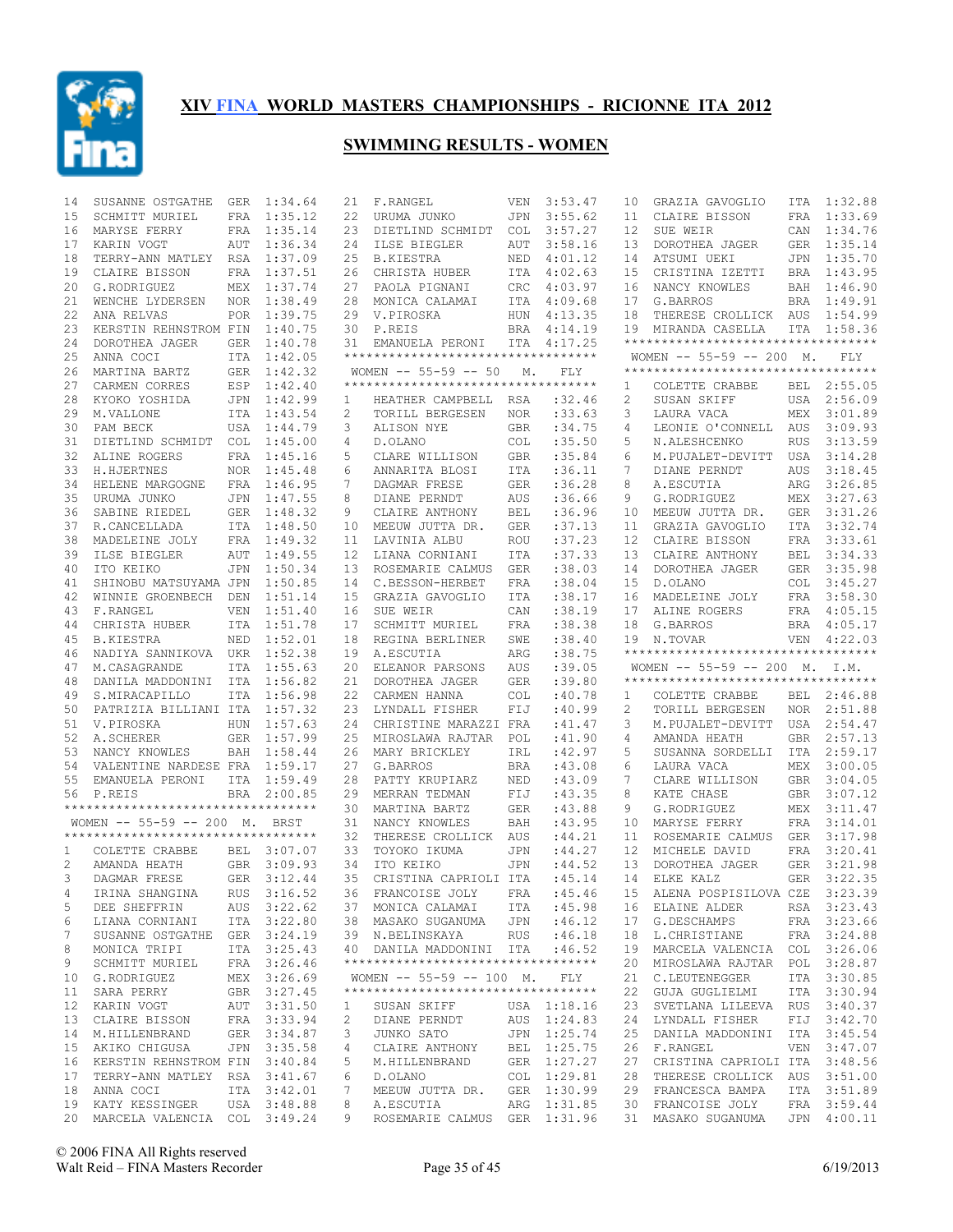

|    | **********************************                                                                                           |            |             | 37              | R.KEWLEY                                                                                                          | GBR        | :42.08      | 16  | ANGELIKA RADAU                     | GER        | 3:02.35     |
|----|------------------------------------------------------------------------------------------------------------------------------|------------|-------------|-----------------|-------------------------------------------------------------------------------------------------------------------|------------|-------------|-----|------------------------------------|------------|-------------|
|    | WOMEN $-- 55-59 -- 400$ M. I.M.                                                                                              |            |             | 38              | TAKAYO OZAWA                                                                                                      | JPN        | :42.93      | 17  | GRETE HEUGL                        | AUT        | 3:04.98     |
|    | ***********************************                                                                                          |            |             | 39              | HELGA REISER                                                                                                      | GER        | :42.96      | 18  | ANKE KLATT                         | GER        | 3:05.13     |
| 1  | COLETTE CRABBE                                                                                                               |            | BEL 5:58.40 | 40              | ELISABETTA CALLEA ITA                                                                                             |            | :43.04      | 19  | L.SANDOR                           | HUN        | 3:05.81     |
| 2  | M.PUJALET-DEVITT USA 6:14.28                                                                                                 |            |             |                 | **********************************                                                                                |            |             | 2.0 | CHRISTEL HALBACH                   | GER        | 3:11.62     |
| 3  | SUSANNA SORDELLI                                                                                                             | ITA        | 6:15.26     |                 | WOMEN $--$ 60-64 -- 100 M.                                                                                        |            | FREE        | 21  | MIREILLE RICHTER                   | SUI        | 3:14.23     |
| 4  | TORILL BERGESEN                                                                                                              |            | NOR 6:15.46 |                 | **********************************                                                                                |            |             | 22  | HIROKO MIZUTANI                    | <b>JPN</b> | 3:17.33     |
| 5  | LAURA VACA                                                                                                                   | MEX        | 6:18.91     | 1               | LAURA VAL                                                                                                         |            | USA 1:04.48 | 23  | EUGENIA CANNADA                    | <b>ITA</b> | 3:17.93     |
| 6  | AMANDA HEATH                                                                                                                 |            | GBR 6:19.84 | 2               | V.NIEUWENHUIS-                                                                                                    | NED        | 1:12.11     | 24  | INEKE MEIJER                       | NED        | 3:18.02     |
| 7  | MARYANN DAVIE                                                                                                                | RSA        | 6:28.80     | 3               | ROSARIO VIVANCO                                                                                                   | PER        | 1:13.86     | 25  | MISUZU OSHIMA                      | <b>JPN</b> | 3:18.36     |
| 8  | JUNKO SATO                                                                                                                   | JPN        | 6:42.96     | 4               | K.TUNNICLIFFE                                                                                                     | GBR        | 1:15.15     | 26  | DIETLIND WEISE                     | GER        | 3:19.12     |
| 9  |                                                                                                                              |            |             |                 |                                                                                                                   |            |             |     |                                    |            |             |
|    | LEONIE O'CONNELL AUS                                                                                                         |            | 6:46.32     | 5               | SALLY DEMOSS                                                                                                      | USA        | 1:16.18     | 27  | FRANCA DELL'OMO                    | ITA        | 3:20.83     |
| 10 | KATE CHASE                                                                                                                   | GBR        | 6:51.11     | 6               | HEATHER MCDONALD                                                                                                  | AUS        | 1:16.99     | 28  | JUANITA PREBBLE                    | CAN        | 3:20.93     |
| 11 | G.RODRIGUEZ                                                                                                                  | MEX        | 6:53.90     | 7               | ELEANOR PINFOLD                                                                                                   | NZL        | 1:17.18     | 29  | <b>JUDY GILLIES</b>                | USA        | 3:21.98     |
| 12 | M.HILLENBRAND                                                                                                                | GER        | 7:00.59     | 8               | ALISON GWYNN                                                                                                      | <b>GBR</b> | 1:17.93     | 30  | CHRISTINE JOLLY                    | ITA        | 3:25.92     |
| 13 | A.ESCUTIA                                                                                                                    | ARG        | 7:04.87     | 9               | COLLEEN NELSON                                                                                                    | <b>BER</b> | 1:18.42     | 31  | E.ZIMNA-WALENDZIK POL              |            | 3:26.19     |
| 14 | MARGRIET PASMA                                                                                                               | NED        | 7:07.55     | 10              | AIDA DAVIS                                                                                                        | PER        | 1:19.05     | 32  | CARLA FRANGI                       | ITA        | 3:27.38     |
| 15 | CLAIRE BISSON                                                                                                                | <b>FRA</b> | 7:13.44     | 11              | NADINE KOLB                                                                                                       | <b>GER</b> | 1:20.80     | 33  | D.HUBINONT                         | FRA        | 3:28.04     |
| 16 | MICHELE DAVID                                                                                                                | FRA        | 7:20.19     | 12 <sup>°</sup> | MARIKO KAITO                                                                                                      | JPN        | 1:22.44     | 34  | LIZ NEALE                          | GBR        | 3:29.43     |
| 17 | MARCELA VALENCIA                                                                                                             | <b>COL</b> | 7:28.43     | 13              | DAWN GLEDHILL                                                                                                     | AUS        | 1:22.78     | 35  | IZUMI DOHI                         | JPN        | 3:32.20     |
| 18 | MADELEINE JOLY                                                                                                               | FRA        | 7:34.34     | 14              | MISUZU OSHIMA                                                                                                     | <b>JPN</b> | 1:24.02     | 36  | ELISABETTA CALLEA ITA              |            | 3:33.42     |
| 19 | ALINE ROGERS                                                                                                                 | FRA        | 7:43.25     | 15              | CAROLE BEAUCHAMP                                                                                                  | CAN        | 1:24.60     | 37  | SOLVEIG LUCKHURST SWE              |            | 3:33.85     |
| 20 | G. BARROS                                                                                                                    |            | BRA 8:01.56 | 16              | PASCALE GUIDAT                                                                                                    | <b>FRA</b> | 1:24.82     | 38  | JANET BELL                         | <b>AUS</b> | 3:35.39     |
| 21 | THERESE CROLLICK AUS                                                                                                         |            | 8:14.25     | 17              | DALE WILLIAMS                                                                                                     | <b>USA</b> | 1:25.05     | 39  | MICHIYO TATSUMOTO JPN              |            | 3:36.14     |
| 22 | F.RANGEL                                                                                                                     | VEN        | 8:14.34     | 18              | CHRISTEL HALBACH                                                                                                  | <b>GER</b> | 1:25.81     | 40  | MASAKO KODAMA                      | <b>JPN</b> | 3:40.80     |
| 23 | N.TOVAR                                                                                                                      | <b>VEN</b> | 8:15.93     | 19              | KIRSTI KANERVA                                                                                                    | FIN        | 1:25.85     | 41  | LINDA FELTOE                       | NZL        | 3:41.21     |
|    |                                                                                                                              |            |             |                 | IZUMI DOHI                                                                                                        |            |             | 42  |                                    |            | 3:44.83     |
| 24 | MARCIA MISIORSKI USA<br>**********************************                                                                   |            | 8:23.06     | 20              |                                                                                                                   | JPN        | 1:26.51     |     | BLONDEEL-GOURMET                   | BEL        |             |
|    |                                                                                                                              |            |             | 21              | ANDREA KOHLER                                                                                                     | <b>GER</b> | 1:27.46     | 43  | YOSHIKO MAMINO                     | JPN        | 3:46.38     |
|    | WOMEN $--$ 60-64 -- 50                                                                                                       | М.         | FREE        | 22              | JUANITA PREBBLE                                                                                                   | CAN        | 1:28.09     | 44  | M.CASTILLO                         | ESP        | 3:46.65     |
|    | **********************************                                                                                           |            |             | 23              | EUGENIA CANNADA                                                                                                   | <b>ITA</b> | 1:29.19     | 45  | ROBYN GILLESPIE                    | AUS        | 3:48.80     |
| 1  | V.NIEUWENHUIS-                                                                                                               | NED        | :32.95      | 24              | FRANCA DELL'OMO                                                                                                   | ITA        | 1:29.93     |     | ********************************** |            |             |
| 2  | ROSARIO VIVANCO                                                                                                              | PER        | :33.29      | 25              | CARLA FRANGI                                                                                                      | ITA        | 1:29.94     |     | WOMEN -- 60-64 -- 400 M. FREE      |            |             |
| 3  | COLLEEN NELSON                                                                                                               | <b>BER</b> | : 33.89     | 26              | INEKE MEIJER                                                                                                      | NED        | 1:30.04     |     | ********************************** |            |             |
| 4  | K.TUNNICLIFFE                                                                                                                | <b>GBR</b> | :34.02      | 27              | ULLA OHMAN                                                                                                        | SWE        | 1:30.80     | 1   | SUE HAIGH                          |            | GBR 5:27.98 |
| 5  | HEATHER MCDONALD AUS                                                                                                         |            | :34.56      | 28              | BARBARA BRENDLER                                                                                                  | POL        | 1:30.98     | 2   | CONNY BOER-BUIJS NED               |            | 5:32.67     |
| 6  | MORAG BROMFIELD                                                                                                              | <b>RSA</b> | :34.71      | 29              | E.ZIMNA-WALENDZIK POL                                                                                             |            | 1:31.64     | 3   | MIRA GUGLIELMI                     | ITA        | 5:36.77     |
| 7  | ELEANOR PINFOLD                                                                                                              | NZL        | :35.01      | 30              | CHRISTINE JOLLY                                                                                                   | ITA        | 1:33.49     | 4   | ELEANOR PINFOLD                    | NZL        | 5:53.16     |
| 8  | ALISON GWYNN                                                                                                                 | <b>GBR</b> | :35.02      | 31              | LIZ NEALE                                                                                                         | <b>GBR</b> | 1:35.66     | 5   | MARGARETA RAINER                   | SWE        | 5:53.49     |
| 9  |                                                                                                                              |            |             |                 | MACHIKO NAKAMURA                                                                                                  | JPN        | 1:36.67     |     | ROSARIO VIVANCO                    | PER        | 6:00.11     |
| 10 |                                                                                                                              |            |             |                 |                                                                                                                   |            |             |     |                                    |            |             |
|    | DEBRA COELLNER                                                                                                               | USA        | :35.04      | 32              |                                                                                                                   |            |             | 6   |                                    |            |             |
|    | TRACY CLARKSON                                                                                                               | <b>AUS</b> | :35.36      | 33              | KEIKO KODAMA                                                                                                      | <b>JPN</b> | 1:36.89     | 7   | MARIKA MAIER                       | GER        | 6:03.85     |
| 11 | <b>RUTH STUEBERT</b>                                                                                                         | <b>GER</b> | : 35.51     | 34              | LINDA FELTOE                                                                                                      | NZL        | 1:38.10     | 8   | A. FERREIRA                        | POR        | 6:14.83     |
| 12 | AIDA DAVIS                                                                                                                   | <b>PER</b> | :35.54      | 35              | TAKEKO OKUNO                                                                                                      | JPN        | 1:38.22     | 9   | KRISTINA GEUTER                    | GER        | 6:18.61     |
| 13 | NADINE KOLB                                                                                                                  | <b>GER</b> | :35.55      | 36              | ELISABETTA CALLEA ITA                                                                                             |            | 1:38.26     | 10  | DYANNA BENNY                       | AUS        | 6:19.15     |
| 14 | L.SANDOR                                                                                                                     | <b>HUN</b> | :35.59      | 37              | MARIA PIA GERBI                                                                                                   | <b>ITA</b> | 1:38.65     | 11  | ATTAR SOHAIR EL                    | EGY        | 6:24.97     |
| 15 | CSANADI JANOSNE                                                                                                              | HUN        | :36.34      | 38              | BLONDEEL-GOURMET                                                                                                  | <b>BEL</b> | 1:39.00     | 12  | YVELINE ADRIAN                     | FRA        | 6:27.00     |
| 16 | MARIKO KAITO                                                                                                                 | <b>JPN</b> | :36.65      | 39              | MARTA LONGHETTO                                                                                                   | <b>ITA</b> | 1:39.53     | 13  | HELENE BEHR                        | FRA        | 6:28.57     |
| 17 | ANDREA KOHLER                                                                                                                | GER        | :36.77      | 40              | TAKAYO OZAWA                                                                                                      | JPN        | 1:40.24     | 14  | ALISON GWYNN                       | GBR        | 6:29.62     |
| 18 | KIRSTI KANERVA                                                                                                               | FIN        | :36.92      | 41              | SHIGEMI NAKAYA                                                                                                    | JPN        | 1:40.33     | 15  | ANGELIKA RADAU                     | <b>GER</b> | 6:30.32     |
| 19 | DALE WILLIAMS                                                                                                                | USA        | :37.26      |                 | ***********************************                                                                               |            |             | 16  | MIREILLE RICHTER                   | SUI        | 6:38.46     |
|    | 20 IZUMI DOHI                                                                                                                |            | JPN :37.70  |                 | WOMEN -- 60-64 -- 200 M. FREE                                                                                     |            |             |     | 17 KAARINA MARKKULA FIN 6:41.07    |            |             |
|    | 21 PASCALE GUIDAT FRA                                                                                                        |            | : 38.07     |                 | **********************************                                                                                |            |             |     | 18 MICHELINE FALIZE BEL 6:41.37    |            |             |
|    | 22 KAARINA MARKKULA FIN                                                                                                      |            | : 38.33     | $\mathbf{1}$    | LAURA VAL USA 2:21.48                                                                                             |            |             |     | 19 CAROLE BEAUCHAMP CAN 6:43.67    |            |             |
|    | 23 JUANITA PREBBLE CAN                                                                                                       |            | :38.93      | 2               | CONNY BOER-BUIJS NED 2:36.64                                                                                      |            |             |     | 20 CHRISTEL HALBACH GER 6:44.36    |            |             |
|    |                                                                                                                              |            |             | 3               | SUE HAIGH                                                                                                         |            | GBR 2:38.49 | 21  |                                    |            |             |
|    | 24 EUGENIA CANNADA ITA                                                                                                       |            | :39.57      |                 |                                                                                                                   |            |             |     | DIETLIND WEISE                     |            | GER 6:52.92 |
|    | 25 RENATE HOFMANN                                                                                                            | GER        | :39.82      | 4               | V.NIEUWENHUIS- NED 2:46.56                                                                                        |            |             | 22  | MARLIES FIEGUTH                    |            | GER 6:52.97 |
|    | 26 ULLA OHMAN<br>SWE                                                                                                         |            | :40.03      | 5               | MARGARETA RAINER SWE 2:47.13                                                                                      |            |             | 23  | INEKE MEIJER                       |            | NED 6:59.40 |
|    | 27 BARBARA BRENDLER POL                                                                                                      |            | :40.17      | 6               | ROSARIO VIVANCO PER 2:47.23                                                                                       |            |             | 24  | JUDY GILLIES                       |            | USA 7:00.11 |
|    | 28 SOLVEIG LUCKHURST SWE                                                                                                     |            | :40.24      | 7               | SALLY DEMOSS USA 2:47.42                                                                                          |            |             |     | 25 D.HUBINONT                      |            | FRA 7:03.24 |
|    | 29 CARLA FRANGI                                                                                                              | ITA        | :40.38      | 8               | ELEANOR PINFOLD NZL 2:49.82                                                                                       |            |             |     | 26 HELGA REISER                    |            | GER 7:07.35 |
|    | 30 LIBUSE SVOBODOVA CZE                                                                                                      |            | :40.84      | 9               | HEATHER MCDONALD AUS 2:54.04                                                                                      |            |             | 27  | JANET BELL                         |            | AUS 7:12.01 |
|    | 31 MENG XIAO<br><b>CHN</b>                                                                                                   |            | :40.90      |                 | 10 AIDA DAVIS                                                                                                     |            | PER 2:56.65 |     | 28 CYNTHIA THOMAS                  |            | USA 7:27.79 |
|    | 32 MACHIKO NAKAMURA JPN                                                                                                      |            | :41.26      |                 | 11 A.FERREIRA                                                                                                     |            | POR 2:58.63 |     | 29 SOLVEIG LUCKHURST SWE 7:31.41   |            |             |
|    | 33 MARIA PIA GERBI ITA                                                                                                       |            | :41.67      |                 |                                                                                                                   |            |             |     | 30 ELISABETTA CALLEA ITA 7:33.76   |            |             |
|    | 34 SVETLANA ISUPOVA RUS                                                                                                      |            | :41.70      |                 | $\begin{tabular}{llllll} 12 & ALISON GWYNN & GBR & 2:58.91 \\ 13 & DYANNA BENNY & AUS & 3:00.91 \\ \end{tabular}$ |            |             |     | 31 ENRIQUETA NUNYEZ MEX 7:35.37    |            |             |
|    | 35 CHRISTINE JOLLY ITA : 41.78<br>36 IRMTRAUT BLANKE GER : 41.88 15 KRISTINA GEUTER GER 3:01.53 33 LINA COURTOIS CAN 7:42.74 |            |             |                 | 14 MARIKO KAITO JPN 3:01.16                                                                                       |            |             |     | 32 ROBYN GILLESPIE AUS 7:40.91     |            |             |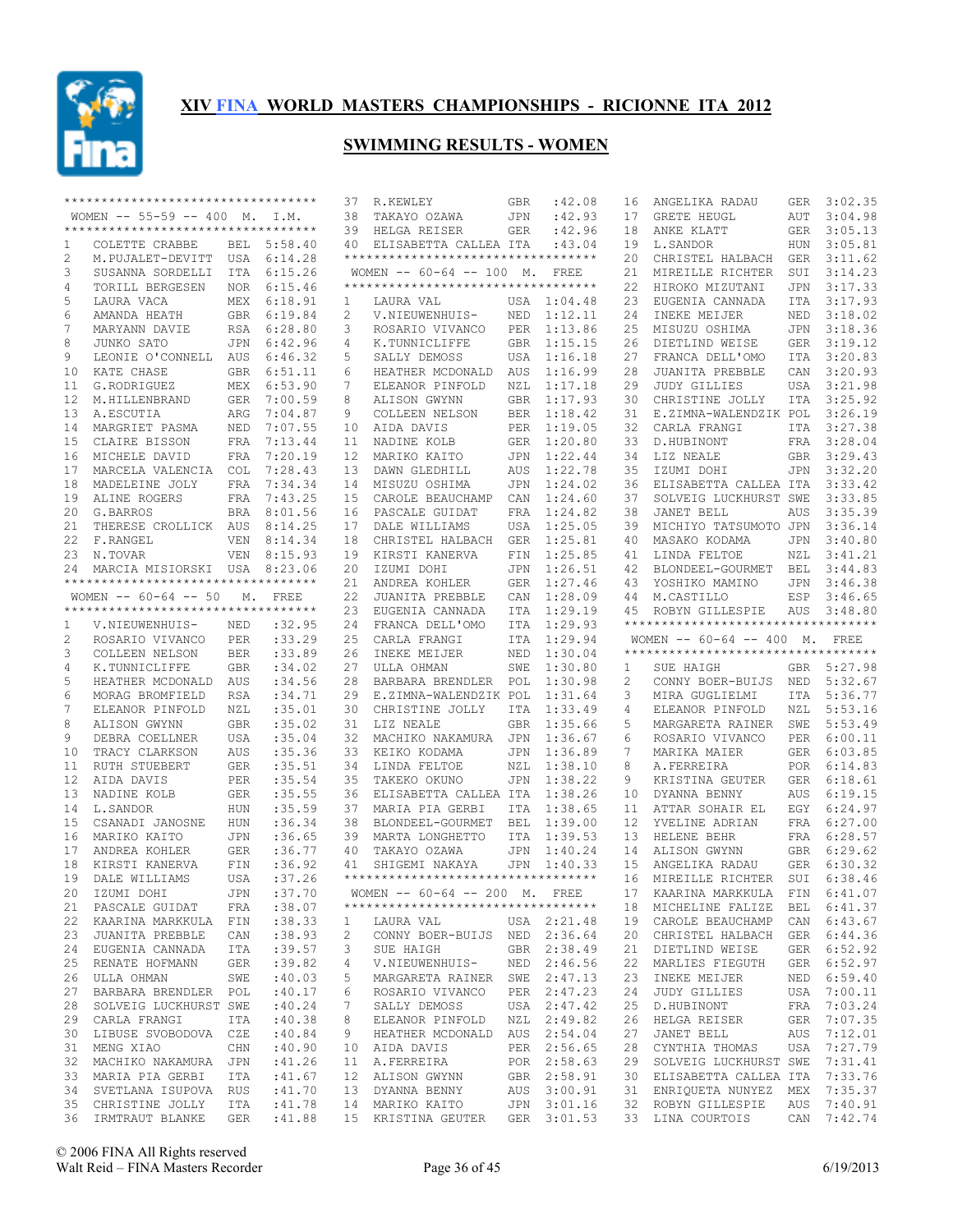

| 34 | MASAKO KODAMA                       |     | JPN 7:50.57  | 21                    | KATHRINE CASEY                      | USA         | :51.54      | 17             | KATHRINE CASEY                      | USA        | 3:49.61     |
|----|-------------------------------------|-----|--------------|-----------------------|-------------------------------------|-------------|-------------|----------------|-------------------------------------|------------|-------------|
|    | 35 LINDA FELTOE                     | NZL | 7:53.93      | 22                    | LIBUSE SVOBODOVA                    | CZE         | :52.31      | 18             | MIKIKO WATANABE                     | JPN        | 3:50.59     |
|    | **********************************  |     |              | 23                    | SVETLANA ISUPOVA                    | <b>RUS</b>  | :52.40      | 19             | A.GILDING                           | NED        | 3:51.02     |
|    | WOMEN -- 60-64 -- 800 M. FREE       |     |              | 24                    | ALEKSANDRA YLIENE LTU               |             | :52.43      | 20             | CHRISTINE SCHMICH AUT               |            | 3:51.82     |
|    | *********************************** |     |              | 25                    | ALDONA MAZETIENE                    | LTU         | :52.57      | 21             | HIROKO MIZUTANI                     | JPN        | 3:51.86     |
| 1  | CONNY BOER-BUIJS NED 11:26.49       |     |              | 26                    | MARGIT SAMS                         | AUT         | :52.78      | 22             | <b>B.WEINZIERL</b>                  |            | GER 3:55.64 |
| 2  | SUE HAIGH                           |     | GBR 11:27.02 | 27                    | CHIZUKO OKAMURA                     | JPN         | :52.92      | 23             | MARGIT SAMS                         |            | AUT 4:02.68 |
| 3  | CHERYL MURRAY                       |     | USA 11:51.18 |                       | 28 NEILL COLETTE O                  | IRL         | :53.51      | 24             | L.KAGUNI                            | USA        | 4:07.96     |
| 4  | MARGARETA RAINER SWE 12:04.62       |     |              |                       | 29 HELENA LUI                       | CAN         | :53.89      | 25             | ENRIQUETA NUNYEZ MEX 4:09.88        |            |             |
| 5  | ROSARIO VIVANCO                     |     | PER 12:11.80 |                       | *********************************** |             |             |                | **********************************  |            |             |
| 6  | ELEANOR PINFOLD                     |     | NZL 12:24.11 |                       | WOMEN $--$ 60-64 -- 100 M.          |             | BACK        |                | WOMEN $--$ 60-64 -- 50              | М.         | BRST        |
| 7  | TRACY CLARKSON                      |     | AUS 12:31.87 |                       | *********************************** |             |             |                | **********************************  |            |             |
| 8  | MARIKA MAIER                        |     | GER 12:33.44 | 1                     | LAURA VAL                           |             | USA 1:16.08 | 1              | DEBRA COELLNER                      | USA        | :40.80      |
| 9  | KRISTINA GEUTER                     |     | GER 12:39.70 | $\mathbf{2}^{\prime}$ | D.BENEDICTE                         | FRA         | 1:20.98     | $\overline{c}$ | NEUBERT CORNELIA                    | <b>GER</b> | : 41.37     |
| 10 | A.FERREIRA                          |     | POR 12:46.28 | 3                     | MORAG BROMFIELD                     | RSA         | 1:24.40     | 3              | JENNIFER MERRITT                    | <b>GBR</b> | :42.86      |
| 11 | YVELINE ADRIAN                      |     | FRA 12:56.61 | 4                     | K.TUNNICLIFFE                       | <b>GBR</b>  | 1:25.24     | 4              | COLLEEN NELSON                      | <b>BER</b> | :43.46      |
| 12 | ATTAR SOHAIR EL                     |     | EGY 13:00.94 | 5                     | GRAZYNA KISZCZAK                    | POL         | 1:26.78     | 5              | VERA PANDZA                         | <b>SLO</b> | :43.64      |
| 13 | DYANNA BENNY                        |     | AUS 13:07.28 | 6                     | SALLY DEMOSS                        | USA         | 1:27.68     | 6              | <b>GRETE HEUGL</b>                  | AUT        | :43.79      |
| 14 | MIREILLE RICHTER                    |     | SUI 13:22.86 | 7                     | N.MIKHAYLOVA                        | <b>RUS</b>  | 1:32.07     | 7              | CSANADI JANOSNE                     | HUN        | :44.65      |
| 15 | MICHELINE FALIZE                    |     | BEL 13:40.71 | 8                     | MARIA HAUSNEROVA                    | SVK         | 1:32.67     | 8              | YOLANDE DUBUISSON BEL               |            | :44.97      |
| 16 | HIROKO MIZUTANI                     |     | JPN 13:47.41 | 9                     | ATTAR SOHAIR EL                     | EGY         | 1:34.58     | 9              | NADINE KOLB                         | <b>GER</b> | :45.37      |
| 17 | CAROLE BEAUCHAMP                    |     | CAN 13:51.09 | 10                    | ANKE KLATT                          | <b>GER</b>  | 1:35.20     | 10             | ELISABETH REINEKE GER               |            | :45.65      |
| 18 | DIETLIND WEISE                      |     | GER 14:01.70 | 11                    | HEATHER MCDONALD                    | AUS         | 1:35.21     | 11             | L.SOLBERG                           | NOR        | :45.89      |
| 19 | MARLIES FIEGUTH                     |     | GER 14:16.17 | 12                    | ANA MARIA CANAVAL PER               |             | 1:35.87     | 12             | ERIKA MRAZOVA                       | <b>SVK</b> | :46.24      |
| 20 | INEKE MEIJER                        |     | NED 14:18.09 | 13                    | ULLA OHMAN                          | SWE         | 1:38.38     | 13             | DIETLIND WEISE                      | <b>GER</b> | :46.29      |
| 21 | CHRISTINE JOLLY                     |     | ITA 14:18.97 | 14                    | L.SANDOR                            | <b>HUN</b>  | 1:40.02     | 14             | VERA CAMARDELLA                     | ITA        | :46.79      |
| 22 | <b>JUDY GILLIES</b>                 |     | USA 14:33.67 | 15                    | MARIA SZERDAHELYI HUN               |             | 1:41.55     | 15             | FABIENNE GIRARD                     | FRA        | :47.30      |
| 23 | JANET BELL                          |     | AUS 14:36.29 | 16                    | INEKE MEIJER                        | <b>NED</b>  | 1:42.86     | 16             | KATALIN CSAPO                       | HUN        | :47.82      |
| 24 | D.HUBINONT                          |     | FRA 14:40.16 | 17                    | MIKIKO WATANABE                     | JPN         | 1:43.51     | 17             | KIRSTI KANERVA                      | FIN        | :48.21      |
| 25 | CHRISTINE SCHMICH AUT 14:46.06      |     |              | 18                    | MISUZU OSHIMA                       | JPN         | 1:43.81     | 18             | HELENA LUI                          | CAN        | :48.22      |
| 26 | HELGA REISER                        |     | GER 14:48.46 | 19                    | A.GILDING                           | NED         | 1:44.87     | 19             | IRMTRAUT BLANKE                     | <b>GER</b> | :48.91      |
| 27 | LIZ NEALE                           |     | GBR 15:06.74 | 20                    | MARINA WOLINSKI                     | <b>GER</b>  | 1:45.36     | 20             | HELGA REISER                        | <b>GER</b> | :48.99      |
| 28 | KATHRINE CASEY                      |     | USA 15:22.32 | 21                    | KIRSTI KANERVA                      | ${\rm FIN}$ | 1:45.47     | 21             | PASCALE GUIDAT                      | FRA        | :49.02      |
| 29 | KARIN STENSTROM                     |     | SWE 15:24.59 | 22                    | KATHRINE CASEY                      | USA         | 1:46.86     | 22             | MARION HARRISON                     | AUS        | :49.32      |
| 30 | ENRIQUETA NUNYEZ MEX 15:36.68       |     |              | 23                    | W.SCHUETTOFF                        | <b>GER</b>  | 1:47.02     | 23             | RENATE HOFMANN                      | <b>GER</b> | :49.38      |
| 31 | MICHIYO TATSUMOTO JPN 15:37.08      |     |              | 24                    | CHRISTINE SCHMICH AUT               |             | 1:48.03     | 24             | KAARINA MARKKULA FIN                |            | :50.24      |
| 32 | LINA COURTOIS                       |     | CAN 15:58.50 | 25                    | U.MELZIAN                           | <b>GER</b>  | 1:50.29     | 25             | U.MELZIAN                           | <b>GER</b> | :51.21      |
| 33 | M.CASTILLO                          |     | ESP 15:58.81 | 26                    | IRMTRAUT BLANKE                     | GER         | 1:51.80     | 26             | SOLVEIG LUCKHURST SWE               |            | :52.19      |
| 34 | MASAKO KODAMA                       |     | JPN 16:03.65 | 27                    | MARGIT SAMS                         | AUT         | 1:53.45     | 27             | MARION SCHLOTTAU                    | <b>GER</b> | :52.42      |
| 35 | ROBYN GILLESPIE                     |     | AUS 16:21.31 | 28                    | DORINA MARIA IANA ROU               |             | 1:53.99     | 28             | ROUX ANNE-MARIE                     | <b>FRA</b> | :53.26      |
| 36 | HANNELORE SCHWARZ GER 16:37.37      |     |              | 29                    | URUSHIBARA YASUKO JPN               |             | 1:55.01     | 29             | LINDA PAGLI                         | ITA        | :53.36      |
| 37 | MARIA CIOFFI                        |     | ARG 16:41.11 | 30                    | NEILL COLETTE O                     | IRL         | 1:55.34     | 30             | GALINA BURMANTOVA RUS               |            | :53.55      |
| 38 | CHIZUKO OKAMURA                     |     | JPN 17:01.70 | 31                    | ENRIQUETA NUNYEZ MEX                |             | 1:56.27     | 31             | SALLY LELEAN                        | <b>GBR</b> | :53.92      |
|    | **********************************  |     |              | 32                    | SONOKO MIZUTANI                     | JPN         | 1:58.03     | 32             | GLORIA GUIDI                        | ITA        | :54.00      |
|    | WOMEN $--$ 60-64 $--$ 50            |     | M. BACK      | 33                    | MASAKO KODAMA                       | JPN         | 1:59.06     | 33             | NIKA FORD                           | ITA        | :54.13      |
|    | *********************************** |     |              | 34                    | TETIANA KOZAKOVA UKR                |             | 2:02.69     | 34             | KAYOKO EDA                          | <b>JPN</b> | :54.37      |
| 1  | LAURA VAL                           | USA | :34.89       | 35                    | MARY FITZPATRICK IRL 2:02.82        |             |             | 35             | EMMA INES BORZONE ESP               |            | :54.72      |
| 2  | D.BENEDICTE                         | FRA | :37.50       |                       | **********************************  |             |             | 36             | KARIN LECRAS                        | FRA        | :55.02      |
| 3  | MORAG BROMFIELD RSA                 |     | : 38.14      |                       | WOMEN -- 60-64 -- 200 M. BACK       |             |             | 37             | SONNHILD PALLESEN GER               |            | :55.05      |
| 4  | GRAZYNA KISZCZAK POL :39.24         |     |              |                       | *********************************** |             |             |                | 38 GIULIA SANTORO ITA :55.12        |            |             |
| 5  | K.TUNNICLIFFE                       | GBR | :39.28       | $\mathbf{1}$          | D.BENEDICTE                         |             | FRA 2:55.53 |                | 39 NEILL COLETTE O IRL              |            | :55.50      |
| 6  | SALLY DEMOSS                        | USA | :41.77       | 2                     | MORAG BROMFIELD                     |             | RSA 3:07.71 |                | 40 MONIQUE WEHLEN                   |            | SWE : 55.83 |
| 7  | N.MIKHAYLOVA                        | RUS | :42.68       | 3                     | K.TUNNICLIFFE                       |             | GBR 3:11.18 |                | 41 HISAKO SHINOZAKI JPN             |            | :56.04      |
| 8  | MARIA HAUSNEROVA SVK                |     | :43.02       | 4                     | SALLY DEMOSS                        |             | USA 3:11.23 |                | 42 MACHIKO NAKAMURA JPN             |            | :56.33      |
| 9  | HEATHER MCDONALD AUS                |     | :43.29       | 5                     | GRAZYNA KISZCZAK POL 3:12.44        |             |             |                | **********************************  |            |             |
| 10 | ANA MARIA CANAVAL PER               |     | : 43.42      | 6                     | HELI HOUBEN                         |             | GER 3:19.82 |                | WOMEN $--$ 60-64 $--$ 100 M. BRST   |            |             |
|    | 11 ULLA OHMAN                       | SWE | :43.88       | 7                     | N.MIKHAYLOVA                        |             | RUS 3:22.76 |                | *********************************** |            |             |
| 12 | ANKE KLATT                          | GER | :43.95       | 8                     | ATTAR SOHAIR EL                     |             | EGY 3:24.40 | 1              | DEBRA COELLNER                      |            | USA 1:31.24 |
| 13 | ATTAR SOHAIR EL                     | EGY | :45.51       | 9                     | ANKE KLATT                          |             | GER 3:25.79 | 2              | JENNIFER MERRITT GBR 1:32.01        |            |             |
| 14 | L.SANDOR                            | HUN | :46.79       | 10                    | MARIA HAUSNEROVA SVK 3:26.11        |             |             | 3              | VERA PANDZA                         |            | SLO 1:36.44 |
| 15 | RENATE HOFMANN                      | GER | :47.26       | 11                    | CLAUDIA KOCH                        |             | GER 3:28.07 | 4              | NEUBERT CORNELIA GER 1:36.76        |            |             |
|    | 16 MARINA WOLINSKI                  | GER | :47.53       | 12                    | TRACY CLARKSON                      |             | AUS 3:31.74 | 5              | GRETE HEUGL                         |            | AUT 1:37.48 |
| 17 | W.SCHUETTOFF                        | GER | :48.74       |                       | 13 ANA MARIA CANAVAL PER 3:33.49    |             |             | 6              | S.MORCHE-BLOCH                      |            | GER 1:38.39 |
|    | 18 A.GILDING                        | NED | :50.47       |                       | 14 MISUZU OSHIMA                    |             | JPN 3:42.91 | 7              | COLLEEN NELSON                      |            | BER 1:38.43 |
|    | 19 DORINA MARIA IANA ROU            |     | :50.83       |                       | 15 MARIA SZERDAHELYI HUN 3:44.37    |             |             | 8              | CSANADI JANOSNE                     |            | HUN 1:38.81 |
|    | 20 IRMTRAUT BLANKE GER              |     | :51.11       |                       | 16 MARINA WOLINSKI GER 3:49.50      |             |             | 9              | YOLANDE DUBUISSON BEL 1:39.55       |            |             |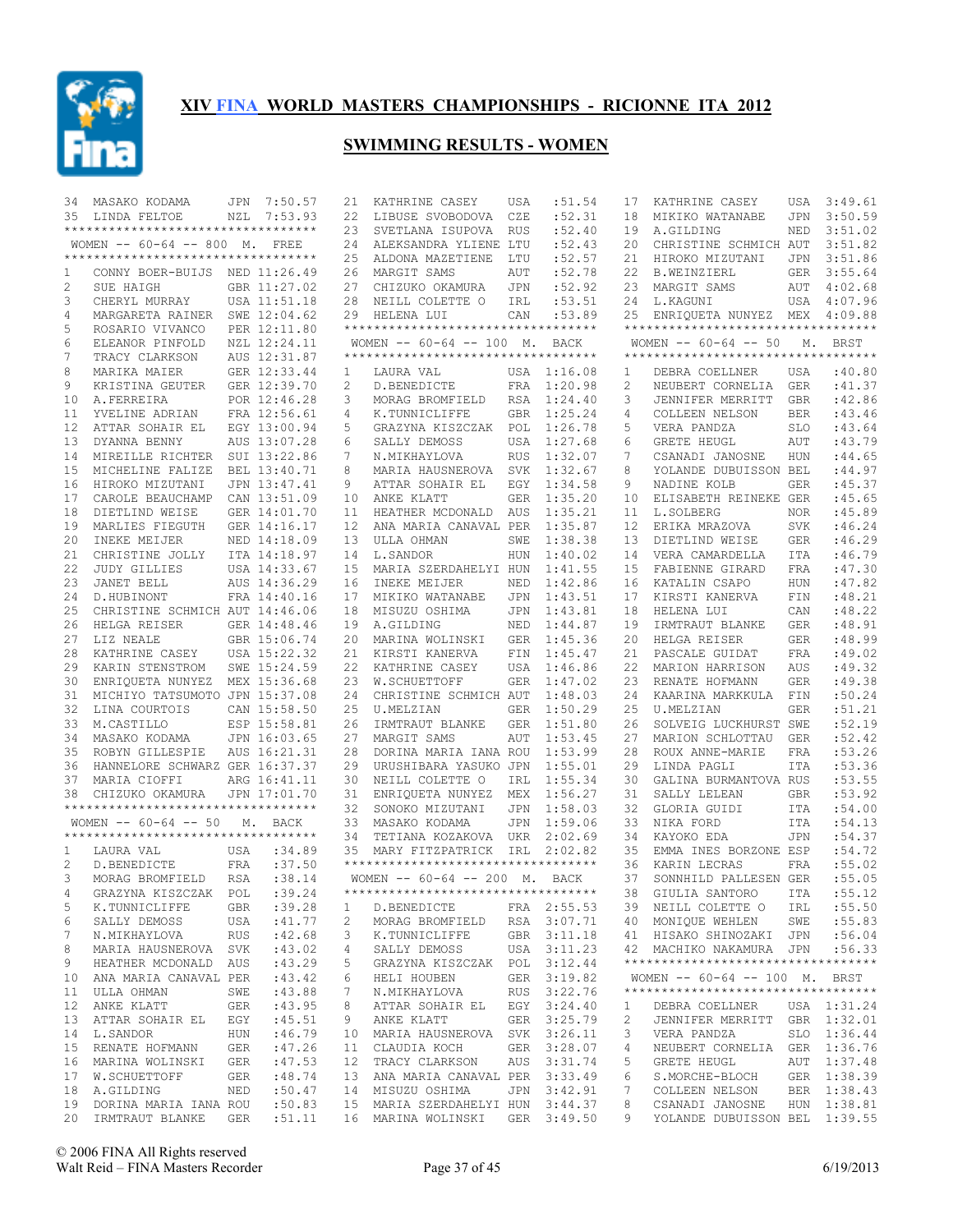

| 10 | ELISABETH REINEKE GER               |            | 1:39.59                    | 28              | NICOLETTA COLZI                                 | ITA        | 4:29.29     | 10             | YOLANDE DUBUISSON BEL                   |            | 3:53.13          |
|----|-------------------------------------|------------|----------------------------|-----------------|-------------------------------------------------|------------|-------------|----------------|-----------------------------------------|------------|------------------|
| 11 | ERIKA MRAZOVA                       | SVK        | 1:41.06                    | 29              | SONNHILD PALLESEN GER                           |            | 4:32.26     | 11             | K.ZEMPLENINE                            | HUN        | 3:57.65          |
| 12 | FABIENNE GIRARD                     |            | FRA 1:42.36                | 30              | <b>JUDY GILLIES</b>                             |            | USA 4:33.04 | 12             | DAWN GLEDHILL                           | AUS        | 4:00.34          |
| 13 | NADINE KOLB                         | GER        | 1:42.38                    |                 | **********************************              |            |             | 13             | MARLIES FIEGUTH                         | GER        | 4:08.62          |
| 14 | KATALIN CSAPO                       | HUN        | 1:42.73                    |                 | WOMEN $--$ 60-64 $--$ 50                        | М.         | <b>FLY</b>  | 14             | D.HUBINONT                              | FRA        | 4:12.52          |
| 15 | L.SOLBERG                           | NOR        | 1:43.07                    |                 | ***********************************             |            |             | 15             | L. KAGUNI                               | USA        | 4:22.81          |
| 16 | DIETLIND WEISE                      | <b>GER</b> | 1:44.40                    | 1               | CONNY BOER-BUIJS                                | NED        | :34.17      | 16             | <b>B.WEINZIERL</b>                      | GER        | 4:23.84          |
| 17 | KAARINA MARKKULA                    | FIN        | 1:45.61                    | 2               | V.NIEUWENHUIS-                                  | NED        | :36.66      | 17             | MARION HARRISON                         | AUS        | 4:25.64          |
| 18 | KIRSTI KANERVA                      | FIN        | 1:46.77                    | 3               | NEUBERT CORNELIA                                | <b>GER</b> | : 38.71     |                | **********************************      |            |                  |
| 19 | HELGA REISER                        | <b>GER</b> | 1:47.49                    | 4               | JENNIFER MERRITT                                | GBR        | :38.94      |                | WOMEN $--$ 60-64 -- 200 M. I.M.         |            |                  |
| 20 | PASCALE GUIDAT                      |            | FRA 1:48.73                | 5               | S.MORCHE-BLOCH                                  | GER        | :39.09      |                | **********************************      |            |                  |
| 21 | WALTRAUD WOSS                       | AUT        | 1:50.89                    | 6               | MORAG BROMFIELD                                 | <b>RSA</b> | :39.22      | 1              | MIRA GUGLIELMI                          |            | ITA 3:03.86      |
|    |                                     |            |                            | 7               |                                                 |            |             |                | SUE HAIGH                               |            |                  |
| 22 | OLGA STANINA                        | <b>RUS</b> | 1:52.49                    |                 | COLLEEN NELSON                                  | <b>BER</b> | :39.98      | $\overline{c}$ |                                         |            | GBR 3:04.35      |
| 23 | MARION HARRISON                     | <b>AUS</b> | 1:52.82                    | 8               | DALE WILLIAMS                                   | USA        | :40.30      | 3              | CHERYL MURRAY                           | USA        | 3:13.45          |
| 24 | GALINA BURMANTOVA RUS               |            | 1:53.11                    | 9               | YVELINE ADRIAN                                  | FRA        | :41.67      | 4              | V.NIEUWENHUIS-                          | NED        | 3:15.61          |
| 25 | IRMTRAUT BLANKE                     | <b>GER</b> | 1:53.57                    | 10              | KAARINA MARKKULA                                | FIN        | :42.77      | 5              | HELI HOUBEN                             | GER        | 3:17.48          |
| 26 | R.KEWLEY                            | <b>GBR</b> | 1:53.63                    | 11              | DAWN GLEDHILL                                   | AUS        | : 43.22     | 6              | MARGARETA RAINER                        | SWE        | 3:19.75          |
| 27 | LASZLONE GROSZ                      | <b>HUN</b> | 1:56.24                    | 12 <sup>°</sup> | ANETE GUISARD                                   | <b>BRA</b> | :44.43      | 7              | CLAUDIA KOCH                            | <b>GER</b> | 3:22.85          |
| 28 | MARION SCHLOTTAU                    | GER        | 1:56.51                    | 13              | CHRISTEL HALBACH                                | <b>GER</b> | :45.06      | 8              | TRACY CLARKSON                          | <b>AUS</b> | 3:32.43          |
| 29 | M.CASTILLO                          | ESP        | 1:59.00                    | 14              | JUANITA PREBBLE                                 | CAN        | :45.57      | 9              | ANA MARIA CANAVAL PER                   |            | 3:34.38          |
| 30 | ROUX ANNE-MARIE                     | FRA        | 1:59.72                    | 15              | HELENE BEHR                                     | <b>FRA</b> | :46.09      | 10             | <b>RUTH STUEBERT</b>                    | <b>GER</b> | 3:34.40          |
| 31 | NEILL COLETTE O                     | IRL        | 1:59.81                    | 16              | E.ZIMNA-WALENDZIK POL                           |            | :46.80      | 11             | MARIKO KAITO                            | <b>JPN</b> | 3:37.24          |
| 32 | FRANCA DELL'OMO                     | ITA        | 2:00.22                    | 17              | WALTRAUD WOSS                                   | AUT        | :47.20      | 12             | DYANNA BENNY                            | AUS        | 3:40.51          |
| 33 | SALLY LELEAN                        | <b>GBR</b> | 2:00.74                    | 18              | MARION HARRISON                                 | AUS        | : 47.21     | 13             | ERIKA MRAZOVA                           | <b>SVK</b> | 3:44.44          |
| 34 | MONIQUE WEHLEN                      | SWE        | 2:01.12                    | 19              | MARTA LONGHETTO                                 | ITA        | :48.12      | 14             | E.ZIMNA-WALENDZIK POL                   |            | 3:46.63          |
| 35 | CHIZUKO OKAMURA                     | JPN        | 2:02.09                    | 20              | ANDREA KOHLER                                   | <b>GER</b> | :49.81      | 15             | HIROKO MIZUTANI                         | JPN        | 3:48.16          |
| 36 | U.MELZIAN                           | GER        | 2:02.33                    | 21              | LIBUSE SVOBODOVA                                | CZE        | :50.56      | 16             | <b>B.WEINZIERL</b>                      | <b>GER</b> | 3:48.28          |
| 37 | GLORIA GUIDI                        | <b>ITA</b> | 2:02.82                    | 22              | MARION SCHLOTTAU                                | <b>GER</b> | :50.77      | 17             | WALTRAUD WOSS                           | AUT        | 3:54.27          |
| 38 | LINA COURTOIS                       | CAN        | 2:03.04                    | 23              | ONICE REINHEIMER                                | BRA        | : 53.03     | 18             | CHRISTINE SCHMICH AUT                   |            | 3:54.67          |
| 39 | SONNHILD PALLESEN GER               |            | 2:03.73                    |                 | **********************************              |            |             | 19             |                                         |            | 4:00.58          |
|    |                                     |            |                            |                 |                                                 |            |             |                | L. KAGUNI                               | USA        |                  |
| 40 | GIULIA SANTORO                      | ITA        | 2:04.29                    |                 | WOMEN $--$ 60-64 -- 100 M.                      |            | FLY         | 20             | MICHI TSUKAHARA                         | JPN        | 4:03.21          |
| 41 | KARIN LECRAS                        | FRA        | 2:05.59                    |                 | **********************************              |            |             | 21             | MIKIKO WATANABE                         | <b>JPN</b> | 4:04.56          |
|    |                                     |            |                            | 1               | LAURA VAL                                       |            |             | 22             | A.GILDING                               | NED        | 4:10.24          |
| 42 | NICOLETTA COLZI                     | ITA        | 2:05.67                    |                 |                                                 |            | USA 1:12.45 |                |                                         |            |                  |
| 43 | <b>JUDY GILLIES</b>                 |            | USA 2:06.42                | 2               | MIRA GUGLIELMI                                  | ITA        | 1:23.29     | 23             | MARTA LONGHETTO                         | ITA        | 4:13.21          |
| 44 | ANNAMARIA VARISCO ITA               |            | 2:07.06                    | 3               | M.NEUMEISTER                                    | <b>GER</b> | 1:28.09     | 24             | U.MELZIAN                               | <b>GER</b> | 4:14.28          |
| 45 | M.VITTOZ                            | ITA        | 2:07.99                    | 4               | CHERYL MURRAY                                   | USA        | 1:31.30     |                | **********************************      |            |                  |
|    | **********************************  |            |                            | 5               | S.MORCHE-BLOCH                                  | <b>GER</b> | 1:37.18     |                | WOMEN $--$ 60-64 -- 400 M. I.M.         |            |                  |
|    | WOMEN -- 60-64 -- 200 M. BRST       |            |                            | 6               | ANETE GUISARD                                   | <b>BRA</b> | 1:40.70     |                | **********************************      |            |                  |
|    | **********************************  |            |                            | 7               | YVELINE ADRIAN                                  | FRA        | 1:41.45     | 1              | MIRA GUGLIELMI                          |            | ITA 6:33.14      |
| 1  | JENNIFER MERRITT GBR 3:19.08        |            |                            | 8               | DALE WILLIAMS                                   | USA        | 1:43.10     | 2              | CHERYL MURRAY                           | USA        | 6:47.48          |
| 2  | S.MORCHE-BLOCH                      | GER        | 3:33.81                    | 9               | DAWN GLEDHILL                                   | AUS        | 1:44.28     | 3              | HELI HOUBEN                             | <b>GER</b> | 7:06.44          |
| 3  | MARGARETA RAINER                    | SWE        | 3:36.03                    | 10              | HELENE BEHR                                     | FRA        | 1:51.37     | 4              | CLAUDIA KOCH                            | GER        | 7:09.65          |
| 4  | DEBRA COELLNER                      | USA        | 3:38.16                    | 11              | MARLIES FIEGUTH                                 | GER        | 1:51.71     | 5              | ELISABETH REINEKE GER                   |            | 7:11.44          |
|    |                                     |            |                            |                 |                                                 |            |             |                |                                         |            |                  |
| 5  | KATALIN CSAPO                       | <b>HUN</b> | 3:38.26                    | 12              | K.ZEMPLENINE                                    | <b>HUN</b> | 1:52.04     | 6              | KRISTINA GEUTER                         | <b>GER</b> | 7:21.02          |
| 6  | NEUBERT CORNELIA                    | <b>GER</b> | 3:38.43                    | 13              | E.MIRGORODSKAYA                                 | <b>RUS</b> | 1:52.44     | 7              | N.MIKHAYLOVA                            | <b>RUS</b> | 7:29.93          |
| 7  | YOLANDE DUBUISSON BEL               |            | 3:38.75                    | 14              | D.HUBINONT                                      | <b>FRA</b> | 1:53.96     | 8              | TRACY CLARKSON                          | <b>AUS</b> | 7:36.16          |
| 8  | ELISABETH REINEKE GER               |            | 3:39.59                    | 15              | JUANITA PREBBLE                                 | CAN        | 1:54.82     | 9              | YOLANDE DUBUISSON BEL                   |            | 7:46.32          |
| 9  | CSANADI JANOSNE                     | <b>HUN</b> | 3:41.86                    | 16              | MARION HARRISON                                 | <b>AUS</b> | 1:58.16     | 10             | DAWN GLEDHILL                           | AUS        | 7:56.41          |
| 10 | ERIKA MRAZOVA                       | SVK        | 3:44.20                    | 17              | L.KAGUNI                                        | USA        | 2:00.13     | 11             | <b>B.WEINZIERL</b>                      | GER        | 8:03.38          |
| 11 | FABIENNE GIRARD FRA 3:50.22         |            |                            |                 | 18 WALTRAUD WOSS                                |            | AUT 2:01.64 |                | 12 HIROKO MIZUTANI JPN 8:06.55          |            |                  |
|    | 12 HELENA LUI                       |            | CAN 3:51.34                |                 | 19 MARTA LONGHETTO                              |            | ITA 2:02.27 |                | 13 DYANNA BENNY                         |            | AUS 8:11.52      |
|    | 13 PASCALE GUIDAT                   |            | FRA 3:53.84                |                 | 20 JANET BELL                                   |            | AUS 2:05.67 |                | 14 L.KAGUNI                             |            | USA 8:33.32      |
| 14 | OLGA STANINA                        |            | RUS 3:57.70                |                 | 21 NICOLETTA COLZI                              |            | ITA 2:07.41 |                | 15 KATHRINE CASEY                       |            | USA 8:41.22      |
|    | 15 CAROLE BEAUCHAMP CAN 4:01.12     |            |                            |                 | 22 TAKEKO OKUNO                                 |            | JPN 2:11.44 |                | 16 CAROLE BEAUCHAMP CAN 8:42.42         |            |                  |
| 16 | GALINA BURMANTOVA RUS 4:01.58       |            |                            |                 | **********************************              |            |             | 17             | A.GILDING                               |            | NED 8:51.97      |
|    | 17 WALTRAUD WOSS                    |            | AUT 4:02.09                |                 | WOMEN $--$ 60-64 $--$ 200 M.                    |            | FLY         | 18             | JANET BELL                              |            | AUS 8:56.24      |
| 18 | <b>B.WEINZIERL</b>                  |            | GER 4:05.08                |                 | **********************************              |            |             |                | 19 M.CASTILLO                           |            | ESP 8:59.69      |
| 19 | LASZLONE GROSZ                      |            | HUN 4:07.17                | 1               | M.NEUMEISTER                                    |            | GER 3:10.31 |                | 20 MARIA CIOFFI                         |            | ARG 9:18.20      |
| 20 | MICHI TSUKAHARA                     |            | JPN 4:09.69                | 2               | MIRA GUGLIELMI                                  |            | ITA 3:14.44 |                | **********************************      |            |                  |
| 21 | KEIKO YAMAMURA                      |            | JPN 4:18.36                | 3               | CHERYL MURRAY                                   |            | USA 3:28.13 |                | WOMEN $-- 65-69 -- 50$ M. FREE          |            |                  |
| 22 | SALLY LELEAN                        |            |                            | 4               |                                                 |            |             |                | **********************************      |            |                  |
|    |                                     |            | GBR 4:18.73                |                 | S.MORCHE-BLOCH                                  |            | GER 3:38.09 |                |                                         |            |                  |
| 23 | U.MELZIAN                           |            | GER 4:20.12                | 5               | CLAUDIA KOCH                                    |            | GER 3:40.06 | 1              | RUTH SHAPS                              | USA        | : 33.22          |
| 24 | NIKA FORD                           |            | ITA 4:21.14                | 6               | KRISTINA GEUTER                                 |            | GER 3:41.63 | 2              | GIURGIZA GABRILO CRO                    |            | : 33.41          |
| 25 | CHIZUKO OKAMURA                     |            | JPN 4:22.98                | 7               | ANETE GUISARD                                   |            | BRA 3:47.10 | 3              | <b>B.AXLING</b>                         | SWE        | : 33.81          |
| 26 | LINA COURTOIS<br>27 VOLGA MILANOVIC |            | CAN 4:27.63<br>ITA 4:28.35 | 8<br>9          | ELISABETH REINEKE GER 3:48.25<br>YVELINE ADRIAN |            | FRA 3:48.26 | 4<br>5         | STELLA HOLDSHTEIN ISR<br>GEORGINA LOPEZ | CAN        | :34.56<br>:35.35 |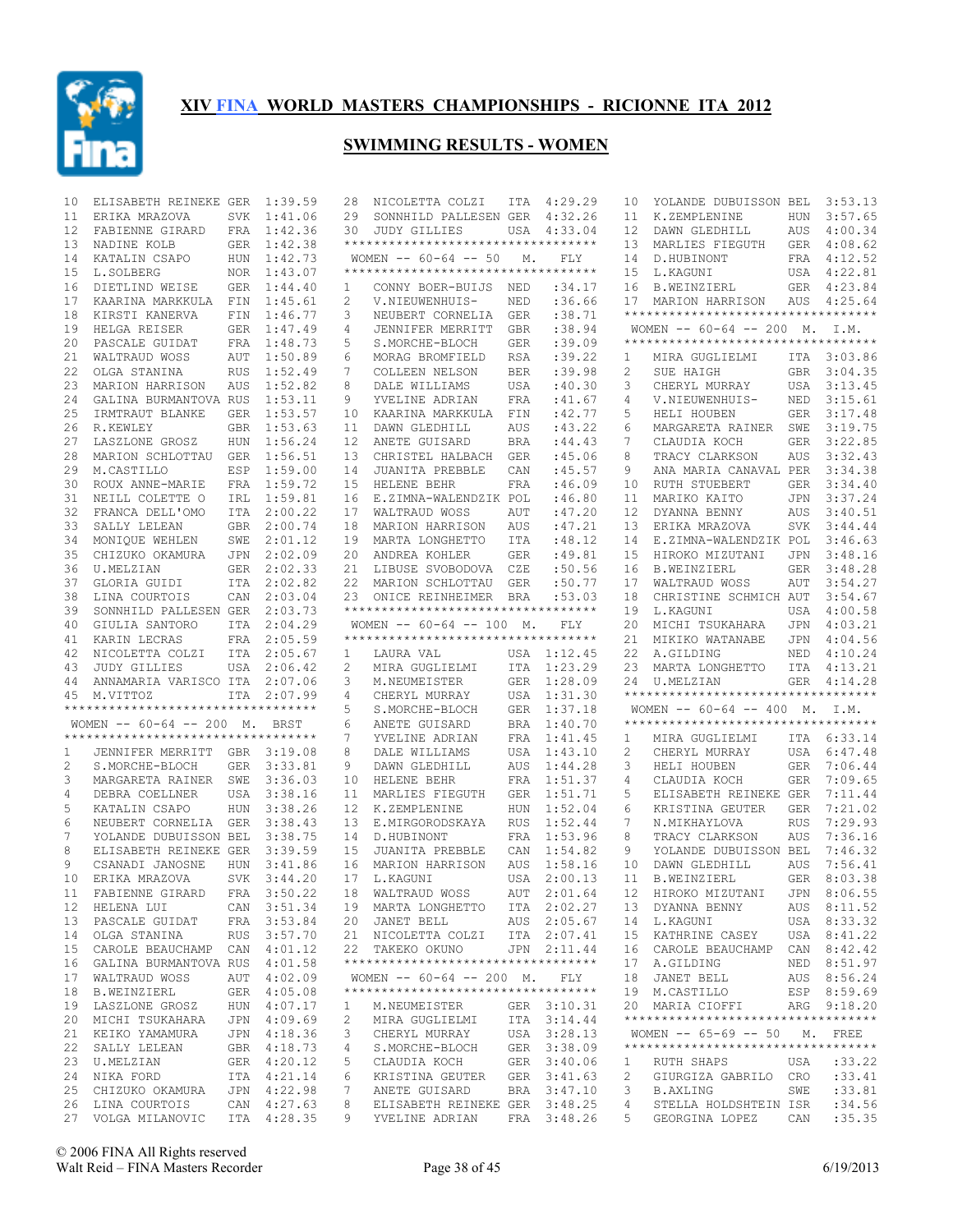

| 6        | ANNEROSE TROBISCH GER               |            | :35.50           | 4                     | <b>B. SHUTTLEWORTH</b>                                               | RSA        | 3:06.64            | 15             | A.MAZZEI                                                     |                          | BRA 14:32.60      |
|----------|-------------------------------------|------------|------------------|-----------------------|----------------------------------------------------------------------|------------|--------------------|----------------|--------------------------------------------------------------|--------------------------|-------------------|
| 7        | RENATA BASTEK                       | POL        | :36.08           | 5                     | MARIJKE ALDERSON                                                     | AUS        | 3:09.02            | 16             | MICHELE MOUQUET                                              |                          | FRA 14:38.13      |
| 8        | BEVERLY MONTRELLA USA               |            | :36.53           | 6                     | PENNY MYMRYK                                                         | CAN        | 3:10.21            | 17             | UTE HOLE                                                     |                          | GER 14:45.17      |
| 9        | PENNY MYMRYK                        | CAN        | :37.09           | 7                     | RITA MOLNAR                                                          | <b>HUN</b> | 3:10.90            | 18             | JUTTA FIEDLER                                                |                          | GER 15:03.26      |
| 10       | MARY HOLLAND                        | GBR        | :38.26           | 8                     | MONIKA BREETSCH                                                      | ITA        | 3:12.23            | 19             | MATTY VD VEEN                                                |                          | NED 15:16.04      |
| 11       | RANDI LARSEN                        | NOR        | : 38.48          | 9                     | KAZUYO MARUYAMA                                                      | JPN        | 3:17.05            | 20             | MONIKA WARNUSZ                                               |                          | GER 15:16.63      |
| 12       | TOMOKO NISHIBU                      | JPN        | :38.54           | 10                    | GEORGINA LOPEZ                                                       | CAN        | 3:18.52            | 21             | CATHERINE ROBERTS CAN 15:18.06                               |                          |                   |
| 13       | MARGRET HANKE                       | GER        | :38.59           | 11                    | UTE HOLE                                                             | <b>GER</b> | 3:20.73            | 22             | AKIKO SAKURAI                                                |                          | JPN 15:41.68      |
| 14       | V.FIGUEIREDO                        | <b>BRA</b> | :39.24           | 12 <sup>°</sup>       | P.MURPHY                                                             | IRL        | 3:28.11            | 23             | RYOKO UCHIDA                                                 |                          | JPN 16:20.59      |
| 15       | MASAYO MURAKOSHI                    | JPN        | :40.09           | 13                    | MONIKA HENZE-ROTH GER                                                |            | 3:30.63            | 24             | YOSHIKO WATANABE                                             |                          | JPN 16:25.71      |
| 16       | UTE HOLE                            | <b>GER</b> | :40.24           | 14                    | JUTTA FIEDLER                                                        | GER        | 3:30.82            | 25             | M.RISSO                                                      |                          | BRA 16:39.44      |
| 17       | OLGA ANASTASOVA                     | BUL        | :41.96           |                       | 15 CATHERINE ROBERTS CAN                                             |            | 3:34.27            | 26             | LUCIANA MORGERA                                              |                          | ITA 17:15.59      |
| 18       | E.JACQUELINE                        | <b>BEL</b> | :42.08           | 16                    | F.MACCHIONI                                                          | ITA        | 3:36.13            | 27             | <b>B.FRANCHI</b><br>**********************************       |                          | ITA 17:31.57      |
| 19       | TAEKO TABARA                        | JPN        | :43.53           | 17                    | NAMARA BREDA MC                                                      | IRL        | 3:39.05            |                |                                                              |                          |                   |
| 20       | F.MACCHIONI                         | ITA        | :43.72           |                       | 18 AKIKO SAKURAI                                                     | JPN        | 3:39.87            |                | WOMEN $-- 65-69 -- 50$<br>********************************** |                          | M. BACK           |
| 21       | PAMELA RAWLING                      | AUS        | :43.91           | 19                    | RYOKO UCHIDA                                                         | JPN        | 3:43.11            |                |                                                              |                          |                   |
| 22       | T.MARIE-FRANCE                      | FRA        | :43.94           |                       | 20 PAMELA RAWLING                                                    | AUS        | 3:43.40            | 1              | MARGIT OHLSSON                                               | NOR                      | :38.08            |
| 23       | JUDY FOREMAN                        | USA        | :44.21           |                       | 21 T.MARIE-FRANCE                                                    | FRA        | 3:43.96            | 2              | MARIA BALLA                                                  | <b>HUN</b>               | :40.46            |
| 24       | ANNIE COOKE                         | AUS        | : 44.36          |                       | 22 TAEKO TABARA                                                      | JPN        | 3:43.98            | 3              | JULIE GUNTHORP                                               | NZL                      | :41.06            |
| 25       | JANINA BOSOWSKA                     | POL        | :44.42           |                       | 23 M.RISSO                                                           | BRA        | 3:47.66            | 4              | RUTH SHAPS                                                   | USA                      | : 41.55           |
| 26       | INGE ZIMMERMANN                     | <b>GER</b> | :44.45           |                       | 24 MONIQUE VERNEY                                                    | FRA        | 3:48.46            | 5              | <b>B.AXLING</b>                                              | SWE                      | :41.90            |
| 27       | WALTRAUD MONSTADT GER               |            | :45.08           | 25                    | YOSHIKO WATANABE JPN                                                 |            | 3:52.82            | 6              | SUSIE BRESLIN                                                | <b>GBR</b>               | :43.44            |
| 28<br>29 | SETSUKO SAKAGUCHI JPN               |            | :45.33           | 26                    | LUCIANA MORGERA<br>***********************************               |            | ITA 4:07.79        | 7              | RENATA BASTEK                                                | POL                      | :44.81            |
| 30       | FRAYEA BUHR                         | USA        | :45.46           |                       |                                                                      |            |                    | 8              | <b>B. SHUTTLEWORTH</b>                                       | <b>RSA</b>               | :45.01            |
| 31       | NAGWA GHORAB<br>CHERRY AGAE ABE     | EGY<br>BRA | :45.50<br>:45.61 |                       | WOMEN -- 65-69 -- 400 M. FREE<br>*********************************** |            |                    | 9<br>10        | MARGRET HANKE<br>S.WINN                                      | <b>GER</b><br>ESP        | :45.89<br>:46.04  |
| 32       |                                     |            |                  |                       |                                                                      |            | AUS 6:10.25        |                |                                                              |                          | :46.14            |
| 33       | MONIKA ADOLPHS                      | GER        | :45.75           | $\mathbf{1}$          | ROSA MONTAGUE                                                        |            |                    | 11<br>12       | ROSA VENTURA                                                 | COL                      |                   |
| 34       | AKIKO HASHIZUME<br>CHIEKO ISHII     | JPN        | :46.29           | $\mathbf{2}^{\prime}$ | DENISE FELTZ                                                         | FRA        | 6:26.42<br>6:26.70 |                | LAURA MOLTEDO                                                | <b>ITA</b><br><b>BEL</b> | :46.66<br>: 47.75 |
| 35       | ULRIKE HOSNER                       | JPN<br>AUT | :47.19<br>:47.29 | 3<br>4                | ELAINE BLOWER<br>E.KETELSEN                                          | GBR<br>DEN | 6:27.25            | 13<br>14       | E.JACQUELINE<br>V.FIGUEIREDO                                 | <b>BRA</b>               | :49.01            |
|          | *********************************** |            |                  | 5                     | <b>B. SHUTTLEWORTH</b>                                               | RSA        | 6:31.13            | 15             | MONIKA HENZE-ROTH GER                                        |                          | :49.62            |
|          | WOMEN -- 65-69 -- 100 M. FREE       |            |                  | 6                     | <b>JACKIE MARR</b>                                                   | USA        | 6:37.00            | 16             | ZOYA BAZHENOVA                                               | <b>RUS</b>               | :50.02            |
|          | *********************************** |            |                  | 7                     | MONIKA BREETSCH                                                      | ITA        | 6:38.14            | 17             | JUDY FOREMAN                                                 | USA                      | :50.31            |
| 1        | RUTH SHAPS                          |            | USA 1:14.01      | 8                     | RITA MOLNAR                                                          | <b>HUN</b> | 6:41.12            | 18             | CAROL FREEMAN                                                | AUS                      | :51.37            |
| 2        | KIRA MAKAROVA                       |            | RUS 1:15.22      | 9                     | RANDI LARSEN                                                         | NOR        | 6:47.36            | 19             | ANNIE COOKE                                                  | AUS                      | :52.37            |
| 3        | STELLA HOLDSHTEIN ISR 1:16.83       |            |                  | 10                    | ROSE DUDENEY                                                         | GBR        | 6:50.28            | 20             | ULRIKE HOSNER                                                | AUT                      | :52.58            |
| 4        | SUSANA BARKLEY                      |            | ESP 1:22.41      | 11                    | HARRIET BURE                                                         | SWE        | 6:53.99            | 21             | ROSITA ALEX                                                  | <b>GER</b>               | :53.32            |
| 5        | GEORGINA LOPEZ                      | CAN        | 1:22.42          | $12 \overline{ }$     | A.MAZZEI                                                             | BRA        | 6:55.25            | 22             | KRISTINA IFSTROM                                             | FIN                      | :53.55            |
| 6        | BEVERLY MONTRELLA USA 1:23.33       |            |                  | 13                    | MARY HOLLAND                                                         | <b>GBR</b> | 7:01.91            | 23             | PAMELA RAWLING                                               | AUS                      | :53.62            |
| 7        | MARY HOLLAND                        |            | GBR 1:27.15      |                       | 14 UTE HOLE                                                          | <b>GER</b> | 7:03.39            | 24             | JANINA BOSOWSKA                                              | POL                      | :53.65            |
| 8        | MARIJKE ALDERSON AUS                |            | 1:27.92          | 15                    | MICHELE MOUQUET                                                      | FRA        | 7:18.42            | 25             | LESLEY PARKIN                                                | NZL                      | :53.70            |
| 9        | KAZUYO MARUYAMA                     | JPN        | 1:28.61          | 16                    | MONIKA HENZE-ROTH GER                                                |            | 7:21.00            | 26             | NAGWA GHORAB                                                 | EGY                      | :54.12            |
| 10       | MARGRET HANKE                       |            | GER 1:29.36      | 17                    | CATHERINE ROBERTS CAN                                                |            | 7:23.04            | 27             | TURINI ELIDA                                                 | FRA                      | :55.30            |
| 11       | P.MURPHY                            |            | IRL 1:29.43      | 18                    | MONIKA WARNUSZ                                                       | <b>GER</b> | 7:26.50            | 28             | INGE ZIMMERMANN                                              | <b>GER</b>               | :55.48            |
| 12       | UTE HOLE                            |            | GER 1:29.87      | 19                    | C.ISABELLA                                                           | ITA        | 7:40.87            | 29             | CHIEKO NAKAMURA                                              | <b>JPN</b>               | :55.53            |
| 13       | F.MACCHIONI                         |            | ITA 1:36.97      |                       | 20 LICIA KALCICH                                                     | ITA        | 7:45.33            | 30             | ELGA HEIMANN                                                 | <b>BRA</b>               | :55.57            |
| 14       | MICHELE MOUQUET                     |            | FRA 1:37.13      |                       | 21 PAMELA RAWLING                                                    | AUS        | 7:48.56            | 31             | TATIANA MAZZOLINI SUI                                        |                          | :55.96            |
| 15       | LESLEY PARKIN                       |            | NZL 1:37.99      |                       | 22 MONIQUE VERNEY                                                    | FRA        | 7:50.29            |                | **********************************                           |                          |                   |
| 16       | T.MARIE-FRANCE                      |            | FRA 1:39.56      |                       | 23 OKI KIKUKO                                                        |            | JPN 7:50.38        |                | WOMEN -- 65-69 -- 100 M. BACK                                |                          |                   |
| 17       | TAEKO TABARA JPN 1:39.89            |            |                  |                       | **********************************                                   |            |                    |                | **********************************                           |                          |                   |
| 18       | CATHERINE ROBERTS CAN 1:40.68       |            |                  |                       | WOMEN -- 65-69 -- 800 M. FREE                                        |            |                    | 1              | MARGIT OHLSSON                                               |                          | NOR 1:23.12       |
|          | 19 RYOKO UCHIDA                     |            | JPN 1:41.57      |                       | **********************************                                   |            |                    | $\overline{c}$ | <b>JULIE GUNTHORP</b>                                        |                          | NZL 1:27.21       |
| 20       | JUDY FOREMAN                        |            | USA 1:42.02      | 1                     | ROSA MONTAGUE                                                        |            | AUS 12:44.94       | 3              | RUTH SHAPS                                                   |                          | USA 1:27.49       |
| 21       | CHERRY AGAE ABE                     |            | BRA 1:42.72      | 2                     | JACKIE MARR                                                          |            | USA 13:06.62       | 4              | MARIA BALLA                                                  |                          | HUN 1:28.17       |
| 22       | AKIKO HASHIZUME                     |            | JPN 1:45.43      | 3                     | BEVERLY MONTRELLA USA 13:13.36                                       |            |                    | 5              | E.KETELSEN                                                   |                          | DEN 1:29.54       |
| 23       | OLGA ANASTASOVA                     |            | BUL 1:45.81      | 4                     | DENISE FELTZ                                                         |            | FRA 13:14.79       | 6              | SUSIE BRESLIN                                                |                          | GBR 1:35.47       |
| 24       | ULRIKE HOSNER                       |            | AUT 1:46.02      | 5                     | E.KETELSEN                                                           |            | DEN 13:17.23       | 7              | E.JACQUELINE                                                 |                          | BEL 1:39.33       |
|          | 25 TOSHIKO MIYOSHI                  |            | JPN 1:47.86      | 6                     | ELAINE BLOWER                                                        |            | GBR 13:21.69       | 8              | MARY POHLMANN                                                |                          | USA 1:39.59       |
|          | 26 FRAYEA BUHR                      |            | USA 1:48.57      | 7                     | ROSE DUDENEY                                                         |            | GBR 13:41.15       | 9              | LAURA MOLTEDO                                                |                          | ITA 1:40.25       |
|          | 27 NAGWA GHORAB                     |            | EGY 1:50.62      | 8                     | MONIKA BREETSCH                                                      |            | ITA 13:42.99       | 10             | S.WINN                                                       |                          | ESP 1:41.23       |
|          | **********************************  |            |                  | 9                     | PENNY MYMRYK                                                         |            | CAN 13:47.80       | 11             | ROSA VENTURA                                                 |                          | COL 1:43.17       |
|          | WOMEN -- 65-69 -- 200 M. FREE       |            |                  | 10                    | RITA MOLNAR                                                          |            | HUN 13:48.58       | 12             | MARGRET HANKE                                                |                          | GER 1:45.31       |
|          | **********************************  |            |                  | 11                    | RANDI LARSEN                                                         |            | NOR 13:53.67       | 13             | MONIKA HENZE-ROTH GER 1:46.07                                |                          |                   |
| 1        | STELLA HOLDSHTEIN ISR 2:52.12       |            |                  | 12                    | MARY POHLMANN                                                        |            | USA 13:59.47       | 14             | JUDY FOREMAN                                                 |                          | USA 1:48.47       |
| 2        | E.KETELSEN                          |            | DEN 3:02.35      |                       | 13 KAZUYO MARUYAMA                                                   |            | JPN 14:16.72       | 15             | ANNIE COOKE                                                  |                          | AUS 1:50.15       |
| 3        | ELAINE BLOWER                       |            | GBR 3:03.82      |                       | 14 ERIKA KEJDA                                                       |            | GER 14:30.39       |                | 16 CHIEKO NAKAMURA                                           |                          | JPN 1:50.16       |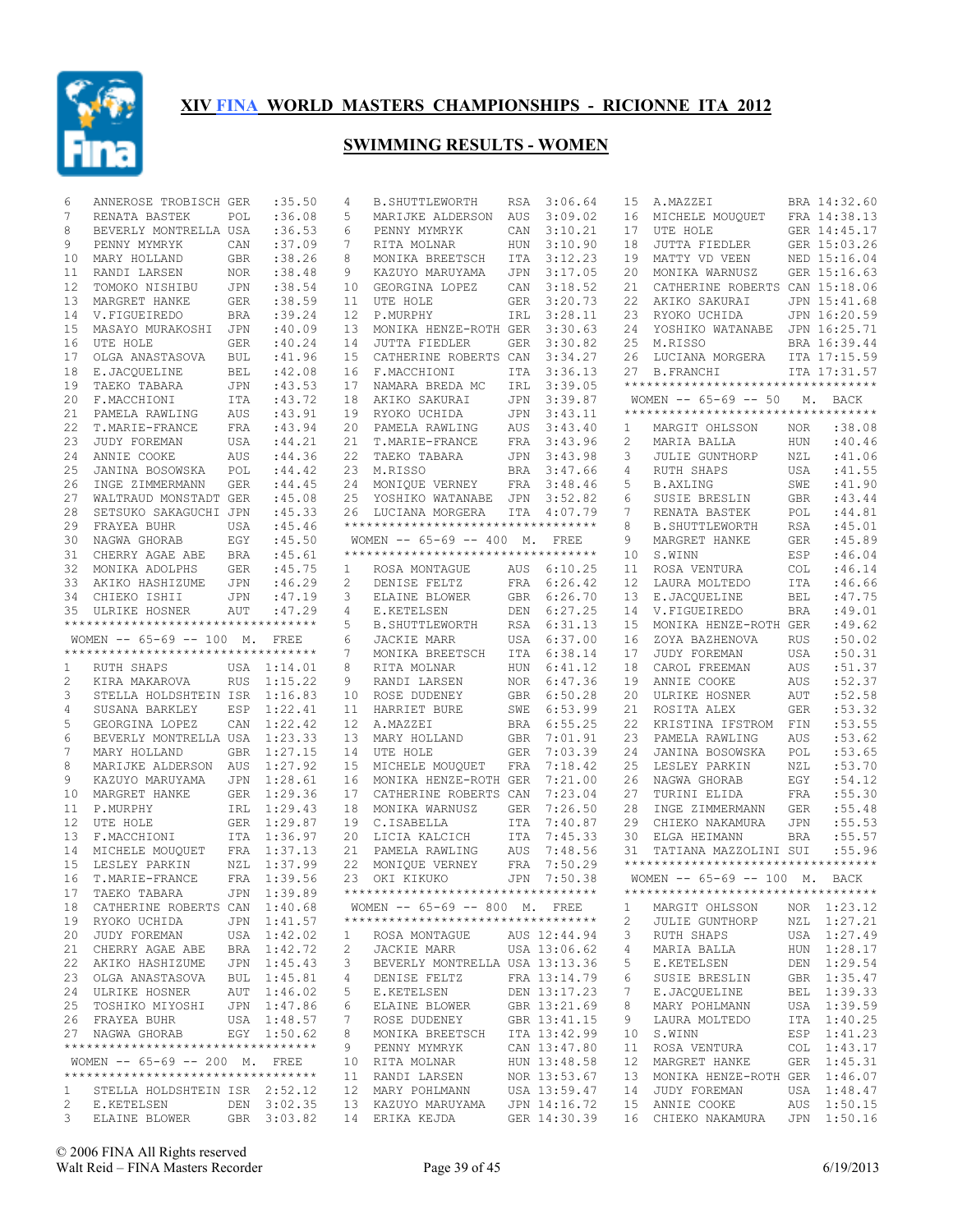

| 17 | IRMGARD RICHTER                     | GER        | 1:51.76     | 21              | URSULA VOSS                        | GER        | :53.57      | 4  | KAYAKO HIROSE                       | JPN        | 3:42.57      |
|----|-------------------------------------|------------|-------------|-----------------|------------------------------------|------------|-------------|----|-------------------------------------|------------|--------------|
| 18 | CAROL FREEMAN                       | AUS        | 1:51.81     | 22              | ANKE FERCHLAND                     | <b>GER</b> | :54.20      | 5  | HELEN JENKINS                       | GBR        | 3:43.60      |
| 19 | ROSITA ALEX                         |            | GER 1:53.62 | 23              | A.VINCELETTE                       | FRA        | :54.49      | 6  | RANDI LARSEN                        | NOR        | 3:51.72      |
| 20 | GEORGINA HAMILTON GBR               |            | 1:53.89     | 24              | MONIOUE VERNEY                     | FRA        | :55.40      | 7  | MARIJKE ALDERSON                    | AUS        | 3:52.29      |
| 21 | ULRIKE HOSNER                       | AUT        | 1:54.45     | 25              | MASAYO MURAKOSHI                   | JPN        | :55.77      | 8  | SEIKO HASEBE                        |            | JPN 3:57.94  |
| 22 | WALTRAUD MONSTADT GER               |            | 1:55.00     | 26              | WAKABAYASHI YOKO                   | JPN        | :56.56      | 9  | MONIKA WARNUSZ                      | GER        | 3:58.14      |
| 23 | TATIANA MAZZOLINI SUI               |            | 1:58.30     | 27              | ELGA HEIMANN                       | <b>BRA</b> | :57.48      | 10 | KRYSTYNA FECICA                     | POL        | 4:01.96      |
| 24 | TURINI ELIDA                        | FRA        | 2:00.24     | 28              | RUTH SEBER                         | GER        | :57.68      | 11 | ATSUKO NISHIMURA                    | JPN        | 4:05.94      |
| 25 | NAGWA GHORAB                        |            | EGY 2:02.65 | 29              | ENIKO REPASI                       | HUN        | :57.81      | 12 | GERLINDE URBAN                      |            | GER 4:06.94  |
| 26 | MICHELI MARCELLA ITA 2:06.29        |            |             | 30              | T.MARIE-FRANCE                     | FRA        | :57.93      | 13 | LICIA KALCICH                       | ITA        | 4:11.42      |
| 27 | SILVANA VESPA                       |            | ITA 2:06.50 |                 | 31 D.BILIGOVA                      | ITA        | :59.16      | 14 | OEHL VLASTA                         |            | GER 4:14.04  |
| 28 | JUDITH GREGORY                      |            | AUS 2:10.61 |                 | 32 RENATE DOST                     | GER        | :59.69      | 15 | MATTY VD VEEN                       |            | NED 4:14.65  |
| 29 | A.VINCELETTE                        |            | FRA 2:11.14 |                 | 33 ERIKA SCHMIDT                   |            | GER 1:00.04 | 16 | A.VINCELETTE                        |            | FRA 4:23.23  |
| 30 | RENATE DOST                         |            | GER 2:13.68 |                 | 34 CLAUDE DISSLER                  | FRA        | 1:00.15     | 17 | RENATE DOST                         |            | GER 4:23.32  |
| 31 | BALANGER SOLANGE FRA 2:13.83        |            |             |                 | 35 JUDY FOREMAN                    | USA        | 1:00.87     | 18 | ELGA HEIMANN                        |            | BRA 4:27.89  |
| 32 | CHIEKO ISHII                        | JPN        | 2:14.57     |                 | 36 MARTHA SHINKOWSKI CAN           |            | 1:01.21     | 19 | ROSITA ALEX                         |            | GER 4:28.77  |
| 33 | GRAZIELLA LORENZI ITA 2:14.94       |            |             |                 | 37 BOER IRENE DE                   | NED        | 1:01.69     | 20 | MONIQUE VERNEY                      |            | FRA 4:31.50  |
|    | *********************************** |            |             |                 | ********************************** |            |             | 21 | M.MELIS                             |            | ITA 4:32.04  |
|    | WOMEN -- 65-69 -- 200 M. BACK       |            |             |                 | WOMEN -- 65-69 -- 100 M. BRST      |            |             | 22 | BALANGER SOLANGE                    |            | FRA 4:33.65  |
|    | **********************************  |            |             |                 | ********************************** |            |             | 23 | RUTH SEBER                          |            | GER  4:41.00 |
| 1  | MARGIT OHLSSON                      |            | NOR 3:01.39 | $\mathbf{1}$    | GIURGIZA GABRILO CRO               |            | 1:30.16     | 24 | LUISA CECCHETTO                     |            | ITA 4:43.91  |
| 2  | JULIE GUNTHORP                      |            | NZL 3:11.72 | 2               | NOBUKO YASUDA                      | JPN        | 1:35.09     | 25 | PATRICIA NOVIKOFF AUS               |            | 4:46.58      |
| 3  | E.KETELSEN                          |            | DEN 3:14.32 | 3               | STELLA HOLDSHTEIN ISR              |            | 1:35.75     | 26 | MARTHA SHINKOWSKI CAN               |            | 4:48.10      |
| 4  | MARIA BALLA                         |            | HUN 3:18.93 | 4               | KAYAKO HIROSE                      | JPN        | 1:38.35     | 27 | BELLEC ANNICK LE FRA                |            | 4:55.21      |
| 5  | <b>SUSIE BRESLIN</b>                |            | GBR 3:29.53 | 5               | ANNEROSE TROBISCH GER              |            | 1:39.80     |    | *********************************** |            |              |
| 6  | HELEN JENKINS                       |            | GBR 3:35.47 | 6               | DIANE FORD                         | GBR        | 1:39.85     |    | WOMEN $-- 65-69 -- 50$              | М.         | <b>FLY</b>   |
| 7  | MARY POHLMANN                       |            | USA 3:37.00 | 7               | <b>B. SHUTTLEWORTH</b>             | RSA        | 1:40.00     |    | **********************************  |            |              |
| 8  | A.MAZZEI                            |            | BRA 3:37.25 | 8               | J.VOTRUBOVA                        | CZE        | 1:44.17     | 1  | RUTH SHAPS                          | USA        | :36.03       |
| 9  | ELAINE BLOWER                       |            | GBR 3:38.83 | 9               | HELEN JENKINS                      | <b>GBR</b> | 1:44.58     | 2  | KIRA MAKAROVA                       | <b>RUS</b> | :37.22       |
| 10 | JACKIE MARR                         |            | USA 3:40.59 | 10              | RANDI LARSEN                       | <b>NOR</b> | 1:45.43     | 3  | <b>B.AXLING</b>                     | SWE        | :39.12       |
| 11 | E.JACQUELINE                        |            | BEL 3:46.46 | 11              | MARIJKE ALDERSON                   | AUS        | 1:49.04     | 4  | ANNEROSE TROBISCH GER               |            | :39.51       |
| 12 | MARGRET HANKE                       |            | GER 3:48.06 | 12 <sup>°</sup> | GERLINDE URBAN                     | GER        | 1:49.62     | 5  | SARAH WELCH                         | USA        | :39.62       |
| 13 | ROSA VENTURA                        |            | COL 3:48.35 | 13              | URSULA BONGARTZ                    | <b>GER</b> | 1:50.42     | 6  | HARRIET BURE                        | SWE        | :40.52       |
| 14 | MONIKA HENZE-ROTH GER               |            | 3:51.02     | 14              | OEHL VLASTA                        | GER        | 1:51.40     | 7  | PATRICIA JACKSON                    | <b>GBR</b> | : 41.62      |
| 15 | IRMGARD RICHTER                     |            | GER 3:54.66 | 15              | MONIKA WARNUSZ                     | GER        | 1:52.78     | 8  | NOBUKO YASUDA                       | <b>JPN</b> | :42.72       |
| 16 | ANNIE COOKE                         | AUS        | 4:03.22     | 16              | CAROL FREEMAN                      | AUS        | 1:53.99     | 9  | GEORGINA LOPEZ                      | CAN        | :45.39       |
| 17 | C.ISABELLA                          |            | ITA 4:08.20 | 17              | MATTY VD VEEN                      | NED        | 1:54.57     | 10 | TOMOKO NISHIBU                      | <b>JPN</b> | :45.84       |
| 18 | ROSITA ALEX                         |            | GER 4:08.70 | 18              | CHIEKO NAKAMURA                    | JPN        | 1:54.82     | 11 | MARY HOLLAND                        | <b>GBR</b> | :46.17       |
| 19 | WALTRAUD MONSTADT GER 4:14.74       |            |             | 19              | INGE ZIMMERMANN                    | <b>GER</b> | 1:57.22     | 12 | JUTTA FIEDLER                       | <b>GER</b> | :49.25       |
| 20 | SILVANA VESPA                       |            | ITA 4:28.94 | 20              | JANINA BOSOWSKA                    | POL        | 2:01.35     | 13 | MIEKO OTA                           | <b>JPN</b> | :52.41       |
| 21 | SETSUKO SAKAGUCHI JPN               |            | 4:30.81     | 21              | A.VINCELETTE                       | FRA        | 2:01.77     | 14 | D.BILIGOVA                          | ITA        | :53.17       |
| 22 | MIEKO OTA                           | JPN        | 4:32.58     | 22              | ANKE FERCHLAND                     |            | GER 2:01.84 | 15 | F.MACCHIONI                         | ITA        | :53.61       |
| 23 | BALANGER SOLANGE FRA                |            | 4:34.47     | 23              | URSULA VOSS                        |            | GER 2:02.90 | 16 | ANNIE COOKE                         | AUS        | :54.13       |
|    | *********************************** |            |             |                 | 24 ELGA HEIMANN                    |            | BRA 2:02.97 | 17 | TATIANA MAZZOLINI SUI               |            | :55.34       |
|    | WOMEN $-- 65-69 -- 50$              | М.         | BRST        | 25              | RENATE DOST                        | GER        | 2:03.34     | 18 | FIORELLA MACIOCE                    | ITA        | : 55.93      |
|    | **********************************  |            |             | 26              | ROSITA ALEX                        |            | GER 2:04.24 | 19 | P.MURPHY                            | IRL        | :56.44       |
| 1  | GIURGIZA GABRILO CRO                |            | :40.51      | 27              | MONIQUE VERNEY                     |            | FRA 2:04.69 | 20 | M.RISSO                             | <b>BRA</b> | :58.87       |
| 2  | ANNEROSE TROBISCH GER               |            | :44.06      | 28              | MASAYO MURAKOSHI                   |            | JPN 2:05.25 |    | **********************************  |            |              |
| 3  | KAYAKO HIROSE                       | <b>JPN</b> | :44.71      | 29              | D.BILIGOVA                         |            | ITA 2:05.57 |    | WOMEN $-- 65-69 -- 100$ M.          |            | FLY          |
|    | 4 NOBUKO YASUDA JPN : 44.90         |            |             |                 | 30 RUTH SEBER                      |            | GER 2:07.00 |    | *********************************** |            |              |
| 5  | <b>B. SHUTTLEWORTH</b>              | RSA        | :45.14      |                 | 31 ENIKO REPASI                    |            | HUN 2:07.13 | 1  | SARAH WELCH                         |            | USA 1:34.41  |
| 6  | DIANE FORD                          | GBR        | :46.01      |                 | 32 WAKABAYASHI YOKO JPN 2:07.74    |            |             | 2  | HARRIET BURE                        |            | SWE 1:36.88  |
| 7  | B.AXLING                            | SWE        | :46.12      |                 | 33 BALANGER SOLANGE FRA 2:07.95    |            |             | 3  | DANIELA BARNEA                      |            | USA 1:40.12  |
| 8  | OEHL VLASTA                         | GER        | :47.31      |                 | 34 M.TIRONI                        |            | ITA 2:11.80 | 4  | PATRICIA JACKSON                    |            | GBR 1:40.58  |
| 9  | HELEN JENKINS                       | GBR        | :47.49      |                 | 35 FIORELLA MACIOCE ITA 2:12.55    |            |             | 5  | <b>JULIE GUNTHORP</b>               |            | NZL 1:43.13  |
| 10 | J.VOTRUBOVA                         | CZE        | :48.25      |                 | 36 MARTHA SHINKOWSKI CAN 2:13.61   |            |             | 6  | J.VOTRUBOVA                         |            | CZE 1:45.13  |
| 11 | GERLINDE URBAN                      | GER        | :48.69      |                 | 37 BELLEC ANNICK LE FRA 2:14.27    |            |             | 7  | LYNETTE HINES                       |            | NZL 1:47.54  |
| 12 | SEIKO HASEBE                        | JPN        | :48.84      |                 | 38 LUCIANA MORGERA                 |            | ITA 2:15.55 | 8  | RITA MOLNAR                         |            | HUN 1:49.86  |
| 13 | URSULA BONGARTZ                     | GER        | :49.39      |                 | 39 RYOKO UCHIDA                    |            | JPN 2:17.97 | 9  | KRYSTYNA FECICA                     |            | POL 1:50.03  |
| 14 | MARIJKE ALDERSON AUS                |            | :49.52      |                 | 40 MARGARETH RUDOLF AUT 2:21.39    |            |             | 10 | GEORGINA HAMILTON GBR 1:53.75       |            |              |
| 15 | ATSUKO NISHIMURA                    | JPN        | :51.19      |                 | ********************************** |            |             | 11 | MIEKO OTA                           |            | JPN 2:05.49  |
| 16 | KRISTINA IFSTROM FIN                |            | :51.74      |                 | WOMEN -- 65-69 -- 200 M. BRST      |            |             | 12 | D.BILIGOVA                          |            | ITA 2:06.55  |
| 17 | JANINA BOSOWSKA                     | POL        | :51.85      |                 | ********************************** |            |             | 13 | M.RISSO                             |            | BRA 2:10.85  |
|    | 17 CHIEKO NAKAMURA                  | JPN        | :51.85      | 1               | GIURGIZA GABRILO CRO 3:24.25       |            |             |    | 14 BELLEC ANNICK LE FRA 2:21.21     |            |              |
| 19 | CAROL FREEMAN                       | AUS        | :52.34      | 2               | ANNEROSE TROBISCH GER 3:39.22      |            |             |    | 15 LUISA CECCHETTO                  |            | ITA 2:23.80  |
|    | 20 INGE ZIMMERMANN                  | GER        | : 53.12     |                 | 3 DANIELA BARNEA USA 3:40.44       |            |             |    | **********************************  |            |              |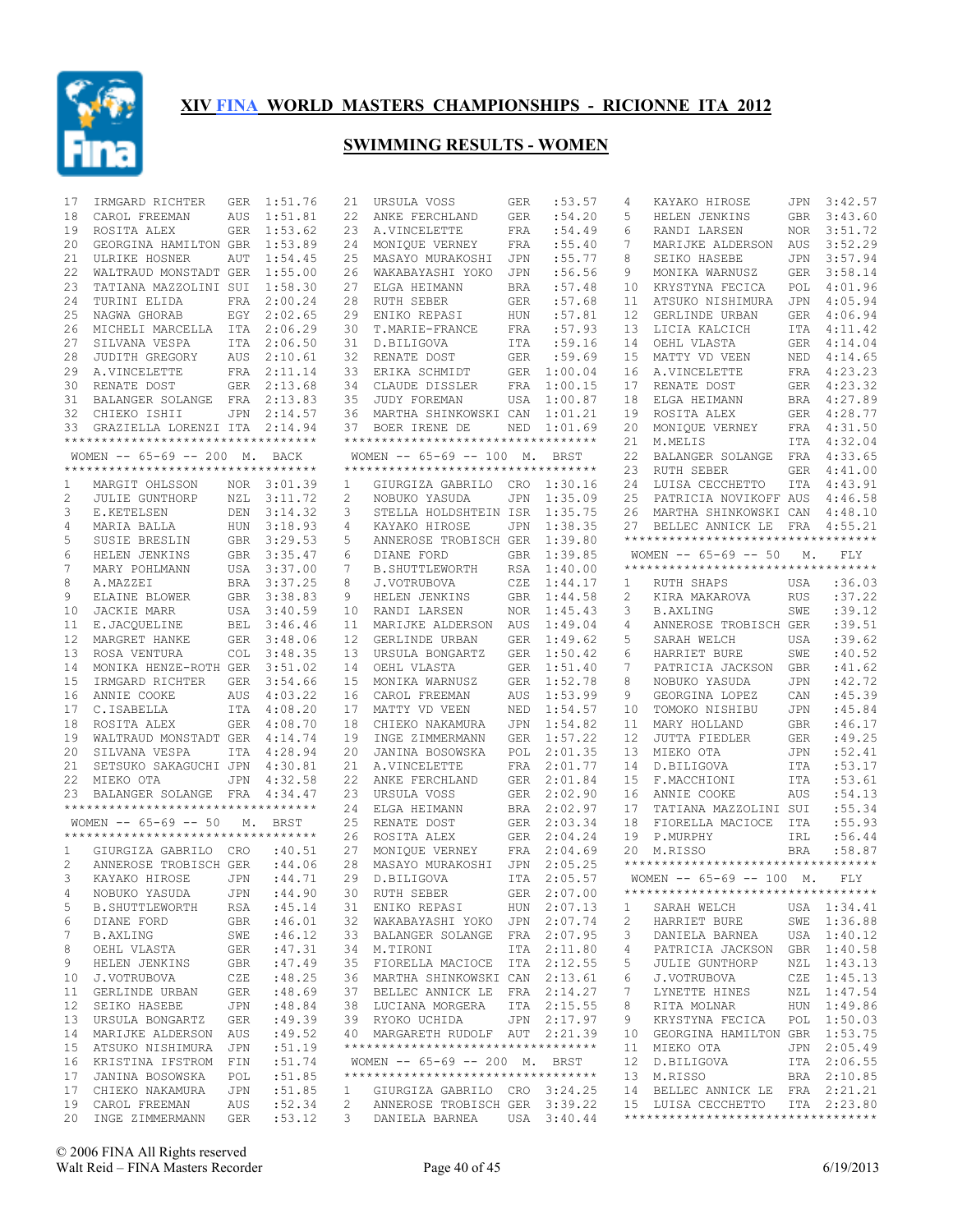

|    | WOMEN $-- 65-69 -- 200$ M.                                 |     | FLY         |              | WOMEN $-- 70-74 -- 50 M$ .                            |            | FREE        | 16           | S.CHRISTA                           |     | GER 3:48.68  |
|----|------------------------------------------------------------|-----|-------------|--------------|-------------------------------------------------------|------------|-------------|--------------|-------------------------------------|-----|--------------|
|    | **********************************                         |     |             |              | ***********************************                   |            |             | 17           | SCHREIBER-GOSENHE GER 3:48.92       |     |              |
| 1  | KIRA MAKAROVA                                              |     | RUS 3:29.88 | $\mathbf{1}$ | CHRISTEL SCHULZ                                       | GER        | :35.23      | 18           | EMMY GLASER                         |     | GER 3:49.27  |
| 2  | SARAH WELCH                                                |     | USA 3:46.91 | 2            | CLAIRE O'DWYER                                        | IRL        | :37.18      | 19           | M.STEPHENS                          |     | USA 3:54.82  |
| 3  | PATRICIA JACKSON GBR 3:50.00                               |     |             | 3            | GYNT CLIFFORD                                         | USA        | :38.55      | 20           | TOSHIKO TSUCHIYA JPN 4:03.15        |     |              |
| 4  | DANIELA BARNEA                                             |     | USA 3:55.16 | 3            | JILL COMPLIN                                          | GBR        | :38.55      | 21           | G.RUITER                            | NED | 4:06.27      |
| 5  | J.VOTRUBOVA                                                |     | CZE 4:02.75 | 5            | NANCY RIDOUT                                          | USA        | :39.18      | 22           | KYOKO SAKAKI                        |     | JPN 4:09.44  |
| 6  | DENISE FELTZ                                               |     | FRA 4:05.19 | 6            | DOREEN GORDON                                         | GBR        | :39.85      | 23           | A.PANASIA                           |     | ITA 4:09.63  |
| 7  |                                                            |     |             | 7            |                                                       |            |             |              |                                     |     |              |
|    | LYNETTE HINES                                              |     | NZL 4:05.57 |              | JANE BIRKHEAD                                         | USA        | :40.09      | 24           | KAYOKO SAKATA                       |     | JPN 4:10.76  |
| 8  | GEORGINA HAMILTON GBR 4:05.80                              |     |             | 8            | MARGARET FITTOCK                                      | AUS        | :40.37      | 25           | TOMOKO HARADA                       |     | JPN 4:14.72  |
| 9  | SEIKO HASEBE                                               |     | JPN 4:14.02 | 9            | M.PENNA                                               | BRA        | :41.39      | 26           | LUCY MANHEIM                        |     | USA 4:18.74  |
| 10 | MARY POHLMANN                                              |     | USA 4:17.48 | 10           | OTSUKA YUKO                                           | JPN        | :41.86      | 27           | ANNAMARIA CAROSSO ITA 4:20.29       |     |              |
| 11 | <b>JACKIE MARR</b>                                         |     | USA 4:18.63 | 11           | ROSEMARIE PAPKE                                       | GER        | :42.74      |              | **********************************  |     |              |
| 12 | KRYSTYNA FECICA                                            |     | POL 4:19.40 | 12           | ATSUYO KOMINAMI                                       | JPN        | :43.33      |              | WOMEN -- 70-74 -- 400 M. FREE       |     |              |
| 13 | A.MAZZEI                                                   |     | BRA 4:27.44 |              | 13 PARTLAND PEG K MC USA                              |            | :43.34      |              | **********************************  |     |              |
| 14 | LUISA CECCHETTO                                            |     | ITA 4:57.78 |              | 14 KAZUE HABA                                         | JPN        | :45.14      | 1            | M.PENNA                             |     | BRA 6:32.83  |
| 15 | M.RISSO                                                    |     | BRA 5:02.56 | 15           | ELLEN K SHOCKRO                                       | USA        | :46.27      | 2            | JILL COMPLIN                        |     | GBR 6:32.99  |
| 16 | BELLEC ANNICK LE FRA 5:08.89                               |     |             | 16           | EMMY GLASER                                           | GER        | :46.32      | 3            | PENNY WEBSTER                       |     | GBR 6:36.84  |
|    | **********************************                         |     |             | 17           | NINOMIYA AKIKO                                        | JPN        | :47.48      | 4            | NANCY RIDOUT                        |     | USA 6:49.43  |
|    | WOMEN -- 65-69 -- 200 M. I.M.                              |     |             | 18           | KAYOKO SAKATA                                         | JPN        | :48.21      | 5            | MARGARET FITTOCK AUS 6:53.53        |     |              |
|    | ***********************************                        |     |             | 19           | HELGA GRAENITZ                                        | AUT        | :49.24      | 6            | ANNE KREISEL                        | GER | 7:02.17      |
| 1  | MARGIT OHLSSON                                             |     | NOR 3:09.79 | 20           | YAEKO ARASE                                           | JPN        | :49.34      | 7            | ESZTER GRAFFJODY                    | HUN | 7:04.62      |
| 2  | KIRA MAKAROVA                                              |     | RUS 3:14.18 |              | 21 TOMOKO HARADA                                      | JPN        | :49.36      | 8            | BETSY DURRANT                       | USA | 7:07.46      |
|    |                                                            |     |             |              | 22 M.WHITTAKER                                        |            |             | 9            |                                     |     | 7:08.35      |
| 3  | NOBUKO YASUDA                                              |     | JPN 3:19.91 |              |                                                       | CAN        | :50.64      |              | NOMURA KATSUE                       | JPN |              |
| 4  | STELLA HOLDSHTEIN ISR 3:23.69                              |     |             |              | 23 TAKAKO KONUMA                                      | JPN        | : 51.14     | 10           | LAURA LOSITO                        | ITA | 7:08.42      |
| 5  | SARAH WELCH                                                |     | USA 3:32.58 |              | ***********************************                   |            |             | 11           | PAULINE WINGATE                     | AUS | 7:17.71      |
| 6  | DANIELA BARNEA                                             |     | USA 3:34.92 |              | WOMEN $-- 70-74 -- 100$ M.                            |            | <b>FREE</b> | 12           | DOREEN GORDON                       | GBR | 7:22.00      |
| 7  | BEVERLY MONTRELLA USA 3:38.91                              |     |             |              | **********************************                    |            |             | 13           | AAGJE A CARON                       | USA | 7:22.41      |
| 8  | PENNY MYMRYK                                               | CAN | 3:42.19     | $\mathbf{1}$ | CHRISTEL SCHULZ                                       |            | GER 1:17.62 | 14           | ELLEN K SHOCKRO                     | USA | 7:29.16      |
| 9  | SEIKO HASEBE                                               |     | JPN 3:46.73 | 2            | JILL COMPLIN                                          | GBR        | 1:23.20     | 15           | GILLIAN TREGENNA                    | RSA | 7:30.19      |
| 10 | ROSA VENTURA                                               |     | COL 3:52.03 | 3            | CLAIRE O'DWYER                                        | IRL        | 1:24.28     | 16           | JENNY BALL                          |     | GBR 7:30.99  |
| 11 | GEORGINA HAMILTON GBR                                      |     | 3:59.22     | 4            | GYNT CLIFFORD                                         | USA        | 1:25.36     | 17           | BRENDA WALKER                       | GBR | 7:48.50      |
| 12 | JUTTA FIEDLER                                              |     | GER 4:00.89 | 5            | MONIKA SENFTLEBEN GER                                 |            | 1:25.58     | 18           | S.CHRISTA                           | GER | 7:49.20      |
| 13 | MATTY VD VEEN                                              |     | NED 4:10.03 | 6            | MARGARET FITTOCK AUS                                  |            | 1:27.80     | 19           | M.VALDEZ                            |     | ARG 8:03.18  |
| 14 | C.ISABELLA                                                 |     | ITA 4:10.53 | 7            | M.PENNA                                               | BRA        | 1:29.42     | 20           | SCHREIBER-GOSENHE GER 8:04.17       |     |              |
| 15 | MICHELE MOUQUET                                            |     | FRA 4:12.40 | 8            | NANCY RIDOUT                                          | USA        | 1:31.24     | 21           | EMMY GLASER                         |     | GER 8:09.42  |
| 16 | ATSUKO NISHIMURA JPN 4:14.83                               |     |             | 9            | ANNE KREISEL                                          | GER        | 1:31.91     | 22           | YONEYA NOBUE                        |     | JPN 8:10.38  |
|    |                                                            |     |             |              |                                                       |            | 1:34.58     | 23           |                                     |     | USA 8:21.45  |
| 17 | P.MURPHY                                                   | IRL | 4:15.32     | 10           | PARTLAND PEG K MC USA                                 |            |             |              | M.STEPHENS                          |     |              |
| 18 | ELGA HEIMANN                                               |     | BRA 4:19.90 | 11           | NUALA CURLEY                                          | IRL        | 1:35.06     | 24           | TOSHIKO TSUCHIYA JPN                |     | 8:25.13      |
| 19 | M.MELIS                                                    |     | ITA 4:24.78 | 12           | MARGA SCHULZE                                         | <b>GER</b> | 1:37.31     | 25           | NINOMIYA AKIKO                      |     | JPN 8:25.51  |
| 20 | FIORELLA MACIOCE ITA 4:25.98                               |     |             | 13           | SCHREIBER-GOSENHE GER                                 |            | 1:43.09     | 26           | KAZUE HABA                          |     | JPN 8:29.12  |
| 21 | A.VINCELETTE                                               |     | FRA 4:29.41 |              | 14 EMMY GLASER                                        |            | GER 1:43.55 | 27           | A.PANASIA                           |     | ITA 8:56.98  |
| 22 | TATIANA MAZZOLINI SUI 4:36.33                              |     |             | 15           | S.CHRISTA                                             | GER        | 1:43.59     |              | *********************************** |     |              |
| 23 | MARIA BALUGANI                                             |     | ITA 4:38.44 | 16           | NINOMIYA AKIKO                                        | JPN        | 1:48.18     |              | WOMEN -- 70-74 -- 800 M. FREE       |     |              |
|    | 24 LUISA CECCHETTO                                         |     | ITA 4:41.85 | 17           | KAYOKO SAKATA                                         | JPN        | 1:48.60     |              | *********************************** |     |              |
|    | **********************************                         |     |             | 18           | KYOKO SAKAKI                                          |            | JPN 1:48.66 | $\mathbf{1}$ | M.PENNA                             |     | BRA 13:34.32 |
|    | WOMEN $-- 65-69 -- 400$ M. I.M.                            |     |             |              | 19 KAZUE HABA                                         |            | JPN 1:49.63 | 2            | PENNY WEBSTER                       |     | GBR 13:43.85 |
|    | ***********************************                        |     |             | 20           | G.RUITER                                              | NED        | 1:52.23     | 3            | JILL COMPLIN                        |     | GBR 13:51.43 |
|    | KIRA MAKAROVA                                              |     | RUS 6:57.73 |              | ***********************************                   |            |             | 4            | MARGARET FITTOCK AUS 14:01.84       |     |              |
|    | 2 JULIE GUNTHORP NZL 7:20.83 WOMEN -- 70-74 -- 200 M. FREE |     |             |              |                                                       |            |             |              | 5 LAURA LOSITO ITA 14:31.54         |     |              |
| 3  | DANIELA BARNEA                                             |     | USA 7:30.17 |              | **********************************                    |            |             | 6            | ESZTER GRAFFJODY HUN 14:33.33       |     |              |
| 4  | SARAH WELCH                                                |     | USA 7:36.17 |              | CHRISTEL SCHULZ GER 2:56.11                           |            |             | 7            |                                     |     | JPN 14:36.72 |
|    |                                                            |     |             | $\mathbf{1}$ |                                                       |            |             |              | NOMURA KATSUE                       |     |              |
| 5  | JACKIE MARR                                                |     | USA 7:39.62 | 2            | YOSHIKO OSAKI JPN 2:59.46<br>JILL COMPLIN GBR 3:10.59 |            |             | 8            | ANNE KREISEL                        |     | GER 14:41.25 |
| 6  | BEVERLY MONTRELLA USA 7:42.07                              |     |             | 3            |                                                       |            |             | 9            | UTE REMENYI                         |     | AUT 14:50.89 |
| 7  | ELAINE BLOWER                                              |     | GBR 7:50.14 | 4            | M.PENNA                                               |            | BRA 3:12.67 | 10           | PAULINE WINGATE                     |     | AUS 15:02.80 |
| 8  | PATRICIA JACKSON GBR 7:55.09                               |     |             | 5            | PENNY WEBSTER                                         |            | GBR 3:13.76 | 11           | BETSY DURRANT                       |     | USA 15:03.73 |
| 9  | DENISE FELTZ                                               |     | FRA 8:01.08 | 6            | MARGARET FITTOCK AUS 3:14.72                          |            |             | 12           | HIROKO KOBAYASHI JPN 15:19.44       |     |              |
|    | 10 MARY POHLMANN                                           |     | USA 8:06.25 | 7            | NANCY RIDOUT                                          |            | USA 3:18.34 | 13           | JANE BIRKHEAD                       |     | USA 15:28.27 |
| 11 | HELEN JENKINS                                              |     | GBR 8:06.89 | 8            | NOMURA KATSUE                                         |            | JPN 3:25.25 | 14           | MARGA SCHULZE                       |     | GER 15:41.57 |
|    | 12 A.MAZZEI                                                |     | BRA 8:10.06 | 9            | ANNE KREISEL                                          |            | GER 3:28.22 | 15           | JENNY BALL                          |     | GBR 15:43.99 |
|    | 13 GEORGINA HAMILTON GBR 8:24.71                           |     |             |              | 10 PAULINE WINGATE AUS 3:31.11                        |            |             | 16           | M.STEPHENS                          |     | USA 16:13.92 |
|    | 14 C.ISABELLA ITA 8:53.30                                  |     |             |              | 11 NUALA CURLEY                                       |            | IRL 3:33.46 | 17           | S.CHRISTA                           |     | GER 16:15.59 |
|    | 15 MICHELE MOUQUET FRA 9:00.29                             |     |             |              | 12 PARTLAND PEG K MC USA 3:35.71                      |            |             | 18           | SCHREIBER-GOSENHE GER 16:17.18      |     |              |
|    | 16 MATTY VD VEEN NED 9:03.01                               |     |             |              | 13 MARGA SCHULZE                                      |            | GER 3:36.81 | 19           | IDA HLAVACEK                        |     | USA 16:23.63 |
|    | 17 MIEKO OTA                                               |     | JPN 9:44.18 |              | 14 BRENDA WALKER                                      |            | GBR 3:39.42 |              | 20 YONEYA NOBUE                     |     | JPN 16:59.23 |
|    | **********************************                         |     |             |              | 15 ANNE LONG                                          |            | USA 3:45.18 |              | 21 ANNA MARIA PAGNAN ITA 17:12.21   |     |              |
|    |                                                            |     |             |              |                                                       |            |             |              |                                     |     |              |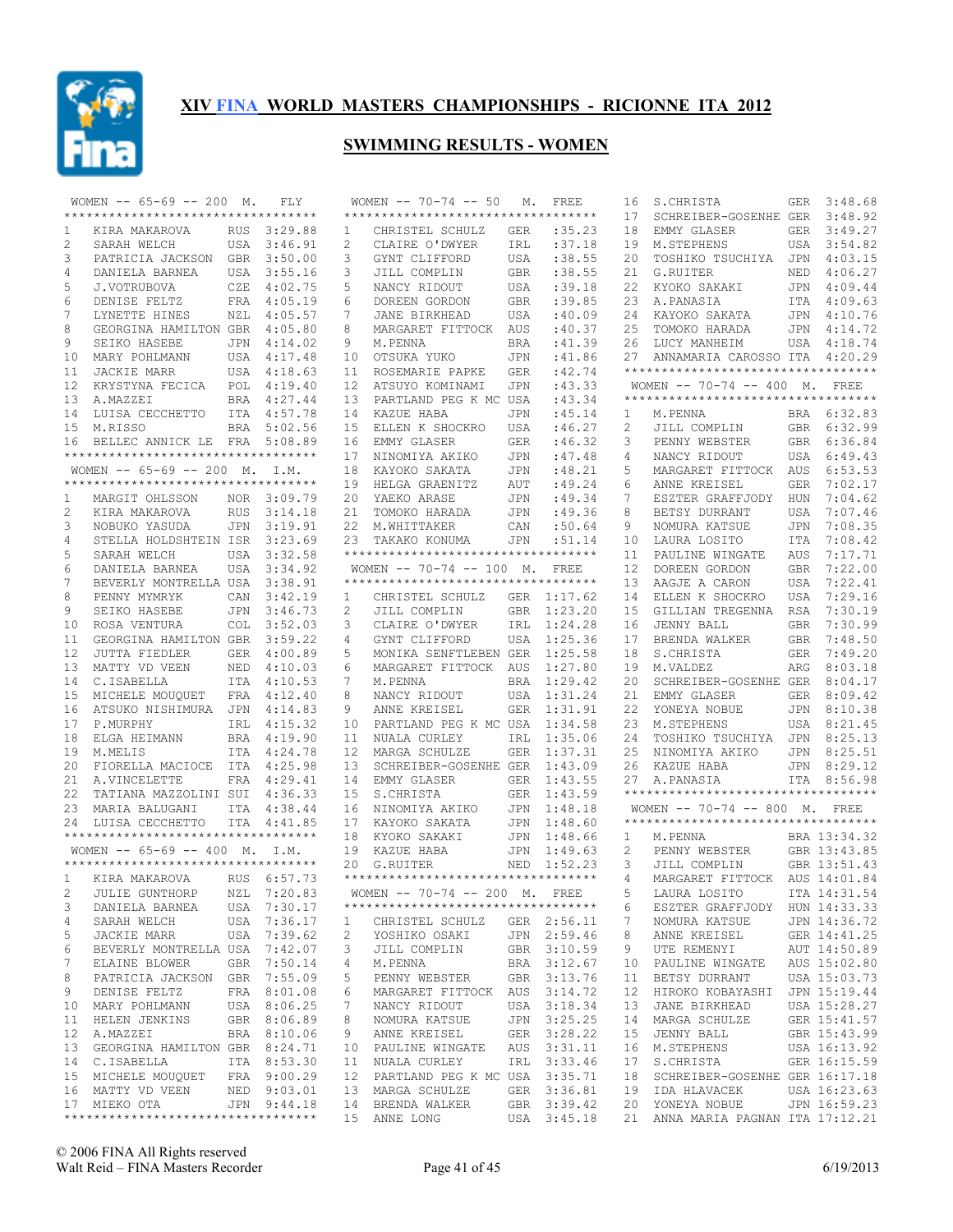

| 22 | FUMIKA HARANO                       |            | JPN 17:23.04 | 3                     | YOSHIKO OSAKI                                       | JPN        | 3:41.29     | 17             | SUSAN MARENS                                                    |            | USA 2:06.38 |
|----|-------------------------------------|------------|--------------|-----------------------|-----------------------------------------------------|------------|-------------|----------------|-----------------------------------------------------------------|------------|-------------|
| 23 | KRYSTYNA NICPON                     |            | POL 17:45.94 | 4                     | HEIDI GUHL                                          | GER        | 3:45.43     | 18             | RYOKO SAITO                                                     | JPN        | 2:06.43     |
| 24 | TOSHIKO TSUCHIYA JPN 17:58.53       |            |              | 5                     | UTE REMENYI                                         | AUT        | 3:48.76     | 19             | BARBARA ROSENBAUM USA                                           |            | 2:13.96     |
| 25 | FUSAE MARUYAMA                      |            | JPN 18:21.03 | 6                     | DOREEN GORDON                                       | <b>GBR</b> | 3:55.40     | 20             | K.HARASZTOVA                                                    | SVK        | 2:14.21     |
| 26 | ANNAMARIA CAROSSO ITA 18:24.30      |            |              | 7                     | JANET BROWN                                         | GBR        | 3:56.77     | 21             | I.SEGSCHNEIDER                                                  |            | GER 2:16.11 |
| 27 | LUCY MANHEIM                        |            | USA 19:36.86 | 8                     | DORTE SIEMER                                        | GER        | 4:06.09     | 22             | INGRID RICHTER                                                  | GER        | 2:16.34     |
|    | **********************************  |            |              | 9                     | IDA HLAVACEK                                        |            | USA 4:11.65 | 23             | KYOKO SAKAKI                                                    | JPN        | 2:17.79     |
|    | WOMEN $-- 70-74 -- 50$              |            | M. BACK      | 10                    | BRENDA WALKER                                       | GBR        | 4:12.90     | 24             | YOKO TANAKA                                                     | JPN        | 2:19.64     |
|    | *********************************** |            |              | 11                    | KRYSTYNA NICPON                                     | POL        | 4:15.21     | 25             | M.WHITTAKER                                                     |            | CAN 2:23.91 |
| 1  | SATOKO TAKEUJI                      | JPN        | :40.67       | 12                    | MARGA SCHULZE                                       | GER        | 4:16.01     | 26             | SANDRA DALLAS                                                   | BER        | 2:26.89     |
| 2  | HIROMI SATO                         | JPN        | :42.89       | 13                    | MARGARITA KUN                                       | <b>RUS</b> | 4:19.21     | 27             | ANNA MARIA PAGNAN ITA                                           |            | 2:26.94     |
| 3  | YOSHIKO OSAKI                       | JPN        | :46.19       | 14                    | RYOKO SAITO                                         | JPN        | 4:24.56     | 28             | ROSWITA NORRIS                                                  | USA        | 2:28.24     |
| 4  | HERILENE FREITAS BRA                |            | :46.46       | 15                    | JENNY BALL                                          | GBR        | 4:24.97     | 29             | M.THALAMY                                                       |            | FRA 2:30.06 |
| 5  | JANET BROWN                         | <b>GBR</b> | :46.55       | 16                    | MARGARETA LINNER                                    | SWE        | 4:37.33     |                | **********************************                              |            |             |
| 6  | DORTE SIEMER                        | GER        | :48.86       | 17                    | SANDRA LEA                                          | GBR        | 4:38.86     |                | WOMEN -- 70-74 -- 200 M. BRST                                   |            |             |
| 7  | DOREEN GORDON                       | <b>GBR</b> | :48.87       | 18                    | HELENE JACQUES                                      | CAN        | 4:39.71     |                | **********************************                              |            |             |
| 8  |                                     |            |              |                       |                                                     |            |             |                |                                                                 |            |             |
|    | SANDRA LEA                          | <b>GBR</b> | :49.73       | 19                    | G.RUITER                                            | NED        | 4:40.42     | 1              | LUISE KNOPFLE                                                   |            | GER 3:43.17 |
| 9  | BETSY DURRANT                       | USA        | :50.85       | 20                    | ROSWITA NORRIS                                      | USA        | 4:50.54     | $\overline{c}$ | ELSBETH FLICK                                                   | GER        | 3:50.11     |
| 10 | ATSUYO KOMINAMI                     | JPN        | :51.22       | 21                    | FUMIKA HARANO<br>********************************** |            | JPN 4:57.85 | 3              | ELAINE BROMWICH                                                 | <b>GBR</b> | 4:00.17     |
| 11 | KARIN KEIL                          | <b>GER</b> | :52.56       |                       |                                                     |            |             | 4              | YOSHIKO OSAKI                                                   | <b>JPN</b> | 4:00.50     |
| 12 | KRYSTYNA NICPON                     | POL        | :52.66       |                       | WOMEN $-- 70-74 -- 50 M$ .                          |            | BRST        | 5              | GERDA WILLIAMS                                                  | AUS        | 4:02.50     |
| 13 | OTSUKA YUKO                         | <b>JPN</b> | :52.72       |                       | ***********************************                 |            |             | 6              | ALLA KOVOLENKO                                                  | <b>UKR</b> | 4:05.83     |
| 14 | HAIDE KLUEGLEIN                     | <b>GER</b> | : 53.43      | $\mathbf{1}$          | MONIKA SENFTLEBEN GER                               |            | :43.89      | 7              | VELLEDA CERNICH                                                 | <b>ITA</b> | 4:08.47     |
| 15 | PARTLAND PEG K MC USA               |            | :55.30       | $\mathbf{2}^{\prime}$ | ELSBETH FLICK                                       | <b>GER</b> | :48.58      | 8              | KIYOKO YONEDA                                                   | JPN        | 4:15.29     |
| 16 | <b>JENNY BALL</b>                   | <b>GBR</b> | :55.82       | 3                     | IVANA FELGROVA                                      | CZE        | :49.18      | 9              | PAULINE WINGATE                                                 | AUS        | 4:17.70     |
| 17 | MARGARETA LINNER                    | SWE        | :57.24       | 4                     | ROSEMARIE PAPKE                                     | GER        | :49.45      | 10             | OTSUKA YUKO                                                     | JPN        | 4:21.41     |
| 18 | YAEKO ARASE                         | JPN        | :58.42       | 5                     | KIYOKO YONEDA                                       | JPN        | :49.46      | 11             | MARGARITA KUN                                                   | <b>RUS</b> | 4:25.11     |
| 19 | LUCY MANHEIM                        | USA        | :59.37       | 6                     | MURIEL HITCHCOCK                                    | GBR        | :50.12      | 12             | AAGJE A CARON                                                   | USA        | 4:25.16     |
| 20 | R.KEMAYD                            | URU        | 1:01.38      | 7                     | NUALA CURLEY                                        | IRL        | :50.38      | 13             | MURIEL HITCHCOCK                                                | <b>GBR</b> | 4:27.17     |
| 21 | SANDRA DALLAS                       | <b>BER</b> | 1:03.21      | 8                     | ELAINE BROMWICH                                     | GBR        | :50.46      | 14             | HELENE JACQUES                                                  | CAN        | 4:36.77     |
|    | *********************************** |            |              | 9                     | GABRIELLA TUCCI                                     | ITA        | :50.65      | 15             | BARBARA ROSENBAUM USA                                           |            | 4:56.19     |
|    | WOMEN -- 70-74 -- 100 M. BACK       |            |              | 10                    | ALLA KOVOLENKO                                      | UKR        | :52.58      | 16             | K.HARASZTOVA                                                    | SVK        | 4:57.93     |
|    | *********************************** |            |              | 11                    | DORTE SIEMER                                        | <b>GER</b> | :52.76      | 17             | ROSWITA NORRIS                                                  | USA        | 4:58.39     |
| 1  | SATOKO TAKEUJI                      |            | JPN 1:26.15  | 12 <sup>°</sup>       | VELLEDA CERNICH                                     | ITA        | :53.09      | 18             | INGRID RICHTER                                                  | GER        | 4:58.73     |
|    |                                     |            |              |                       |                                                     |            |             |                |                                                                 |            |             |
| 2  | HIROMI SATO                         | JPN        | 1:36.02      | 13                    | RYOKO SAITO                                         | JPN        | :54.25      | 19             | I.SEGSCHNEIDER                                                  | GER        | 4:58.89     |
| 3  | GERDA WILLIAMS                      | AUS        | 1:38.88      | 14                    | KARIN KEIL                                          | <b>GER</b> | :54.60      | 20             | TOMOKO HARADA                                                   | JPN        | 5:01.17     |
| 4  | JANET BROWN                         |            |              | 15                    | HAIDE KLUEGLEIN                                     | GER        | :54.67      | 21             | KYOKO SAKAKI                                                    | JPN        | 5:03.34     |
|    |                                     |            | GBR 1:42.01  |                       |                                                     |            |             |                |                                                                 |            |             |
| 5  | HEIDI GUHL                          |            | GER 1:44.45  | 16                    | OTSUKA YUKO                                         | <b>JPN</b> | :54.72      | 22             | C.GRIFFIN                                                       | ITA        | 5:15.81     |
| 6  | UTE REMENYI                         | AUT        | 1:46.44      | 17                    | BARBARA ROSENBAUM USA                               |            | :55.13      | 23             | GERDA BORKENHAGEN ITA                                           |            | 5:19.94     |
| 7  | ATSUYO KOMINAMI                     | JPN        | 1:47.35      | 18                    | BARBARA VIEDENZ                                     | GER        | :55.30      | 24             | SIGRID NOWAK<br>**********************************              |            | GER 5:21.04 |
| 8  | DOREEN GORDON                       |            | GBR 1:48.08  | 19                    | GERLINDE REINDL                                     | AUT        | :58.04      |                |                                                                 |            |             |
| 9  | DORTE SIEMER                        |            | GER 1:49.29  | 20                    | ISABEL RAIMUNDO                                     | <b>POR</b> | :59.60      |                | WOMEN $-- 70-74 -- 50$ M.<br>********************************** |            | FLY         |
| 10 | NOMURA KATSUE                       | JPN        | 1:51.75      | 21                    | YAEKO ARASE                                         | JPN        | 1:00.17     |                |                                                                 |            |             |
| 11 | KRYSTYNA NICPON                     |            | POL 1:51.87  | 22                    | INGRID RICHTER                                      | <b>GER</b> | 1:01.12     | 1              | CHRISTEL SCHULZ                                                 | <b>GER</b> | :39.77      |
| 12 | BRENDA WALKER                       |            | GBR 1:52.99  |                       | 23 K.HARASZTOVA                                     | <b>SVK</b> | 1:02.83     | 2              | GYNT CLIFFORD                                                   | <b>USA</b> | : 44.49     |
| 13 | BETSY DURRANT                       |            | USA 1:53.63  |                       | 24 M.WHITTAKER                                      | CAN        | 1:03.85     | 3              | MONIKA SENFTLEBEN GER                                           |            | :45.07      |
| 14 | SANDRA LEA                          |            | GBR 1:54.10  | 25                    | M.THALAMY                                           | FRA        | 1:04.93     | 4              | KIYOKO YONEDA                                                   | <b>JPN</b> | :45.75      |
| 15 | PARTLAND PEG K MC USA 1:57.73       |            |              |                       | **********************************                  |            |             | 5              | M.COSTA                                                         | <b>BRA</b> | :51.89      |
| 16 | JENNY BALL                          |            | GBR 1:59.70  |                       | WOMEN -- 70-74 -- 100 M. BRST                       |            |             | 6              | NOMURA KATSUE                                                   | JPN        | :52.59      |
|    | 17 KARIN KEIL GER 2:00.47           |            |              |                       | **********************************                  |            |             |                | GILLIAN TREGENNA RSA :52.96                                     |            |             |
|    | 18 YONEYA NOBUE                     |            | JPN 2:00.99  | 1                     | LUISE KNOPFLE                                       |            | GER 1:41.31 | 8              | LIUDMILA ZYKOVA                                                 | RUS        | :56.92      |
|    | 19 G.RUITER                         |            | NED 2:03.30  | 2                     | MONIKA SENFTLEBEN GER 1:42.43                       |            |             | 9              | MURIEL HITCHCOCK GBR :58.41                                     |            |             |
|    | 20 TOSHIKO TSUCHIYA JPN 2:05.49     |            |              | 3                     | ELSBETH FLICK                                       |            | GER 1:46.53 |                | 10 BRIGITTE MAI                                                 | GER        | :59.13      |
|    | 21 MARGARETA LINNER SWE 2:05.61     |            |              | 4                     | IVANA FELGROVA                                      |            | CZE 1:50.12 | 11             | BARBARA ROSENBAUM USA 1:00.46                                   |            |             |
| 22 | LIUDMILA ZYKOVA                     |            | RUS 2:07.15  | 5                     | ELAINE BROMWICH                                     |            | GBR 1:51.14 |                | 12 Y.MABEL                                                      |            | HKG 1:04.78 |
|    | 23 LUCY MANHEIM                     |            | USA 2:08.04  | 6                     | GABRIELLA TUCCI                                     |            | ITA 1:51.29 |                | 13 FUSAE MARUYAMA                                               |            | JPN 1:07.25 |
|    | 24 I.SEGSCHNEIDER                   |            | GER 2:12.61  | 7                     | ROSEMARIE PAPKE                                     |            | GER 1:52.22 |                | **********************************                              |            |             |
|    | 25 R.KEMAYD                         |            | URU 2:14.65  | 8                     | KIYOKO YONEDA                                       |            | JPN 1:54.36 |                | WOMEN $-- 70-74 -- 100$ M.                                      |            | FLY         |
|    | 26 ELLEN K SHOCKRO                  |            | USA 2:18.06  | 9                     | ALLA KOVOLENKO                                      |            | UKR 1:56.12 |                | ***********************************                             |            |             |
|    | 27 C.GRIFFIN                        |            | ITA 2:19.50  | 10                    | MURIEL HITCHCOCK                                    |            | GBR 1:57.11 | ı              | IVANA FELGROVA                                                  |            | CZE 1:48.14 |
|    | 28 ROSWITA NORRIS                   |            | USA 2:22.02  |                       | 11 VELLEDA CERNICH                                  |            | ITA 1:57.42 | 2              | SUSAN MEYERS                                                    |            | USA 1:49.09 |
|    | **********************************  |            |              |                       | 12 DORTE SIEMER                                     |            | GER 1:58.56 | 3              | MONIKA SENFTLEBEN GER 1:50.11                                   |            |             |
|    | WOMEN -- 70-74 -- 200 M. BACK       |            |              |                       | 13 PAULINE WINGATE                                  |            | AUS 1:59.72 | 4              | GYNT CLIFFORD                                                   |            | USA 1:51.01 |
|    | **********************************  |            |              |                       | 14 NUALA CURLEY                                     |            | IRL 2:01.06 | 5              | CLAIRE O'DWYER                                                  |            | IRL 1:52.79 |
|    | 1 GERDA WILLIAMS AUS 3:30.56        |            |              |                       | 15 OTSUKA YUKO                                      |            | JPN 2:01.80 | 6              | KIYOKO YONEDA                                                   |            | JPN 1:57.96 |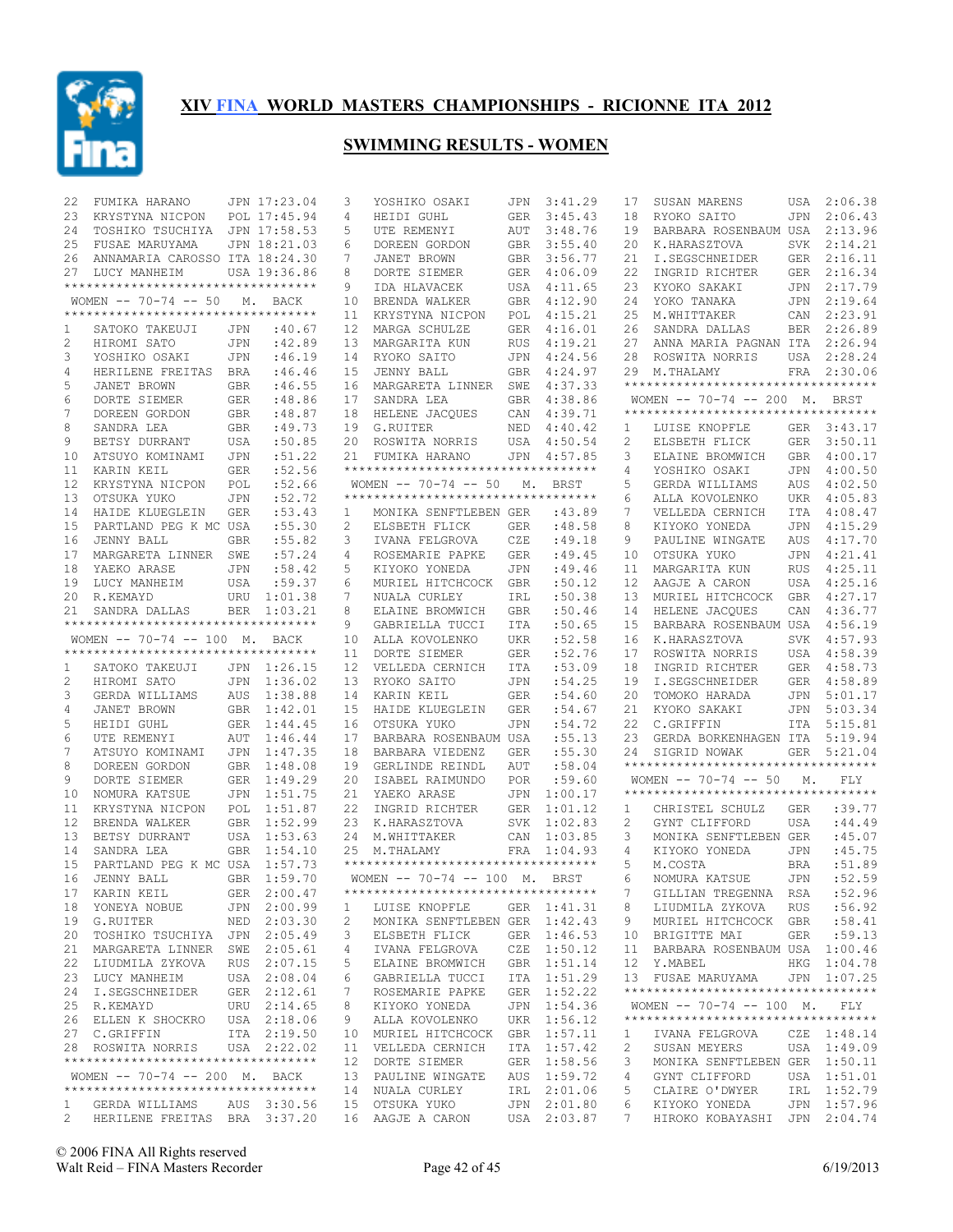

| 8              | IDA HLAVACEK                                                     | USA        | 2:04.84      |                   | **********************************  |            |                   | 5              | RITA ANDROSONI                                                | ITA        | 7:36.49      |
|----------------|------------------------------------------------------------------|------------|--------------|-------------------|-------------------------------------|------------|-------------------|----------------|---------------------------------------------------------------|------------|--------------|
| 9              | M.COSTA                                                          | BRA        | 2:07.01      |                   | WOMEN $-- 75-79 -- 50$              | М.         | <b>FREE</b>       | 6              | ANNELIES GRAUE                                                | <b>GER</b> | 7:55.62      |
| 10             | AAGJE A CARON                                                    | USA        | 2:08.51      |                   | **********************************  |            |                   | 7              | ADRIENNE PIPES                                                | USA        | 8:16.15      |
| 11             | SUSAN MARENS                                                     | USA        | 2:12.04      | 1                 | FUSAKO HIROOKA                      | JPN        | :40.48            | 8              | GERDA GRASSE                                                  | <b>GER</b> | 8:18.26      |
| 12             | GILLIAN TREGENNA                                                 | RSA        | 2:15.09      | 2                 | LOTTIE GEURTS                       | NED        | :40.89            | 9              | GISELA PETRI                                                  | <b>GER</b> | 8:22.77      |
| 13             | BRIGITTE MAI                                                     | <b>GER</b> | 2:17.47      | 3                 | OLGA KREJCI                         | SUI        | :41.17            | 10             | FRANCA PARODI                                                 | ITA        | 8:32.66      |
|                |                                                                  |            |              |                   |                                     |            |                   |                |                                                               |            |              |
| 14             | FUSAE MARUYAMA                                                   | <b>JPN</b> | 2:41.31      | 4                 | HAIDE LORBERG                       | <b>GER</b> | : 41.47<br>:43.69 | 11             | YOKO HOSODA                                                   | <b>JPN</b> | 8:36.42      |
| 15             | FUMIKA HARANO<br>**********************************              | <b>JPN</b> | 2:49.85      | 5                 | GISELA GRUNER                       | <b>GER</b> |                   | 12             | NOBU TANOUE                                                   | <b>JPN</b> | 8:38.35      |
|                |                                                                  |            |              | 6                 | U.MEYER-TONNDORF                    | <b>GER</b> | :45.06            | 13             | ANNA IANESI                                                   | <b>ITA</b> | 8:45.20      |
|                | WOMEN $-- 70-74 -- 200$ M.                                       |            | FLY          | 7                 | MIEKO NAGAYA                        | <b>JPN</b> | :46.25            | 14             | SHIRLEY G. DACEY                                              | CAN        | 8:47.32      |
|                | **********************************                               |            |              | 8                 | SASAKI HIROKO                       | <b>JPN</b> | :47.10            | 15             | KAKO TACHIBANA                                                | <b>JPN</b> | 9:15.56      |
| 1              | IVANA FELGROVA                                                   | CZE        | 4:01.36      | 9                 | MAKIKO HIRAYAMA                     | <b>JPN</b> | :47.28            | 16             | ANNI VAN GERVEN                                               | <b>NED</b> | 9:18.64      |
| $\overline{c}$ | HERILENE FREITAS                                                 | <b>BRA</b> | 4:07.97      | 10                | <b>B.HJALMARSSON</b>                | SWE        | : 48.59           |                | **********************************                            |            |              |
| 3              | GYNT CLIFFORD                                                    | USA        | 4:18.48      | 11                | LAURA BATTISTINI                    | ITA        | :49.23            |                | WOMEN $-- 75-79 -- 800 M.$                                    |            | FREE         |
| 4              | CLAIRE O'DWYER                                                   | IRL        | 4:21.56      | $12 \overline{ }$ | ELLY KAISER                         | AUT        | :49.29            |                | **********************************                            |            |              |
| 5              | HIROKO KOBAYASHI                                                 | JPN        | 4:25.55      | 13                | DIANE WHEATLEY                      | <b>USA</b> | :51.19            | 1              | HELGA REICH                                                   |            | GER 14:13.79 |
| 6              | M.COSTA                                                          | <b>BRA</b> | 4:31.13      | 14                | CLAIRE HAGER                        | <b>FRA</b> | :51.78            | $\overline{c}$ | DENISE ROBERTSON                                              |            | AUS 14:35.09 |
| 7              | M.VALDEZ                                                         | ARG        | 4:44.23      | 15                | CHRISTA GORNEMANN GER               |            | :53.74            | 3              | LOTTIE GEURTS                                                 |            | NED 15:35.60 |
| 8              | ESZTER GRAFFJODY                                                 | HUN        | 4:52.44      | 16                | BARBARA MORTON                      | <b>GBR</b> | :54.77            | 4              | MITSUKO ENDO                                                  |            | JPN 15:40.00 |
| 9              | IDA HLAVACEK                                                     | <b>USA</b> | 5:01.19      | 17                | RUSY HALEY                          | <b>USA</b> | :55.65            | 5              | BETSY T JORDAN                                                |            | USA 15:45.51 |
| 10             | HELENE JACQUES                                                   | CAN        | 5:14.76      | 18                | SUMIKO UEDA                         | <b>JPN</b> | :55.93            | 6              | ANNELIES GRAUE                                                |            | GER 16:11.03 |
| 11             | BARBARA ROSENBAUM USA                                            |            | 5:42.65      |                   | *********************************   |            |                   | 7              | E.MCMILLAN                                                    |            | GBR 16:36.50 |
| 12             | FUSAE MARUYAMA                                                   | JPN        | 6:13.31      |                   | $WOMEN$ -- 75-79 -- 100 M.          |            | <b>FREE</b>       | 8              | GERDA GRASSE                                                  |            | GER 16:39.19 |
|                | **********************************                               |            |              |                   | **********************************  |            |                   | 9              |                                                               |            |              |
|                |                                                                  |            |              |                   |                                     |            |                   |                | GISELA PETRI                                                  |            | GER 16:48.14 |
|                | WOMEN $-- 70-74 -- 200$ M.<br>********************************** |            | I.M.         | 1                 | LOTTIE GEURTS                       | NED        | 1:31.89           | 10             | ADRIENNE PIPES                                                |            | USA 16:50.54 |
|                |                                                                  |            |              | 2                 | DENISE ROBERTSON                    | AUS        | 1:31.96           | 11             | FRANCA PARODI                                                 |            | ITA 17:23.16 |
| 1              | CHRISTEL SCHULZ                                                  | GER        | 3:31.40      | 3                 | U.MEYER-TONNDORF                    | <b>GER</b> | 1:36.09           | 12             | RUSY HALEY                                                    |            | USA 18:00.93 |
| 2              | GERDA WILLIAMS                                                   | <b>AUS</b> | 3:39.99      | 4                 | MIEKO NAGAYA                        | JPN        | 1:46.28           | 13             | ANNI VAN GERVEN                                               |            | NED 18:27.18 |
| 3              | SUSAN MEYERS                                                     | USA        | 3:47.41      | 5                 | ADRIENNE PIPES                      | <b>USA</b> | 1:47.32           | 14             | ANNA IANESI                                                   |            | ITA 18:30.69 |
| 4              | HERILENE FREITAS                                                 | <b>BRA</b> | 3:52.01      | 6                 | OLGA KREJCI                         | SUI        | 1:47.37           | 15             | REIKO KATAYAMA                                                |            | JPN 18:33.15 |
| 5              | ELSBETH FLICK                                                    | <b>GER</b> | 3:55.44      | 7                 | LAURA BATTISTINI                    | ITA        | 1:47.88           | 16             | SHIRLEY G. DACEY                                              |            | CAN 19:26.75 |
| 6              | UTE REMENYI                                                      | AUT        | 4:00.22      | 8                 | GERDA GRASSE                        | <b>GER</b> | 1:48.51           | 17             | IRMA AENLLE                                                   |            | ARG 19:45.32 |
| 7              | M.COSTA                                                          | <b>BRA</b> | 4:08.30      | 9                 | <b>B.HJALMARSSON</b>                | SWE        | 1:49.52           | 18             | MAREN PISKORA                                                 |            | GER 19:49.90 |
|                |                                                                  |            |              |                   |                                     |            |                   |                |                                                               |            |              |
| 8              | S.CHRISTA                                                        | <b>GER</b> | 4:13.34      | 10                | E.MCMILLAN                          | <b>GBR</b> | 1:50.55           |                | **********************************                            |            |              |
|                |                                                                  |            |              |                   |                                     |            |                   |                |                                                               |            |              |
| 9              | GILLIAN TREGENNA                                                 | RSA        | 4:15.00      | 11                | RUSY HALEY                          | <b>USA</b> | 1:50.81           |                | WOMEN $-- 75-79 -- 50$<br>*********************************** | М.         | <b>BACK</b>  |
| 10             | HIROKO KOBAYASHI                                                 | <b>JPN</b> | 4:15.17      | 12                | FRANCA PARODI                       | ITA        | 1:55.96           |                |                                                               |            |              |
| 11             | M.VALDEZ                                                         | ARG        | 4:17.44      | 13                | MAKIKO HIRAYAMA                     | JPN        | 1:56.63           | 1              | KATHARINA FLORA                                               | ROU        | :46.26       |
| 12             | ANNE LONG                                                        | USA        | 4:19.43      | 14                | CLAIRE HAGER                        | <b>FRA</b> | 2:02.35           | 2              | EVA JAROSOVA                                                  | CZE        | : 47.97      |
| 13             | MARGARITA KUN                                                    | <b>RUS</b> | 4:19.76      | 15                | REIKO KATAYAMA                      | <b>JPN</b> | 2:02.62           | 3              | U.MEYER-TONNDORF                                              | <b>GER</b> | :48.33       |
| 14             | SUSAN MARENS                                                     | USA        | 4:23.34      | 16                | DIANE WHEATLEY                      | USA        | 2:03.36           | 4              | BETSY T JORDAN                                                | USA        | :48.46       |
| 15             | MURIEL HITCHCOCK                                                 | <b>GBR</b> | 4:30.48      | 17                | MAYUMI HIKICHI                      | JPN        | 2:04.70           | 5              | MAE WALDIE                                                    | CAN        | :48.68       |
| 16             | RYOKO SAITO                                                      | <b>JPN</b> | 4:31.97      |                   | **********************************  |            |                   | 6              | INGRID LANGE                                                  | <b>GER</b> | :50.39       |
| 17             | HELENE JACQUES                                                   | CAN        | 4:37.84      |                   | WOMEN $-- 75-79 -- 200$ M.          |            | FREE              | 7              | ANNELIES GRAUE                                                | GER        | :51.89       |
| 18             | SANDRA LEA                                                       | <b>GBR</b> | 4:53.38      |                   | **********************************  |            |                   | 8              | MIEKO NAGAYA                                                  | JPN        | :55.06       |
| 19             | FUMIKA HARANO                                                    | JPN        | 4:53.42      | 1                 | DENISE ROBERTSON                    | AUS        | 3:20.45           | 9              | FUSAKO HIROOKA                                                | JPN        | :55.72       |
| 20             | G.RUITER                                                         | NED        | 4:55.67      | 2                 | LOTTIE GEURTS                       | NED        | 3:31.48           | 10             | L.HOHLFELD                                                    | <b>GER</b> | :57.69       |
|                | **********************************                               |            |              | 3                 | MITSUKO ENDO                        | JPN        | 3:44.42           | 11             | EUGENIA GREGOIRE                                              | USA        | :58.79       |
|                | WOMEN $-- 70-74 -- 400$ M.                                       |            | I.M.         | 4                 | FUSAKO HIROOKA                      | JPN        | 3:46.24           | 12             | SASAKI HIROKO                                                 | JPN        | :58.97       |
|                | **********************************                               |            |              | 5                 | GERDA GRASSE                        | GER        | 3:57.05           | 13             | GISELA PETRI                                                  | <b>GER</b> | :59.77       |
| 1              | GERDA WILLIAMS                                                   |            | AUS 7:55.81  | 6                 | ILONA KASZONYI                      |            | HUN 3:57.25       |                | 14 NOBU TANOUE                                                |            | JPN 1:01.13  |
|                | HERILENE FREITAS                                                 |            |              | 7                 |                                     |            |                   | 15             |                                                               |            |              |
| 2              |                                                                  |            | BRA 8:09.15  |                   | ADRIENNE PIPES                      |            | USA 3:58.51       |                | BARBARA MORTON                                                |            | GBR 1:02.90  |
| 3              | SUSAN MEYERS                                                     |            | USA 8:14.90  | 8                 | E.MCMILLAN                          |            | GBR 4:01.85       | 16             | TOSHIKO KAI                                                   |            | JPN 1:03.06  |
| 4              | M.COSTA                                                          |            | BRA 8:46.38  | 9                 | GISELA PETRI                        |            | GER 4:02.82       | 17             | IRMA AENLLE                                                   |            | ARG 1:03.53  |
| 5              | HIROKO KOBAYASHI                                                 |            | JPN 8:47.63  | 10                | RUSY HALEY                          |            | USA 4:03.58       | 18             | B.JEANNE-MARIE                                                |            | FRA 1:04.58  |
| 6              | LAURA LOSITO                                                     |            | ITA 8:53.00  | 11                | FRANCA PARODI                       |            | ITA 4:04.52       | 19             | CLAIRE HAGER                                                  |            | FRA 1:09.27  |
| 7              | AAGJE A CARON                                                    |            | USA 8:57.73  | 12 <sup>°</sup>   | SHIRLEY G. DACEY                    |            | CAN 4:13.72       |                | **********************************                            |            |              |
| 8              | ANNE LONG                                                        |            | USA 8:59.02  |                   | 13 MAKIKO HIRAYAMA                  |            | JPN 4:18.36       |                | WOMEN -- 75-79 -- 100 M. BACK                                 |            |              |
| 9              | IDA HLAVACEK                                                     |            | USA 9:09.84  |                   | 14 DIANE WHEATLEY                   |            | USA 4:34.40       |                | **********************************                            |            |              |
| 10             | RYOKO SAITO                                                      |            | JPN 9:15.51  |                   | 15 MAREN PISKORA                    |            | GER 4:38.16       | 1              | EVA JAROSOVA                                                  |            | CZE 1:42.88  |
| 11             | M.VALDEZ                                                         |            | ARG 9:18.53  |                   | **********************************  |            |                   | 2              | MAE WALDIE                                                    |            | CAN 1:45.83  |
| 12             | HELENE JACQUES                                                   |            | CAN 9:25.44  |                   | WOMEN -- 75-79 -- 400 M. FREE       |            |                   | 3              | BETSY T JORDAN                                                |            | USA 1:47.75  |
| 13             | FUMIKA HARANO                                                    |            | JPN 10:26.90 |                   | *********************************** |            |                   | 4              | U.MEYER-TONNDORF                                              |            | GER 1:49.44  |
| 14             | SANDRA LEA                                                       |            | GBR 10:36.36 | 1                 | HELGA REICH                         |            | GER 6:46.48       | 5              | INGRID LANGE                                                  |            | GER 1:50.01  |
| 15             | FUSAE MARUYAMA                                                   |            | JPN 10:40.32 | 2                 | DENISE ROBERTSON                    |            | AUS 6:54.68       | 6              | ANNELIES GRAUE                                                |            | GER 1:53.43  |
| 16             | TOSHIKO TSUCHIYA JPN 10:44.39                                    |            |              | 3                 | BETSY T JORDAN                      | USA        | 7:31.42           | 7              | I.KEUSCH-RENNER                                               |            | GER 2:02.24  |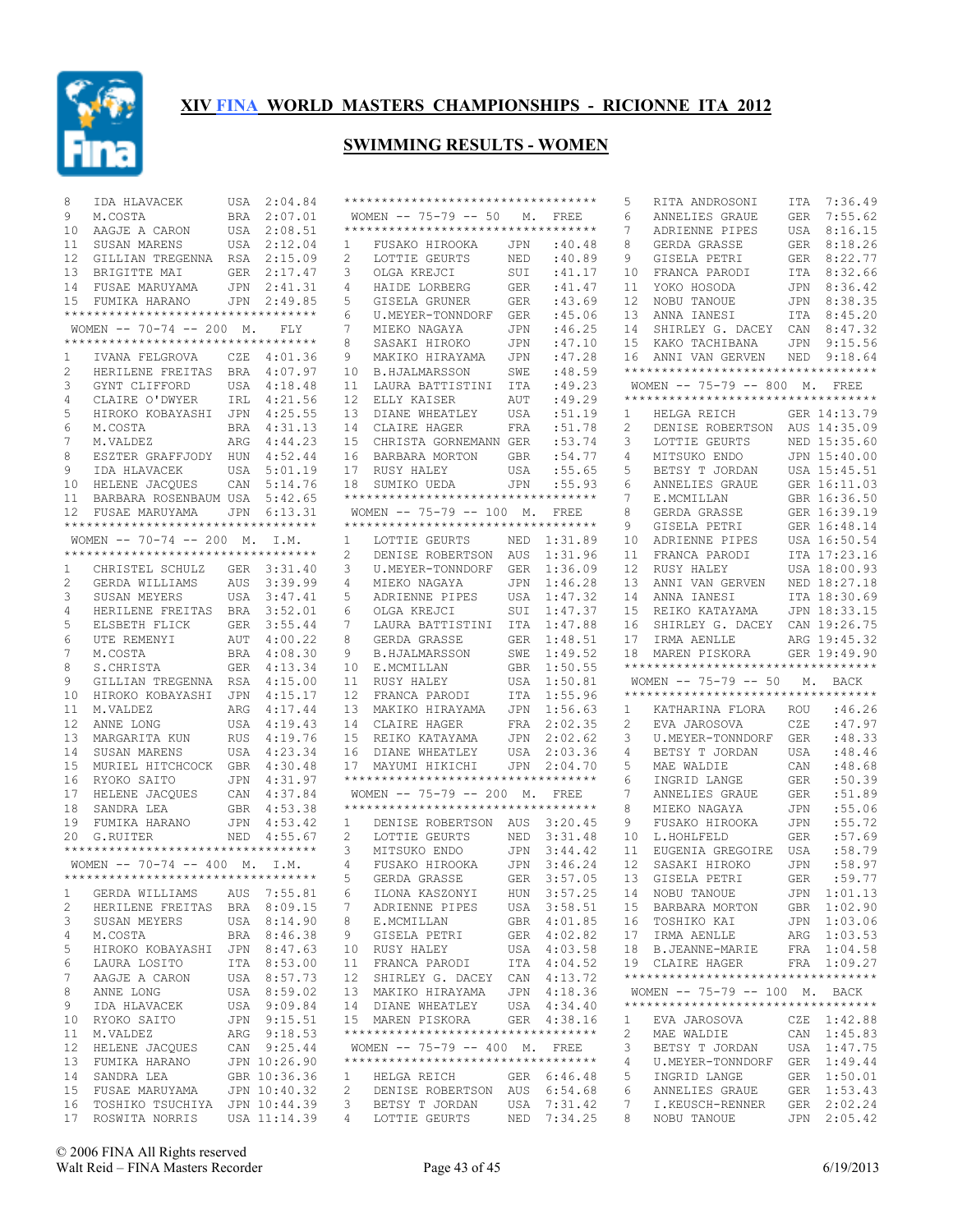

| 9        | L.HOHLFELD                                             | GER               | 2:08.39                    | B.JEANNE-MARIE<br>15                                                  | FRA 2:21.33                 | JANE ASHER<br>:38.60<br>1<br>GBR                                             |
|----------|--------------------------------------------------------|-------------------|----------------------------|-----------------------------------------------------------------------|-----------------------------|------------------------------------------------------------------------------|
| 10       | MIEKO NAGAYA                                           | <b>JPN</b>        | 2:08.80                    | 16<br>MAREN PISKORA<br><b>GER</b>                                     | 2:25.23                     | :49.49<br>2<br>NANCY SCOTT<br><b>GBR</b>                                     |
| 11       | BARBARA MORTON                                         |                   | GBR 2:10.36                | 17<br>BRA<br>JOSEFA BRANDT                                            | 2:41.85                     | :49.93<br>3<br>BRITT GRILLI<br>SWE                                           |
| 12       | ANNI VAN GERVEN                                        | <b>NED</b>        | 2:11.73                    | ***********************************                                   |                             | :52.60<br>SONIA FEITOSA<br><b>BRA</b><br>4                                   |
| 13       | SASAKI HIROKO                                          | JPN               | 2:11.83                    | WOMEN -- 75-79 -- 200 M. BRST                                         |                             | :55.02<br>5<br>MARIANNE GRANE<br>SWE                                         |
| 14       | EUGENIA GREGOIRE                                       | <b>USA</b>        | 2:14.33                    | **********************************                                    |                             | :56.52<br>6<br>GEORGIA GOGGIN<br><b>USA</b>                                  |
| 15       | SHIRLEY G. DACEY                                       | CAN               | 2:20.69                    | 1<br>ELIANE PELLIS<br>BEL                                             | 4:04.32                     | 1:00.66<br>7<br>CHIEKO MURAYAMA<br><b>JPN</b>                                |
| 16       | ANNA IANESI                                            |                   | ITA 2:24.94                | 2<br>ILONA KASZONYI<br><b>HUN</b>                                     | 4:25.09                     | 1:00.74<br>8<br>MARLENE PARODI<br>ARG                                        |
| 17       | CLAIRE HAGER                                           |                   | FRA 2:29.19                | 3<br>EST<br>EVE-MAI MAURER                                            | 4:30.84                     | 1:02.19<br>TOMOKO ASHIZAWA<br>JPN<br>9                                       |
| 18       | DIANE WHEATLEY                                         |                   | USA 2:33.74                | 4<br>I.KEUSCH-RENNER<br><b>GER</b>                                    | 4:49.90                     | 1:03.50<br>10<br>ANNEKE LOGTENBERG NED<br>********************************** |
| 19       | BUEGER TINEKE DE<br>********************************** | NED               | 2:34.50                    | 5<br>YOKO HOSODA<br>JPN<br>6<br>POL                                   | 4:52.91<br>4:55.32          | WOMEN -- 80-84 -- 100 M. FREE                                                |
|          | WOMEN -- 75-79 -- 200 M. BACK                          |                   |                            | STEFANIA NOETZEL<br>7<br>KAKO TACHIBANA<br>JPN                        | 4:55.91                     | **********************************                                           |
|          | **********************************                     |                   |                            | 8<br>BUEGER TINEKE DE<br>NED                                          | 4:56.10                     | GBR 1:28.42<br>JANE ASHER<br>1                                               |
| 1        | EVA JAROSOVA                                           | CZE               | 3:47.78                    | 9<br>E.MCMILLAN<br><b>GBR</b>                                         | 4:56.97                     | DOROTHY DICKEY<br>AUS<br>1:44.01<br>2                                        |
| 2        | INGRID LANGE                                           |                   | GER 4:05.00                | RENATA MARTING<br><b>ITA</b><br>10                                    | 4:58.35                     | 3<br>NANCY SCOTT<br>GBR<br>1:59.48                                           |
| 3        | BETSY T JORDAN                                         |                   | USA 4:05.69                | 11<br>MAREN PISKORA<br>GER                                            | 5:00.65                     | MARIANNE GRANE<br>SWE<br>2:02.76<br>4                                        |
| 4        | MAE WALDIE                                             |                   | CAN 4:07.14                | **********************************                                    |                             | 2:05.63<br>SONIA FEITOSA<br><b>BRA</b><br>5                                  |
| 5        | RITA ANDROSONI                                         |                   | ITA 4:10.76                | WOMEN $-- 75-79 -- 50$<br>М.                                          | FLY                         | GEORGIA GOGGIN<br>USA<br>2:06.67<br>6                                        |
| 6        | ANNELIES GRAUE                                         |                   | GER 4:10.86                | **********************************                                    |                             | JPN 2:19.75<br>7<br>CHIEKO MURAYAMA                                          |
| 7        | I.KEUSCH-RENNER                                        |                   | GER 4:27.31                | SASAKI HIROKO<br>JPN<br>1                                             | :54.80                      | **********************************                                           |
| 8        | ANNI VAN GERVEN                                        | <b>NED</b>        | 4:36.69                    | 2<br>SWE<br><b>B.HJALMARSSON</b>                                      | :55.94                      | WOMEN -- 80-84 -- 200 M. FREE                                                |
| 9        | RENATA MARTING                                         | ITA               | 4:44.93                    | 3<br>MIEKO NAGAYA<br>JPN                                              | :58.11                      | **********************************                                           |
| 10       | NOBU TANOUE                                            | JPN               | 4:45.47                    | 4<br>HELGA KERN<br>GER                                                | 1:00.82                     | 3:10.79<br><b>JANE ASHER</b><br>GBR<br>1                                     |
| 11       | SHIRLEY G. DACEY                                       | CAN               | 4:56.38                    | 5<br>ADRIENNE PIPES<br>USA                                            | 1:04.33                     | DOROTHY DICKEY<br>AUS<br>3:51.22<br>2                                        |
| 12       | MAREN PISKORA                                          |                   | GER 4:57.04                | 6<br>MAE WALDIE<br>CAN                                                | 1:05.04                     | 4:53.42<br>3<br>ISHI TSUBOI<br><b>JPN</b>                                    |
| 13       | TOSHIKO KAI                                            | <b>JPN</b>        | 5:05.24                    | 7<br>L.HOHLFELD<br><b>GER</b>                                         | 1:08.31                     | 5:13.93<br>AUS<br>4<br>DIANA MOORE                                           |
| 14       | GISELA PETRI                                           |                   | GER 5:15.51                | 8<br>KAKO TACHIBANA<br><b>JPN</b>                                     | 1:11.04                     | ITA 5:30.71<br>5<br>MARIA MARRAZZO                                           |
| 15       | ANNA IANESI                                            |                   | ITA 5:19.03                | 9<br>TORTORELLI PAOLA ITA                                             | 1:13.03                     | **********************************                                           |
|          | ***********************************                    |                   |                            | **********************************                                    |                             | WOMEN $- - 80 - 84$ $- - 400$ M, FREE                                        |
|          | WOMEN -- 75-79 -- 50                                   | М.                | BRST                       | WOMEN $-- 75-79 -- 100$ M.                                            | FLY                         | **********************************                                           |
|          | **********************************                     |                   |                            | **********************************                                    |                             | GBR 6:40.11<br>1<br><b>JANE ASHER</b>                                        |
| 1        | GISELA GRUNER                                          | GER               | :47.77                     | 1<br>HELGA REICH<br>GER                                               | 1:50.55                     | 2<br>DOROTHY DICKEY<br>AUS<br>7:52.13                                        |
| 2        | ELIANE PELLIS                                          | <b>BEL</b><br>CZE | :48.44                     | 2<br>MARCELA STASTNA<br>CZE                                           | 1:51.04<br>1:58.10          | JPN 10:40.07<br>3<br>ISHI TSUBOI                                             |
| 3<br>4   | MARCELA STASTNA<br>HAIDE LORBERG                       | <b>GER</b>        | :52.30<br>:53.76           | 3<br>CHRISTA SVOBODOVA CZE<br>4<br>CHIYOKO YABUMOTO JPN               | 2:45.52                     | 4<br>MARLENE PARODI<br>ARG 11:22.93<br>**********************************    |
| 5        | OLGA KREJCI                                            | SUI               | :55.19                     | 5<br>ARG<br>ELENA PLACCI                                              | 3:02.26                     | WOMEN $-- 80-84 -- 800$ M. FREE                                              |
| 6        | EVE-MAI MAURER                                         | EST               | :55.83                     | **********************************                                    |                             | **********************************                                           |
| 7        | ILONA KASZONYI                                         | HUN               | :56.81                     | WOMEN $-- 75-79 -- 200$ M.                                            | <b>FLY</b>                  | DOROTHY DICKEY<br>AUS 16:28.82<br>1                                          |
| 8        | HELGA KERN                                             | <b>GER</b>        | :56.97                     | **********************************                                    |                             | URSZULA WALKOWICZ POL 23:20.53<br>2                                          |
| 9        | SUMIKO UEDA                                            | JPN               | :57.02                     | 1<br>HELGA REICH<br>GER                                               | 4:08.81                     | **********************************                                           |
| 10       | I.KEUSCH-RENNER                                        | <b>GER</b>        | :57.12                     | 2<br>CHRISTA SVOBODOVA CZE                                            | 4:21.11                     | WOMEN -- 80-84 -- 50 M. BACK                                                 |
| 11       | YOKO HOSODA                                            | JPN               | 1:01.21                    | 3<br><b>ITA</b><br>RITA ANDROSONI                                     | 4:53.40                     | **********************************                                           |
| 12       | STEFANIA NOETZEL                                       | POL               | 1:02.74                    | CHIYOKO YABUMOTO JPN<br>4                                             | 6:02.43                     | :55.39<br>K.BENDTSEN<br>1<br>DEN                                             |
| 13       | <b>B.JEANNE-MARIE</b>                                  | FRA               | 1:03.16                    | ***********************************                                   |                             | 2<br>MARIANNE GRANE<br>SWE<br>1:01.81                                        |
| 14       | BUEGER TINEKE DE                                       |                   |                            |                                                                       |                             |                                                                              |
| 15       |                                                        | NED               | 1:05.41                    | WOMEN -- 75-79 -- 200 M. I.M.                                         |                             | 1:02.48<br>3<br>D. FEREBAUEROVA<br>CZE                                       |
|          | BARBARA MORTON                                         | <b>GBR</b>        | 1:05.51                    | **********************************                                    |                             | GRACE ISAAC<br>GBR<br>1:03.47<br>4                                           |
| 16       | KARIN SPELTER                                          | <b>GER</b>        | 1:06.99                    | $\mathbf{1}$<br>DENISE ROBERTSON AUS                                  | 4:11.78                     | 5<br>URSZULA WALKOWICZ POL<br>1:03.51                                        |
| 17       | JOSEFA BRANDT                                          |                   | BRA 1:08.73                | 2<br>ILONA KASZONYI                                                   | HUN 4:17.52                 | NANCY SCOTT<br>GBR 1:03.67<br>6                                              |
|          | **********************************                     |                   |                            | 3 MAE WALDIE CAN 4:19.63                                              |                             | 7<br>TOMOKO ASHIZAWA JPN 1:06.72                                             |
|          | WOMEN -- 75-79 -- 100 M. BRST                          |                   |                            | 4<br>GERDA GRASSE                                                     | GER 4:43.86                 | JPN 1:07.72<br>8<br>CHIEKO MURAYAMA                                          |
|          | ***********************************                    |                   |                            | 5<br>KAKO TACHIBANA                                                   | JPN 5:05.82                 | MARLENE PARODI<br>ARG 1:09.06<br>9                                           |
| 1        | ELIANE PELLIS                                          |                   | BEL 1:46.54                | ANNA IANESI<br>6                                                      | ITA 5:09.00                 | 10 DIANA MOORE<br>AUS 1:12.73                                                |
| 2        | MARCELA STASTNA                                        |                   | CZE 1:52.59                | 7<br>ANNI VN GERVEN                                                   | NED 5:33.25                 | SMR 1:22.29<br>11 ELVIRA TERENZI                                             |
| 3        | GISELA GRUNER                                          |                   | GER 1:54.52                | 8<br>TORTORELLI PAOLA ITA 5:34.45                                     |                             | ***********************************                                          |
| 4        | ILONA KASZONYI                                         |                   | HUN 2:01.07                | 9<br>MAYUMI HIKICHI                                                   | JPN 5:37.05                 | WOMEN -- 80-84 -- 100 M. BACK                                                |
| 5        | KAZUYO SAKURAI                                         |                   | JPN 2:02.16                | 10 ELENA PLACCI                                                       | ARG 5:44.76                 | **********************************                                           |
| 6        | EVE-MAI MAURER                                         |                   | EST 2:03.93                | **********************************                                    |                             | K.BENDTSEN<br>DEN 2:04.98<br>1                                               |
| 7        | SUMIKO UEDA                                            |                   | JPN 2:09.29                | WOMEN $-- 75-79 -- 400$ M. I.M.<br>********************************** |                             | GBR 2:18.63<br>2<br>NANCY SCOTT                                              |
| 8        | YOKO HOSODA                                            |                   | JPN 2:13.00                |                                                                       |                             | GBR 2:23.15<br>3<br>GRACE ISAAC                                              |
| 9        | I.KEUSCH-RENNER                                        |                   | GER 2:16.23                | HELGA REICH<br>$\mathbf{1}$                                           | GER 8:17.09                 | AUS 2:24.34<br>4<br>DIANA MOORE                                              |
| 10<br>11 | BUEGER TINEKE DE                                       |                   | NED 2:17.79<br>POL 2:18.30 | 2<br>RITA ANDROSONI<br>3<br>ELENA PLACCI                              | ITA 9:17.58<br>ARG 12:31.69 | JPN 2:31.84<br>5<br>CHIEKO MURAYAMA<br>GBR 2:59.28<br>6<br>JANET STOBIE      |
| 12       | STEFANIA NOETZEL<br>RENATA MARTING                     |                   | ITA 2:18.36                | ***********************************                                   |                             | **********************************                                           |
| 13       | E.MCMILLAN                                             |                   | GBR 2:18.43                | WOMEN $--$ 80-84 $--$ 50 M. FREE                                      |                             | WOMEN -- 80-84 -- 200 M. BACK                                                |